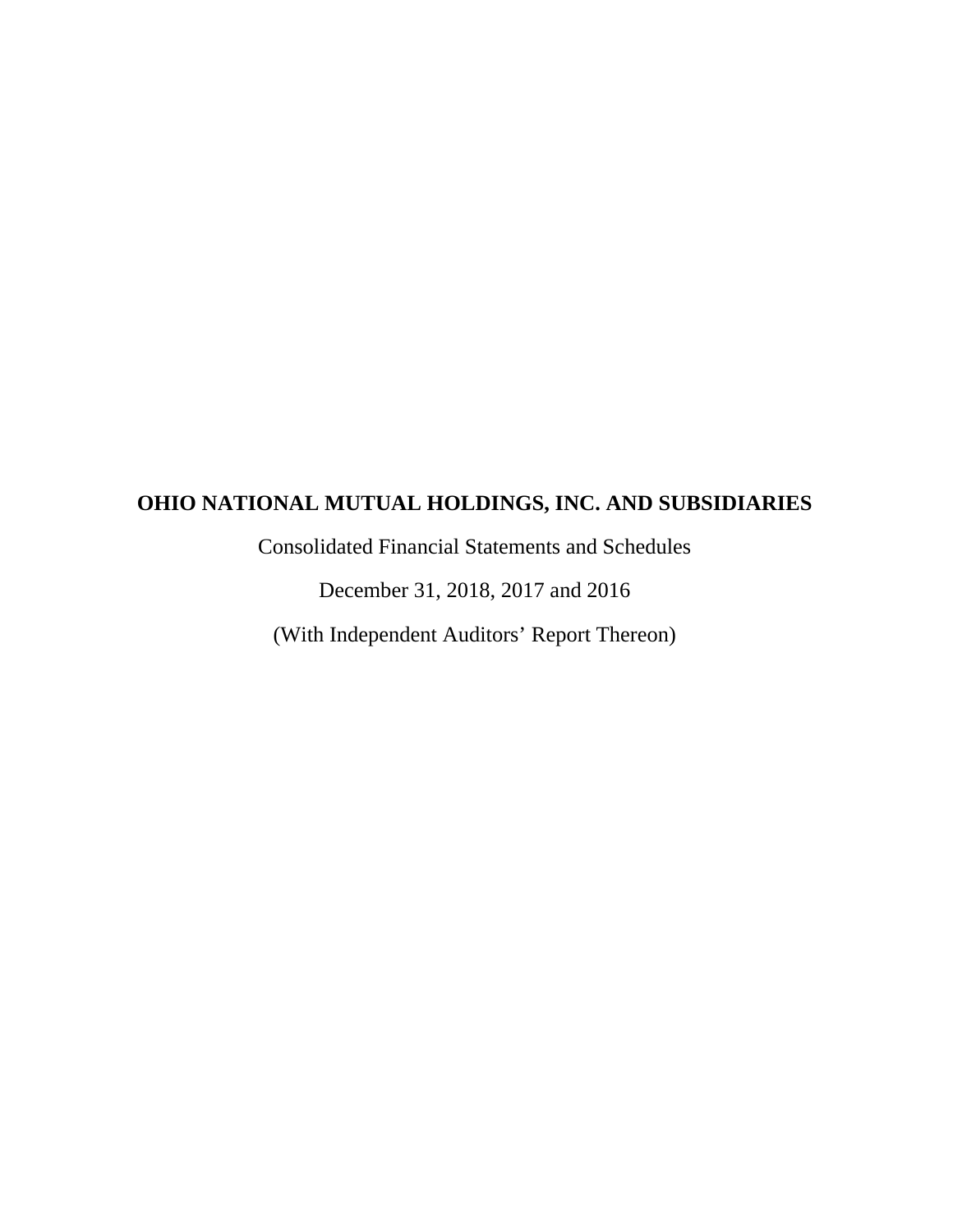

KPMG LLP Suite 500 191 West Nationwide Blvd. Columbus, OH 43215-2568

## **Independent Auditors' Report**

The Board of Directors Ohio National Mutual Holdings, Inc.:

## **Report on the Financial Statements**

We have audited the accompanying consolidated financial statements of Ohio National Mutual Holdings, Inc. and subsidiaries (collectively, the Company), which comprise the consolidated balance sheets as of December 31, 2018 and 2017, and the related consolidated statements of income, comprehensive income (loss), changes in equity, and cash flows for each of the years in the three-year period ended December 31, 2018, and the related notes to the consolidated financial statements.

#### *Management's Responsibility for the Financial Statements*

Management is responsible for the preparation and fair presentation of these consolidated financial statements in accordance with U.S. generally accepted accounting principles; this includes the design, implementation, and maintenance of internal control relevant to the preparation and fair presentation of consolidated financial statements that are free from material misstatement, whether due to fraud or error.

#### *Auditors' Responsibility*

Our responsibility is to express an opinion on these consolidated financial statements based on our audits. We conducted our audits in accordance with auditing standards generally accepted in the United States of America. Those standards require that we plan and perform the audit to obtain reasonable assurance about whether the consolidated financial statements are free from material misstatement.

An audit involves performing procedures to obtain audit evidence about the amounts and disclosures in the consolidated financial statements. The procedures selected depend on the auditors' judgment, including the assessment of the risks of material misstatement of the consolidated financial statements, whether due to fraud or error. In making those risk assessments, the auditor considers internal control relevant to the entity's preparation and fair presentation of the consolidated financial statements in order to design audit procedures that are appropriate in the circumstances, but not for the purpose of expressing an opinion on the effectiveness of the entity's internal control. Accordingly, we express no such opinion. An audit also includes evaluating the appropriateness of accounting policies used and the reasonableness of significant accounting estimates made by management, as well as evaluating the overall presentation of the consolidated financial statements.

We believe that the audit evidence we have obtained is sufficient and appropriate to provide a basis for our audit opinion.

#### *Opinion*

In our opinion, the consolidated financial statements referred to above present fairly, in all material respects, the financial position of the Company as of December 31, 2018 and 2017, and the results of its operations and its cash flows for each of the years in the three-year period ended December 31, 2018, in accordance with U.S. generally accepted accounting principles.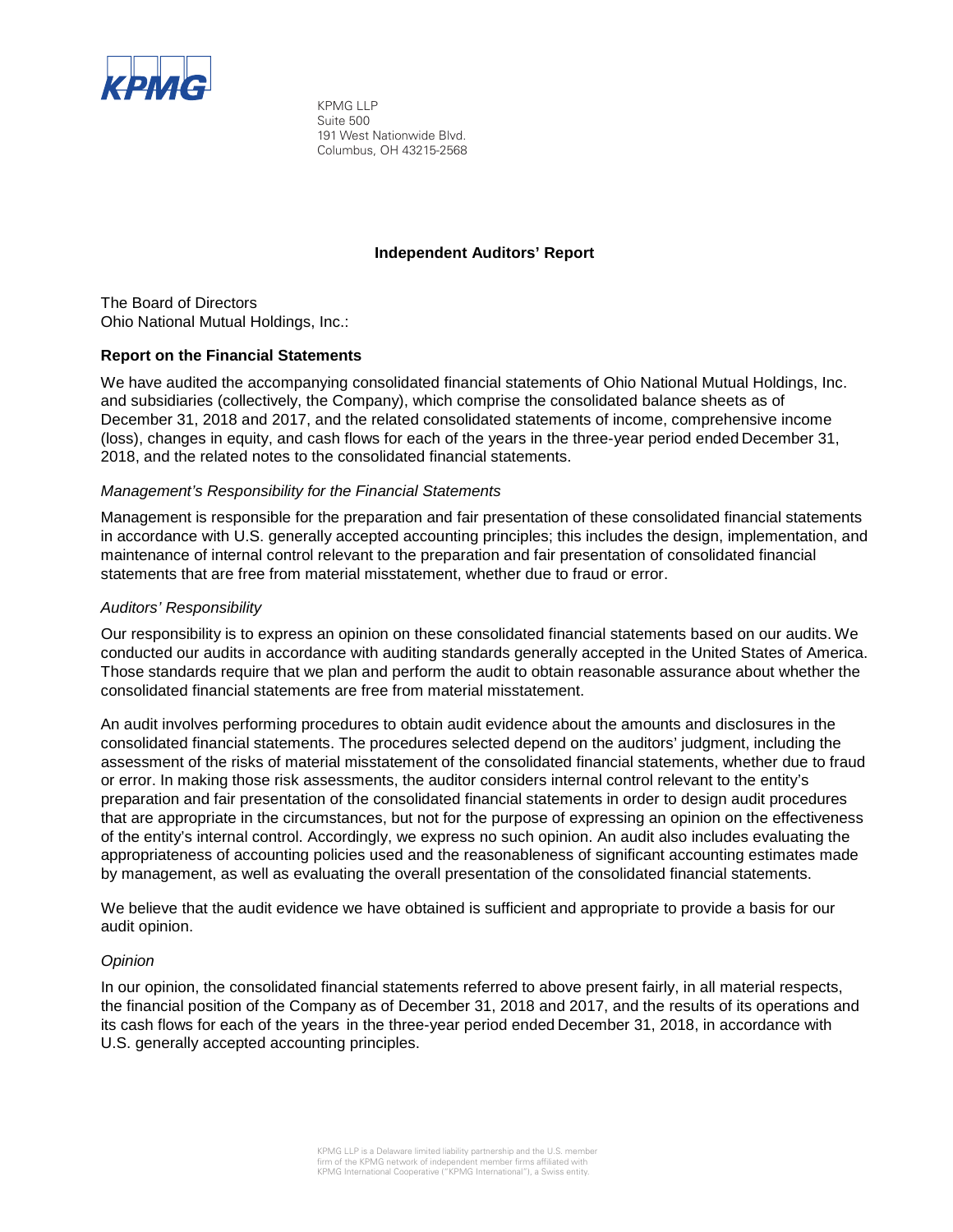

#### *Other Matter*

Our audit was conducted for the purpose of forming an opinion on the consolidated financial statements as a whole. The consolidating information in Schedules 1 and 2 are presented for purposes of additional analysis and are not a required part of the consolidated financial statements. Such information is the responsibility of management and was derived from and relates directly to the underlying accounting and other records used to prepare the consolidated financial statements. The information has been subjected to the auditing procedures applied in the audit of the consolidated financial statements and certain additional procedures, including comparing and reconciling such information directly to the underlying accounting and other records used to prepare the consolidated financial statements or to the consolidated financial statements themselves, and other additional procedures in accordance with auditing standards generally accepted in the United States of America. In our opinion, the information is fairly stated in all material respects in relation to the consolidated financial statements as a whole.



Columbus, OH March 27, 2019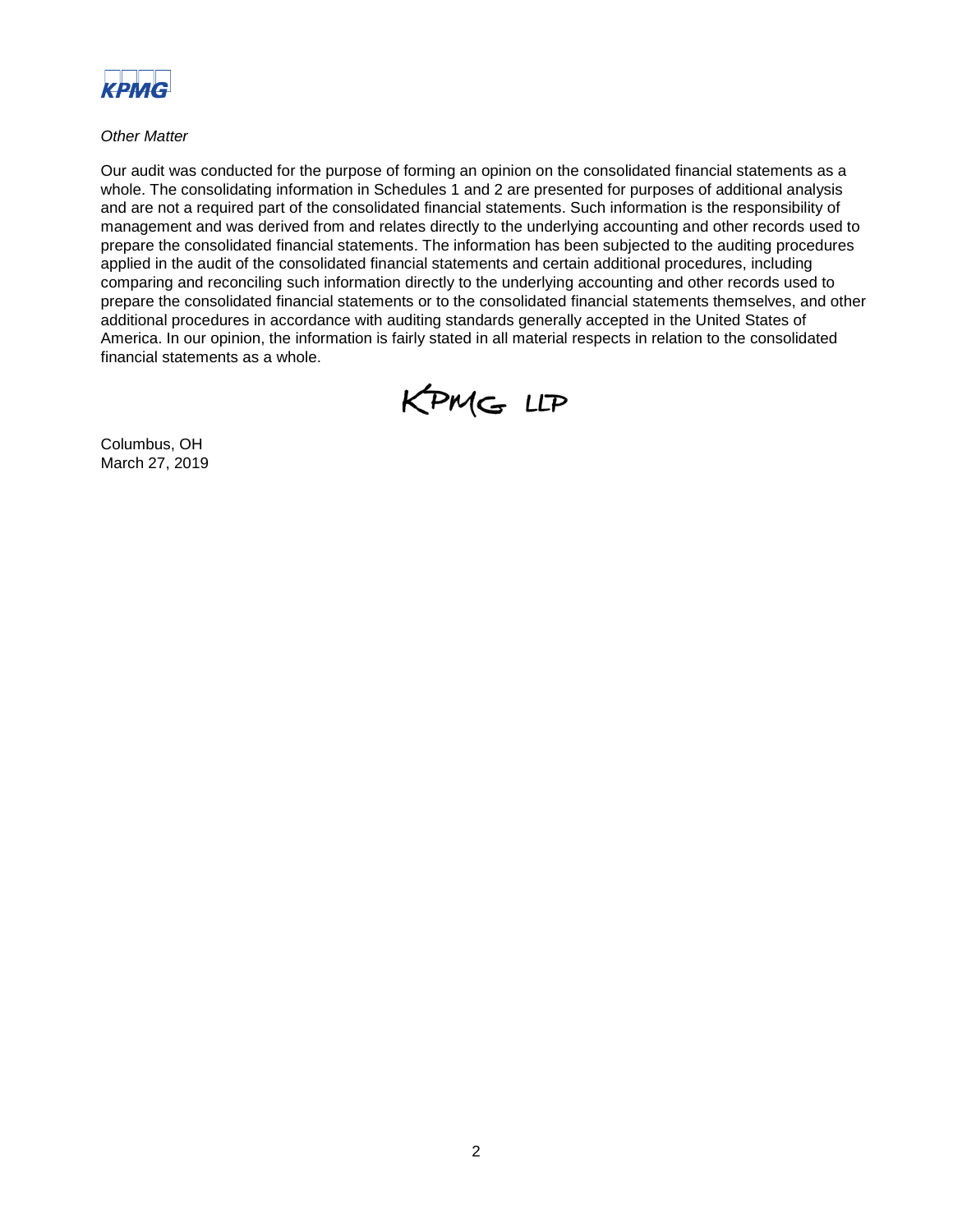## Consolidated Balance Sheets

## December 31, 2018 and 2017

(Dollars in thousands)

| <b>Assets</b>                                                      | 2018             | 2017       |
|--------------------------------------------------------------------|------------------|------------|
| Investments:                                                       |                  |            |
| Securities available-for-sale, at fair value:                      |                  |            |
| Fixed maturity securities                                          | \$<br>11,606,009 | 9,672,326  |
| Fixed maturity securities on loan                                  | 303,757          | 9,419      |
| Equity securities                                                  |                  | 49,189     |
| Trading securities, at fair value:                                 |                  |            |
| Fixed maturity securities                                          | 850              | 1,285      |
| Equity securities                                                  |                  | 31,507     |
| Fixed maturity held-to-maturity securities, at amortized cost      |                  | 1,332,309  |
| Equity securities, at fair value                                   | 68,361           |            |
| Equity securities on loan, at fair value                           | 274              |            |
| Mortgage loans on real estate, net                                 | 1,335,742        | 1,274,965  |
| Real estate, net                                                   | 48,904           | 50,640     |
| Policy loans                                                       | 766,701          | 664,548    |
| Other long-term investments                                        | 264,261          | 242,995    |
| Short-term investments securities lending collateral               | 313,492          | 9,681      |
| Short-term investments                                             | 170,146          | 117,007    |
| Total investments                                                  | 14,878,497       | 13,455,871 |
| Cash and cash equivalents                                          | 247,261          | 431,079    |
| Accrued investment income                                          | 100,630          | 94,330     |
| Deferred policy acquisition costs                                  | 1,966,022        | 1,807,505  |
| Reinsurance recoverable                                            | 2,111,698        | 2,013,391  |
| Other assets                                                       | 358,770          | 400,409    |
| Federal and foreign income tax recoverable                         | 26,600           | 27,967     |
| Assets held in separate accounts                                   | 19,489,189       | 23,611,918 |
| <b>Total assets</b>                                                | \$<br>39,178,667 | 41,842,470 |
| <b>Liabilities and Equity</b>                                      |                  |            |
| Future policy benefits and claims                                  | \$<br>15,140,939 | 13,871,761 |
| Policyholders' dividend accumulations                              | 34,266           | 36,110     |
| Other policyholder funds                                           | 164,147          | 132,528    |
| Short-term borrowings                                              | 91,586           | 91,439     |
| Notes payable (net of unamortized discount and debt issuance costs |                  |            |
| of \$6,996 in 2018 and \$7,873 in 2017)                            | 853,504          | 852,626    |
| Deferred federal and foreign income taxes                          | 106,315          | 153,364    |
| Other liabilities                                                  | 519,942          | 525,211    |
| Payables for securities lending collateral                         | 313,492          | 9,681      |
| Liabilities related to separate accounts                           | 19,489,189       |            |
|                                                                    |                  | 23,611,918 |
| <b>Total liabilities</b>                                           | 36,713,380       | 39,284,638 |
| Equity:                                                            |                  |            |
| Accumulated other comprehensive income                             | 13,523           | 184,076    |
| Retained earnings                                                  | 2,451,764        | 2,373,756  |
| Total equity                                                       | 2,465,287        | 2,557,832  |
| Total liabilities and equity                                       | \$<br>39,178,667 | 41,842,470 |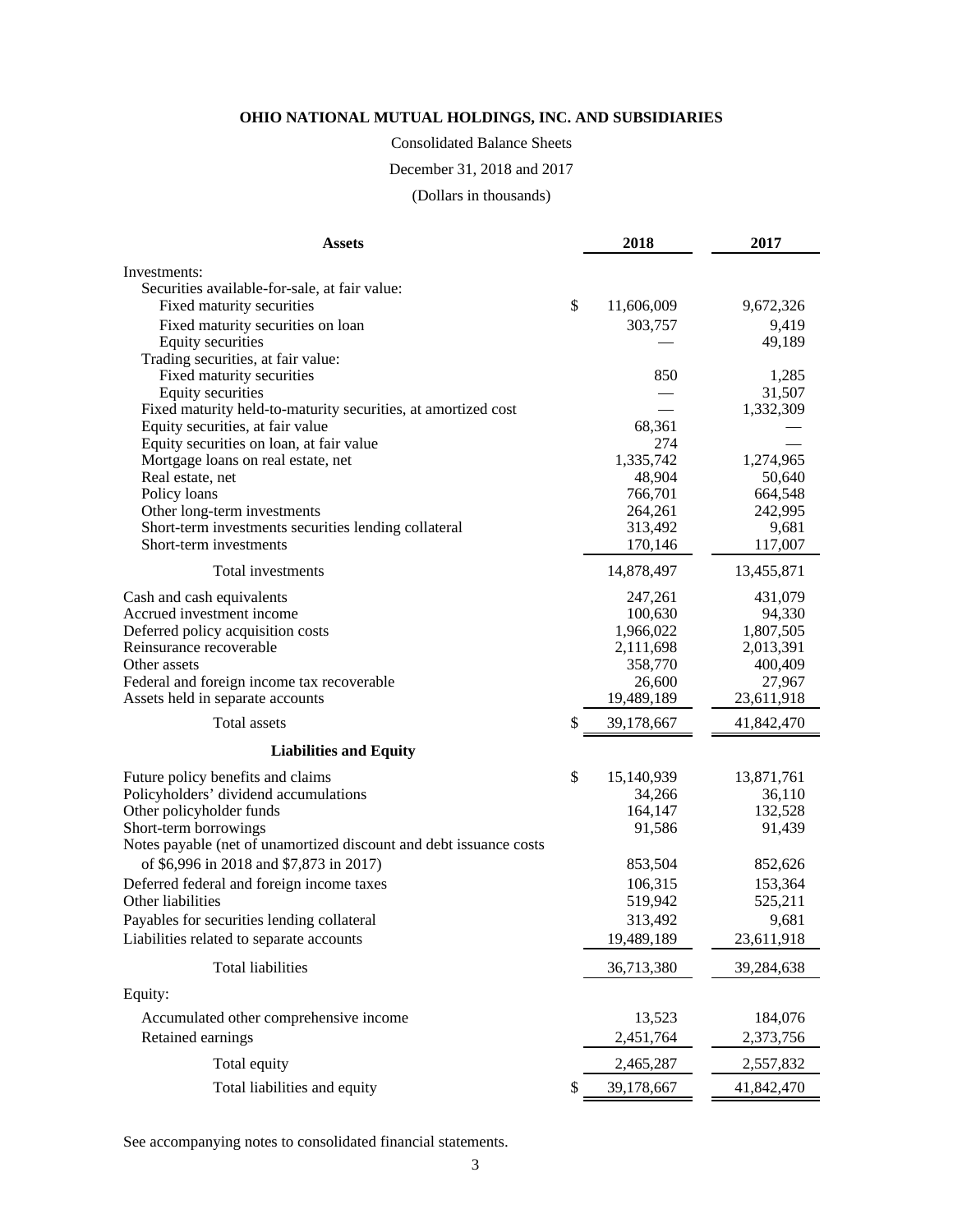Consolidated Statements of Income

Years ended December 31, 2018, 2017 and 2016

(Dollars in thousands)

|                                                               | 2018          | 2017       | 2016      |
|---------------------------------------------------------------|---------------|------------|-----------|
| Revenues:                                                     |               |            |           |
| Traditional life insurance premiums                           | \$<br>847,496 | 772,534    | 617,770   |
| Annuity premiums and charges                                  | 571,784       | 523,958    | 520,544   |
| Universal life policy charges                                 | 146,529       | 153,689    | 156,735   |
| Group life and health insurance premiums                      | 100,632       | 89,399     | 62,952    |
| Accident and health insurance premiums                        | 21,284        | 17,994     | 16,953    |
| Investment management fees                                    | 51,452        | 30,438     | 23,924    |
| Change in value of trading securities                         |               | 2,449      | 902       |
| Change in value of trading fixed maturity securities          | (45)          |            |           |
| Change in value of equity securities                          | (7,208)       |            |           |
| Net investment income                                         | 553,278       | 506,944    | 493,128   |
| Net realized gains (losses):                                  |               |            |           |
| Investment gains (losses):                                    |               |            |           |
| Total other-than-temporary impairment losses                  |               |            |           |
| on securities                                                 | 2,312         | (4,778)    | (1,326)   |
| Portion of impairment losses recognized in other              |               |            |           |
| comprehensive income (loss)                                   | (4,539)       | (11, 349)  | (7,167)   |
| Net other-than-temporary impairment losses on                 |               |            |           |
| securities recognized in earnings                             | (2,227)       | (16, 127)  | (8, 493)  |
| Realized gains, excluding other-than-temporary                |               |            |           |
| impairment losses on securities                               | 5,293         | 12,924     | 5,473     |
| Total investment gains (losses)                               | 3,066         | (3,203)    | (3,020)   |
| Derivative instruments                                        | (6,000)       | (291, 294) | (229,016) |
| Other income                                                  | 106,448       | 104,053    | 101,127   |
|                                                               | 2,388,716     | 1,906,961  | 1,761,999 |
| Benefits and expenses:                                        |               |            |           |
| Benefits and claims                                           | 1,491,281     | 1,332,550  | 596,437   |
| Provision for policyholders' dividends on                     |               |            |           |
| participating policies                                        | 108,640       | 97,540     | 85,725    |
| Amortization of deferred policy acquisition costs             | 154,419       | 114,128    | 239,656   |
| Commissions, net                                              | 235,802       | 216,711    | 174,820   |
| Other operating costs and expenses                            | 331,953       | 324,925    | 312,156   |
|                                                               |               |            |           |
|                                                               | 2,322,095     | 2,085,854  | 1,408,794 |
| Income (loss) before income taxes                             | 66,621        | (178, 893) | 353,205   |
| Income taxes:                                                 |               |            |           |
| Current benefit                                               | (972)         | (15, 119)  | (3,591)   |
| Deferred (benefit) expense                                    | (5,056)       | (189, 720) | 66,456    |
|                                                               | (6,028)       | (204, 839) | 62,865    |
|                                                               |               |            |           |
| Net income                                                    | 72,649        | 25,946     | 290,340   |
| Less: Net income attributable to the non-controlling interest |               |            | 29        |
| Net income attributable to ONMH                               | \$<br>72,649  | 25,946     | 290,311   |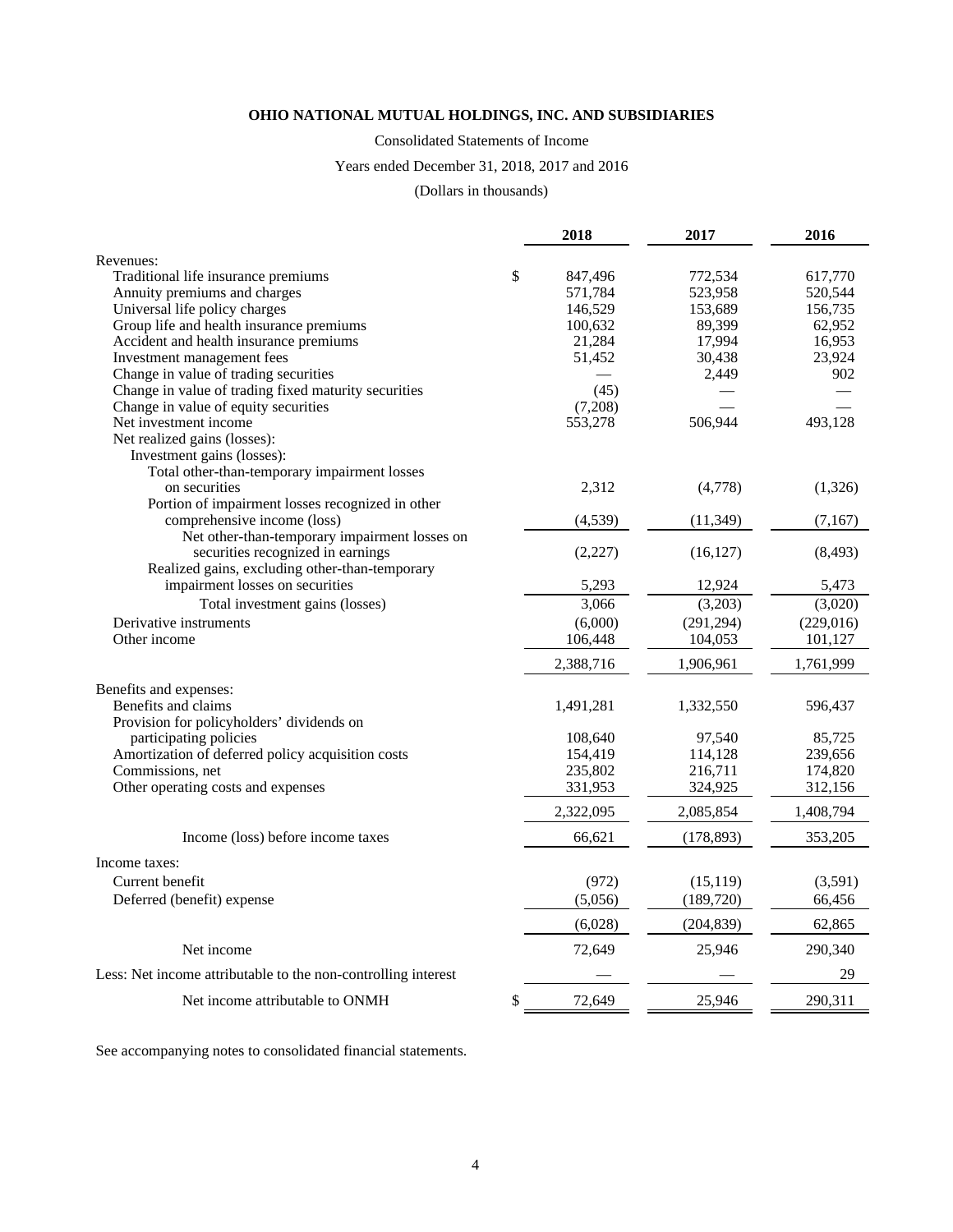#### Consolidated Statements of Comprehensive Income (Loss)

Years ended December 31, 2018, 2017 and 2016

(Dollars in thousands)

**Tax**

|                                                                  | <b>Before</b><br>tax  | 1 ал<br>(expense)<br>benefit | After<br>tax          |
|------------------------------------------------------------------|-----------------------|------------------------------|-----------------------|
| 2018                                                             |                       |                              |                       |
| Net income                                                       | \$                    |                              | 72,649                |
| Other comprehensive loss, net of taxes:                          |                       |                              |                       |
| Foreign currency translation adjustment                          | (17, 497)             |                              | (17, 497)             |
| Unrecognized net periodic benefit cost                           | 9,402                 | (1,975)                      | 7,427                 |
| Net unrealized gains (losses) on securities available-for-sale   |                       |                              |                       |
| arising during the period:<br>Securities available-for-sale      |                       |                              |                       |
| Deferred acquisition costs                                       | (285,061)<br>81,269   | 60,025<br>(17,067)           | (225,036)             |
| Future policy benefits and claims                                | 38,534                | (9,645)                      | 64,202<br>28,889      |
| Other policyholder funds                                         | (17,990)              | 3,778                        | (14,212)              |
| Less:                                                            |                       |                              |                       |
| Net gains on securities available-for-sale                       |                       |                              |                       |
| realized during the period                                       | 15,464                | (3,290)                      | 12,174                |
| Amortization of pension and other post-retirement benefits       | (4,059)               | 852                          | (3,207)               |
| Total other comprehensive loss                                   | (202, 748)            | 37,554                       | (165, 194)            |
|                                                                  |                       |                              |                       |
| Total comprehensive loss                                         |                       |                              | \$<br>(92, 545)       |
| 2017                                                             |                       |                              |                       |
| Net income                                                       | \$                    |                              | 25,946                |
| Other comprehensive income, net of taxes:                        |                       |                              |                       |
| Foreign currency translation adjustment                          | 11,459                |                              | 11,459                |
| Unrecognized net periodic benefit cost                           | (437)                 | (6,946)                      | (7, 383)              |
| Net unrealized gains (losses) on securities available-for-sale   |                       |                              |                       |
| arising during the period:                                       |                       |                              | 106,009               |
| Securities available-for-sale<br>Deferred acquisition costs      | 86,818                | 19,191                       |                       |
| Future policy benefits and claims                                | (26, 819)<br>(13,508) | (3,331)<br>2,542             | (30, 150)<br>(10,966) |
| Other policyholder funds                                         | 8,863                 | (617)                        | 8,246                 |
| Less:                                                            |                       |                              |                       |
| Net gains on securities available-for-sale                       |                       |                              |                       |
| realized during the period                                       | 21,420                | (4,733)                      | 16,687                |
| Amortization of pension and other post-retirement benefits       | (4,009)               | 842                          | (3,167)               |
| Total other comprehensive income including tax reform adjustment | 48,965                | 14,730                       | 63,695                |
| Stranded tax effects of the tax reform rate change, net          |                       | (33, 329)                    | (33, 329)             |
| Total other comprehensive income                                 | 48,965                | (18, 599)                    | 30,366                |
| Total comprehensive income                                       |                       |                              | \$<br>56,312          |
| 2016                                                             |                       |                              |                       |
| Net income                                                       | \$                    |                              | 290,340               |
| Other comprehensive income, net of taxes:                        |                       |                              |                       |
| Foreign currency translation adjustment                          | 6,939                 |                              | 6,939                 |
| Unrecognized net periodic benefit cost                           | (12, 572)             | 4,400                        | (8,172)               |
| Net unrealized gains (losses) on securities available-for-sale   |                       |                              |                       |
| arising during the period:                                       |                       |                              |                       |
| Securities available-for-sale                                    | 100,958               | (31, 164)                    | 69,794                |
| Deferred acquisition costs                                       | (5,038)               | 1,763                        | (3,275)               |
| Future policy benefits and claims                                | (6,945)               | 1,971                        | (4,974)               |
| Other policyholder funds                                         | 8,885                 | (3,110)                      | 5,775                 |
| Less:                                                            |                       |                              |                       |
| Net gains on securities available-for-sale                       |                       |                              |                       |
| realized during the period                                       | 6,546                 | (2,228)                      | 4,318                 |
| Amortization of pension and other post-retirement benefits       | (4, 341)              | 1,519                        | (2,822)               |
| Total other comprehensive income                                 | 90,022                | (25, 431)                    | 64,591                |
| Total comprehensive income                                       |                       |                              | 354,931               |
| Less comprehensive income attributable to                        |                       |                              |                       |
| non-controlling interest                                         |                       |                              | 29                    |
| Total comprehensive income attributable<br>to ONMH               |                       |                              | \$<br>354,902         |

1. As a result of the Tax Cuts and Jobs Act (tax reform) and in conjunction with the adoption of Accounting Standards Update (ASU) 2018-02, Income Statement – Reporting Comprehensive Income, Reclassifications of Certain Tax Effects from Accumulated Other Comprehensive Income, the Company applied new tax rates to the components of Other Comprehensive Income driven by the change in Accumulated Other Comprehensive Income and identified the stranded tax effects of the tax reform rate change in a single line in this table. See Note 4.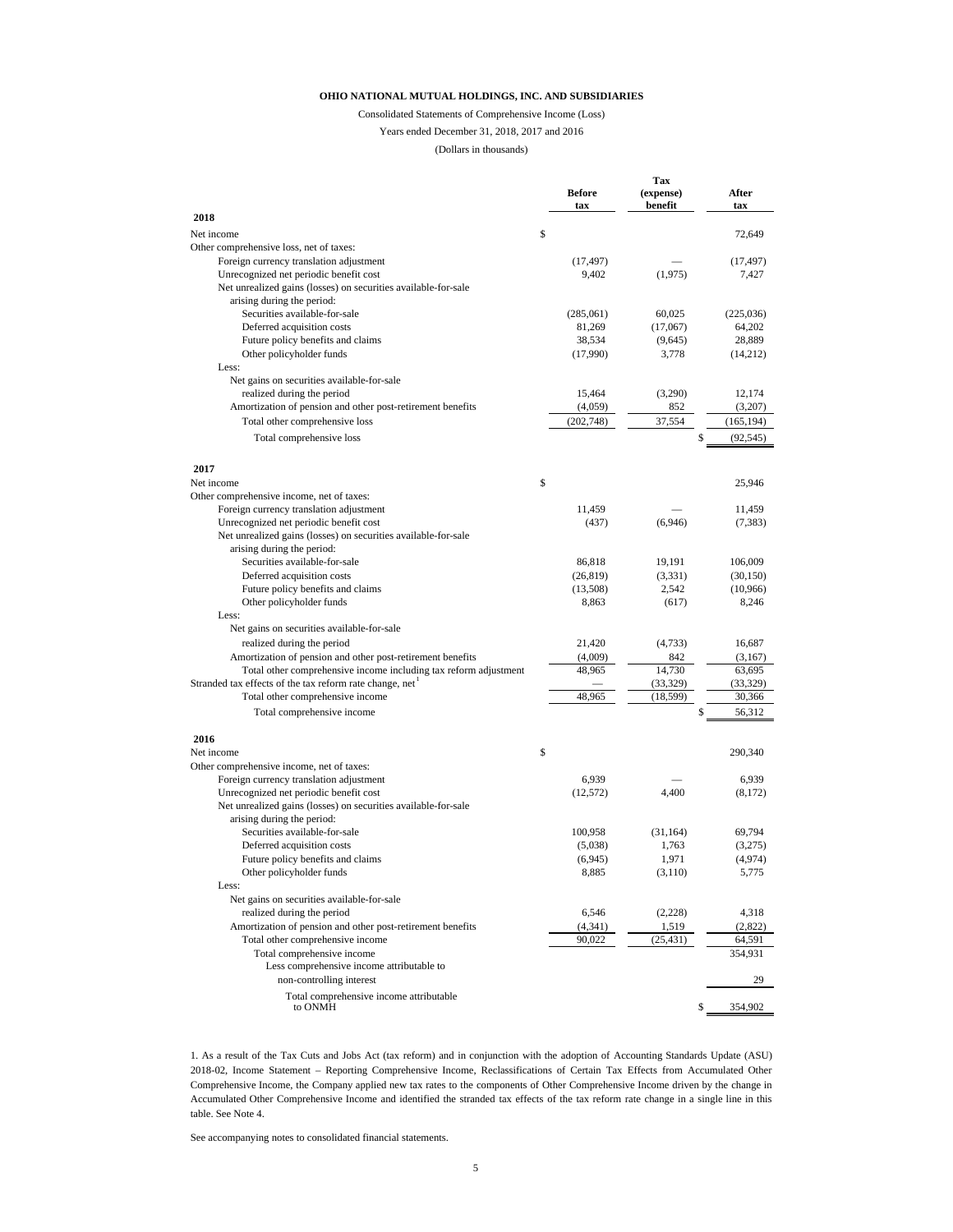Consolidated Statements of Changes in Equity

Years ended December 31, 2018, 2017 and 2016

(Dollars in thousands)

|                                                           | <b>Accumulated</b><br>other<br>comprehensive<br>income | <b>Retained</b><br>earnings | <b>Total</b><br><b>ONMH</b><br>equity | Non-<br>controlling<br>interest | <b>Total</b><br>equity |
|-----------------------------------------------------------|--------------------------------------------------------|-----------------------------|---------------------------------------|---------------------------------|------------------------|
| Balance, December 31, 2015                                | \$<br>55,790                                           | 2,090,828                   | 2,146,618                             | (367)                           | 2,146,251              |
| Change in non-controlling interest ownership              |                                                        |                             |                                       | 338                             | 338                    |
| Comprehensive loss:                                       |                                                        |                             |                                       |                                 |                        |
| Net income                                                |                                                        | 290,311                     | 290,311                               | 29                              | 290,340                |
| Other comprehensive income                                | 64,591                                                 |                             | 64,591                                |                                 | 64,591                 |
| Total comprehensive income                                |                                                        |                             | 354,902                               | 29                              | 354,931                |
| Balance, December 31, 2016                                | 120,381                                                | 2,381,139                   | 2,501,520                             |                                 | 2,501,520              |
| Tax reform adjustment<br>Comprehensive income:            | 33,329                                                 | (33, 329)                   |                                       |                                 |                        |
| Net income                                                |                                                        | 25,946                      | 25,946                                |                                 | 25,946                 |
| Other comprehensive income                                | 30,366                                                 |                             | 30,366                                |                                 | 30,366                 |
| Total comprehensive income                                |                                                        |                             | 56,312                                |                                 | 56,312                 |
| Balance, December 31, 2017                                | 184,076                                                | 2,373,756                   | 2,557,832                             |                                 | 2,557,832              |
| Impact of adoption of ASU 2016-01*<br>Comprehensive loss: | (5,359)                                                | 5,359                       |                                       |                                 |                        |
| Net income                                                |                                                        | 72,649                      | 72,649                                |                                 | 72,649                 |
| Other comprehensive loss                                  | (165, 194)                                             |                             | (165, 194)                            |                                 | (165, 194)             |
| Total comprehensive loss                                  |                                                        |                             | (92, 545)                             |                                 | (92, 545)              |
| Balance, December 31, 2018                                | \$<br>13,523                                           | 2,451,764                   | 2,465,287                             |                                 | 2,465,287              |

\*See Note 3 for futher detail.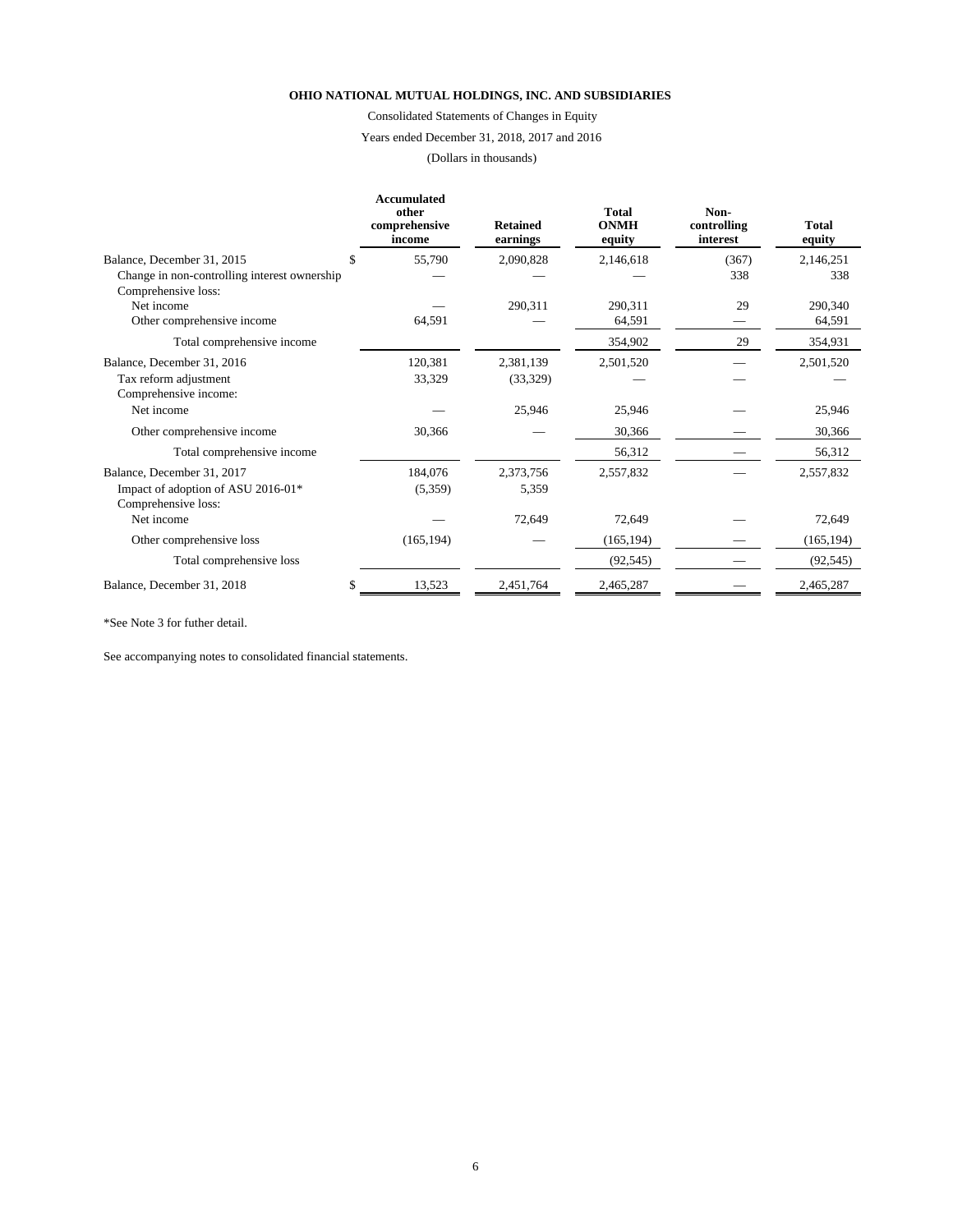#### Consolidated Statements of Cash Flows

#### Years ended December 31, 2018, 2017 and 2016

(Dollars in thousands)

|                                                                        | 2018         | 2017        | 2016        |
|------------------------------------------------------------------------|--------------|-------------|-------------|
| Cash flows from operating activities:                                  |              |             |             |
| Net income                                                             | \$<br>72,649 | 25,946      | 290,340     |
| Adjustments to reconcile net income to net cash provided               |              |             |             |
| by operating activities:                                               |              |             |             |
| Proceeds from sale and maturity of fixed maturity trading securities   | 391          | 172         | 934         |
| Proceeds from sale of equity securities                                | 5            |             |             |
| Interest credited to policyholder account values                       | 236,964      | 226.986     | 224,968     |
| Universal life and investment-type product policy fees                 | (415, 644)   | (404, 182)  | (384, 557)  |
| Capitalization of deferred policy acquisition costs                    | (231, 828)   | (235,076)   | (245, 866)  |
| Amortization of deferred policy acquisition costs                      | 154,419      | 114,128     | 239,656     |
| Amortization and depreciation                                          | 26,463       | 11,377      | 7,026       |
| Net realized losses on investments and derivative instruments          | 2,934        | 294,497     | 232,036     |
| Change in value of trading securities                                  |              | (2,449)     | (902)       |
| Change in value of trading fixed maturity securities                   | 45           |             |             |
| Change in value of equity securities                                   | 7,208        |             |             |
| Deferred income tax (benefit) expense                                  | (5,056)      | (189, 720)  | 66,456      |
| Increase in accrued investment income                                  | (6,300)      | (3,408)     | (3,317)     |
| (Increase) decrease in other assets and reinsurance recoverable        | (67, 377)    | 44,235      | (722, 533)  |
| Increase in policyholder liabilities                                   | 787,915      | 524,368     | 781,332     |
| Increase in policyholders' dividend accumulations                      |              |             |             |
| and other funds                                                        | 25,613       | 13,836      | 5,542       |
| Decrease (increase) in federal and foreign income tax recoverable      | 1,367        | (6,727)     | (19, 453)   |
| Increase in other liabilities                                          | 7,719        | 90,817      | 31,405      |
| Other, net                                                             | (3,660)      | (4, 875)    | 3,467       |
|                                                                        |              |             |             |
| Net cash provided by operating activities                              | 593,827      | 499,925     | 506,534     |
| Cash flows from investing activities:                                  |              |             |             |
| Proceeds from maturity of fixed maturity available-for-sale securities | 368,308      | 249,676     | 203,124     |
| Proceeds from sales, calls, redemptions, prepayments, and paydowns     |              |             |             |
| of fixed maturity available-for-sale securities                        | 1,082,932    | 920,959     | 715,237     |
| Proceeds from sale of equity securities                                | 40,578       | 37,516      | 27,727      |
| Proceeds from maturity of fixed maturity held-to-maturity securities   |              | 52,445      | 40,586      |
| Proceeds from sales, calls, redemptions, prepayments, and paydowns     |              |             |             |
| of fixed maturity held-to-maturity securities                          |              | 73,862      | 75,974      |
| Proceeds from repayment of mortgage loans on real estate               | 203,250      | 218,756     | 208,967     |
| Proceeds from sale of real estate                                      | 4,141        | 7,639       | 5,942       |
| Cost of fixed maturity available-for-sale securities acquired          | (2,770,215)  | (1,685,123) | (1,668,992) |
| Cost of equity securities acquired                                     | (33,377)     | (26, 556)   | (25, 176)   |
| Cost of fixed maturity held-to-maturity securities acquired            |              | (172, 597)  | (185, 491)  |
| Cost of mortgage loans on real estate acquired                         | (271,261)    | (267, 233)  | (196, 881)  |
| Cost of real estate acquired                                           | (3,116)      | (2,201)     | (236)       |
| Cost of property, plant and equipment acquired                         | (11,896)     |             |             |
| Derivative (payments) receipts, net                                    | (60, 355)    | (239,061)   | (200, 543)  |
| Change in payables for securities lending collateral, net              | 303,811      | (264,799)   | 84,323      |
| Net (increase) decrease in short-term investments                      | (60, 723)    | (18,014)    | 773         |
| Change in policy loans, net                                            | (102, 873)   | (84, 593)   | (74, 225)   |
| Change in payable for securities and mortgage loans on real estate     | (17, 842)    |             |             |
| Company owned life insurance settlement proceeds                       | 98           |             |             |
| Change in other invested assets, net                                   | (27, 350)    | (68, 226)   | (48, 642)   |
|                                                                        |              |             |             |
| Net cash used in investing activities                                  | (1,355,890)  | (1,267,550) | (1,037,533) |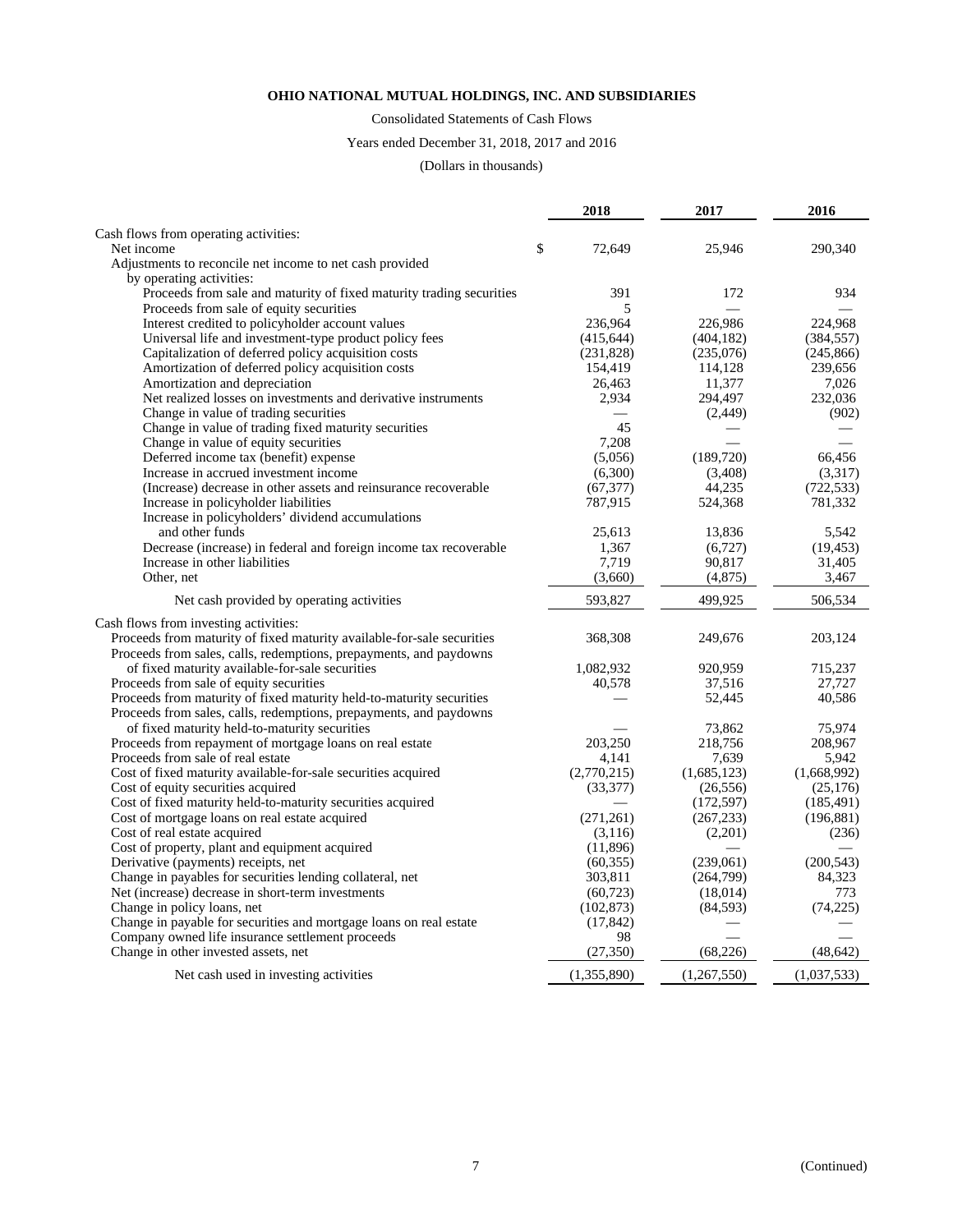#### Consolidated Statements of Cash Flows (Continued)

## Years ended December 31, 2018, 2017 and 2016

#### (Dollars in thousands)

|                                                                 | 2018            | 2017        | 2016        |
|-----------------------------------------------------------------|-----------------|-------------|-------------|
| Cash flows from financing activities:                           |                 |             |             |
| Universal life and investment product account deposits          | \$<br>1.826,006 | 1.870.514   | 2,310,844   |
| Universal life and investment product account withdrawals       | (953, 230)      | (1,370,612) | (1,807,282) |
| Distribution to non-controlling interest                        |                 |             | (1,385)     |
| Change in short-term borrowings                                 | 147             | 76.439      |             |
| Change in other financing activities                            | 10,687          | 15,856      |             |
| Net cash provided by financing activities                       | 883,610         | 592,197     | 502,177     |
| Foreign currency translation adjustment                         | (1, 554)        | 617         | (207)       |
| Net increase (decrease) in cash and cash equivalents            | 119,993         | (174, 811)  | (29,029)    |
| Cash and cash equivalents, beginning of period                  | 440,760         | 615,571     | 644,600     |
| Cash and cash equivalents, end of period                        | 560,753         | 440,760     | 615,571     |
| Supplemental disclosures:                                       |                 |             |             |
| Federal income tax paid                                         | \$<br>2.239     | 9,863       | 14,682      |
| Interest paid                                                   | 62,318          | 58,423      | 57,957      |
| Reinsurance funds withheld embedded derivative liability change | 20              |             |             |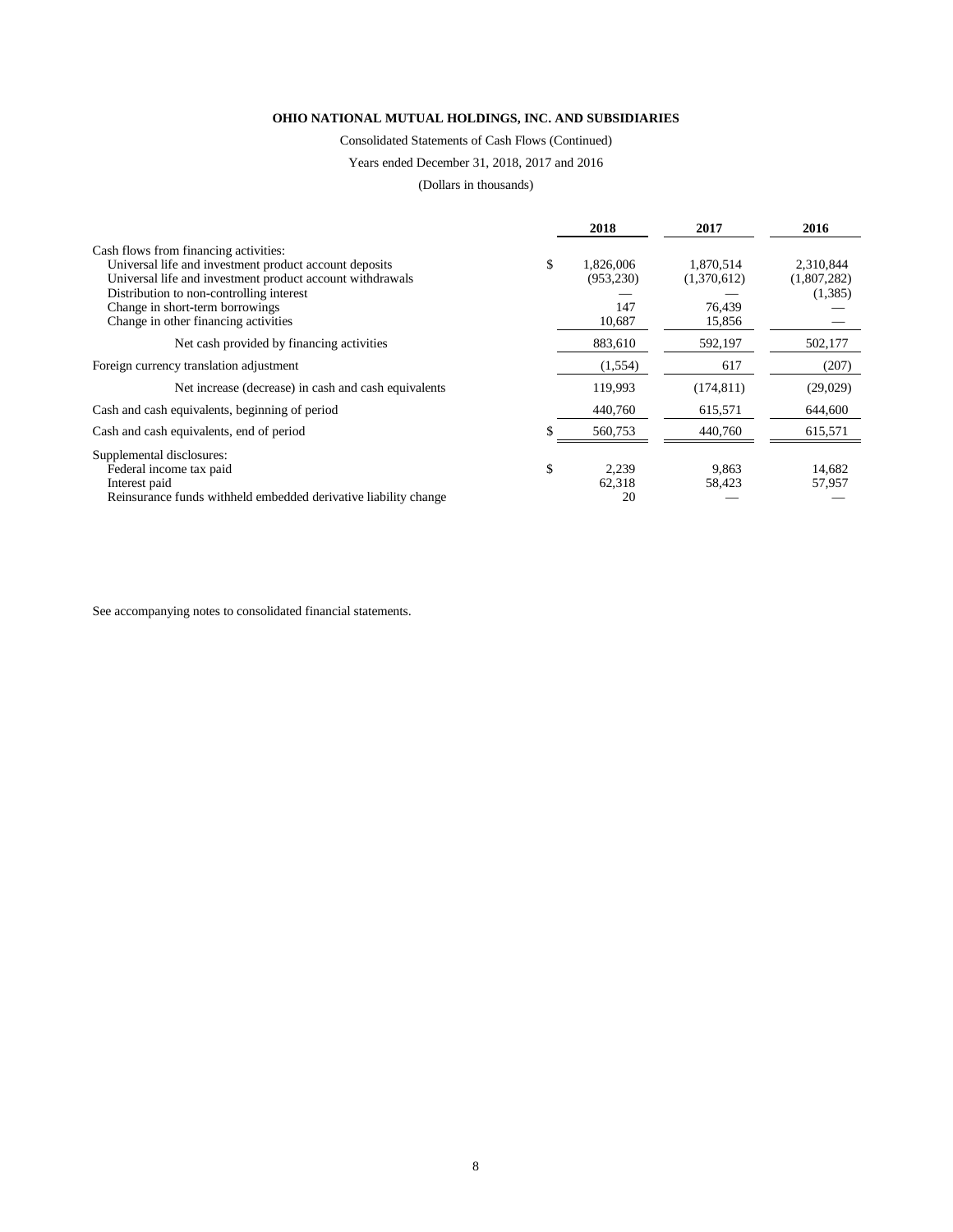Notes to Consolidated Financial Statements

December 31, 2018, 2017 and 2016

(Dollars in thousands)

#### **(1) Organization and Business Description**

#### *Organization*

Ohio National Mutual Holdings, Inc. is a mutual holding company organized under Ohio insurance laws and owns 100% of Ohio National Financial Services, Inc. ("ONFS"), a stock holding company. ONFS owns 100% of The Ohio National Life Insurance Company ("ONLIC"), a life insurance subsidiary and Sycamore Re, Ltd. ("SYRE"), a special purpose financial captive life insurance company.

In 1998, ONLIC became a stock company under provisions of Sections 3913.25 to 3913.38 of the Ohio Revised Code relating to mutual holding companies. ONLIC owns 100% of Ohio National Life Assurance Corporation ("ONLAC"), a stock life insurance subsidiary, National Security Life and Annuity Company ("NSLAC"), a stock life insurance subsidiary, Montgomery Re, Inc. ("MONT"), a special purpose financial captive life insurance company, Kenwood Re, Inc. ("KENW"), a special purpose financial captive life insurance company, Camargo Re Captive, Inc. ("CMGO"), a special purpose financial captive life insurance company, Sunrise Captive Re, LLC ("SUNR"), a special purpose financial captive, approved as a captive reinsurer by the State of Ohio on January 9, 2019, Ohio National Equities, Inc. ("ONEQ"), a broker dealer registered under the Securities and Exchange Commission Act of 1934, and The O.N. Equity Sales Company ("ONESCO"), a broker dealer registered under the Securities and Exchange Commission Act of 1934.

SYRE owns 100% of a Delaware holding company, ON Foreign Holdings, LLC ("ONFH"), which owns 100% of Ohio National International Holdings Cooperatief U.A. ("ONIH"), a Dutch holding company. ONIH owns 100% of ON Netherlands Holdings B.V. ("ONNH"), a Dutch holding company. ONNH owns Ohio National Seguros de Vida S.A. ("ONSP"), a Peruvian insurance company and ON Global Holdings, SMLLC ("ONGH"), a Delaware holding company. ONNH owned ONSV do Brasil Participacoes Ltda. ("ONSB"), a Brazilian holding company. ONSB owned 100% of O.N. International do Brasil Participacoes, Ltda. ("OHIO"), which was formed to hold the equity method investment made when the Company entered into a 50% joint venture agreement with a Brazilian insurance company. Effective July 2, 2018, ONSB was merged into OHIO, with OHIO being the surviving entity. As the transaction was between entities under common control, the operations of ONSB were transferred to OHIO at carrying value and, as such, there was no financial statement impact as a result of this transaction. ONGH owns 100% of Ohio National Sudamerica S.A. ("ONSA"), a Chilean holding company. ONSA owns 100% of Ohio National Seguros de Vida S.A. ("ONSV"), a Chilean insurance company.

Ohio National Mutual Holdings, Inc. and its subsidiaries are collectively referred to as "ONMH" or the "Company".

#### *Business*

ONLIC and ONLAC are life and health (disability) insurers licensed in 49 states, the District of Columbia and Puerto Rico. ONLIC and ONLAC offered a full range of life, disability, and annuity products through independent agents and other distribution channels and are subject to competition from other insurers throughout the United States. The Company announced on September 6, 2018 that it will exclusively focus on growing its life insurance and disability insurance product lines going forward. The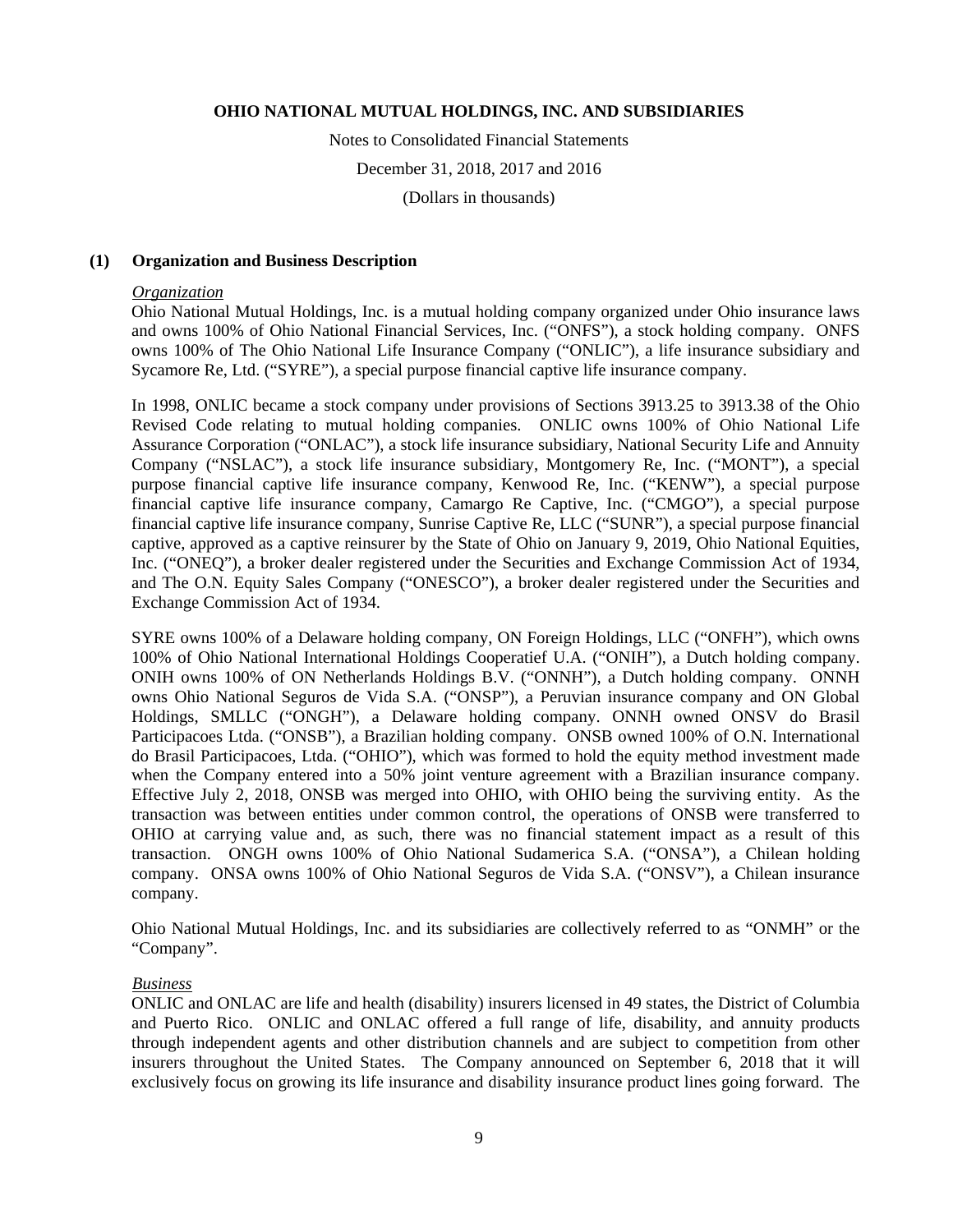Notes to Consolidated Financial Statements

December 31, 2018, 2017 and 2016

(Dollars in thousands)

decision follows a comprehensive strategic review of the Company's businesses, taking into account the continuously changing regulatory landscape, the sustained low interest rate environment, and the increasing cost of doing business, as well as growth opportunities and the Company's competitive strengths. Effective September 15, 2018, the Company is no longer accepting applications for annuities or new retirement plans, while continuing to service and support existing clients in both product lines.

In 2018, ONLIC offered certain variable annuity policyholders with the guaranteed minimum income benefit ("GMIB") rider the opportunity to exchange that policy and associated rider for a fixed indexed annuity policy with an enhanced guaranteed lifetime withdrawal benefit ("GLWB") rider. More than \$500,000 in account value was exchanged under this program.

Additionally, in late 2018 and into 2019, ONLIC offered to buy-back certain variable annuity policies from policyholders with the GMIB rider. Through December 31, 2018, the Company paid more than \$50,000 related to the buy-back, which is included in benefits and claims on the corresponding statements of income.

NSLAC is licensed in 17 states and the District of Columbia and services an existing portfolio of variable annuity products. Effective March 16, 2018, NSLAC no longer actively markets or issues new individual variable annuity business, which currently represents the majority of NSLAC's inforce contracts and policies.

ONLIC, ONLAC and NSLAC are subject to regulation by the insurance departments of states in which they are licensed and undergo periodic examinations by those departments.

SYRE reinsures certain variable annuity-related risks for ONLIC. The variable annuity reinsurance agreement covers living benefits and death benefits sold only with or as a part of such living benefit riders.

MONT engages in the business of reinsuring term life insurance and certain death benefit guarantee universal life policies with affiliated companies. KENW and CMGO engage in the business of reinsuring term life insurance with affiliated companies. SUNR was capitalized in 2018 with the intent of reinsuring certain annuity contracts beginning in early 2019.

ONEQ earns revenue by retaining a sales load from the sale of variable life insurance contracts on behalf of ONLAC and add on payments made to variable annuity contracts on behalf of ONLIC. ONESCO earns commissions and fees from sales of variable life contracts under a distribution agreement with ONLAC and annuity contracts under a distribution agreement with ONLIC as well as commissions and fees related to sales of unaffiliated products.

In accordance with adoption of ASU 2014-09 (see note 3t (ASU 2014-09)), revenue included under Topic 606 earned by the broker dealer operations, which is based on agreed upon commission rates, is recognized when the respective broker dealer entity's performance obligation is satisfied. For fees paid up front, the performance obligation is the sale of the contract and as such, is fulfilled on the trade date. Certain variable commission revenue is considered constrained within Topic 606, as it is dependent on the account value at future points in time as well as the length of time and whether the policy remains in force, all of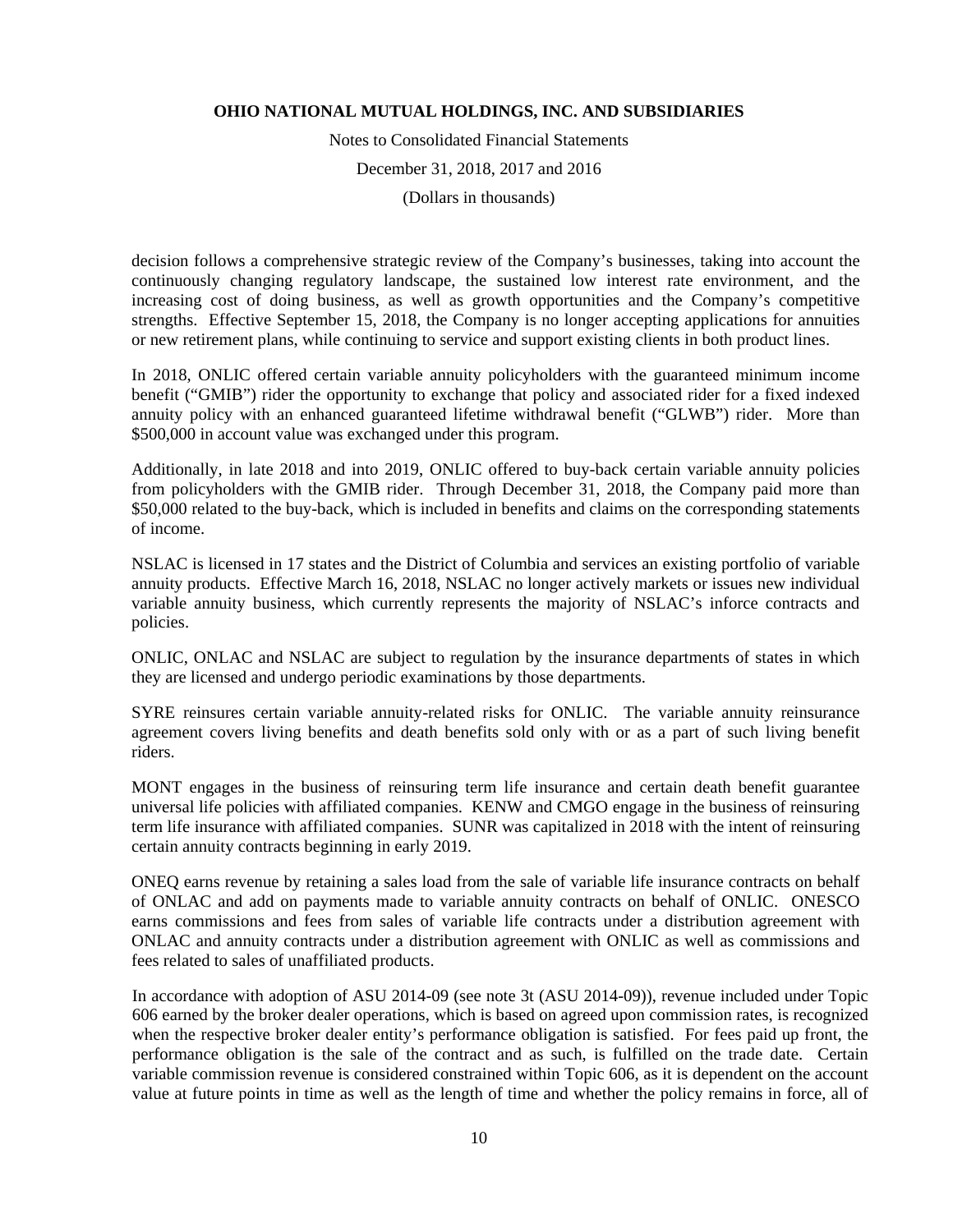Notes to Consolidated Financial Statements

December 31, 2018, 2017 and 2016

(Dollars in thousands)

which are highly susceptible to factors outside the Company's influence. The constraint is overcome when the account value and investor activities are known, usually monthly, at which point the revenue is recognized. The broker dealer operations had no remaining performance obligations to satisfy related to revenue from contracts with customers as of December 31, 2018.

ONSV provides insurance and other retirement products to the Chilean market. ONSP provides death, survival and disability insurance in the Peruvian Social Security System. The Brazilian joint venture provides insurance and other retirement products to the Brazilian market.

#### **(2) Basis of Presentation**

The accompanying consolidated financial statements have been prepared in accordance with accounting principles generally accepted in the United States of America ("GAAP"). All intercompany transactions and balances have been eliminated in consolidation.

## **(3) Summary of Significant Accounting Policies**

The significant accounting policies followed by the Company that materially affect financial reporting are summarized below.

#### *(a) Use of Estimates*

The preparation of financial statements in conformity with GAAP requires management to adopt accounting policies and make estimates and assumptions that affect amounts reported in the consolidated financial statements. In applying these policies and estimates, management makes subjective and complex judgments that frequently require assumptions about matters that are inherently uncertain. Actual results could differ from estimates.

The most significant estimates and assumptions include those used in determining the balance, amortization and recoverability of deferred policy acquisition costs, the liability for future policy benefits and claims, contingencies, provision for income taxes, deferred taxes, uncertain income tax positions and contingencies, allowance for loan losses for mortgage loans on real estate, valuation of and impairment losses on investments and valuation of embedded derivatives. Although some variability is inherent in these estimates, the recorded amounts reflect management's best estimates based on facts and circumstances as of the consolidated balance sheet date. Management believes the amounts provided are appropriate.

## *(b) Fair Value*

Certain assets and liabilities are measured at estimated fair value in the Company's consolidated balance sheets. The Company defines fair value as the price that would be received to sell an asset or paid to transfer a liability (an exit price) in an orderly transaction between market participants on the measurement date. Note 6 to the consolidated financial statements includes further disclosures of estimated fair values.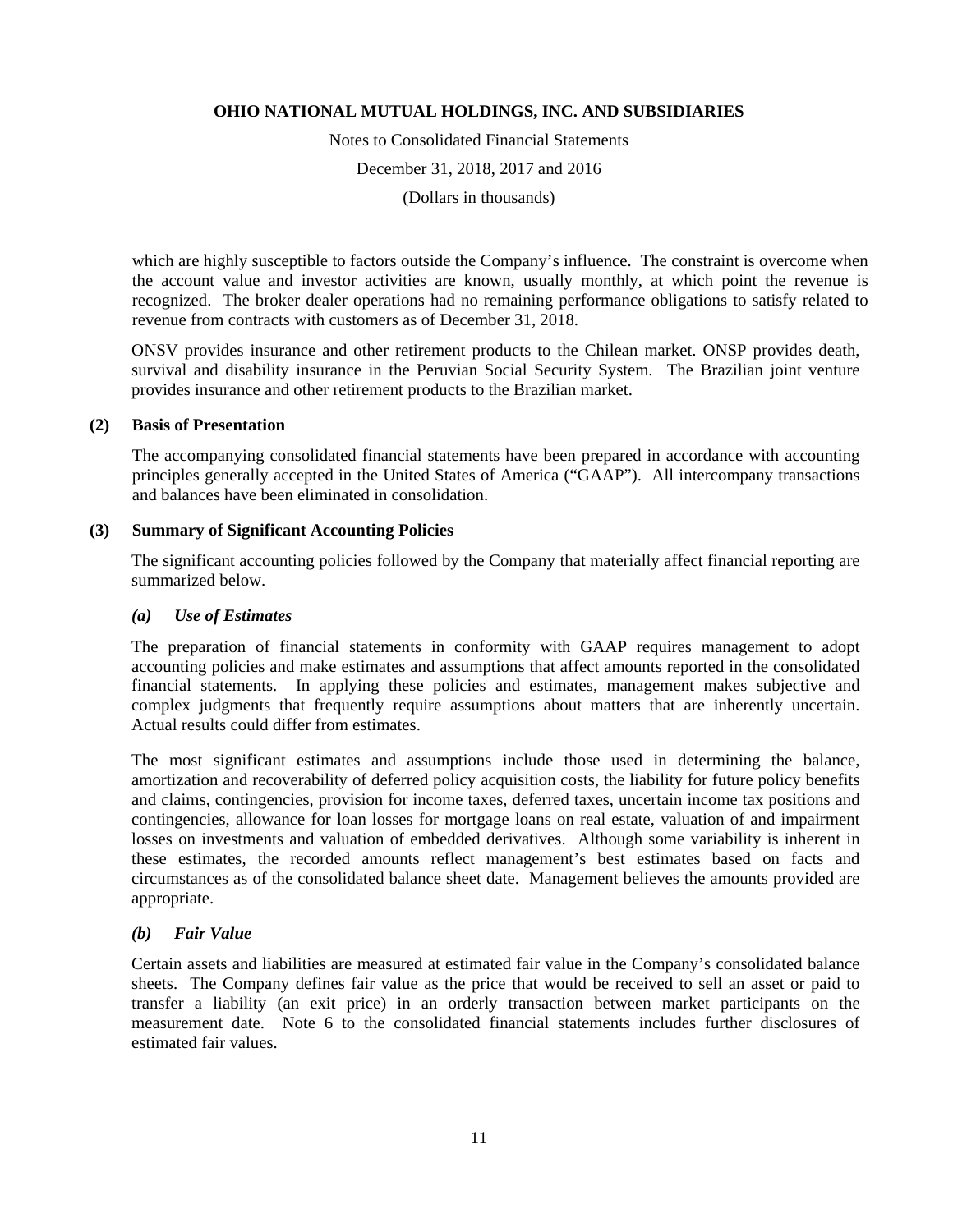Notes to Consolidated Financial Statements

December 31, 2018, 2017 and 2016

(Dollars in thousands)

#### *(c) Investments*

#### *Net Investment Income and Net Realized Gains (Losses)*

Income on investments is reported within net investment income. Gains and losses on sales of investments, impairment losses and changes in the allowance for loan losses on mortgage loans are reported within net realized gains (losses).

## *Fixed Maturity and Equity Securities*

Fixed maturity and equity securities classified as available-for-sale are reported at their estimated fair value. Unrealized gains and losses, net of adjustments to deferred policy acquisition costs, future policy benefits and claims, other policyholder funds and deferred federal income tax, are recorded as a separate component of accumulated other comprehensive income in equity. Effective January 1, 2018, the Company reclassified all equity securities available-for-sale to equity securities, at fair value as a result of the adoption of Accounting Standards Update ("ASU") 2016-01, *Financial Instruments - Overall (Subtopic 825-10): Recognition and Measurement of Financial Assets and Financial Liabilities* ("ASU 2016-01"). See Note 7 for further information.

Fixed maturity securities related to the Company's funds withheld reinsurance arrangements are classified as trading and are stated at estimated fair value. Changes in estimated fair value of these securities are included in change in value of trading securities in the consolidated statements of income.

Fixed maturity and equity securities classified as trading are reported at their estimated fair value. Changes in estimated fair value of these securities are included in change in value of trading securities in the consolidated statements of income. Effective January 1, 2018, the Company reclassified all equity securities classified as trading to equity securities, at fair value as a result of the adoption of ASU 2016- 01. See Note 7 for further information.

Fixed maturity securities are classified as held-to-maturity when the Company has the positive intent and ability to hold the securities to maturity and are stated at amortized cost. In 2018, the Company reclassified all fixed maturity held-to-maturity securities as available-for-sale. See Note 7 for further information.

Realized gains (losses) on the sale of investments are determined on the basis of specific security identification on the trade date. Any capital gains occurring in the Closed Block portfolio are offset by increases in the deferred policyholder obligation for that group of policies. See Note 16 for further information on the Closed Block.

For mortgage-backed securities, the Company recognizes income using a constant effective yield method based on prepayment assumptions and the estimated economic life of the securities. When estimated prepayments differ significantly from actual prepayments, the effective yield is recalculated to reflect actual payments to date and anticipated future payments. Any resulting adjustment is included in net investment income. All other investment income is recorded using the interest method without anticipating the impact of prepayments.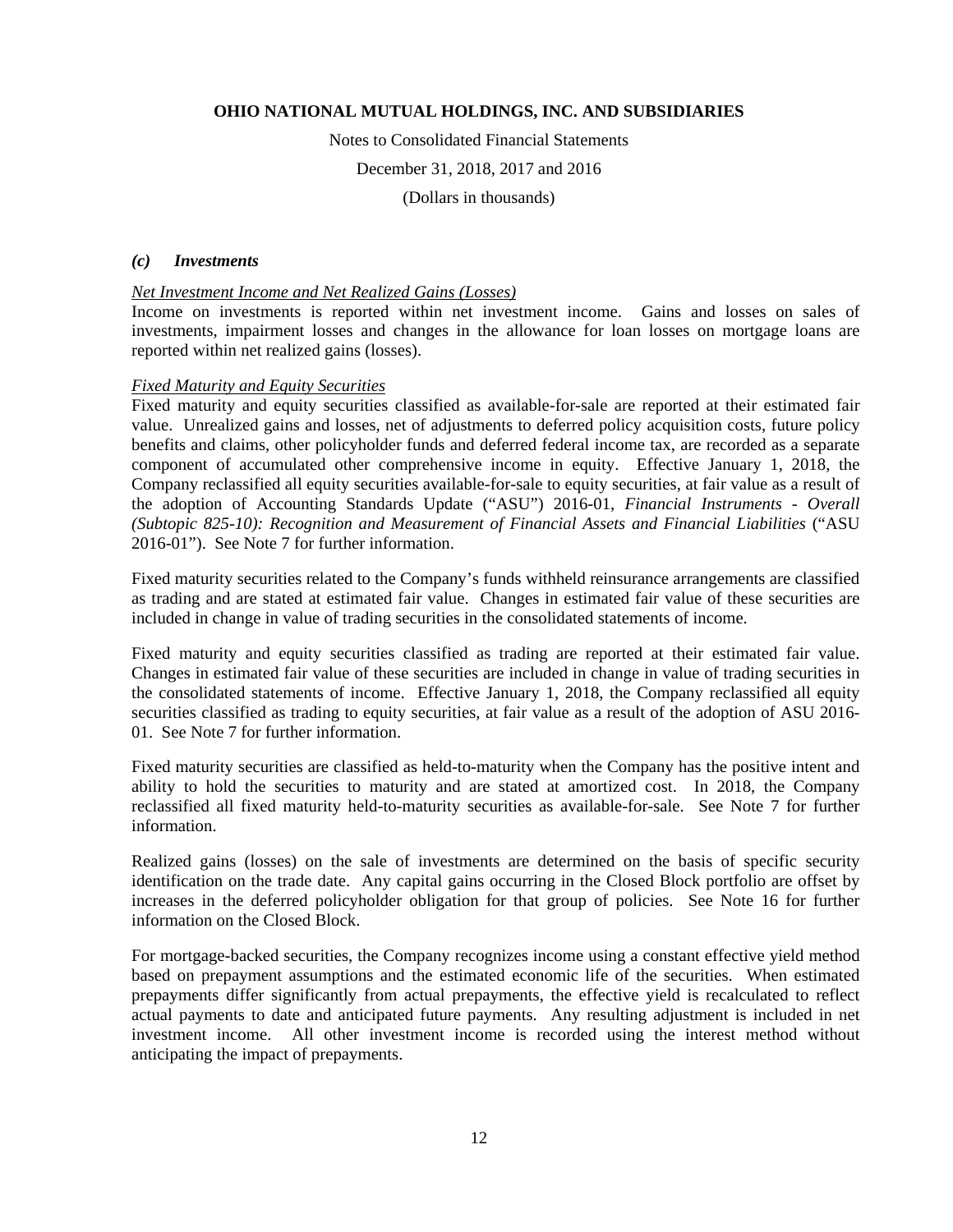Notes to Consolidated Financial Statements

December 31, 2018, 2017 and 2016

(Dollars in thousands)

Dividends are recorded on the ex-dividend date and interest is accrued as earned using an effective yield method giving effect to amortization of premiums and accretion of discounts.

Management regularly reviews its fixed maturity and equity securities portfolios in order to evaluate the necessity to record impairment losses for other-than-temporary declines in estimated fair value of investments. See Note 7 for management's description and analysis of the portfolio.

#### *Mortgage Loans on Real Estate*

Mortgage loans on real estate are carried at the unpaid principal balance less an allowance for loan losses. The allowance is comprised of a specific and general component. The specific component relates to loans that have been identified as impaired and is generally measured as the difference between the impaired principal balance less the fair value of the collateral, if collateral dependent, less cost to sell. The Company provides allowances for impairments of these mortgage loans based on a review by portfolio managers. For the general component, management's periodic evaluation of the adequacy of the allowance is based on past loan loss experience, known and inherent risks in the portfolio, adverse situations that may affect the borrower's ability to repay, the estimated value of the underlying collateral, composition of the loan portfolio, current economic conditions, and other relevant factors.

Commercial mortgages can be restructured in a troubled debt restructuring ("TDR"). The Company assesses loan modifications on a case by case basis to evaluate whether a TDR has occurred and will then establish a specific valuation allowance for the excess carrying value of the loan over the estimated fair value of the collateral.

Changes in the allowance are recorded in net realized gains (losses). Loans in foreclosure and loans considered to be impaired as of the consolidated balance sheet date are placed on nonaccrual status. Interest received on nonaccrual status mortgage loans is included in net investment income in the period received.

#### *Real Estate*

Real estate, net, which is comprised of buildings and improvements held for company investment and other real estate owned, is carried at cost less accumulated depreciation. Depreciation is determined using the straight-line method over the estimated useful life of the assets. The estimated useful life for company occupied real estate is 30 to 39 years and the estimated useful life for building improvements is 5 to 20 years. The estimated useful life for real estate held for investment is 17 to 39 years and the estimated useful life for building improvements is 5 to 16 years. Real estate, net also includes land which is carried at cost.

The Company occupies less than 50% of buildings held for company investment.

The cost basis of the real estate and building improvements was \$54,513 and \$54,521 at December 31, 2018 and 2017, respectively. Accumulated depreciation was \$11,296 and \$9,568 at December 31, 2018 and 2017, respectively. Related depreciation expense was \$1,922, \$1,713 and \$951 for the years ended December 31, 2018, 2017 and 2016, respectively, and is included in net investment income in the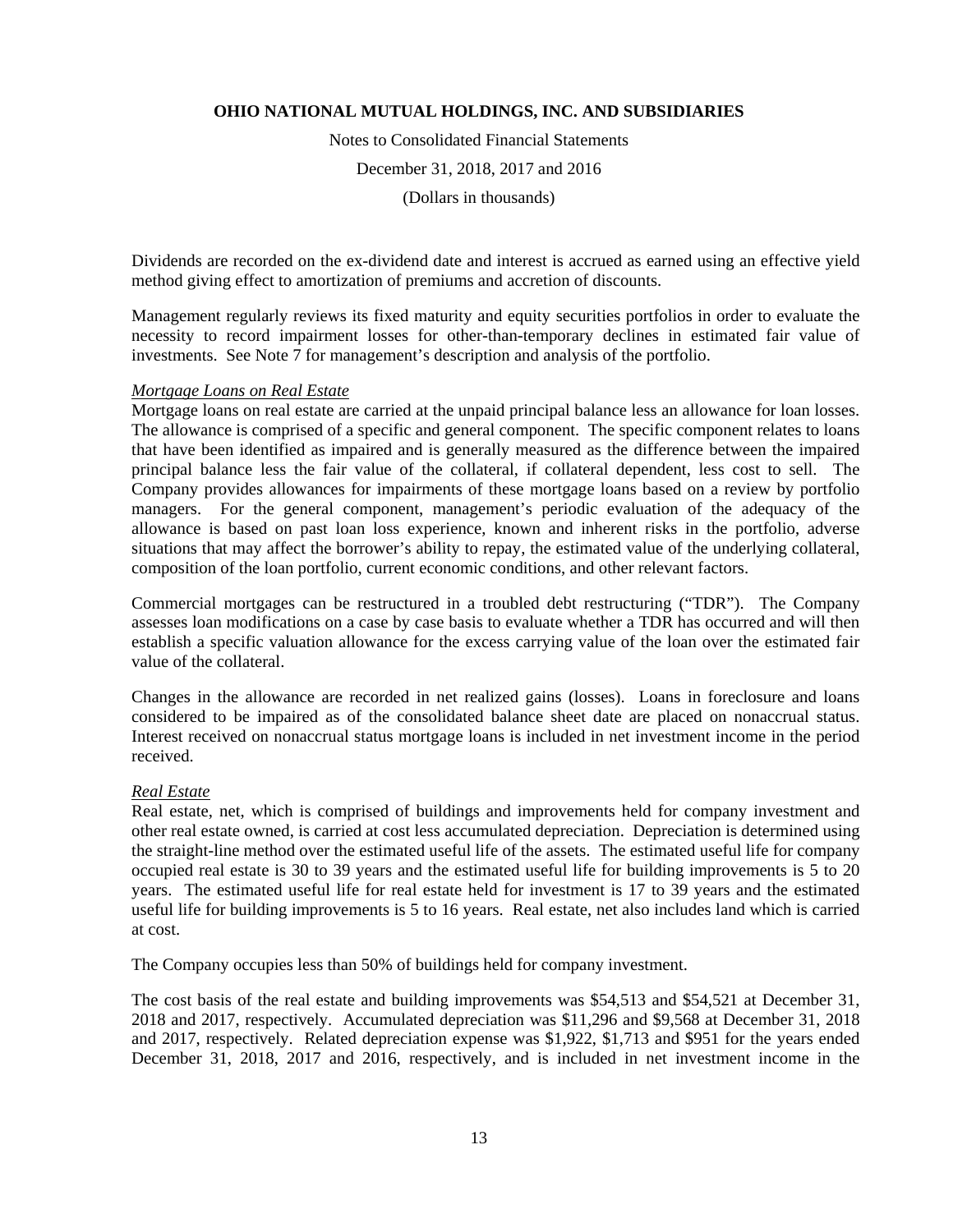Notes to Consolidated Financial Statements

December 31, 2018, 2017 and 2016

(Dollars in thousands)

consolidated statements of income. The cost basis of land was \$5,390 and \$5,687 at December 31, 2018 and 2017, respectively.

The Company reviews the estimated useful lives of these long lived assets and assesses for impairment when certain events or changes in operations occur.

#### *Policy Loans*

Policy loans are stated at unpaid principal balances. Interest income on such loans is recorded as earned using the contractually agreed upon interest rate and is included in net investment income on the consolidated statements of income. Generally, accrued interest is capitalized on the policy's anniversary date.

#### *Other Long Term Investments*

The Company's direct financing leases are capital leases and the lease operations consist principally of building and land purchase and lease arrangements. Direct financing leases are carried at minimum lease payments to be received less unearned income. Building leases generally have a 75% - 80% loan-to-value ("LTV") at inception and a 9 to 21 year repayment schedule. Land leases generally have a 60% - 70% LTV at inception, a five year repayment schedule and have several principal and interest cash flow structures.

Venture capital partnerships are carried on the equity method basis.

## *Securities Lending Program*

The Company participates in an indemnified securities lending program administered by an unaffiliated agent in which certain portfolio holdings are loaned to third parties. The borrower must deliver to the Company's agent collateral having a market value equal to at least 102% and 105%, respectively, of the market value of the domestic and foreign securities loaned. The collateral received by the Company's agent from the borrower to secure loans on behalf of the Company must be in the form of cash, securities issued or guaranteed by the U.S. government or its agencies, or a bank letter of credit or equivalent obligation as may be pre-approved by the Company. The Company monitors the estimated fair value of the loaned securities on a daily basis and additional collateral is obtained as necessary. The asset, shortterm investments securities lending collateral, and corresponding liability, payables for securities lending collateral, are recorded on the consolidated balance sheets. Income and expenses associated with securities lending transactions are reported within net investment income.

#### *Short-term Investments*

Short-term investments include securities and other investments with remaining maturities of one year or less, but greater than three months, at the time of purchase and are stated at estimated fair value.

## *(d) Derivatives*

The Company enters into derivative transactions that do not meet the criteria for hedge accounting or have not been designated in hedging relationships by the Company pursuant to Financial Accounting Standards Board ("FASB") Accounting Standards Codification ("ASC") Topic 815, *Derivatives and Hedging*. The Company purchases equity index put options, equity futures, currency futures, equity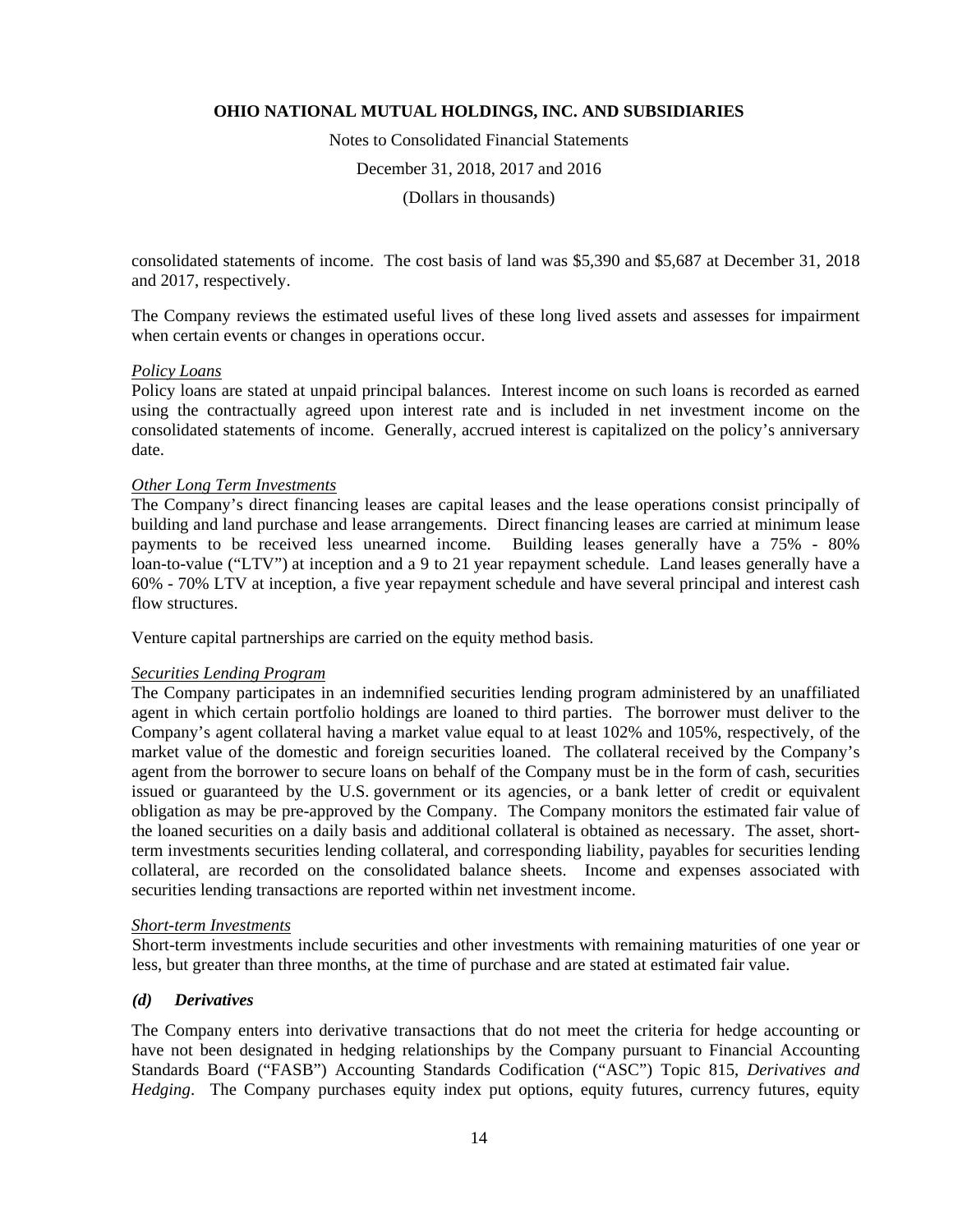Notes to Consolidated Financial Statements

December 31, 2018, 2017 and 2016

(Dollars in thousands)

swaps and interest rate swaptions as hedges for certain riders that were sold with variable annuity products. The Company similarly purchases equity index call options as hedges for the fixed indexed annuity and indexed universal life products. These transactions provide the Company with an economic hedge, which is used as part of its overall risk management strategies. The futures derivative instruments are carried at estimated fair value in other long-term investments or other liabilities, and the remaining derivative instruments are carried at estimated fair value in other long-term investments, with changes in estimated fair value recorded in net realized gains (losses) derivative instruments in the consolidated statements of income.

The Company enters into derivative transactions that meet the criteria for hedge accounting pursuant to FASB ASC Topic 815, *Derivatives and Hedging* ("ASC 815"). The Company purchased a foreign currency swap that meets the criteria for hedge accounting as a cash flow hedge. The swap instrument is carried at estimated fair value in other long-term investments or other liabilities. Changes in the estimated fair value of the swap are recorded in other comprehensive income in the consolidated balance sheets.

The Company sold variable annuities and fixed indexed annuities, issues certain insurance products and investment contracts, and is a party to certain reinsurance agreements that have embedded derivatives. The Company assesses each identified embedded derivative to determine whether it is required to be bifurcated. The embedded derivative is bifurcated from the host contract and accounted for as a freestanding derivative if:

- the combined instrument is not accounted for in its entirety at fair value with changes in fair value recorded in earnings;
- the terms of the embedded derivative are not clearly and closely related to the economic characteristics of the host contract; and
- a separate instrument with the same terms as the embedded derivative would qualify as a derivative instrument.

Such embedded derivatives are carried at estimated fair value with the reinsurance embedded derivatives reported in reinsurance recoverables in the consolidated balance sheets. The change in the estimated fair value is reported in benefits and claims in the consolidated statements of income.

#### *(e) Cash and Cash Equivalents*

For purposes of the consolidated statements of cash flows, the Company considers all short-term and highly liquid investments with original maturities of three months or less (including securities lending collateral, commercial paper and reverse repurchase agreements) to be cash equivalents.

## *(f) Deferred Policy Acquisition Costs and Capitalized Sales Inducements*

The Company incurs costs in connection with acquiring new and renewal insurance business. Costs that are related directly to the successful acquisition or renewal of insurance contracts are capitalized as deferred acquisition costs ("DAC"). Such costs generally include: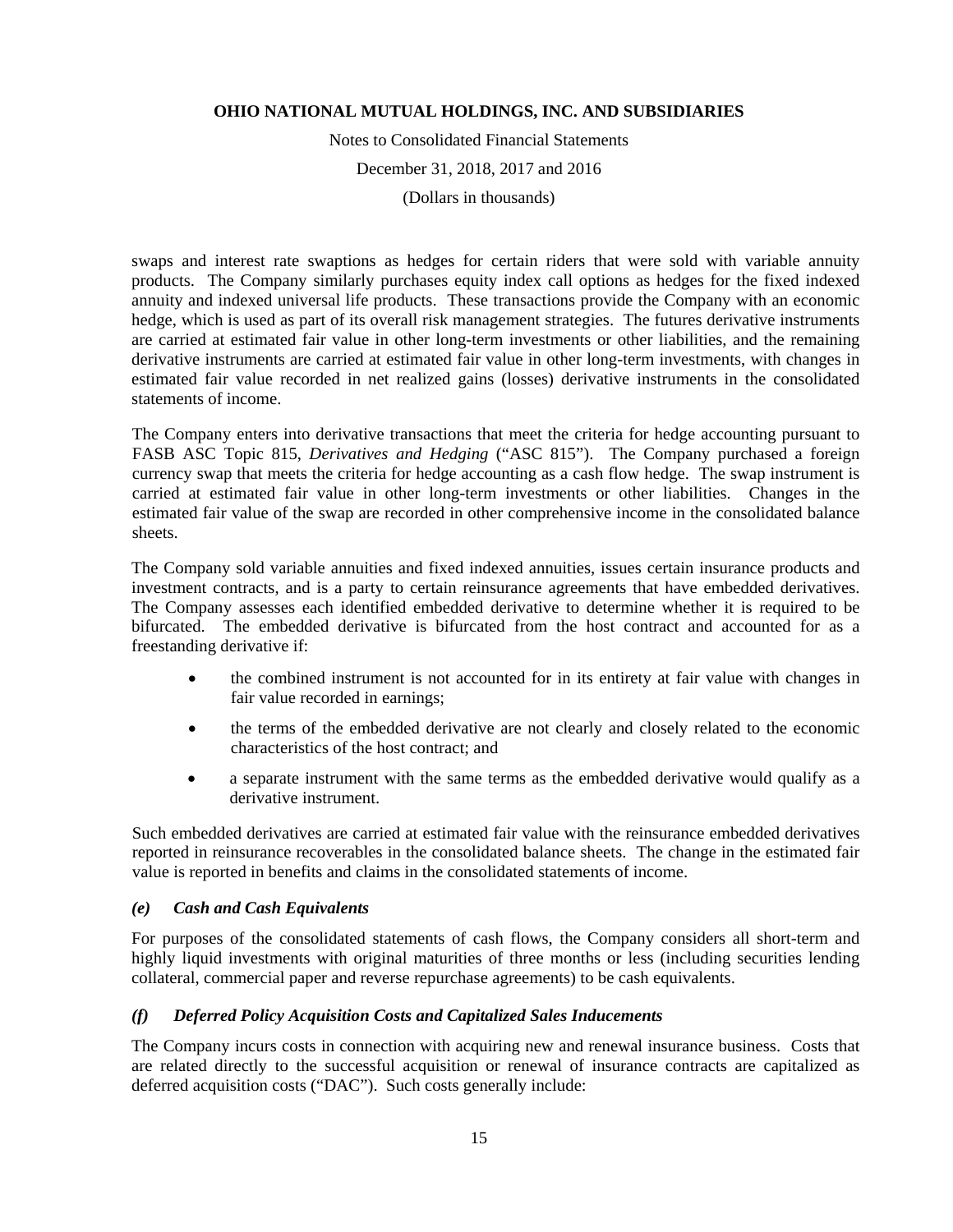Notes to Consolidated Financial Statements

December 31, 2018, 2017 and 2016

(Dollars in thousands)

- incremental direct costs of contract acquisitions;
- the portion of the employee's total compensation, excluding any compensation that is deferred as part of contract acquisitions, and payroll related fringe benefits for certain costs related directly to time spent performing underwriting, policy issuance, medical/inspection, and sales force contract selling acquisition activities of a successful contract;
- other costs related directly to the insurer's acquisition activities noted above that would not have been incurred had the issuance of the contract not occurred; and
- certain advertising costs that meet the deferral criteria.

All other acquisition costs such as general advertising, market research, training, administration and unsuccessful acquisition efforts are expensed as incurred.

DAC is subject to recoverability testing in the year of policy issuance and loss recognition testing at the end of each reporting period. For traditional nonparticipating life insurance products, DAC is amortized with interest over the premium paying period of the related policies in proportion to premium revenue. Such anticipated premium revenue is estimated using the same assumptions as were used for computing liabilities for future policy benefits.

For traditional participating life insurance products, DAC is amortized in proportion to gross margins of the related policies. Gross margins are determined for each issue year and are equal to premiums plus investment income less death claims, surrender benefits, administrative costs, expected policyholder dividends, and the increase in reserve for future policy benefits.

For investment and universal life products, DAC is amortized with interest over the lives of the policies in relation to the present value of the estimated future gross revenues (projected investment income, asset fees, cost of insurance charges, policy administration fees, surrender charges, and net realized gains and losses) or estimated future gross profits (gross revenues less interest credits, policy benefits and policy maintenance expenses).

DAC for participating life products, investment products and universal life business is adjusted to reflect the impact of unrealized gains and losses on the related fixed maturity securities available-for-sale.

The most significant assumptions that are involved in the estimation of future gross profits include future gross separate account performance, surrender/lapse rates, withdrawal/partial withdrawal, interest margins and mortality. The Company's long-term assumption for gross separate account performance, net of investment fees, is 7.3%, a blend of expected returns from stock, money market and bond funds representative of the in-force block of contracts before a deduction for policy charges. The Company assumes that the level of separate account assets resulting from market performance will revert, over a three year period, to the level expected if the long-term assumed trend rate had applied. This assumption is commonly referred to as a reversion to the mean. The Company's policy regarding the reversion to the mean process does not permit projected returns to be below 0.0% or in excess of 15.0% during the three-year reversion period.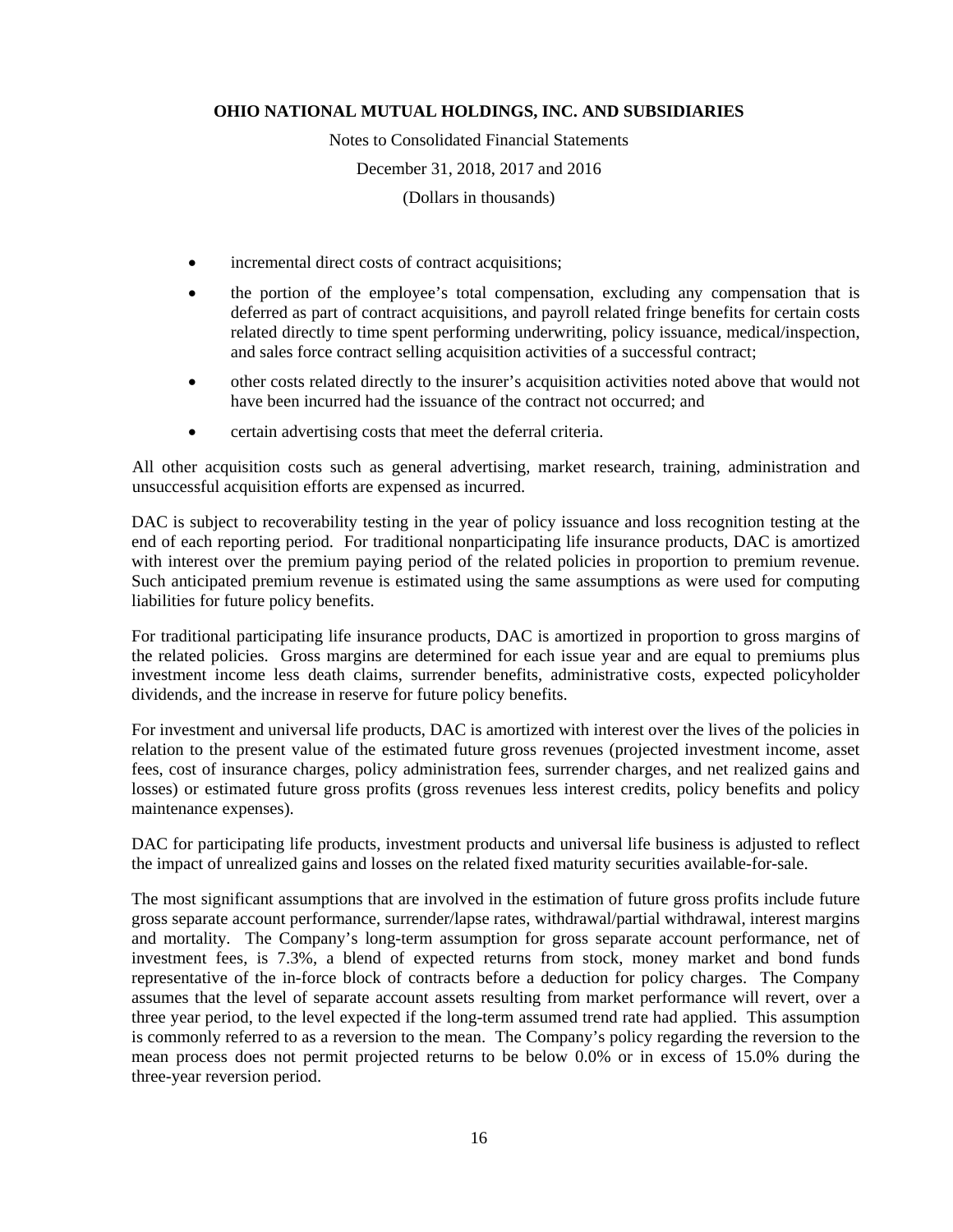Notes to Consolidated Financial Statements

December 31, 2018, 2017 and 2016

(Dollars in thousands)

Changes in assumptions can have a significant impact on the amount of DAC reported for investment products and universal life insurance products and their related amortization patterns. In the event actual experience differs from assumptions or assumptions are revised, the Company is required to record an increase or decrease in DAC amortization expense ("DAC unlocking"), which could be significant. In general, increases in the estimated general and net separate account returns result in increased expected future profitability and may lower the rate of DAC amortization, while increases in lapse/surrender and mortality assumptions reduce the expected future profitability of the underlying business and may increase the rate of DAC amortization. Any resulting DAC unlocking adjustments are reflected currently in the amortization of DAC in the consolidated statements of income.

The Company offers certain sales inducements to contract holders. Sales inducements are product features that enhance the investment yield on a contract. The Company utilizes the following sales inducements:

- day-one bonuses which increase the account value at inception; and
- enhanced yield options which credit interest for a specified period in excess of rates currently being offered for other similar contracts.

Sales inducements are deferred and amortized using the same methodology and assumptions used to amortize DAC.

#### *(g) Reinsurance*

Reinsurance is an agreement by which a reporting entity transfers all or part of its risk under a contract to another reporting entity. For each of its reinsurance agreements, the Company determines whether the agreement provides indemnification against loss or liability relating to insurance risk in accordance with applicable accounting standards. The Company reviews all contractual features, including those that may limit the amount of insurance risk to which the reinsurer is subject or features that delay the timely reimbursement of claims. To the extent there are loss limiting features that preclude the reinsurer from assuming the risk of significant loss, the Company accounts for such agreements using deposit accounting. See Note 11 for additional reinsurance disclosures.

Accounting for reinsurance requires the use of significant management estimates and assumptions, particularly related to the future performance of the underlying business and the potential impact of counterparty credit risk. The Company periodically reviews actual and anticipated experience compared to the assumptions used to establish assets and liabilities relating to ceded and assumed reinsurance and evaluates the strength of counterparties to its reinsurance agreements. Reinsurance does not discharge the Company from its primary liability to policyholders and to the extent that a reinsurer should be unable to meet its obligations, the Company would be liable to policyholders.

Amounts recoverable under reinsurance agreements, which totaled \$2,111,698 and \$2,013,391 as of December 31, 2018 and 2017, respectively, include ceded reserves, paid and unpaid claims, and certain other amounts.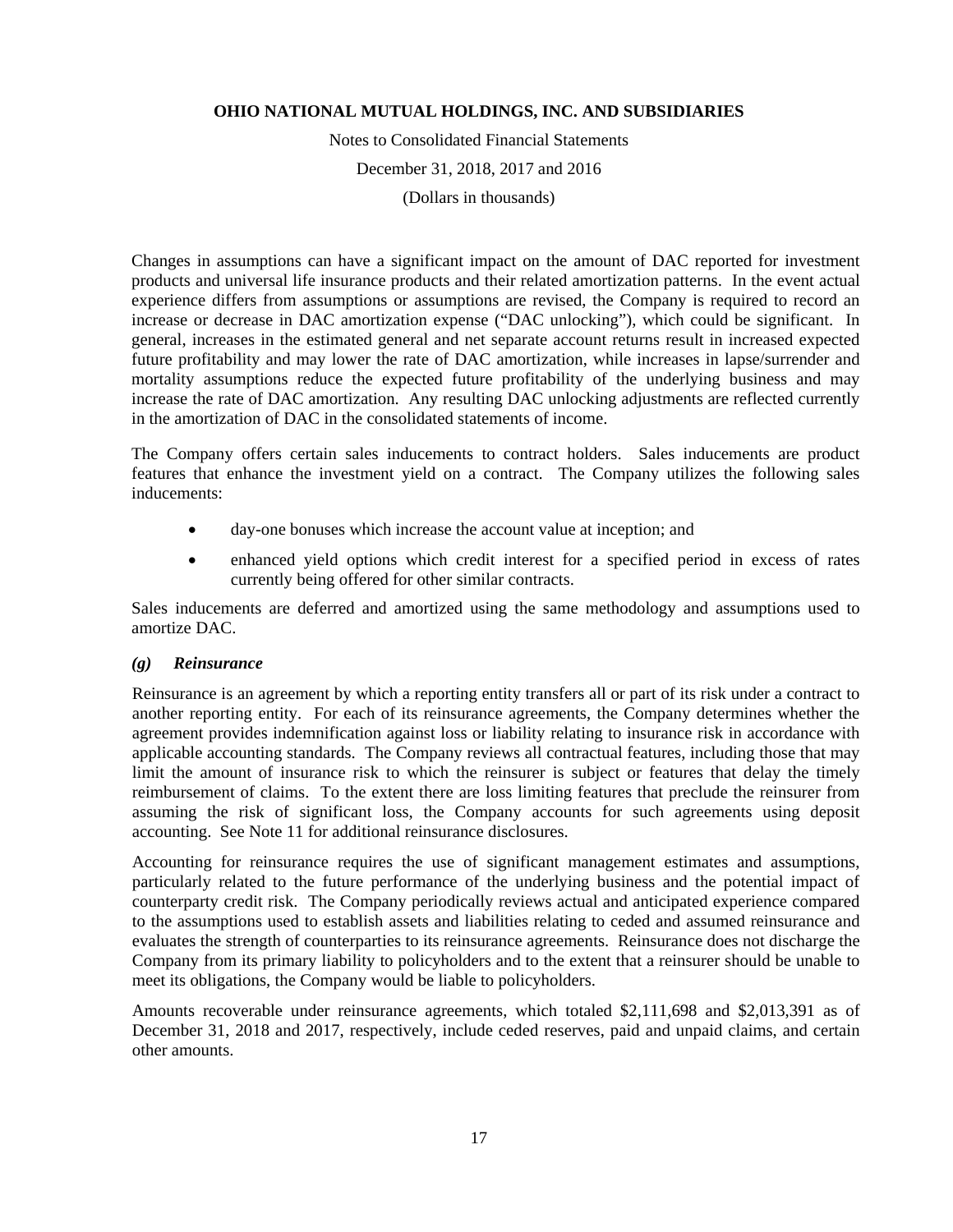Notes to Consolidated Financial Statements

December 31, 2018, 2017 and 2016

(Dollars in thousands)

Reinsurance premiums ceded and reinsurance recoveries on benefits and claims incurred are deducted from the respective income and expense accounts on the consolidated statements of income. Assets and liabilities related to reinsurance ceded are reported on a gross basis.

The Company enters into reinsurance agreements with various insurance subsidiaries. All intercompany transactions and balances have been eliminated in consolidation.

#### *(h) Equipment, Computer Software and Hardware and Properties Occupied by the Company*

Equipment, which is included in other assets, is stated at cost, less accumulated depreciation. Depreciation is determined using the straight-line method over the estimated useful lives of the assets. The estimated life is generally 2 to 15 years for equipment. The cost basis of the equipment was  $$61,613$ and \$60,829 at December 31, 2018 and 2017, respectively. Accumulated depreciation of equipment was \$44,701 and \$41,214 at December 31, 2018 and 2017, respectively. Related depreciation expense was \$5,742, \$6,167 and \$4,289 for the years ended December 31, 2018, 2017 and 2016, respectively.

Computer software and hardware, which is included in other assets, is stated at cost, less accumulated amortization. Purchased software costs, as well as certain internal and external costs incurred to develop internal-use computer software during the application development stage, are capitalized. Such costs are amortized generally over a 2 to 10 year period using the straight-line method based upon the estimated useful life of the assets. The cost basis of computer software was \$107,718 and \$108,225 at December 31, 2018 and 2017, respectively. Accumulated amortization of computer software and hardware was \$59,589 and \$55,647 at December 31, 2018 and 2017, respectively. Related amortization expense was \$9,908, \$7,463 and \$6,954 for the years ended December 31, 2018, 2017 and 2016, respectively.

Properties occupied by the Company, which are included in other assets, are carried at cost less accumulated depreciation. Depreciation is determined using the straight-line method over the estimated useful life of the assets. The estimated useful life for company occupied real estate is 30 to 32 years and the estimated useful life for building improvements is 9 to 30 years. The cost basis of the buildings, improvements and land was \$45,637 and \$45,608 at December 31, 2018 and 2017, respectively. Accumulated depreciation of buildings and improvements was \$18,437 and \$16,785 at December 31, 2018 and 2017, respectively. Related depreciation expense was \$1,623, \$1,562 and \$1,808 for the years ended December 31, 2018, 2017, and 2016, respectively. Properties occupied by the Company also include related land which is carried at cost.

The Company reviews the estimated useful lives of these long lived assets and assesses for impairment when certain events or changes in operations occur.

The Company has \$12,712 and \$11,759 of capital projects in process recorded in other assets at December 31, 2018 and 2017, respectively.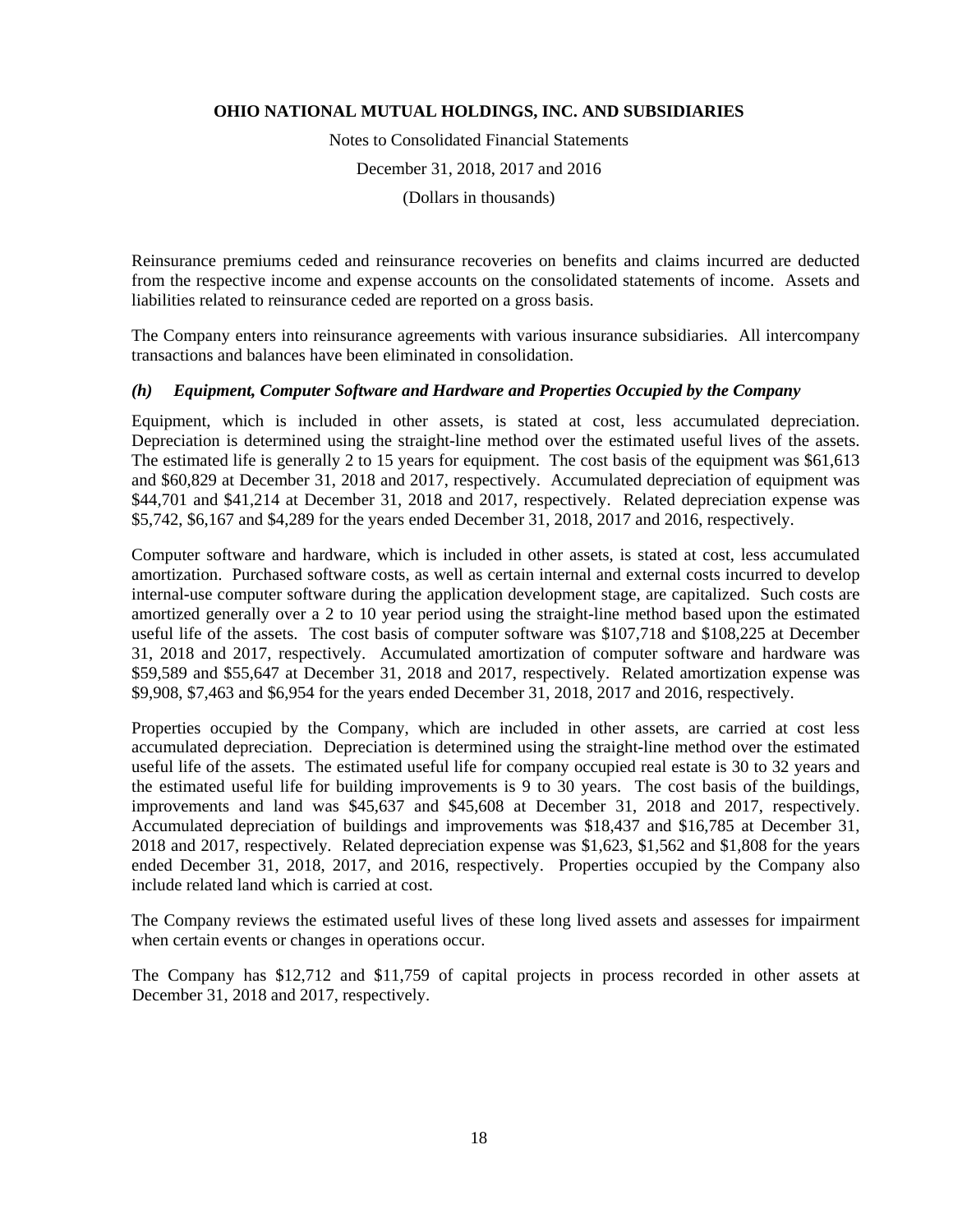Notes to Consolidated Financial Statements

December 31, 2018, 2017 and 2016

(Dollars in thousands)

## *(i) Goodwill and Intangible Assets*

Goodwill and intangible assets are included in other assets. In a business combination, goodwill is the result of the excess of cost over the estimated fair value of the net assets acquired. Intangible assets are non-financial assets that lack physical substance resulting from a business combination.

Goodwill and intangible assets are assets acquired by the Company as a result of acquisitions in prior years of the NSLAC and ONSV entities. The Company has \$1,314 of goodwill recorded in other assets at December 31, 2018 and 2017.

Goodwill is not amortized, but is evaluated for impairment annually or more frequently if events or circumstances, such as adverse changes in the business climate, require an interim evaluation. The evaluation includes the use of management assumptions which may be inherently uncertain. During the 2018 annual impairment tests, the Company concluded that the estimated fair value of the goodwill was in excess of its carrying value and, therefore, not impaired.

The Company has \$191 and \$195 of intangible assets recorded in other assets on the balance sheets at December 31, 2018 and 2017, respectively, related to insurance licenses acquired with the purchase of NSLAC by ONLIC in 2002. The value of the intangible is primarily dependent upon the maintenance of the New York license. License fees are paid annually in order to maintain the license in good standing. Each license remains intact and in good standing as there have been no events that would impact NSLAC's ability to do business in the New York or New Jersey markets. In 2018, the Company evaluated and concluded that its intangible assets had a useful life that was determinable and began amortizing the assets over that life. The Company amortized \$4 for the year ended December 31, 2018.

## *(j) Separate Accounts*

Separate account assets and liabilities represent contract holders' funds, which have been segregated into accounts with specific investment objectives. Separate account assets are recorded at estimated fair value based primarily on market quotations of the underlying securities. The investment income and gains or losses of these accounts accrue directly to the contract holders. The activity of the separate accounts is not reflected in the consolidated statements of income and cash flows except for the fees the Company receives for administrative services and risks assumed and the activity related to guaranteed contracts, which are riders to existing variable annuity contracts. These are recorded in either annuity premiums and charges or benefits and claims in the consolidated statements of income. Separate account seed money is recorded as a trading security.

## *(k) Revenues and Benefits*

## *Traditional Life Insurance Products*

Traditional life insurance products include those products with fixed and guaranteed premiums and benefits and consist primarily of whole life, limited-payment life, term life, and certain annuities with life contingencies.

Premiums for traditional life insurance products are recognized as revenue when due. Benefits and expenses are associated with earned premiums; therefore, profits are recognized over the life of the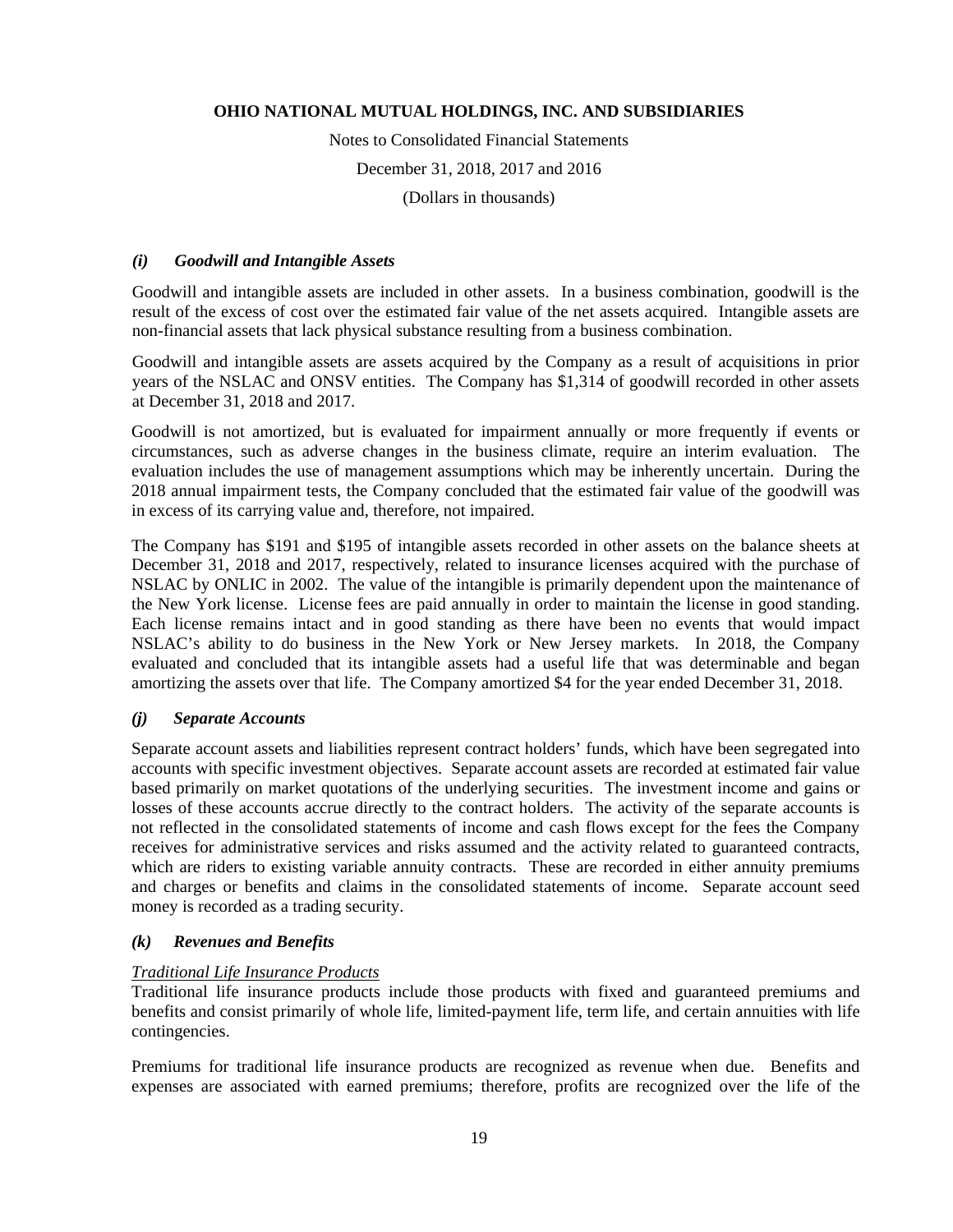Notes to Consolidated Financial Statements

December 31, 2018, 2017 and 2016

(Dollars in thousands)

contract. This association is accomplished through the provision for future policy benefits and the deferral and amortization of policy acquisition costs.

## *Investment Products and Universal Life Insurance Products*

Investment products consist primarily of individual and group variable and fixed deferred annuities, annuities without life contingencies, guaranteed investment contracts and fixed indexed annuities. Universal life insurance products include universal life, variable universal life, indexed universal life and other interest-sensitive life insurance policies.

Revenues for investment products and universal life insurance products consist of net investment income, cost of insurance charges, asset fees, policy administration fees, and surrender charges that have been earned and assessed against policy account balances during the period. The timing of revenue recognition as it relates to fees assessed on investment contracts and universal life contracts is determined based upon the nature of such fees. Cost of insurance charges and policy administrative fees are assessed on a daily, monthly or annual basis, and recognized as revenue when assessed and earned. Certain amounts assessed that represent compensation for services to be provided in future periods such as unearned front end loads are reported as unearned revenue and recognized in income over the periods benefited. Surrender charges are recognized upon surrender of a contract in accordance with contractual terms. Policy benefits and claims that are charged to expense include benefits and claims incurred in the period in excess of related policy account balances, maintenance costs, and interest credited to policy account balances.

#### *Accident and Health Insurance Products*

Accident and health insurance premiums including group life (burial and survivorship) and health (disability) are recognized as revenue in accordance with the terms of the policies. Policy claims are charged to expense in the period that the claims are incurred.

#### *(l) Investment Management Fees*

Investment management fees are earned by various subsidiaries in conjunction with money management activities. The fees are based on a percentage of assets at the end of each quarter and are recognized in income as earned.

The following table illustrates the revenue recognized from contracts with customers reported in investment management fees, net investment income and other income on the consolidated statements of income, and the timing of revenue recognition, for the year ending December 31, 2018: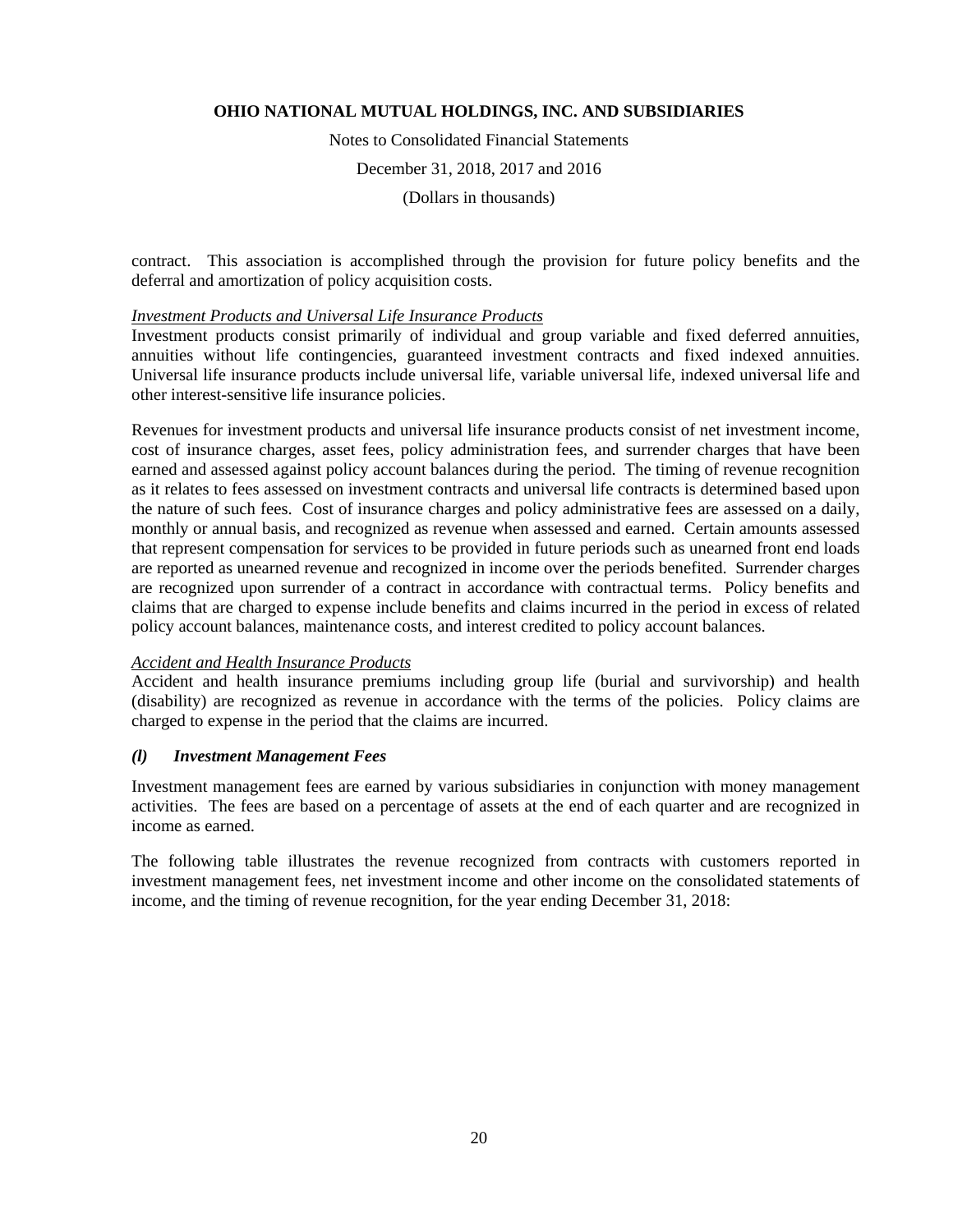Notes to Consolidated Financial Statements

December 31, 2018, 2017 and 2016

(Dollars in thousands)

| <b>December 31, 2018</b>                      |    | <b>Registered</b><br>investment<br>and variable<br>contracts | <b>General</b><br>securities | <b>Fee based</b><br>and other | <b>Total</b> |
|-----------------------------------------------|----|--------------------------------------------------------------|------------------------------|-------------------------------|--------------|
| <b>Revenues from contracts with customers</b> |    |                                                              |                              |                               |              |
| Other income                                  | \$ | 61,298                                                       | 2,334                        | 13,503                        | 77,135       |
| Net investment income                         |    |                                                              |                              | 29                            | 29           |
| Investment management fees                    |    |                                                              |                              | 51,450                        | 51,450       |
| Total revenue from contracts with customers   | S  | 61,298                                                       | 2,334                        | 64,982                        | 128,614      |
| Timing of revenue recognition                 |    |                                                              |                              |                               |              |
| Satisfaction of performance obligation:       |    |                                                              |                              |                               |              |
| Transferred at a point in time                | \$ | 61,298                                                       | 2,334                        | 64,982                        | 128,614      |
| Total revenue from contracts with customers   | \$ | 61,298                                                       | 2,334                        | 64,982                        | 128,614      |

#### *(m) Other Income*

The Company earns sales load fees on the sale of ONLAC variable universal life contracts by unrelated third party brokers through various subsidiaries. The Company also earned sales load fees on ONLIC variable, fixed and fixed indexed annuity contracts. Sales load fees are recognized as revenue when earned. Additionally, the various subsidiaries of the Company sold registered investment products and variable contracts sponsored by unaffiliated parties.

#### *(n) Future Policy Benefits and Claims*

The Company establishes liabilities for amounts payable under insurance policies. Generally, amounts are payable over an extended period of time and related liabilities are calculated as the present value of future expected benefits to be paid reduced by the present value of future expected premiums. Such liabilities are established based on methods and underlying assumptions in accordance with GAAP and applicable actuarial standards. The process of calculating reserve amounts for a life insurance organization involves the use of a number of assumptions, including those related to persistency (how long a contract stays with a company), mortality (the relative incidence of death in a given time), morbidity (the relative incidence of disability resulting from disease or physical ailment) and interest rates (the rates expected to be paid or received on financial instruments, including insurance or investment contracts). The methods used in determining the liability for unpaid losses and future policy benefits are standard actuarial methods recognized by the American Academy of Actuaries.

Liabilities for traditional life insurance policies are calculated using a net level premium method based on estimates of mortality, morbidity, investment yields, and withdrawals which were used or which were being experienced at the time the policies were issued.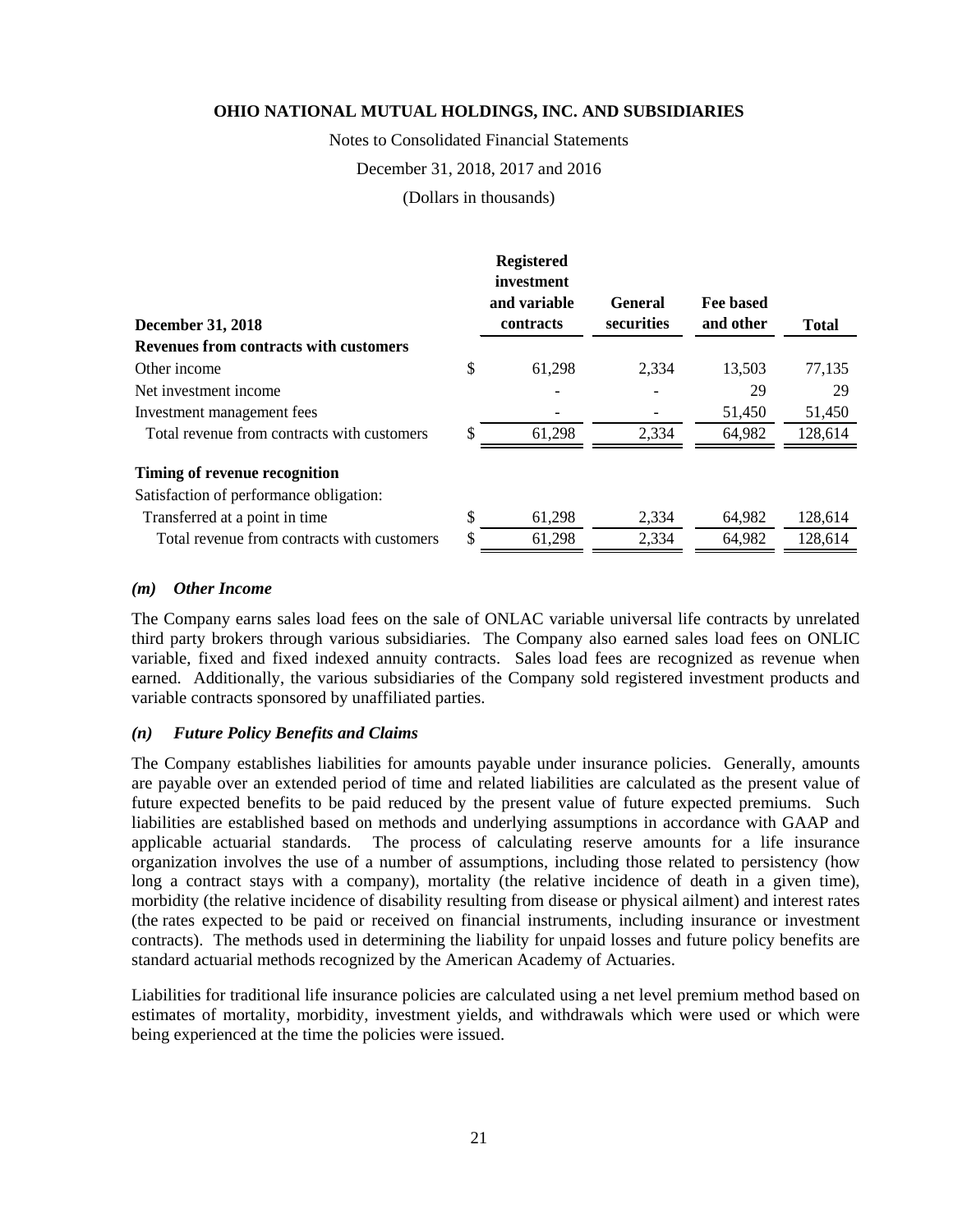Notes to Consolidated Financial Statements

December 31, 2018, 2017 and 2016

(Dollars in thousands)

Liabilities for investment products in the accumulation phase, fixed deferred annuities, fixed indexed annuities, group annuities, universal life insurance products and variable universal life insurance products are calculated based on participants' contributions plus interest credited less applicable contract charges.

Liabilities for payout annuities are calculated using the present value of future benefits discounted using varying interest rates. Liabilities for variable payout annuities also include maintenance costs in the present value calculation.

Liabilities for disability income policies are calculated using a net level premium method based on estimates of mortality, morbidity, investment yields, and withdrawals which were used or which were being experienced at the time the policies were issued. Liabilities for disability income policies on claims are calculated using the present value of future benefits and maintenance costs discounted using varying interest rates, depending on the year the claim was incurred.

The Company regularly reviews its estimates of future policy benefits and claims liabilities and compares them with its actual experience. Differences result in changes to the liability balances with related charges or credits to benefit expenses in the period in which the change occurs.

The Company issued traditional variable annuity contracts through its separate accounts, for which investment income and gains and losses on investments accrue directly to, and investment risk is borne by, the contract holder.

The Company also issued nontraditional variable annuity contracts through its separate accounts in which the Company provides various forms of guarantees/riders to benefit the related contract holders. These guarantees are accounted for as insurance liabilities or as embedded derivatives depending on how and when the benefit is paid. Specifically, a guarantee is accounted for as an embedded derivative if a guarantee is paid out without requiring the occurrence of a specific insurable event or the policyholder to annuitize. Alternatively, a guarantee is accounted for as an insurance liability if the guarantee is paid only upon either the occurrence of a specific insurable event, or annuitization. In certain cases, a guarantee may have elements of both an insurance liability and an embedded derivative and in such cases the guarantee is split and accounted for under both models.

The Company has five main types of rider benefits offered with individual variable annuity contracts:

- guaranteed minimum death benefit ("GMDB");
- guaranteed minimum income benefit ("GMIB");
- guaranteed minimum accumulation benefit ("GMAB");
- guaranteed minimum withdrawal benefit ("GMWB"); and
- guaranteed lifetime withdrawal benefit ("GLWB").

The Company also issued fixed indexed annuity contracts with an enhanced GLWB rider.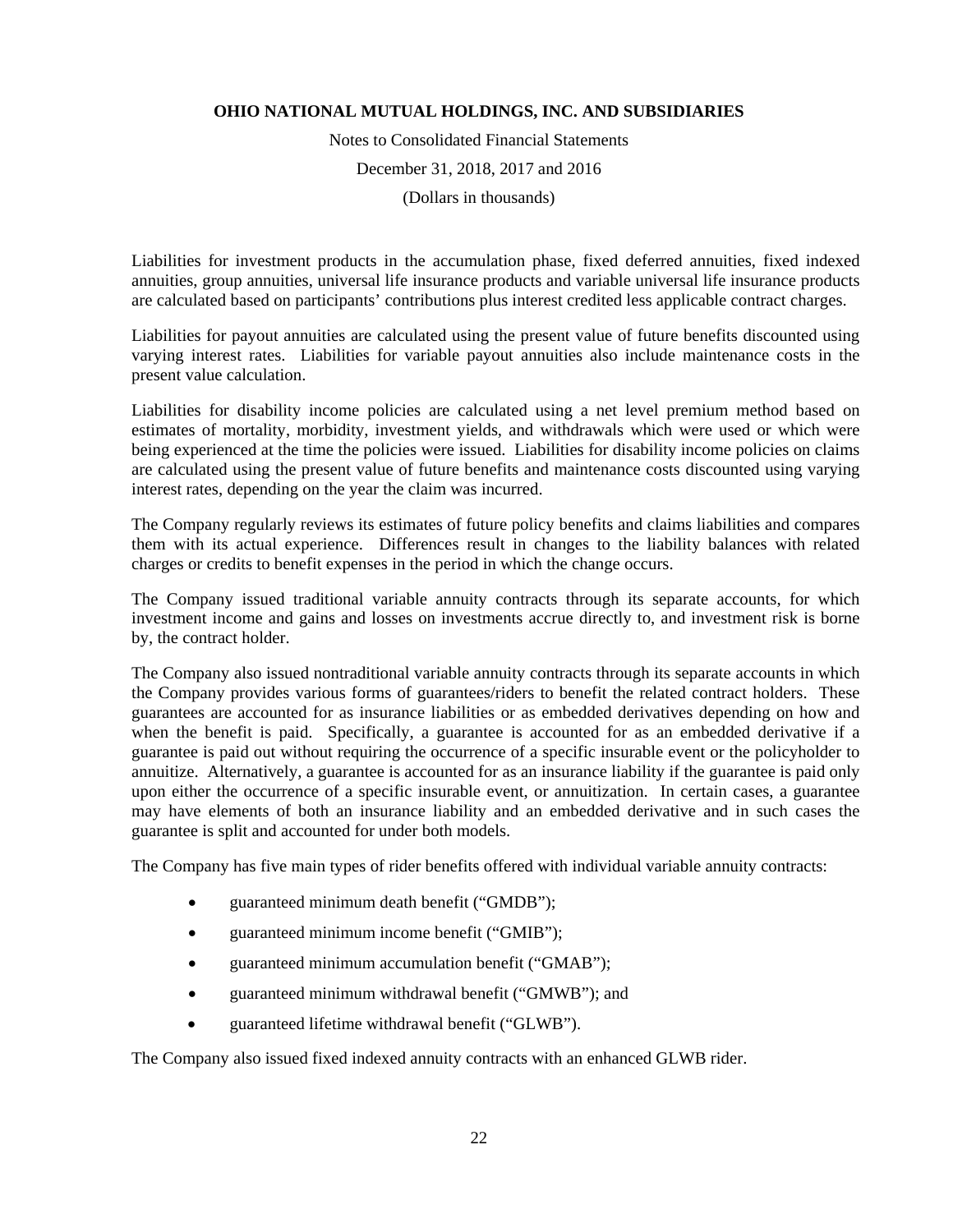Notes to Consolidated Financial Statements December 31, 2018, 2017 and 2016 (Dollars in thousands)

The Company refers to the total of the five types issued with variable annuity contracts and fixed indexed annuity contracts, collectively, as the "G reserves."

Guarantees accounted for as insurance liabilities in future policy benefits and claims include GMDBs, GMIBs and certain GLWBs that require annuitization.

Guarantees accounted for as embedded derivatives include GMWBs, GMABs and certain GLWBs that do not require annuitization. At inception, the Company attributes to the embedded derivative a portion of the projected future guarantee fees to be collected from the policyholder equal to the present value of projected future guaranteed benefits. The embedded derivatives are carried at estimated fair value and reported in future policy benefits and claims.

# *(o) Participating Business/Policyholder Dividends*

Participating business, which refers to policies that participate in profits through policyholder dividends, represents 13.1%, 12.3% and 11.3% of the Company's ordinary life insurance in force as of December 31, 2018, 2017 and 2016, respectively. The liability for policyholder dividends includes the estimated amount of annual dividends earned by policyholders and is recorded in other policyholder funds in the accompanying consolidated balance sheets. Policyholder dividends incurred are recorded in the provision for policyholders' dividends on participating policies in the accompanying consolidated statements of income.

Policyholder dividends are approved annually by ONLIC's board of directors based upon the amount of distributable statutory surplus. The aggregate amount of policyholder dividends is related to actual interest, mortality, morbidity, and expense experience for the year, as well as management's judgment as to the appropriate level of statutory surplus to be retained by ONLIC.

## *(p) Income Taxes*

The Company files a life/non-life consolidated federal income tax return which includes its U.S. domestic subsidiaries. United States Department of the Treasury ("Treasury") regulations generally require a five year waiting period as to when a life insurance company can be included in the consolidated federal income tax return. A subsidiary life insurance company may obtain approval sooner, if the provisions of the Treasury regulations are met. KENW and NSLAC joined the consolidated return in 2013. CMGO met the Treasury regulations and received approval to join the consolidated return in 2015.

SYRE was formed in Bermuda in 2008 as a life insurance company and elected to be treated as a U.S. taxpayer. In 2013, SYRE was redomesticated to the United States. In 2015, SYRE was re-domiciled from the U.S. to the Cayman Islands and elected to be a U.S. taxpayer. SYRE joined the consolidated return on January 1, 2014.

The method of allocation between the companies is subject to written agreement, approved by the Board of Directors. Allocations are based upon separate return calculations with current credit for net losses. Intercompany tax balances are settled quarterly.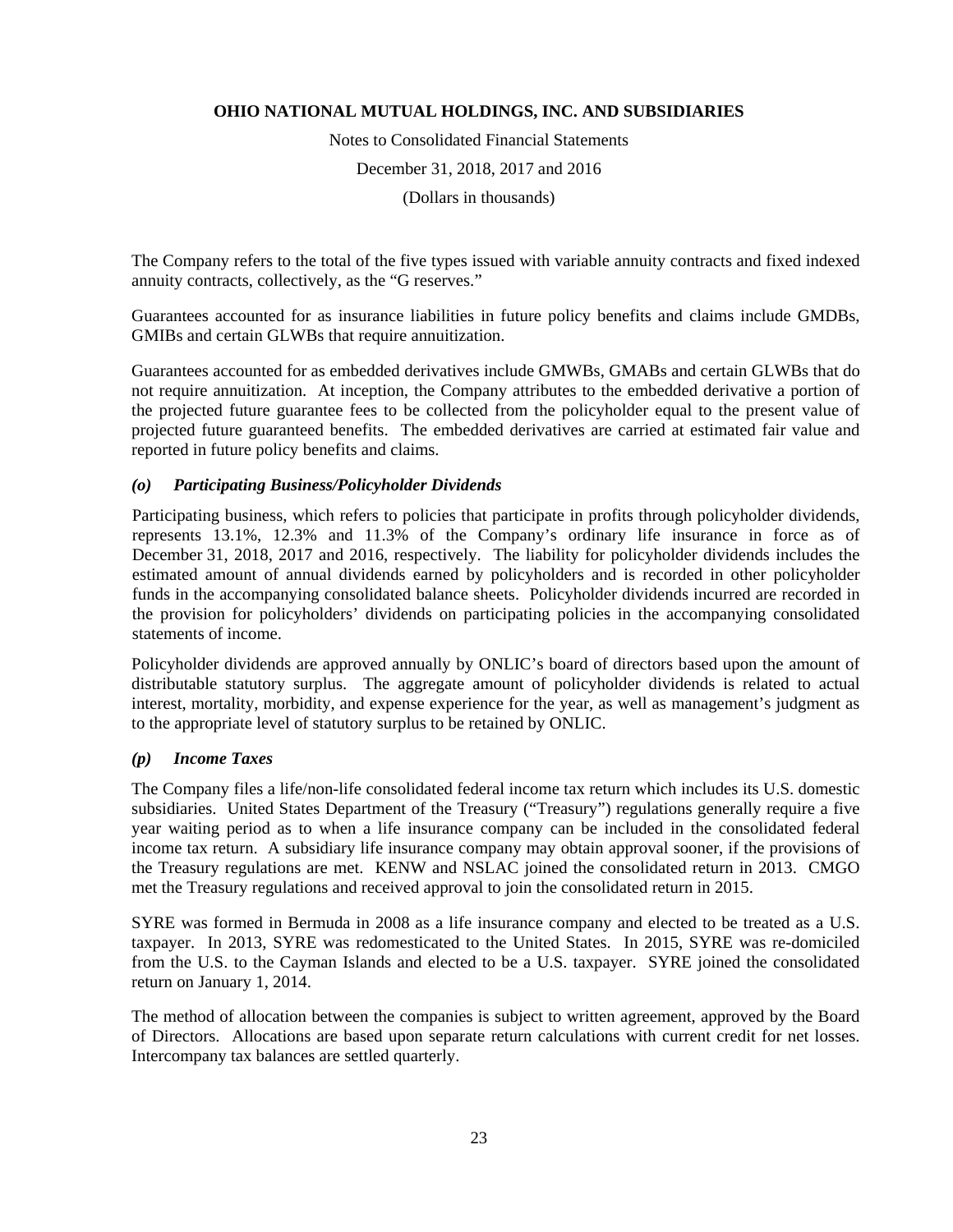Notes to Consolidated Financial Statements December 31, 2018, 2017 and 2016 (Dollars in thousands)

The Company's policy for recording interest and penalties associated with audits, claims and adjustments is to record such amounts as a component of current income tax (benefit) expense.

The foreign life insurance subsidiaries owned by the Company file tax returns in accordance with applicable foreign laws in their respective countries of domestication. U.S. taxation of foreign affiliates may differ in timing and amount from taxation under foreign laws. The impact of the returns filed subject to foreign tax law has been reflected in the provision for income tax expense and related liabilities.

The Company utilizes the asset and liability method of accounting for income taxes. Under this method, deferred tax assets and liabilities are recognized for the future tax consequences attributable to differences between the financial statement carrying amounts of existing assets and liabilities and their respective tax bases and operating loss and tax credit carryforwards. Deferred tax assets and liabilities are measured using enacted tax rates expected to apply to taxable income in the years in which those temporary differences are expected to be recovered or settled. The effect on deferred tax assets and liabilities of a change in tax rates is recognized in operations in the period that includes the enactment date. Valuation allowances are established when it is determined that it is more likely than not that the deferred tax asset will not be fully realized. Current income taxes are charged to operations based upon amounts estimated to be payable as a result of taxable operations for the current year.

In determining the need for a valuation allowance, the Company considers the carryback capacity to absorb capital losses, reversal of existing temporary differences, estimated future taxable income and prudent and feasible tax planning strategies. The determination of the valuation allowance for the Company's deferred tax assets requires management to make certain judgments and assumptions regarding future operations that are based on historical experience and expectations of future performance. Management's judgments are subject to change given the inherent uncertainty in predicting future performance, which is impacted by such factors as policyholder behavior, competitive pricing, and specific industry and market conditions.

Related to Global intangible low-taxed income ("GILTI") tax rules, we are allowed to make an accounting policy choice of either (1) treating taxes due on future U.S. inclusions in taxable income related to GILTI as a current-period expense when incurred (the 'period cost method') or (2) factoring such amounts into a company's measurement of its deferred taxes (the 'deferred method'). The Company has elected the period cost method, which will be determined annually if the Company's GILTI inclusion arises to a material amount from a U.S. tax compliance perspective.

On December 22, 2017, President Donald Trump signed into law the tax legislation commonly known as the Tax Cuts and Jobs Act. See Note 4 for a description of the new tax law.

## *(q) Litigation Contingencies*

The Company is a party in various legal actions arising in the normal course of business. Given the inherent unpredictability of these matters, it is difficult to estimate the impact on the Company's financial position. Liabilities are established when it is probable that a loss has been incurred and the amount of loss can be reasonably estimated. Legal costs are recognized as incurred and for the estimated amount to be incurred.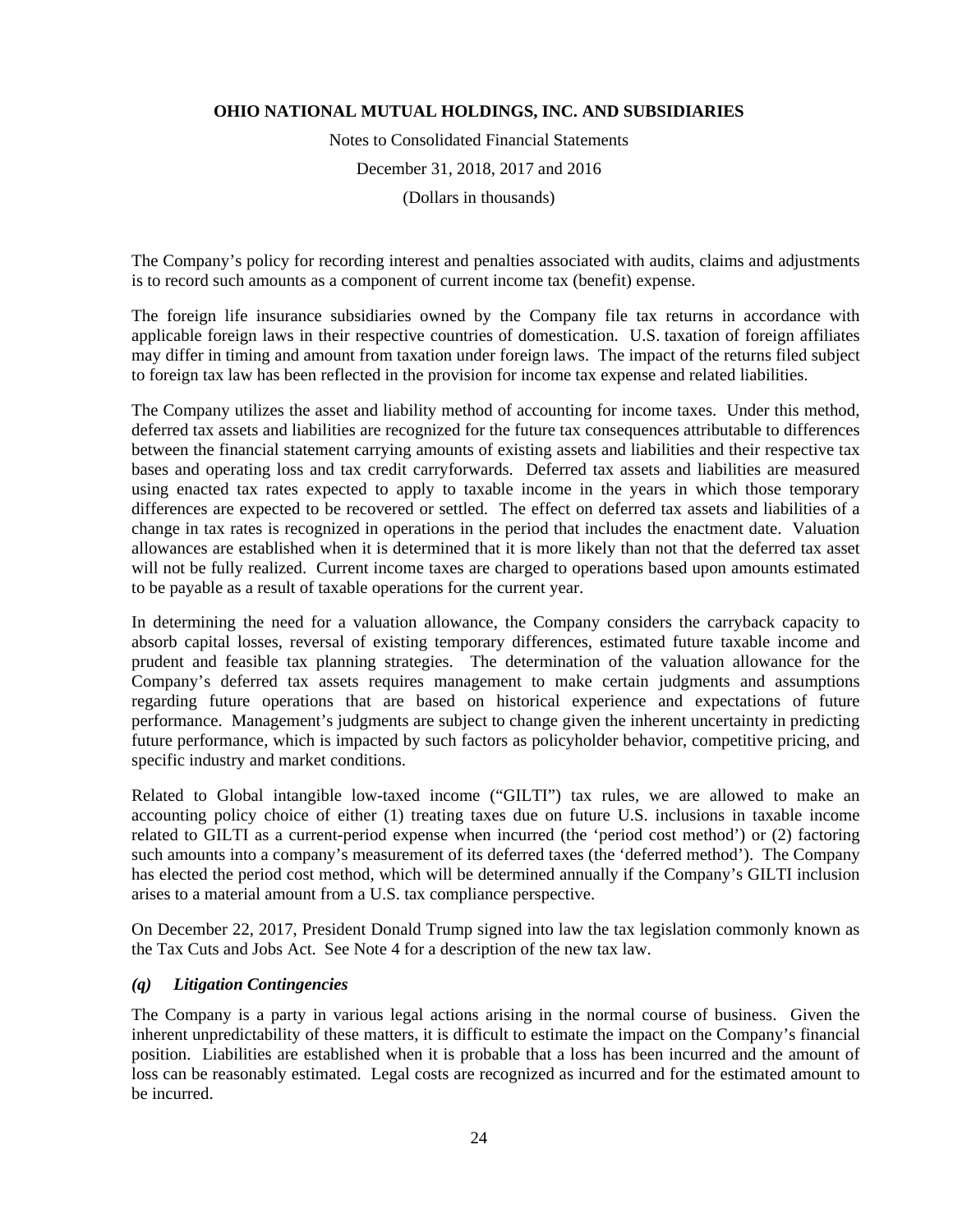Notes to Consolidated Financial Statements

December 31, 2018, 2017 and 2016

(Dollars in thousands)

On a quarterly and annual basis, the Company reviews relevant information with respect to liabilities for litigation, regulatory investigations and litigation-related contingencies to be reflected in the Company's consolidated financial statements.

#### *(r) Foreign Currency*

Assets, liabilities and operations of foreign subsidiaries are recorded based on the functional currency of each entity. The determination of the functional currency is made based on the appropriate economic and management indicators. The local currencies of foreign operations are the functional currencies. Assets and liabilities of foreign subsidiaries are translated from the functional currency to U.S. dollars at the exchange rates in effect at each year end and income and expense accounts are translated at the average exchange rates during the year. The resulting translation adjustments are charged or credited directly to other comprehensive income, net of applicable taxes.

## *(s) Employee Benefit Plans*

The Company sponsors and/or administers various plans that provide defined benefit pension and other postretirement benefits covering eligible employees and sales representatives. Measurement dates used for all of the defined benefit pension and other postretirement benefit plans correspond with the year end of the Company. The Company recognizes the funded status of the projected benefit obligation ("PBO") less plan assets for pension benefits and the accumulated benefit obligation ("ABO") for other postretirement benefits for each of its plans. The Company recognizes an expense for differences between actual experience and estimates over the average future service period of participants. The actuarial gains (losses) and prior service costs (credit) not yet included in net periodic benefit costs are charged to accumulated other comprehensive income ("AOCI"), net of income tax.

The obligations and expenses associated with these plans require the use of assumptions such as discount rate, expected long-term return on plan assets, rate of compensation increases, healthcare cost trend rates, as well as participant demographics such as rate and age of retirements, withdrawal rates and mortality. Management determines these assumptions based upon a variety of factors such as historical performance of the plan and its assets, currently available market and industry data and mortality tables, and expected benefit payout streams. The assumptions used may differ materially from actual results due to, among other factors, changing market and economic conditions and changes in participant demographics. These differences may have an effect on the Company's consolidated financial statements.

The Company sponsors a defined contribution plan for substantially all employees. The Company also sponsors a qualified contributory defined contribution profit-sharing plan for substantially all employees. Discretionary Company contributions are based on the net earnings of the Company. Accordingly, the Company recognizes compensation cost for current contributions.

## *(t) Adoption and Future Adoption of New Accounting Pronouncements*

Due to affiliated public company subsidiaries, the Company applies the public entity requirements when adopting new accounting standards.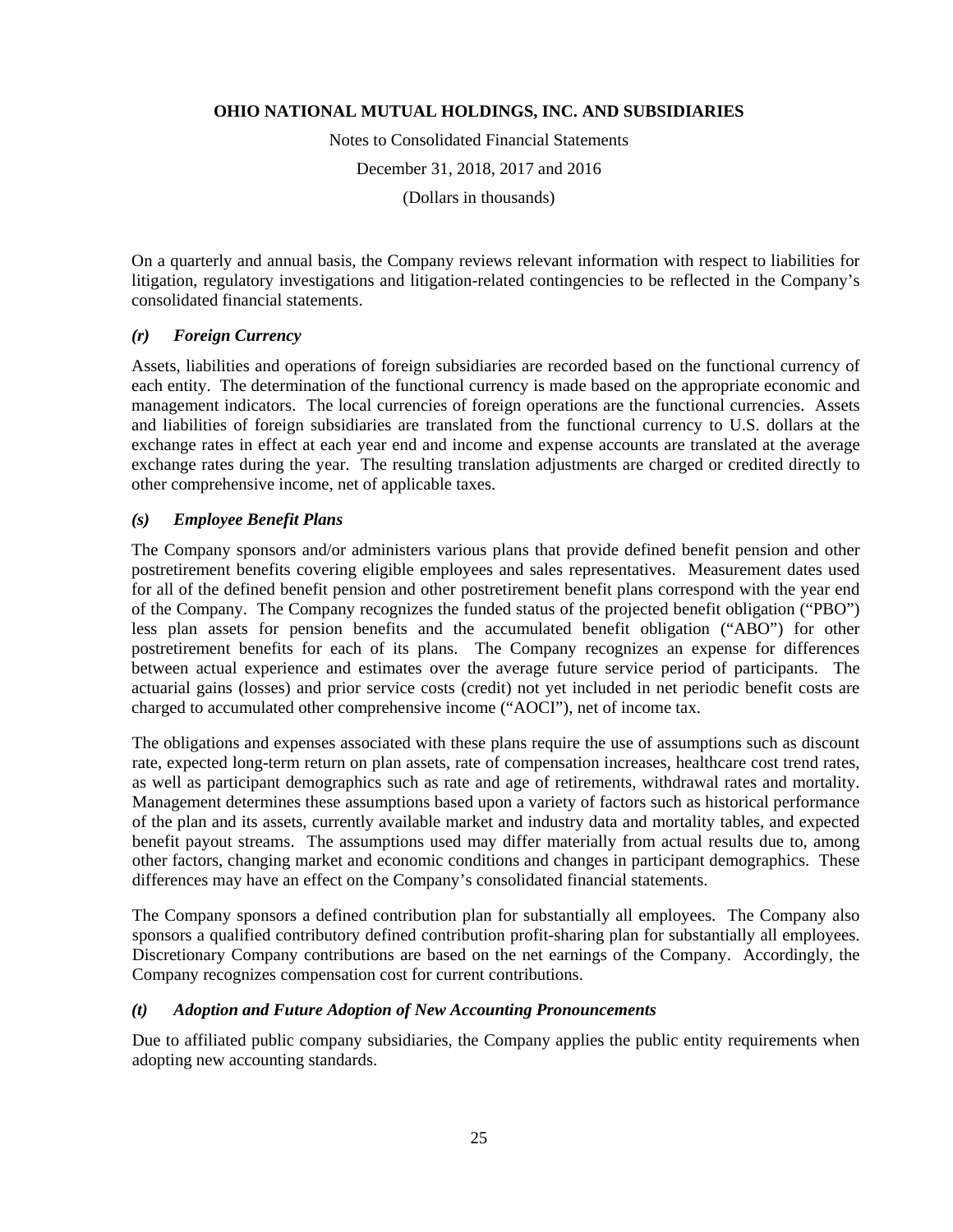Notes to Consolidated Financial Statements

December 31, 2018, 2017 and 2016

(Dollars in thousands)

## *Adoption of New Accounting Pronouncements*

In February 2018, the Company early adopted ASU 2018-02, *Income Statement – Reporting Comprehensive Income (Topic 220): Reclassification of Certain Tax Effects from Accumulated Other Comprehensive Income*. This guidance gives financial statement preparers an option to reclassify stranded tax effects within AOCI to retained earnings in each period in which the effect of the change in the U.S. federal corporate income tax rate in the Tax Cuts and Jobs Act (or portion thereof) is recorded. The guidance also requires disclosure of (1) a description of the accounting policy for releasing income tax effects from AOCI, (2) whether the company elected to reclassify the stranded income tax effects from the Tax Cuts and Jobs Act, and (3) information about the other income tax effects that are reclassified. The Company chose to early adopt this standard effective for the year ended December 31, 2017. As a result of adoption, (\$33,329) was reclassified from AOCI to retained earnings.

In January 2018, the Company adopted ASU 2017-05, *Other Income-Gains and Losses from the Derecognition of Nonfinancial Assets (Subtopic 610-20): Clarifying the Scope of Asset Derecognition Guidance and Accounting for Partial Sales of Nonfinancial Assets*. This guidance defines in substance nonfinancial assets, and clarifies that an entity should identify each distinct nonfinancial asset or in substance nonfinancial asset promised to a counterparty and derecognize each asset when a counterparty obtains control of it. The adoption of this guidance did not impact the Company's consolidated financial statements.

In January 2018, the Company adopted ASU 2016-18, *Statement of Cash Flows, (Topic 230): Restricted Cash*. This guidance requires that a statement of cash flows explain the change during the period in the total of cash, cash equivalents, and amounts generally described as restricted cash or restricted cash equivalents. As a result, amounts generally described as restricted cash and restricted cash equivalents should be included with cash and cash equivalents when reconciling the beginning-of-period and end-ofperiod total amounts shown on the statement of cash flows. The adoption of this guidance did not impact the Company's consolidated financial statements, except for expanded disclosures.

In January 2018, the Company adopted ASU 2016-16, *Income Taxes (Topic 740): Intra-Entity Transfers of Assets Other Than Inventory*. This guidance requires entities to immediately recognize the income tax consequences of intercompany asset transfers. The adoption of this guidance did not have a material impact on the Company's consolidated financial statements.

In January 2018, the Company adopted ASU 2016-15, *Statement of Cash Flows (Topic 230): Classification of Certain Cash Receipts and Cash Payments*. The guidance addresses how certain specific cash receipts and cash payments are presented and classified in the statement of cash flows. The adoption of this guidance did not impact the Company's consolidated financial statements.

In January 2018, the Company adopted ASU 2016-01, *Financial Instruments - Overall (Subtopic 825- 10): Recognition and Measurement of Financial Assets and Financial Liabilities*. This guidance requires equity investments (except those accounted for under the equity method of accounting, or those that result in consolidation of the investee) to be measured at fair value with changes in fair value recognized in net income. This guidance requires public business entities to use the exit price notion when measuring the fair value of financial instruments for disclosure purposes. This guidance requires separate presentation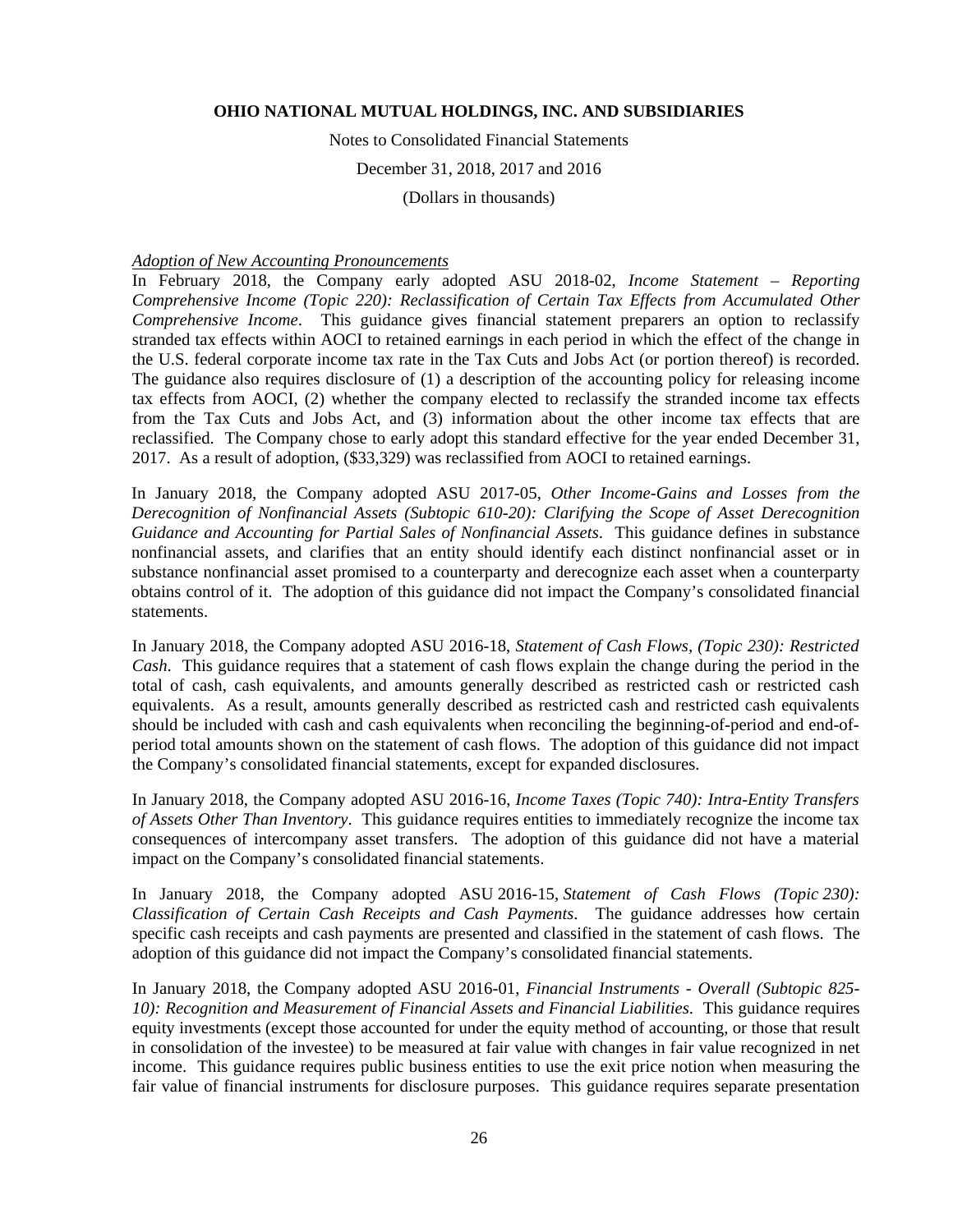Notes to Consolidated Financial Statements

December 31, 2018, 2017 and 2016

(Dollars in thousands)

of financial assets and financial liabilities by measurement category and form of financial asset (i.e., securities or loans and receivables). This guidance eliminates the requirement for public business entities to disclose the method(s) and significant assumptions used to estimate the fair value that is required to be disclosed for financial instruments measured at amortized cost. The Company adopted the standard using a modified retrospective approach. The adoption of the standard resulted in a reclassification of approximately \$6,783, pre-tax, \$5,359, net of tax as of December 31, 2018, from accumulated other comprehensive income to retained earnings.

| Financial assets identified in other assets       | <b>Carrying amount</b> |                                        |
|---------------------------------------------------|------------------------|----------------------------------------|
| Accounts receivable due from external parties     | \$<br>8,882            | Carrying value approximates fair value |
| Annuity Rider Charges Receivable <sup>(1)</sup>   | 122,657                | Carrying value approximates fair value |
| Goodwill $\prescript{(1)}{}$                      | 1,505                  | See Note 3                             |
| Property and fixed assets <sup>(1)</sup>          | 105,566                | See Note 3                             |
| Due and uncollected premium <sup>(1)</sup>        | 61,526                 | Carrying value approximates fair value |
| Other <sup>(2)</sup>                              | 58,634                 | Carrying value approximates fair value |
| Total other assets                                | \$<br>358,770          |                                        |
| Financial assets identified in other long-        |                        |                                        |
| term investments                                  | <b>Carrying amount</b> |                                        |
| Direct financing leases <sup>(1)</sup>            | \$<br>88,419           | Carrying value approximates fair value |
| Derivative instruments                            | 106,904                | Carrying value approximates fair value |
| Receivable for securities                         | 1.939                  | Carrying value approximates fair value |
| Joint venture                                     | 22,103                 | Carrying value approximates fair value |
| Other invested assets                             | 1,570                  | Carrying value approximates fair value |
| FHLB common stock $^{(1)}$                        | 43,326                 | Amortized cost                         |
| Total other long-term investments                 | \$<br>264,261          |                                        |
| Financial liabilities identified in other         |                        |                                        |
| <b>liabilities</b>                                | <b>Carrying amount</b> |                                        |
| Interest payable                                  | \$<br>7,305            | Carrying value approximates fair value |
| Derivative liabilities                            | 2,866                  | Carrying value approximates fair value |
| Collateral liabilities                            | 106,880                | Carrying value approximates fair value |
| Capital leases obligations <sup>(1)</sup>         | 28,646                 | Carrying value approximates fair value |
| Investments in transit and payable for securities | 4,982                  | Carrying value approximates fair value |
| Reinsurance payable <sup>(1)</sup>                | 91,315                 | Carrying value approximates fair value |
| Accrued commissions and expenses <sup>(1)</sup>   | 70,767                 | Carrying value approximates fair value |
| Pension liability <sup>(1)</sup>                  | 128,066                | Carrying value approximates fair value |
| Other <sup>(2)</sup>                              | 79,115                 | Carrying value approximates fair value |
| Total other liabilities                           | \$<br>519,945          |                                        |

(1) This classification is not in the scope of ASU 2016-01, but is presented for reconciliation purposes to agree to the balance sheet caption.

(2) Some items in these categories are not in the scope of ASU 2016-01, but are presented for reconciliation purposes to agree to the balance sheet caption.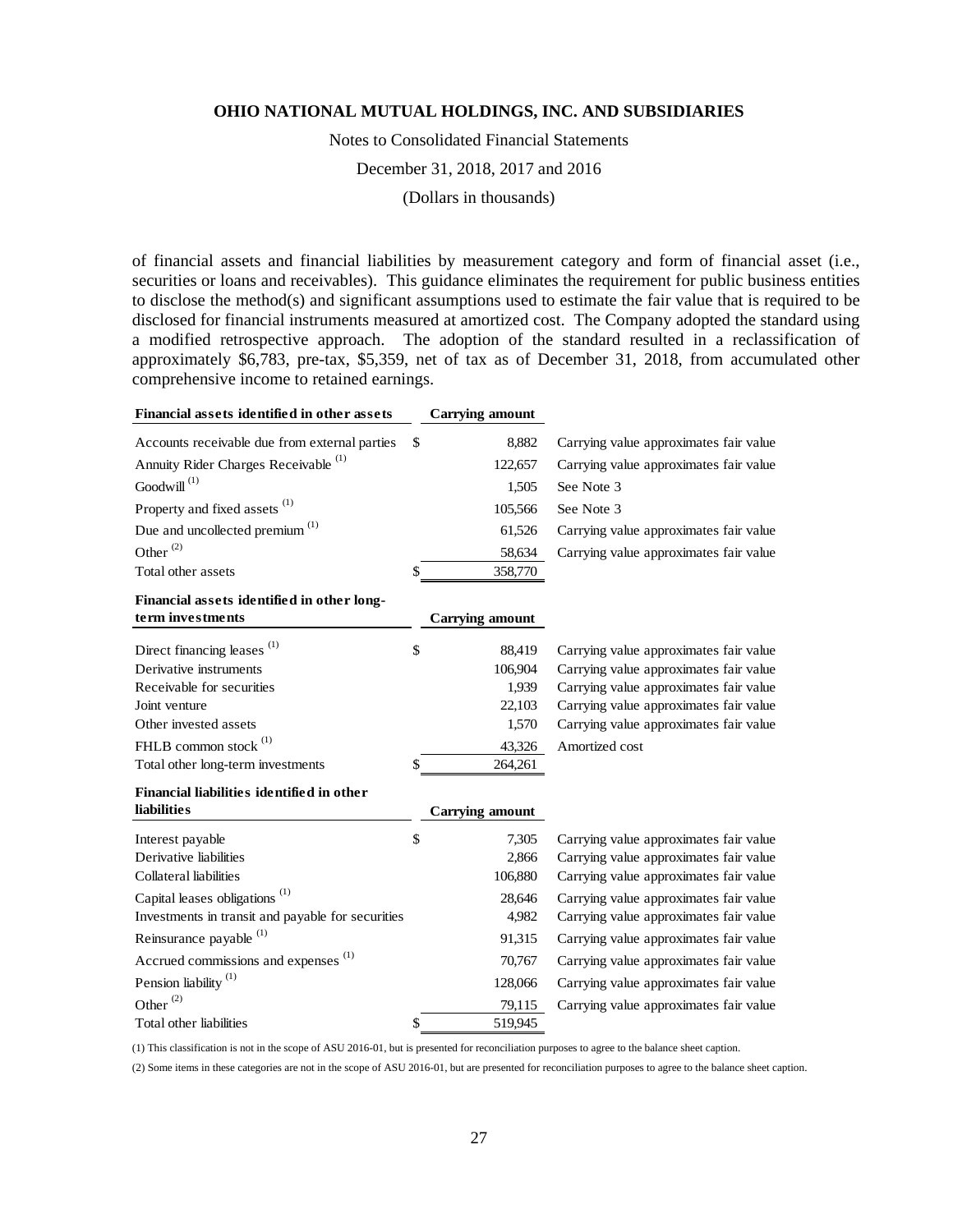Notes to Consolidated Financial Statements

December 31, 2018, 2017 and 2016

(Dollars in thousands)

Effective January 1, 2018, the Company adopted ASU 2014-09, *Revenue from Contracts with Customers (Topic 606)*. This guidance outlines a single, comprehensive model for accounting for revenue from contracts with customers and applies primarily to commissions, advisory fees and sales loads earned by the Company's broker dealer operations, as Topic 606 specifically excludes insurance contracts from its scope. The adoption of this guidance did not have a material impact on the Company's consolidated financial statements. In adopting the standard, the Company recognized approximately \$17,000 in sub-advisory fees as a portion of other operating costs and expenses for the year ended December 31, 2018 (gross basis), where in previous years they were reported as part of investment management fees (net basis).

In January 2017, the Company adopted ASU 2016-17, *Consolidation (Topic 810): Interests Held through Related Parties That Are under Common Control*. The guidance does not change the characteristics of a primary beneficiary under current GAAP. It changes how a reporting entity evaluates whether it is the primary beneficiary of a variable interest entity ("VIE") by changing how a reporting entity that is the controlling decision maker of a VIE treats indirect interests in the entity held through related parties that are under common control with the reporting entity. The adoption of this guidance did not impact the Company's consolidated financial statements.

In January 2017, the Company adopted ASU 2016-05, *Derivatives and Hedging (Topic 815): Effect of Derivative Contract Novations on Existing Hedge Accounting Relationships*. This guidance clarifies that a change in the counterparty to a derivative instrument that has been designated as a hedging instrument does not, in and of itself, require dedesignation of that hedging relationship provided that all other hedge accounting criteria continue to be met. The adoption of this guidance did not significantly impact the Company's consolidated financial statements.

In January 2016, the Company adopted ASU 2015-09, *Financial Services – Insurance (Topic 944): Disclosures about Short-Duration Contracts*. This guidance requires insurance entities to provide users of financial statements with additional information, in the form of comparative disclosures, regarding initial claim estimates and subsequent adjustments to those estimates, including the reconciliation of the claim development table to the balance sheet liability, the methodologies used in estimating claims, and the timing and frequency of claims. The adoption of this guidance did not significantly impact the Company's consolidated financial statements, or financial statement disclosures.

In January 2016, the Company adopted ASU 2015-07, *Fair Value Measurement (Topic 820): Disclosures for Investment in Certain Entities That Calculate Net Asset Value per Share (or Its Equivalent)*. This guidance removes the requirement to categorize all investments for which fair value is measured using the net asset value per share practical expedient within the fair value hierarchy. The guidance also removes the requirement to provide certain disclosures for those investments eligible to be measured using the net asset value per share practical expedient. The adoption of this guidance did not significantly impact the Company's consolidated financial statements, or financial statement disclosures.

In January 2016, the Company adopted ASU 2015-03, *Interest – Imputation of Interest (Subtopic 835- 30): Simplifying the Presentation of Debt Issuance Costs*. This guidance requires that debt issuance costs be presented in the balance sheet as a direct deduction to the related debt liability rather than as an asset, similar to debt discounts. The current recognition and measurement guidance for debt issuance costs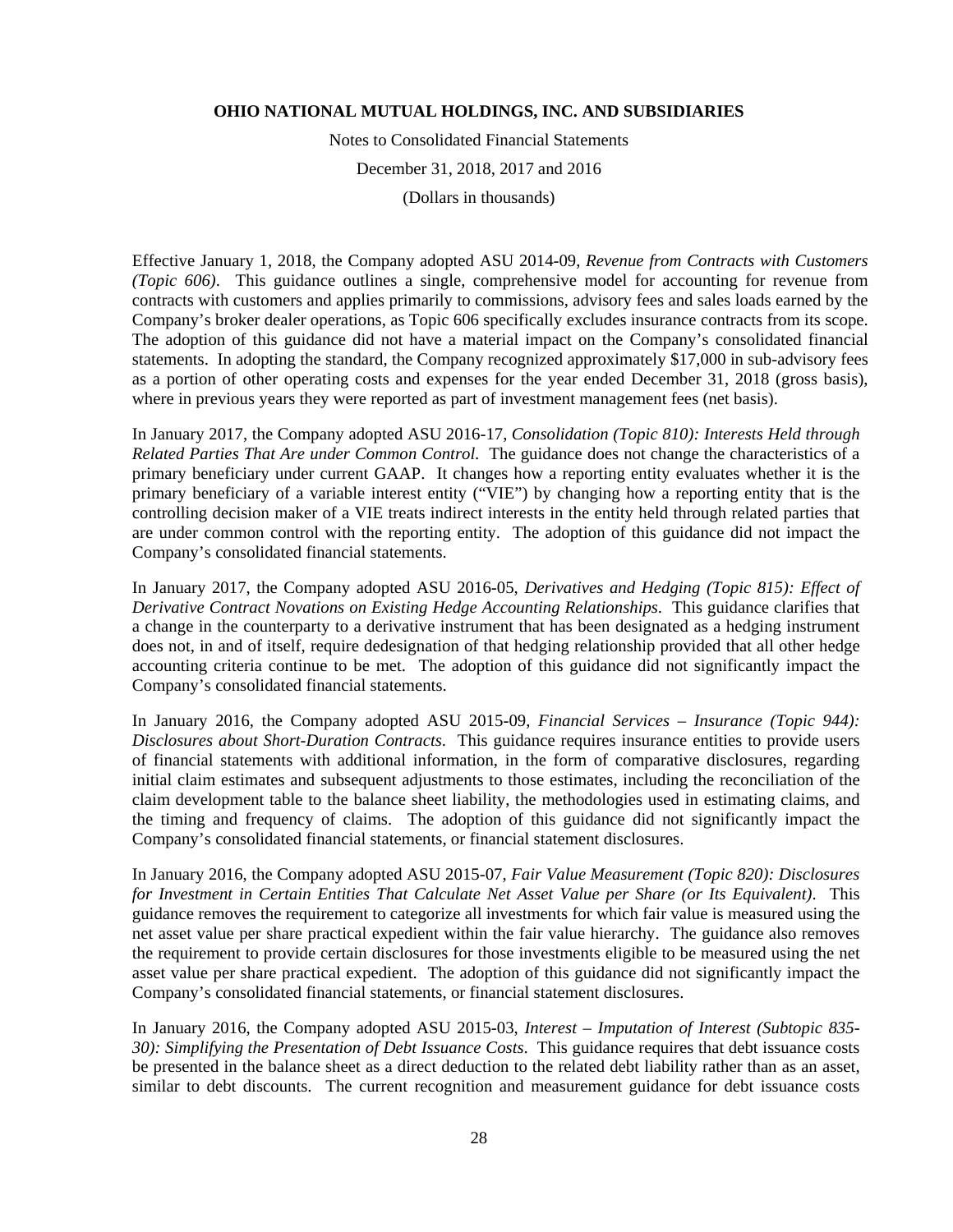Notes to Consolidated Financial Statements

December 31, 2018, 2017 and 2016

(Dollars in thousands)

were not affected by this guidance. The adoption of this guidance changed the presentation of the Company's debt issuance costs from other assets to notes payable in the Company's consolidated financial statements.

In January 2016, the Company adopted ASU 2015-02, *Consolidation (Topic 810) Amendments to the Consolidation Analysis*. This guidance modifies and improves a legal entity's evaluation process of determining whether limited partnerships, limited liability corporations, or securitization structures should be consolidated. The adoption of this guidance did not impact the Company's consolidated financial statements, or financial statement disclosures.

In January 2016, the Company adopted ASU 2014-15, *Presentation of Financial Statements – Going Concern (Subtopic 205-40): Disclosure of Uncertainties about an Entity's Ability to Continue as a Going Concern.* This guidance updated the accounting standard related to an entity's assessment of its ability to continue as a going concern. This guidance requires management to evaluate whether there are conditions or events, considered in the aggregate, that raise substantial doubt about the entity's ability to continue as a going concern within one year after the date that the financial statements are issued. In situations where there is substantial doubt about an entity's ability to continue as a going concern, disclosure should be made so that a reader can understand the conditions that raise substantial doubt, management's assessment of those conditions and any plan management has to mitigate those conditions. Management completed its assessment and concluded that there is no doubt about the entity's ability to continue as a going concern.

#### *Future Adoption of New Accounting Pronouncements*

In October 2018, the Financial Accounting Standards Board ("FASB") issued ASU 2018-17, *Consolidation (Topic 810): Targeted Improvements to Related Party Guidance of Variable Interest Entities*, effective for fiscal years beginning after December 15, 2019 for public business entities. The guidance amends previous issued guidance for determining whether an indirect interest held through a related party is a VIE. It is anticipated this guidance will result in more decision makers not consolidating VIEs. Early adoption is permitted. Management does not expect that this guidance will have a material impact on the consolidated financial statements.

In October 2018, the FASB issued ASU 2018-16, *Derivatives and Hedging (Topic 815): Inclusion of the Secured Overnight Financing Rate ("SOFR") Overnight Index Swap ("OIS") Rate as a Benchmark Interest Rate for Hedge Accounting*, effective for fiscal years beginning after December 15, 2018 for public business entities. The guidance adds the OIS rate based on the SOFR as a U.S. benchmark interest rate to facilitate the LIBOR to SOFR transition required under ASU 2017-12. Early adoption is permitted if a company has already adopted ASU 2017-12. Management does not expect that this guidance will have a material impact on the consolidated financial statements.

In August 2018, the FASB issued ASU 2018-15, *Intangibles-Goodwill and Other-Internal-Use Software (Subtopic 350-40): Customer's Accounting for Implementation Costs Incurred in a Cloud Computing Arrangement That Is a Service Contract,* effective for fiscal years ending after December 15, 2019 for public business entities. This guidance aligns the requirements for capitalizing implementation costs incurred in a hosting arrangement that is a service contract with the requirements for capitalizing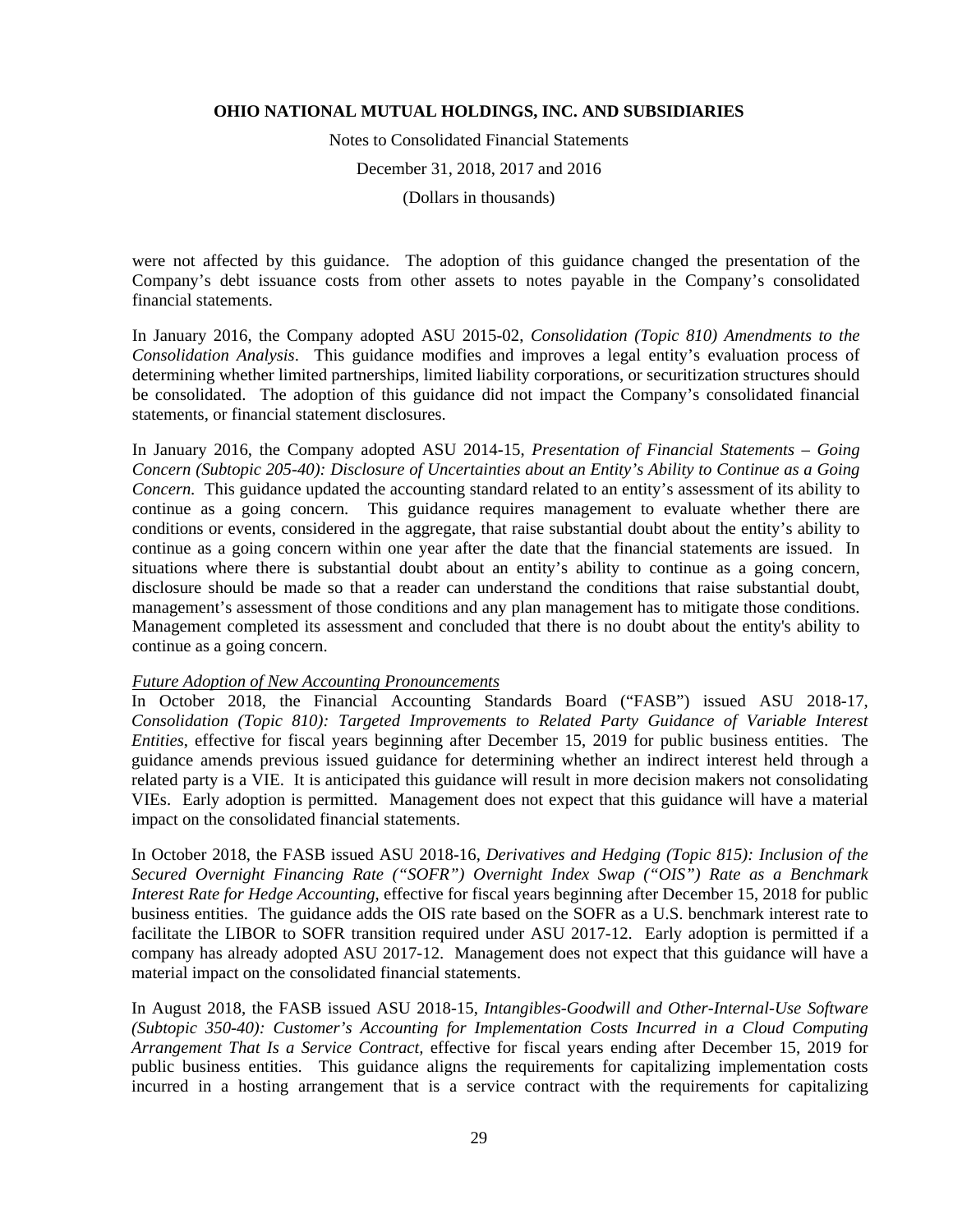Notes to Consolidated Financial Statements

December 31, 2018, 2017 and 2016

(Dollars in thousands)

implementation costs incurred to develop or obtain internal-use software (and hosting arrangements that include an internal use software license). This guidance requires a customer in a hosting arrangement that is a service contract to follow the guidance in Subtopic 350-40 to determine which implementation costs to capitalize as an asset related to the service contract and which costs to expense. The guidance also requires the customer to expense the capitalized implementation costs of a hosting arrangement that is a service contract over the term of the hosting arrangement. Early adoption is permitted. Management has not yet assessed the impact that this guidance may have on the consolidated financial statements.

In August 2018, the FASB issued ASU 2018-14, *Compensation – Retirement Benefits – Defined Benefit Plans – General (Subtopic 715-20): Disclosure Framework-Changes to the Disclosure Requirements for Defined Benefit Plans*, effective for fiscal years ending after December 15, 2020 for public business entities. This guidance removes disclosures that are no longer considered cost beneficial, clarifies the specific requirements of disclosures, and adds disclosure requirements identified as relevant. Early adoption is permitted. Management does not expect that this guidance will have a material impact on the consolidated financial statements except for changes to disclosures.

In August 2018, the FASB issued ASU 2018-13, *Fair Value Measurement (Topic 820): Disclosure Framework – Changes to the Disclosure Requirements for Fair Value Measurement*, effective for fiscal years beginning after December 15, 2019 for public business entities. This guidance modifies the disclosure requirements on fair value measurements in Topic 820, *Fair Value Measurement*, by removing, modifying and adding certain disclosures associated with fair value measurements. Early adoption is permitted. Management does not expect this guidance will have a material impact on the consolidated financial statements except for changes to disclosures.

In August 2018, the FASB issued ASU 2018-12, *Financial Services – Insurance (Topic 944): Targeted Improvements to the Accounting for Long-Duration Contracts.* The new guidance is effective for fiscal years beginning after December 15, 2020. Early adoption is permitted. This new guidance impacts existing recognition, measurement, presentation, and disclosure requirements for long-duration insurance contracts issued by an insurance entity. Management has not yet assessed the impact that this guidance may have on the consolidated financial statements.

The FASB has issued the following guidance associated with Leases: ASU 2019-01, *Leases (Topic 842): Codification Improvements* (March 2019), ASU 2018-20, *Leases (Topic 842): Narrow Scope Improvements for Lessors* (December 2018), ASU 2018-11, *Leases (Topic 842): Targeted Improvements* (July 2018), and ASU 2016-02, *Leases, (Topic 842)* (February 2016), effective for public companies for fiscal years beginning after December 15, 2018. This guidance requires lessees to recognize a lease liability measured on a discounted basis and a right-of-use asset for the lease term. Under this guidance, lessor accounting is largely unchanged except to align lessor accounting with the lease accounting model and Accounting Standards Codification ("ASC") Topic 606, *Revenue from Contracts with Customers*, and thus the accounting for sale and leaseback transactions have been simplified. Management is in the process of assessing the impact that this guidance may have on the consolidated financial statements.

In August 2017, the FASB issued ASU 2017-12, *Derivatives and Hedging (Topic 815): Targeted Improvements to Accounting for Hedging Activities*. The new guidance is effective for fiscal years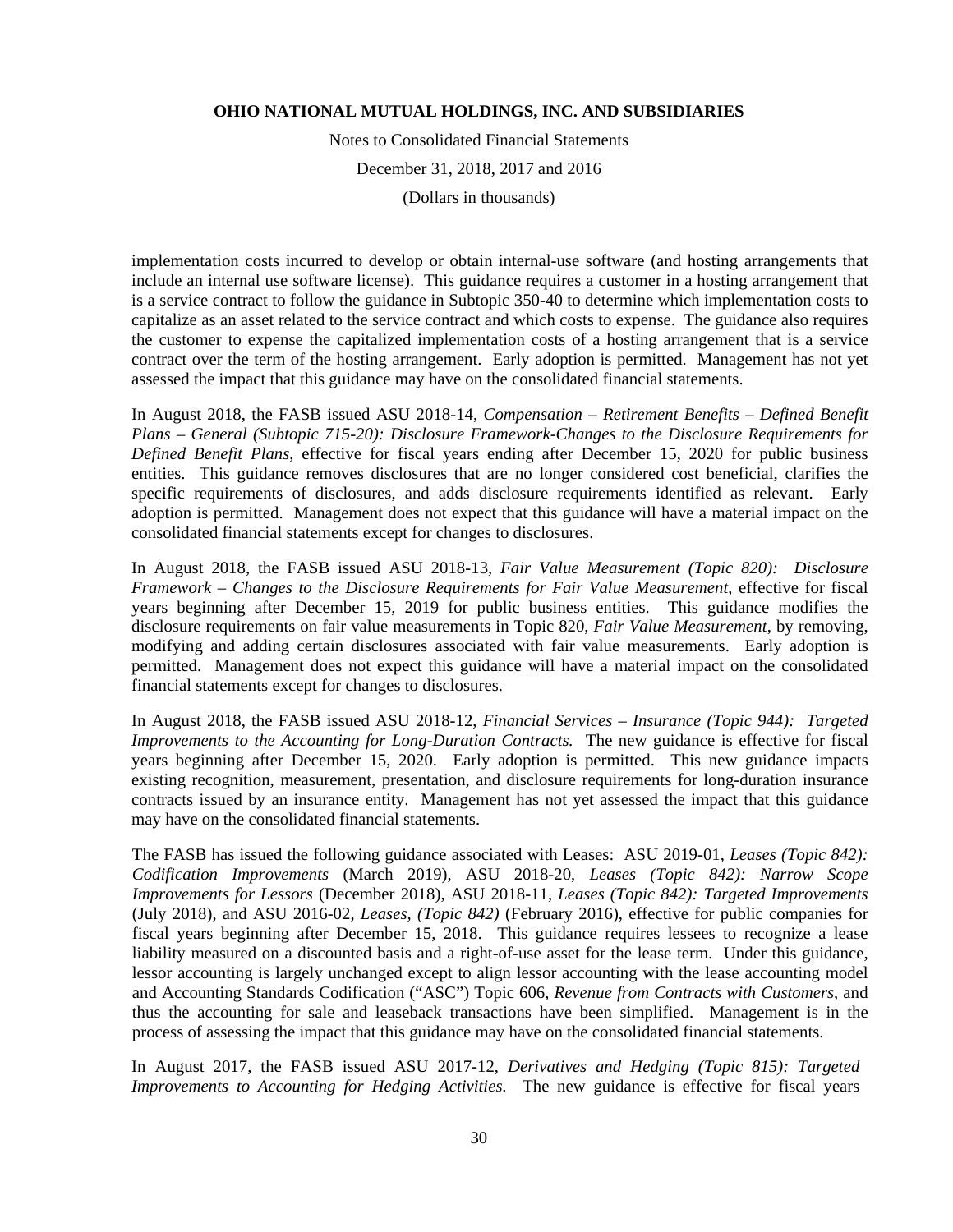Notes to Consolidated Financial Statements

December 31, 2018, 2017 and 2016

(Dollars in thousands)

beginning after December 15, 2018. Early adoption is permitted. This new guidance refines, expands and simplifies hedge accounting for financial and nonfinancial risk. Management does not expect that this guidance will have a material impact on the consolidated financial statements.

In March 2017, the FASB issued ASU 2017-08, *Receivables – Nonrefundable Fees and Other Costs (Subtopic 310-20), Premium Amortization on Purchased Callable Debt Securities*. The new guidance is effective for fiscal years beginning after December 15, 2018. Early adoption is permitted. This new guidance requires premium on callable debt securities to be amortized to the earliest call date. Management does not expect that this guidance will have a material impact on the consolidated financial statements.

In January 2017, the FASB issued ASU 2017-04, *Intangibles-Goodwill and Other (Topic 350): Simplifying the Test for Goodwill Impairment* effective for annual periods beginning after January 1, 2020 which eliminates some portions of the goodwill impairment test to simplify the test. The guidance also eliminates the requirement for any reporting unit with a zero or negative carrying amount to perform a qualitative assessment. Management does not expect that this guidance will have a material impact on the consolidated financial statements.

The FASB has issued guidance on measurement of credit losses on financial instruments: ASU 2018-19, *Codification Improvements to Topic 326, Financial Instruments – Credit Losses* (November 2018) and ASU 2016-13, *Financial Instruments - Credit Losses (Topic 326): Measurement of Credit Losses on Financial Instruments* (June 2016). The new guidance is effective for fiscal years beginning after December 15, 2019. Early adoption is permitted for fiscal years beginning after December 15, 2018. ASU 2016-13 replaces the incurred loss impairment methodology with one that reflects expected credit losses. The measurement of expected credit losses will be based on historical loss information, current conditions, and reasonable and supportable forecasts after implementation of this guidance. The guidance also requires enhanced disclosures. Management has not yet assessed the impact that this guidance may have on the consolidated financial statements.

#### *(u) Subsequent Events*

The Company has evaluated subsequent events through March 27, 2019, the date that the consolidated financial statements were available to be issued.

The buy-back program mentioned in Note 1 produced over \$100,000 of expense for the year 2019 through March 27, 2019.

#### **(4) Risks**

The Company participates in an industry where there are risk factors that could have material adverse effects on the business and operating results. The following is a description of the various risk factors:

*Legal/Regulatory Risk* is the risk that changes in the legal or regulatory environment in which the Company operates could result in increased competition, reduced demand for the Company's products, or additional unanticipated expenses in the pricing of its products.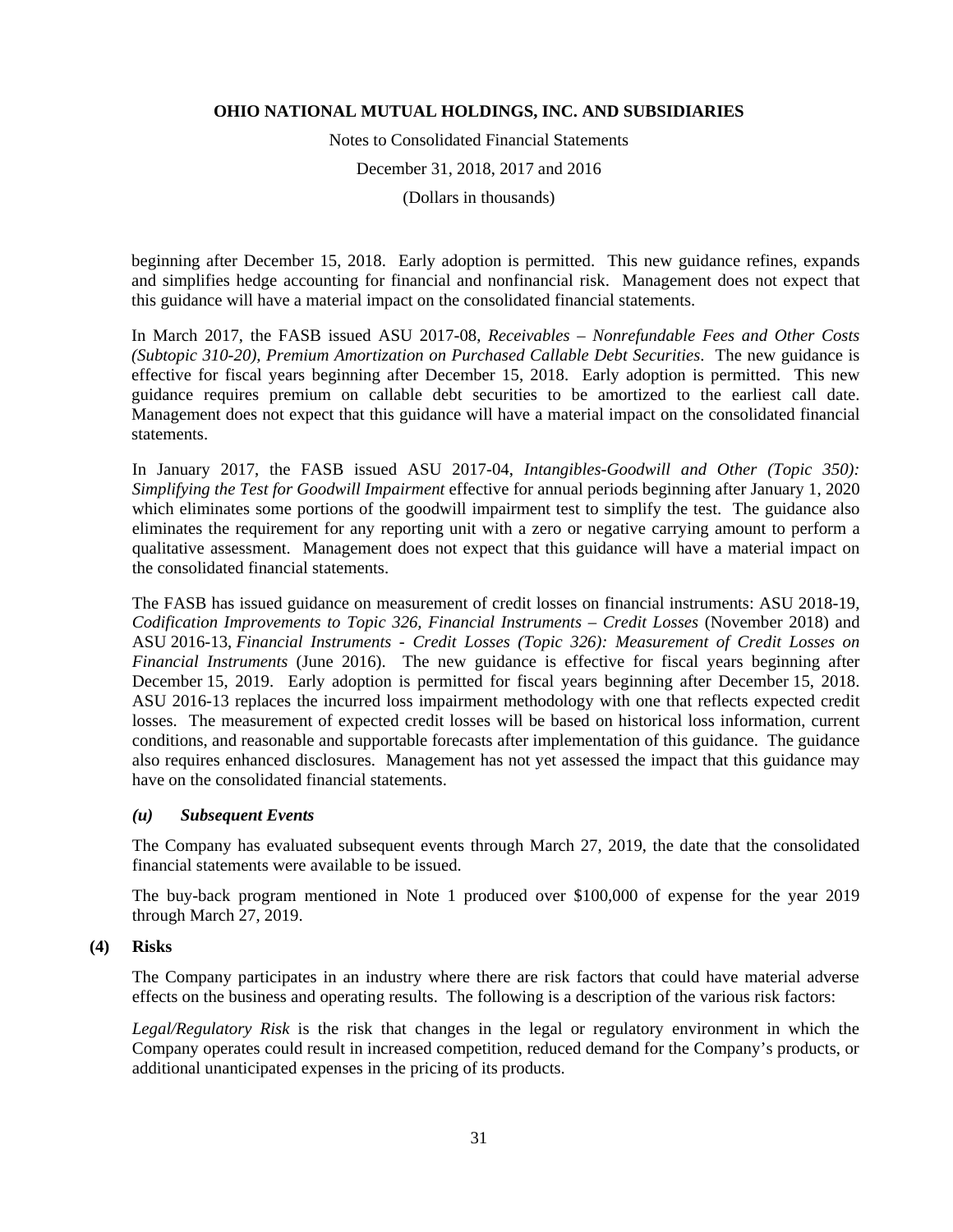Notes to Consolidated Financial Statements

December 31, 2018, 2017 and 2016

(Dollars in thousands)

On December 22, 2017, President Donald Trump signed into law the tax legislation commonly known as the Tax Cuts and Jobs Act (the "Act"). Under FASB ASC Topic 740, *Income Taxes*, the effects of new legislation are recognized upon enactment, which, for federal legislation, is the date the President signs a bill into law.

The Act reduces the corporate income tax rate to 21 percent (previously 35 percent), effective January 1, 2018, for all corporations. The effects of the new legislation were recognized by adjusting the Company's deferred tax assets ("DTAs") and/or deferred tax liabilities ("DTLs") as of December 31, 2017. The effects of changes in tax laws or rates on DTAs or DTLs are allocated to continuing operations and are reflected in the tax rate reconciliation in Note 14.

The Company made an election to reclassify the income tax effects of the Act from AOCI to retained earnings in its 2017 consolidated financial statements. The reclassification only includes impacts of the tax rate change from 35% to 21%. The Company's policy was to reclassify the full impact in the first year. There was no valuation allowance associated with these AOCI balances.

See Note 14 for disclosures relating to taxes in the consolidated financial statements.

State insurance regulators and the NAIC regularly re-examine existing laws and regulations applicable to insurance companies, their products, and how those products may be sold. Changes in these laws and regulations may affect the Company's operating results.

Changes in the tax treatment for corporate owned life insurance ("COLI") and bank owned life insurance ("BOLI") could impact the Company's ability to sell those products in the future or existing policies may be surrendered or allowed to lapse.

Increased assessments from guaranty associations may occur if there is an increase of impaired, insolvent or failed insurers in the jurisdictions in which the Company operates.

Changes in the regulatory environment and changes in laws in the countries of our international insurance operations could have a material adverse effect on our results of operations. Our international insurance operations are principally regulated by insurance regulatory authorities in the jurisdictions in which they are located or operate.

*Concentration Risk* is the risk that arises from the Company's reliance upon certain key business relationships. Based on policyholder account balances, the Company's largest distributor of individual (fixed and variable) annuity products accounted for approximately 13% of total individual annuity reserves as of December 31, 2018 and 2017. It is possible that a change in the Company's relationship with this distributor could result in the loss of existing business and a large outflow of the Company's general account assets along with the subsequent loss of the investment spread earned on those assets.

*Mortality Risk* is the risk that overall life expectancy assumptions used by the Company in the pricing of its life insurance and annuity products prove to be too aggressive. This situation may occur, for example, as a result of pandemics, terrorism, natural disasters, or acts of war. The Company attempts to reduce this risk through geographical diversification and the purchase of reinsurance.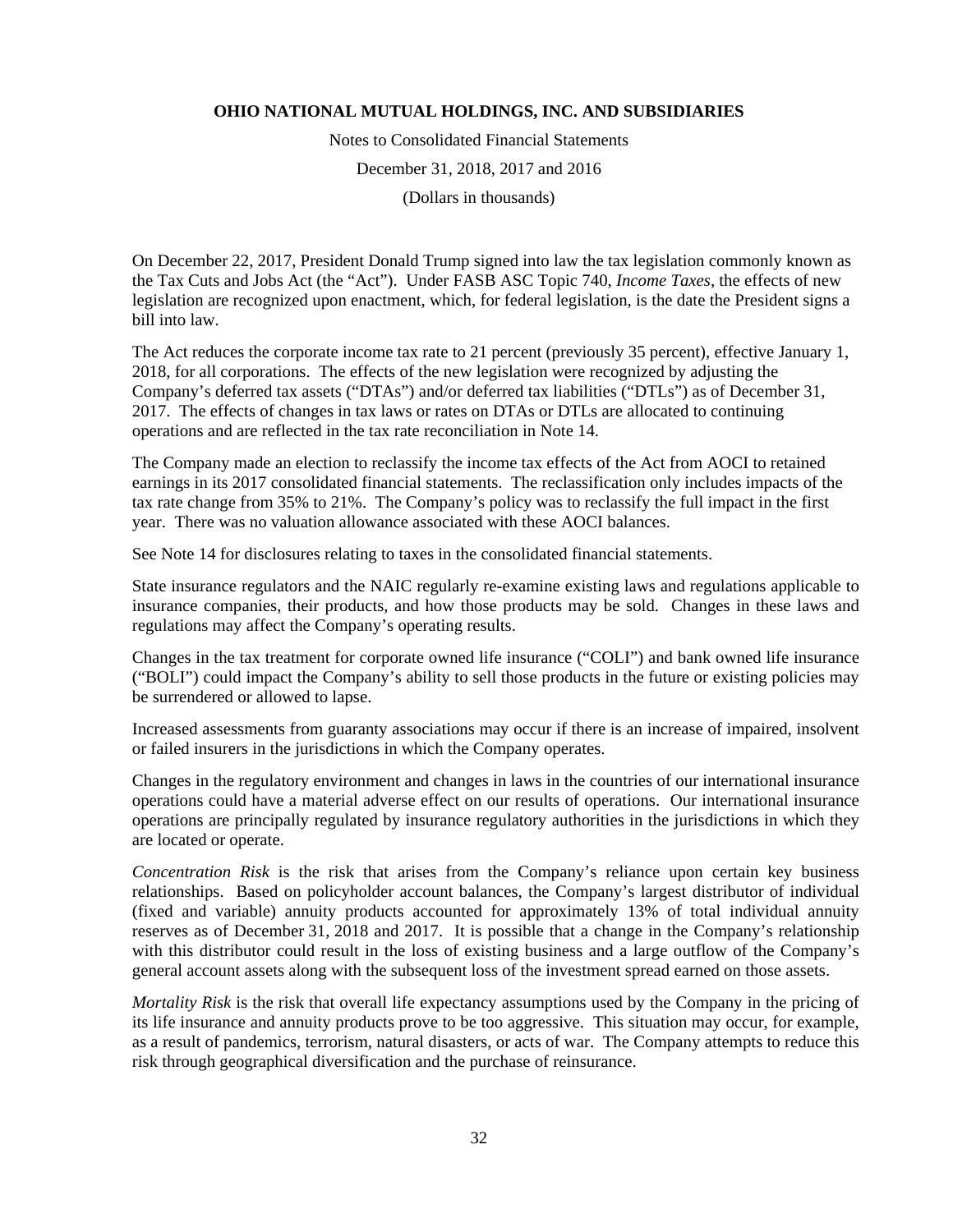Notes to Consolidated Financial Statements

December 31, 2018, 2017 and 2016

(Dollars in thousands)

*Reinsurance Risk* is the risk that the reinsurance companies, where the Company has ceded a portion of its underwriting risk, may default on their obligation. The Company has entered into reinsurance contracts to cede a portion of its general account life, annuity and health business. The Company attempts to mitigate this risk by monitoring the ratings of reinsurance companies it chooses to cede risk to and follows up on any outstanding balances with reinsurance companies.

*Ratings Risk* is the risk that rating agencies change their outlook or rating of the Company or a subsidiary of the Company. If such ratings were lowered significantly relative to our competitors, our ability to market products to new customers could be harmed as well as the potential loss of existing customers. The Company monitors its Risk-Based Capital ("RBC") and other ratios for adequacy and maintains regular communications with the rating agencies in its effort to minimize the adverse impact of this risk.

*Information Technology Risk* is the risk that the computer systems may be vulnerable to disruptions or breaches as the result of natural disasters, man-made disasters, criminal activity, or other events beyond the Company's control. The failure of the computer systems for any reason could disrupt operations, result in the loss of customer business, materially affect profitability as well as negatively impact the Company's reputation. The Company attempts to mitigate this risk through several layers of firewall and system access protocols as well as off-site data warehouse facilities.

*Credit Risk* is the risk that issuers of investment securities, mortgagees on mortgage loans or other parties, including reinsurers and derivative counterparties, default on their contractual obligations or experience adverse changes that would affect the Company. The Company attempts to minimize the adverse impact of this risk by monitoring the portfolio diversification, the Company's exposure to impairment, collectability of the loans and the credit quality of reinsurers and derivative counterparties as well as, in many cases, requiring collateral, lines of credit or assets in trust to manage credit exposure.

*Interest Rate Risk* is the risk that interest rates will change and impact the valuation of the fixed maturity securities. A change in rates may cause certain interest-sensitive products to become uncompetitive or may cause disintermediation. To the extent that liabilities come due more quickly than assets mature, an insurer would have to borrow funds or sell assets prior to maturity and potentially recognize a gain or loss.

*Equity Market Risk* is the risk of loss due to declines in the equity markets in which the Company participates. A decline in the stock market will affect the value of equity securities and the contract value of the Company's individual variable annuity contracts which offer guaranteed benefit riders as well as fixed indexed annuity and indexed universal life contracts. Losses in the equity market could result in declines in separate account assets and assets under management thus affecting investment management fees revenue and may require the Company to accelerate the amortization of DAC.

The Company attempts to minimize the adverse impact of equity market risk by monitoring the diversification of the Company's investment portfolio and through reinsurance arrangements with thirdparties. The Company uses equity index put options, equity index call options, equity swaps and interest rate swaptions to minimize exposure to the market risk associated with guarantees on certain underlying policyholder liabilities.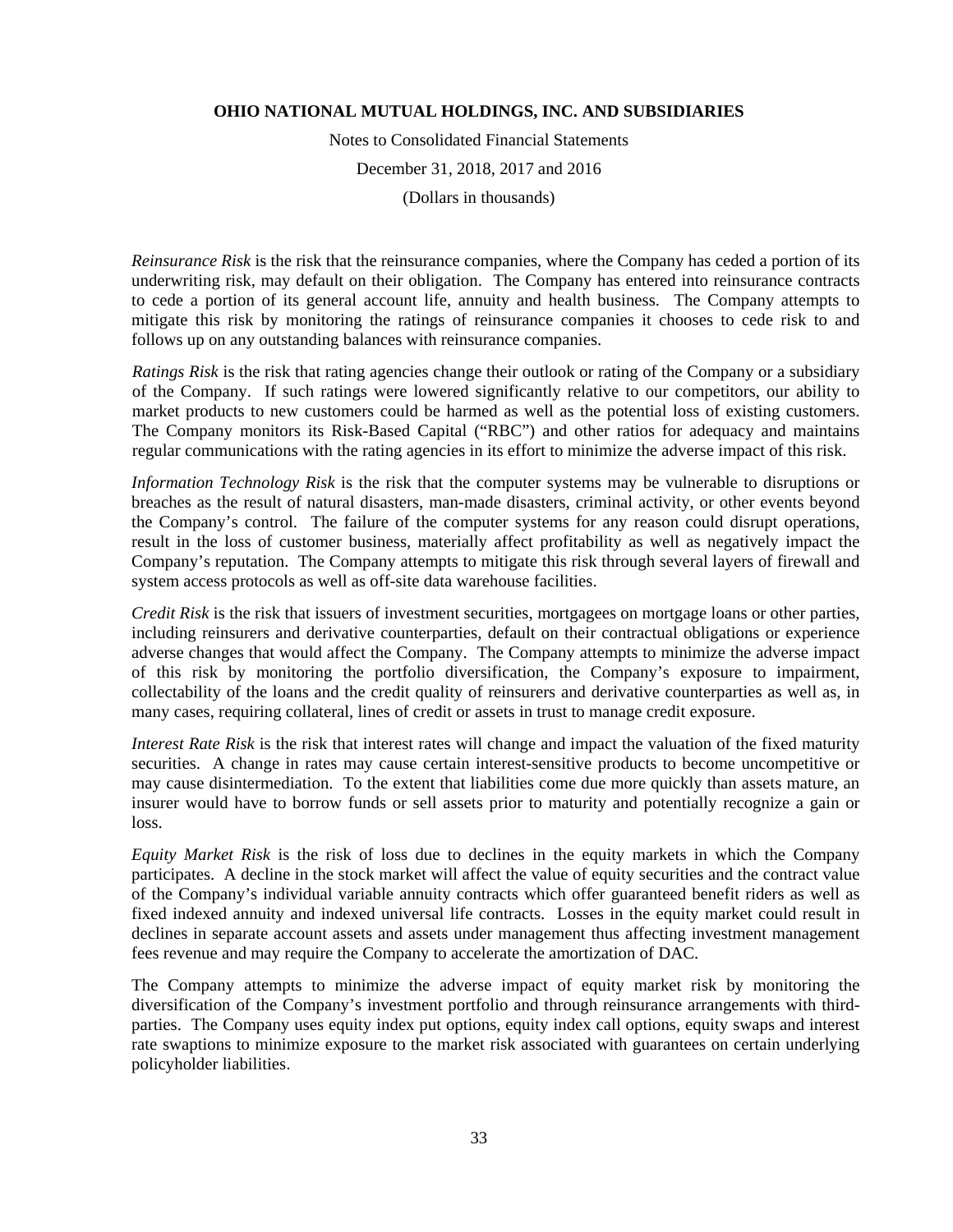Notes to Consolidated Financial Statements December 31, 2018, 2017 and 2016

(Dollars in thousands)

*Liquidity Risk* is the risk that the Company may not have the ability to sell certain investments to meet obligations of the Company.

If the tax treatment of existing BOLI policies is changed, there is the potential that a portion of the issued policies may be surrendered or allowed to lapse in a short period of time creating a liquidity strain. The Company has applied risk mitigation through diversifying BOLI sales to community banks and credit unions. Credit unions are tax exempt entities, thus eliminating the surrender risk due to any pending tax law changes. In addition, the Company manages the BOLI growth to not exceed a specified percentage of general account assets to minimize the risk of liquidity strain.

*Foreign Currency Risk* is the risk that the Company's consolidated financial statements could be adversely impacted by fluctuations in exchange rates as the Company's financial statements are presented in U.S. dollars and the financial statements of our subsidiaries outside of the U.S. are translated into U.S. dollars. Additionally, the Company could be impacted by significant changes in global economic conditions.

*Investment Risk* – see Note 7 for additional risks specific to the investment portfolio.

#### **(5) Changes in Accumulated Other Comprehensive Income**

The following table shows the changes in accumulated other comprehensive income, net of taxes, by component for the years ended December 31:

|                                                                                   | Pensions and                          | Foreign                               |                                                | <b>Adjustment to:</b>          |                                         |                                     |              |
|-----------------------------------------------------------------------------------|---------------------------------------|---------------------------------------|------------------------------------------------|--------------------------------|-----------------------------------------|-------------------------------------|--------------|
|                                                                                   | other post-<br>retirement<br>benefits | currency<br>translation<br>adjustment | <b>Future policy</b><br>benefits and<br>claims | Other<br>policyholder<br>funds | <b>Deferred</b><br>acquisition<br>costs | <b>Unrealized</b><br>gains (losses) | <b>Total</b> |
| December 31, 2016<br>\$<br>Other comprehensive (loss)                             | (32,676)                              | (33,371)                              | (23,716)                                       | 5,775                          | (41,613)                                | 245,982                             | 120,381      |
| income before reclassifications<br>Amounts reclassified from<br>accumulated other | (7,383)                               | 11,459                                | (10,966)                                       | 8,246                          | (30, 150)                               | 106,009                             | 77,215       |
| comprehensive income                                                              | 3,167                                 |                                       |                                                |                                |                                         | (16,687)                            | (13,520)     |
| Change                                                                            | (4,216)                               | 11,459                                | (10,966)                                       | 8,246                          | (30, 150)                               | 89,322                              | 63,695       |
| \$<br>December 31, 2017<br>Other comprehensive income                             | (36,892)                              | (21,912)                              | (34,682)                                       | 14,021                         | (71,763)                                | 335,304                             | 184,076      |
| (loss) before reclassifications<br>Amounts reclassified from<br>accumulated other | 7,427                                 | (17, 497)                             | 28,889                                         | (14,212)                       | 64,202                                  | $(230,395)$ *                       | (161, 586)   |
| comprehensive income                                                              | 3,207                                 |                                       |                                                |                                |                                         | (12,174)                            | (8,967)      |
| Change                                                                            | 10,634                                | (17, 497)                             | 28,889                                         | (14,212)                       | 64,202                                  | (242, 569)                          | (170, 553)   |
| December 31, 2018<br>\$                                                           | (26, 258)                             | (39, 409)                             | (5,793)                                        | (191)                          | (7,561)                                 | 92,735                              | 13,523       |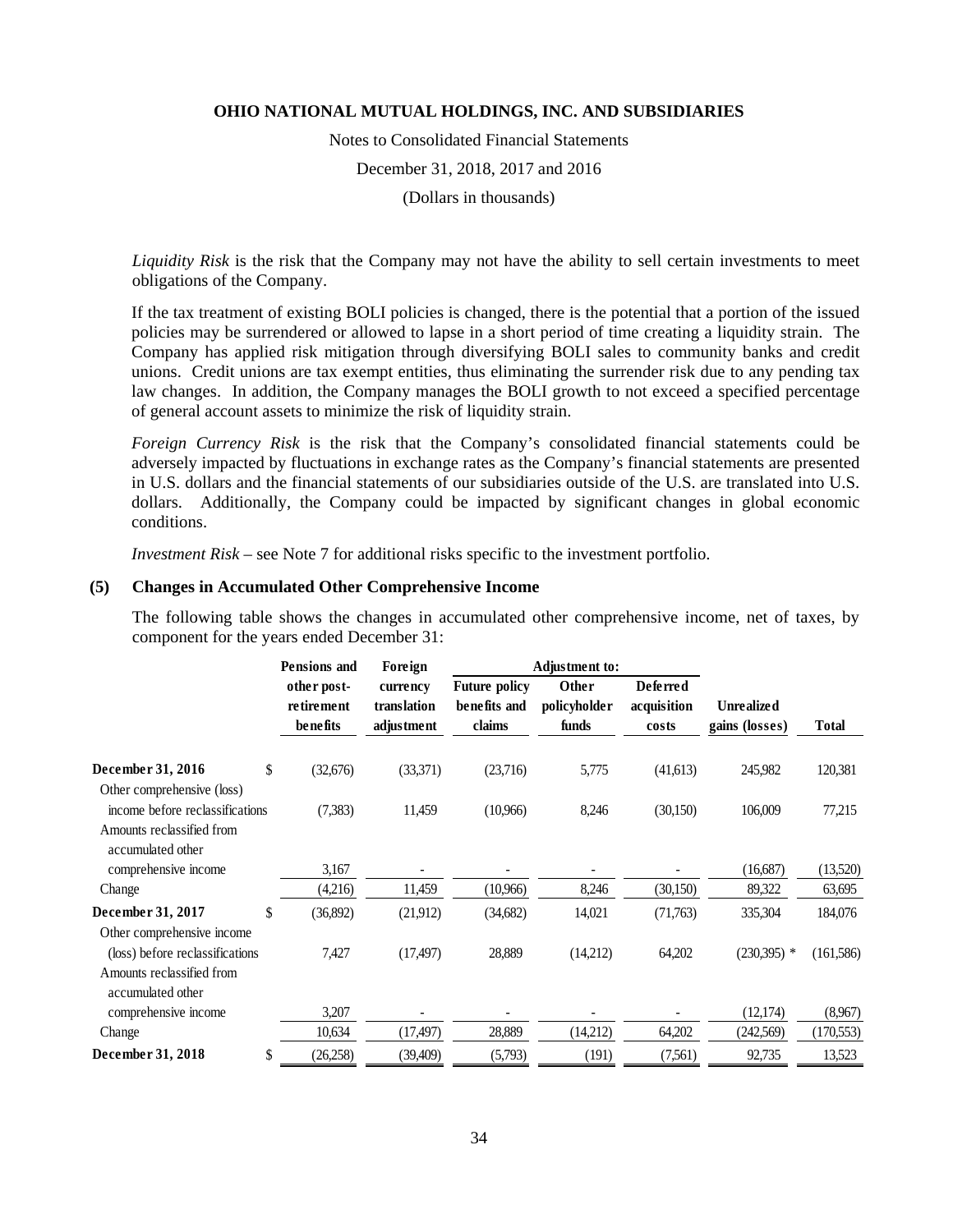Notes to Consolidated Financial Statements

December 31, 2018, 2017 and 2016

(Dollars in thousands)

\*The impact of adoption of ASU 2016-01 results in a difference of \$5,359, net of tax, between other comprehensive (loss) income before reclassifications in this table and the securities available-for-sale on the statement of consolidated statement of comprehensive income (loss).

The following table shows the reclassifications out of accumulated other comprehensive (loss) income, net of taxes, for the years ended December 31:

| Details about accumulated other<br>comprehensive income (loss)<br>components | 2018      | 2017    | <b>Consolidated statements of</b><br>income location |
|------------------------------------------------------------------------------|-----------|---------|------------------------------------------------------|
| Amortization of pensions and other<br>post-retirement benefits:              |           |         |                                                      |
| Prior service costs                                                          | \$<br>128 | 128     | Other operating costs and expenses                   |
| Actuarial losses                                                             | (4,187)   | (4,137) | Other operating costs and expenses                   |
|                                                                              | (4,059)   | (4,009) | Loss before income taxes                             |
|                                                                              | 852       | 842     | Income tax current benefit                           |
|                                                                              | (3,207)   | (3,167) | Net loss                                             |
| Unrealized gains/(losses) on<br>securities available-for-sale:               |           |         |                                                      |
|                                                                              |           |         | Realized gains, excluding other-than-temporary       |
|                                                                              | 15,464    | 21,420  | impairment losses on securities                      |
|                                                                              | (3,290)   | (4,733) | Income tax current expense                           |
|                                                                              | 12,174    | 16,687  | Net gain                                             |
| Total reclassification for the year                                          | 8,967     | 13,520  | Total net gain                                       |

#### **(6) Fair Value Measurements**

#### *Fair Value Hierarchy*

Fair value is defined as the price that would be received to sell an asset or paid to transfer a liability (exit price) in an orderly transaction between market participants at the measurement date. In determining fair value, the Company uses various methods including market, income and cost approaches. The market approach utilizes prices and other relevant information generated by market transactions involving identical or comparable assets and liabilities. The income approach uses discounted cash flows to determine fair value. When applying either approach, the Company maximizes the use of observable inputs and minimizes the use of unobservable inputs. Observable inputs reflect the assumptions market participants would use in valuing a financial instrument based on market data obtained from sources independent of the Company. Unobservable inputs reflect the Company's estimates about the assumptions market participants would use in valuing financial assets and financial liabilities based on the best information available in circumstances.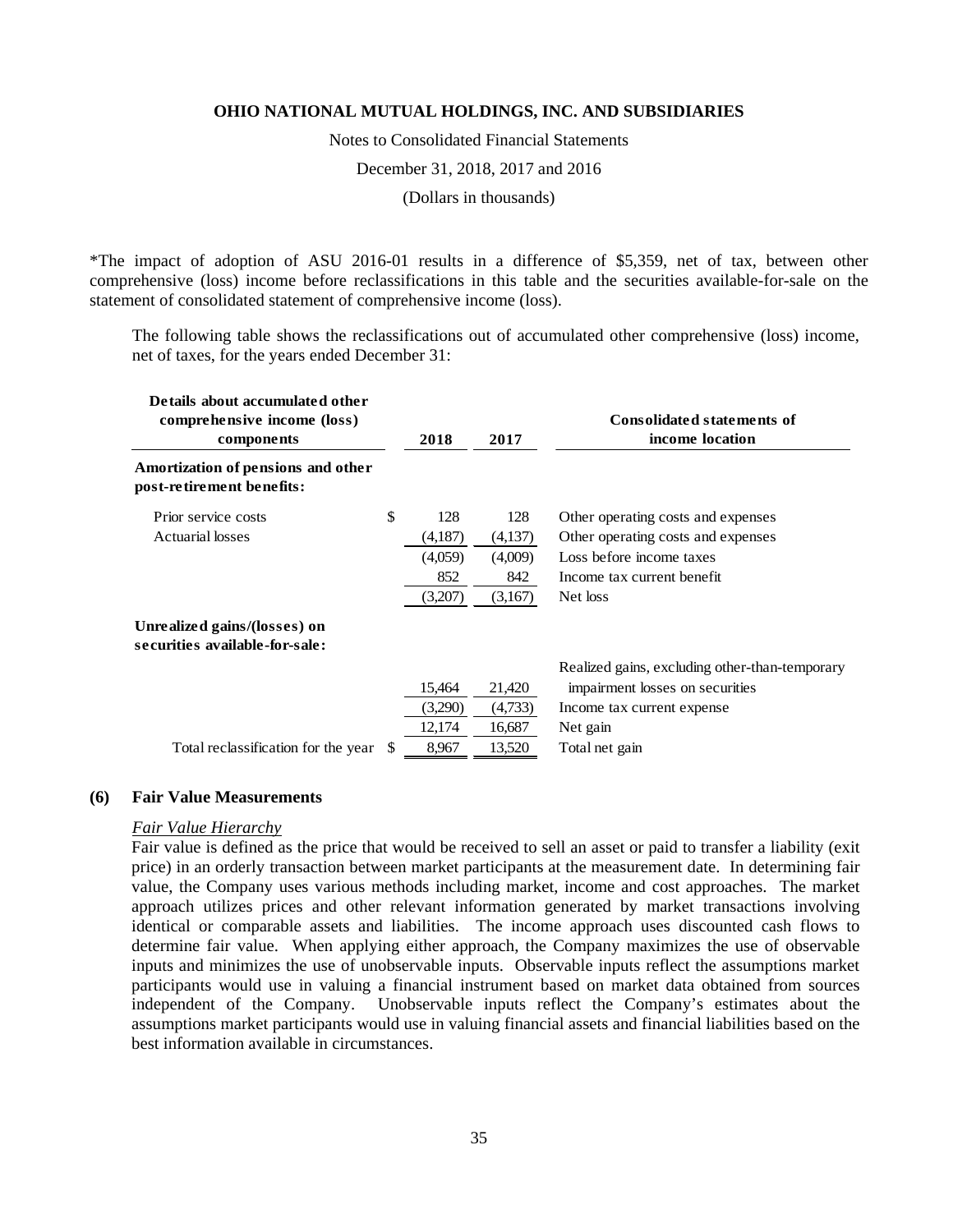Notes to Consolidated Financial Statements

December 31, 2018, 2017 and 2016

(Dollars in thousands)

The Company is required to categorize its assets and liabilities that are carried at estimated fair value on the consolidated balance sheets into a three level hierarchy based on the priority of the inputs to the valuation technique. The fair value hierarchy gives the highest priority to quoted prices in active markets for identical assets or liabilities (Level 1) and the lowest priority to unobservable inputs (Level 3). If the inputs used to measure estimated fair value fall within different levels of the hierarchy, the category level is based on the lowest priority level input that is significant to the fair value measurement.

The levels of the fair value hierarchy are as follows:

- **Level 1** Fair value is based on unadjusted quoted prices for identical assets or liabilities in an active market at the measurement date. The types of assets and liabilities utilizing Level 1 valuations generally include U.S. government securities, actively traded equity securities, cash and cash equivalents, separate account assets, and exchange traded derivatives.
- Level 2 Fair value is based on significant inputs, other than quoted prices included in Level 1 that are observable in active markets or that are derived principally from or corroborated by observable market data through correlation or other means for identical or similar assets and liabilities. The types of assets and liabilities utilizing Level 2 valuations generally include U.S. government agency securities, municipal bonds, foreign government debt, certain corporate debt, asset-backed, mortgage-backed, private placement, equity, derivative, securities lending collateral and cash equivalent securities.
- **Level 3** Fair value is based on unobservable inputs for the asset or liability for which there is little or no market activity at the measurement date. Unobservable inputs used in the valuation reflect management's best estimate about the assumptions market participants would use to price the asset or liability. The types of assets and liabilities utilizing Level 3 valuations generally include certain corporate debt, asset-backed or mortgage-backed securities, embedded derivatives associated with fixed indexed annuity contracts, and reinsurance contracts and embedded derivatives associated with living benefit contracts.

The following table presents the Company's hierarchy for its financial assets and liabilities measured at estimated fair value on a recurring basis at December 31, 2018: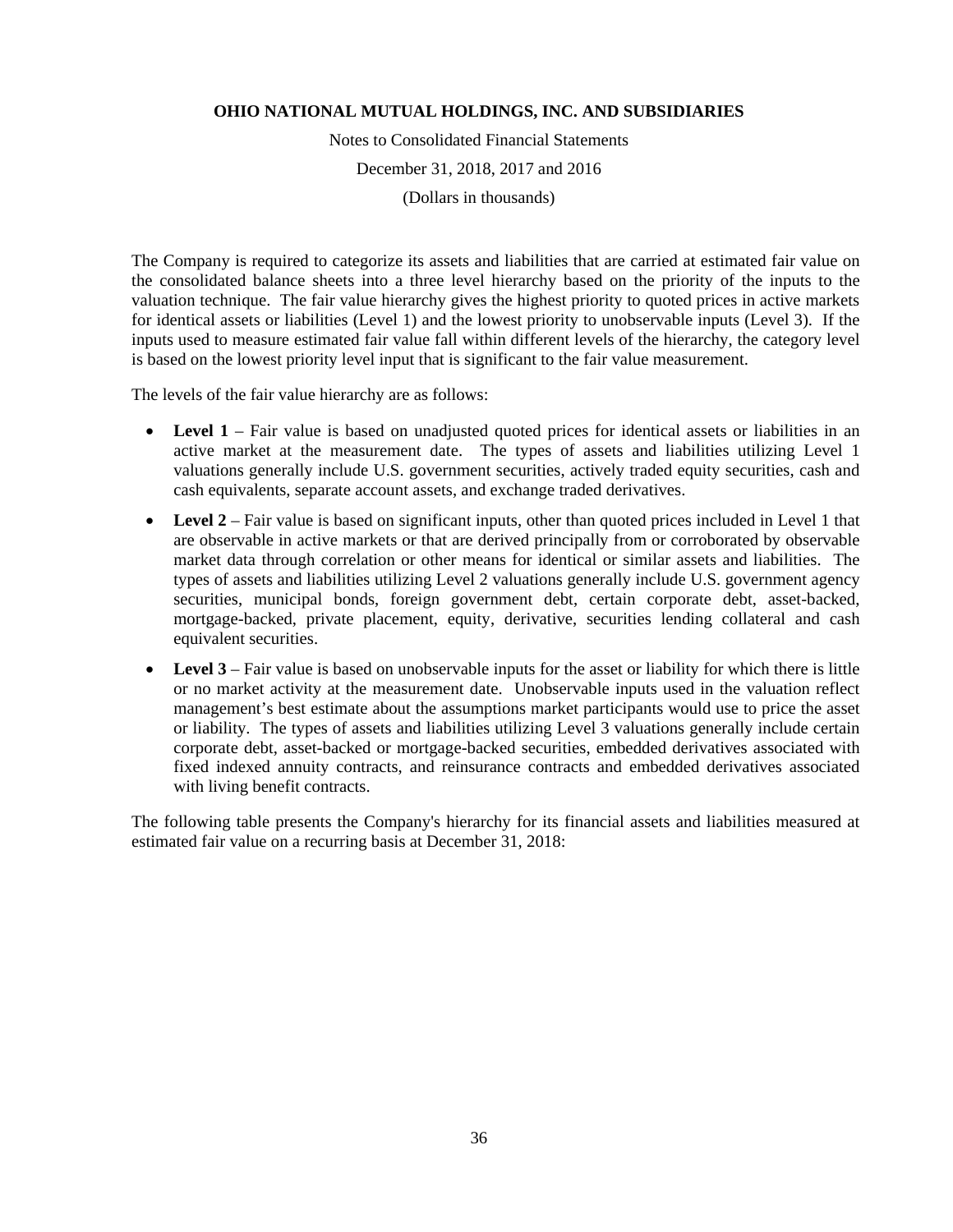Notes to Consolidated Financial Statements

December 31, 2018, 2017 and 2016

(Dollars in thousands)

| <b>Assets</b>                                           | Level 1          | Level 2    | Level 3   | <b>Total</b> |
|---------------------------------------------------------|------------------|------------|-----------|--------------|
| Investments:                                            |                  |            |           |              |
| Securities available-for-sale:                          |                  |            |           |              |
| Fixed maturity securities:                              |                  |            |           |              |
| U.S. Treasury securities and                            |                  |            |           |              |
| obligations of U.S. government                          | \$<br>41,423     | 69,821     |           | 111,244      |
| Obligations of states and                               |                  |            |           |              |
| political subdivisions                                  |                  | 1,088,329  |           | 1,088,329    |
| Debt securities issued by                               |                  |            |           |              |
| foreign governments                                     |                  | 33,194     |           | 33,194       |
| Corporate                                               |                  | 7,755,210  | 16,295    | 7,771,505    |
| Asset-backed                                            |                  | 1,568,918  | 54,634    | 1,623,552    |
| Mortgage-backed                                         |                  | 1,268,879  | 13,063    | 1,281,942    |
| Trading securities:                                     |                  |            |           |              |
| Fixed maturity securities:                              |                  |            |           |              |
| Corporate                                               |                  | 808        |           | 808          |
| Asset-backed                                            |                  | 42         |           | 42           |
| Equity securities                                       | 45,314           | 23,321     |           | 68,635       |
| Other long-term investments:                            |                  |            |           |              |
| Derivative assets:                                      |                  |            |           |              |
| <b>Equity futures</b>                                   | 5,679            |            |           | 5,679        |
| Currency futures                                        | 1,227            |            |           | 1,227        |
| Equity put options                                      |                  | 57,604     |           | 57,604       |
| Equity index call options                               |                  | 9,221      |           | 9,221        |
| Swap                                                    |                  | 736        |           | 736          |
| Swaptions                                               |                  | 32,437     |           | 32,437       |
| Short-term investments securities                       |                  |            |           |              |
| lending collateral                                      |                  | 313,492    |           | 313,492      |
| Short-term investments                                  | 125,277          | 44,869     |           | 170,146      |
| Cash and cash equivalents                               | 226,525          | 19,990     |           | 246,515      |
| Reinsurance recoverable:                                |                  |            |           |              |
| <b>GMIB</b> reinsurance contracts                       |                  |            | 1,280,905 | 1,280,905    |
| Other assets:                                           |                  |            |           |              |
| GMAB/GMWB embedded derivatives <sup>1</sup>             |                  |            | 603       | 603          |
| Assets held in separate accounts                        | 19,489,189       |            |           | 19,489,189   |
|                                                         |                  |            |           |              |
| Total assets                                            | \$<br>19,934,634 | 12,286,871 | 1,365,500 | 33,587,005   |
| <b>Liabilities</b>                                      |                  |            |           |              |
| Future policy benefits and claims:                      |                  |            |           |              |
| GMAB/GMWB embedded derivatives                          |                  |            | 2,566     | 2,566        |
| GLWB embedded derivatives <sup>2</sup>                  | \$               |            | 20,032    | 20,032       |
| Fixed indexed annuity embedded derivatives <sup>3</sup> |                  |            | 124,953   | 124,953      |
| Derivative liabilities:                                 |                  |            |           |              |
| Currency futures                                        | 2.866            |            |           | 2,866        |
| Total liabilities                                       | \$<br>2,866      |            | 147,551   | 150,417      |
|                                                         |                  |            |           |              |

<sup>1</sup> All GMAB "W" riders. The reserve balance for these GMAB riders was negative and thus reclassifed as an asset.

<sup>2</sup> Relates to variable annuity GLWB riders only.

 $^3$  Represents embedded derivative portion of fixed indexed annuity base contracts only.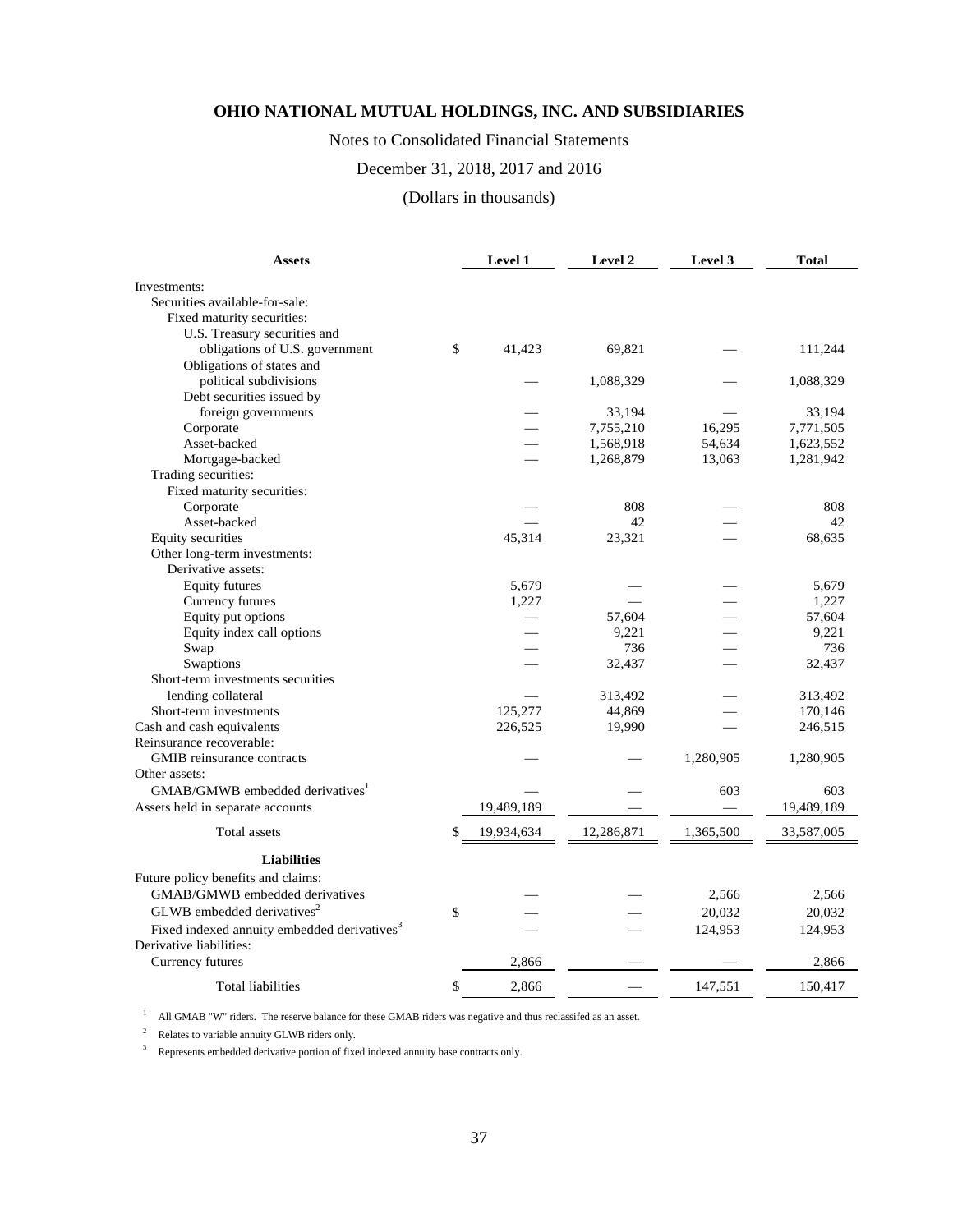Notes to Consolidated Financial Statements

December 31, 2018, 2017 and 2016

(Dollars in thousands)

The following table presents the Company's hierarchy for its financial assets and liabilities measured at estimated fair value on a recurring basis at December 31, 2017:

| <b>Assets</b>                               | Level 1            | Level 2   | Level 3   | <b>Total</b> |
|---------------------------------------------|--------------------|-----------|-----------|--------------|
| Investments:                                |                    |           |           |              |
| Securities available-for-sale:              |                    |           |           |              |
| Fixed maturity securities:                  |                    |           |           |              |
| U.S. Treasury securities and                |                    |           |           |              |
| obligations of U.S. government              | \$<br>25,135       | 56,531    |           | 81,666       |
| Obligations of states and                   |                    |           |           |              |
| political subdivisions                      |                    | 1,032,267 |           | 1,032,267    |
| Debt securities issued by                   |                    |           |           |              |
| foreign governments                         |                    | 17,870    |           | 17,870       |
| Corporate                                   |                    | 6,051,462 | 4,962     | 6,056,424    |
| Asset-backed                                |                    | 1,307,400 | 14,924    | 1,322,324    |
| Mortgage-backed                             |                    | 1,163,662 | 7,532     | 1,171,194    |
| Equity securities                           | 18,519             | 30,670    |           | 49,189       |
| Trading securities:                         |                    |           |           |              |
| Fixed maturity securities:                  |                    |           |           |              |
| Corporate                                   |                    | 1,201     |           | 1,201        |
| Asset-backed                                |                    | 81        |           | 81           |
|                                             |                    |           |           | 3            |
| Mortgage-backed                             |                    | 3         |           |              |
| Equity securities                           | 31,507             |           |           | 31,507       |
| Other long-term investments:                |                    |           |           |              |
| Derivative assets:                          |                    |           |           |              |
| <b>Equity futures</b>                       | 2,632              |           |           | 2,632        |
| Equity put options                          |                    | 770       |           | 770          |
| Equity index call options                   |                    | 12,911    |           | 12,911       |
| Swap                                        |                    | 435       |           | 435          |
| Swaptions                                   |                    | 47,099    |           | 47,099       |
| Short-term investments securities           |                    |           |           |              |
| lending collateral                          |                    | 9,681     |           | 9,681        |
| Short-term investments                      | 43,884             | 73,123    |           | 117,007      |
| Cash and cash equivalents                   | 370,117            | 60,962    |           | 431,079      |
| Reinsurance recoverable:                    |                    |           |           |              |
| GMIB reinsurance contracts                  |                    |           | 1,187,888 | 1,187,888    |
| Other assets:                               |                    |           |           |              |
| GMAB/GMWB embedded derivatives <sup>1</sup> |                    |           | 31,727    | 31,727       |
| Assets held in separate accounts            | 23,611,918         |           |           | 23,611,918   |
| Total assets                                | \$<br>24, 103, 712 | 9,866,128 | 1,247,033 | 35,216,873   |
| <b>Liabilities</b>                          |                    |           |           |              |
| Future policy benefits and claims:          |                    |           |           |              |
| GLWB embedded derivatives                   | \$                 |           | 16,550    | 16,550       |
| Derivative liabilities:                     |                    |           |           |              |
| <b>Equity futures</b>                       | 8,798              |           |           | 8,798        |
| Currency futures                            | 3,914              |           |           | 3,914        |
| Equity put options                          |                    | 1,614     |           | 1,614        |
| Swap                                        |                    | 21,490    |           | 21,490       |
|                                             |                    |           |           |              |
| <b>Total liabilities</b>                    | \$<br>12,712       | 23,104    | 16,550    | 52,366       |

<sup>1</sup> All GMAB riders. Ther reserve balance for these GMAB riders was negative and thus reclassified as an asset.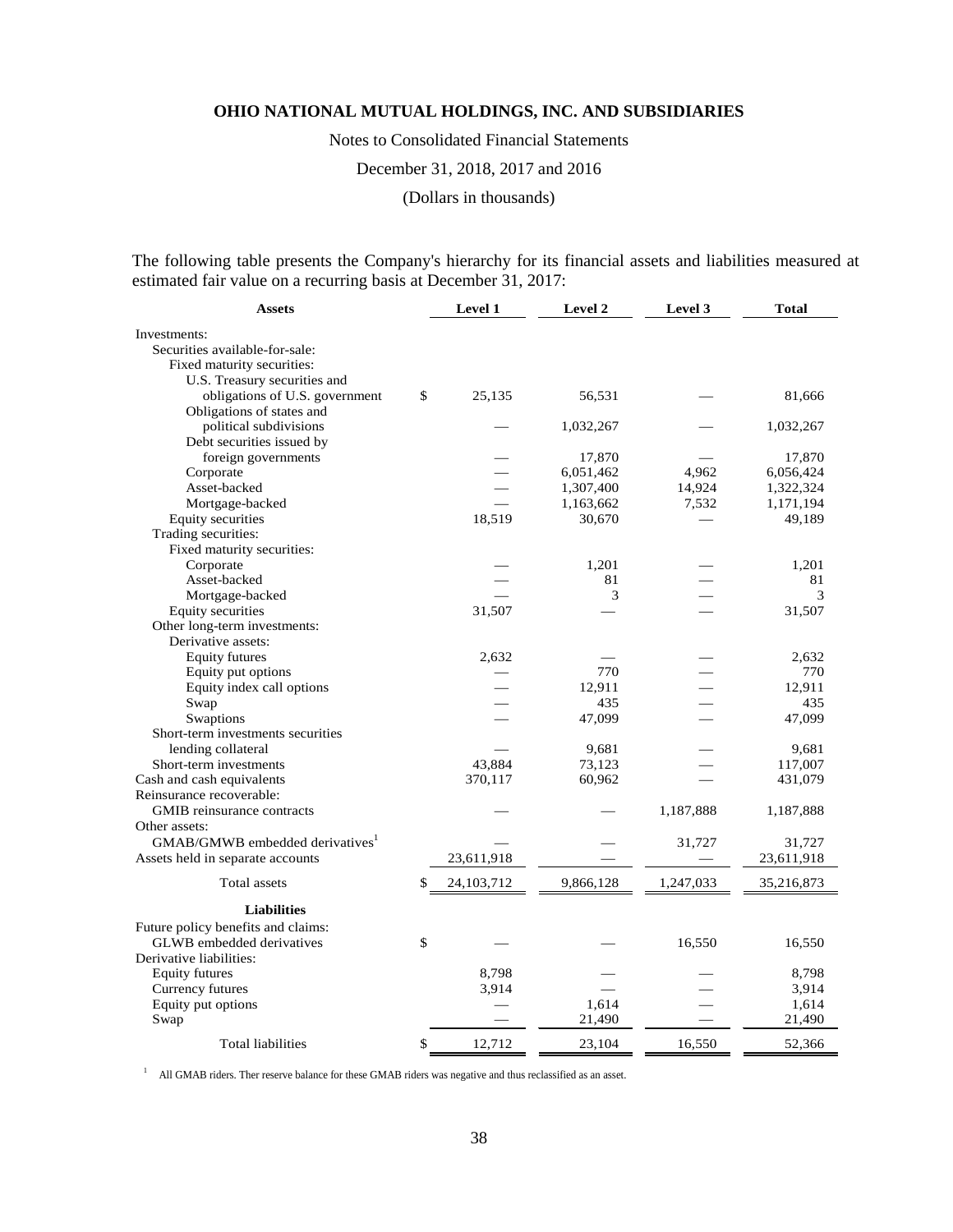#### Notes to Consolidated Financial Statements

#### December 31, 2018, 2017 and 2016

(Dollars in thousands)

#### *Determination of Fair Values*

The valuation methodologies used to determine the estimated fair values of assets and liabilities under the exit price notion of FASB ASC Topic 820, *Fair Value Measurements and Disclosures*, reflect market participant objectives and are based on the application of the fair value hierarchy that prioritizes observable market inputs over unobservable inputs. The Company determines the estimated fair values of certain financial assets and financial liabilities based on quoted market prices, where available. The Company also determines estimated fair value based on future cash flows discounted at the appropriate current market rate. Estimated fair values include adjustments for credit-related and liquidity issues of the underlying issuer of the investment.

The Company has policies and guidelines that establish valuation methodologies and consistent application of such methodologies. These policies and guidelines provide controls around the valuation process. These controls include appropriate review and analysis of investment prices against market activity or price variances, review of secondary pricing sources, review of price source changes, and review of methodology changes.

The following is a discussion of the methodologies used to determine estimated fair values for the financial instruments listed in the above tables:

*Fixed maturity and equity securities –* The estimated fair value of fixed maturity and equity securities is generally obtained from independent pricing services based on market quotations of reported trades for identical or similar securities.

When there are no recent reported trades, the Company uses third party pricing services that use matrix or model processes to develop a security price using future cash flow expectations and collateral performance discounted at an estimated market rate. For the pricing of asset-backed and mortgage-backed securities, the models include estimates for future principal prepayments based on the characteristics of the underlying structure and prepayment speeds previously experienced at the interest rate levels projected for the underlying collateral. Since these securities have been priced using market observable inputs that are obtained by the independent pricing services, the Company has classified these fixed maturity securities as Level 2 assets.

Fixed maturity securities not priced by independent services are generally priced using an internal pricing matrix. The internal pricing matrix is developed by obtaining spreads for corporate securities with varying weighted average lives and bond ratings. The weighted average life and bond rating of a particular fixed maturity security to be priced using the internal matrix are important inputs into the model and are used to determine a corresponding spread that is added to the appropriate U.S. Treasury yield to create an estimated market yield for that bond. The estimated market yield is then used to estimate the fair value of the particular fixed maturity security. Since the inputs used for the internal pricing matrix are based on observable market data, the Company has classified these fair values within Level 2.

In some instances the independent pricing service will price securities using independent broker quotations from market makers and other broker/dealers recognized to be market participants, which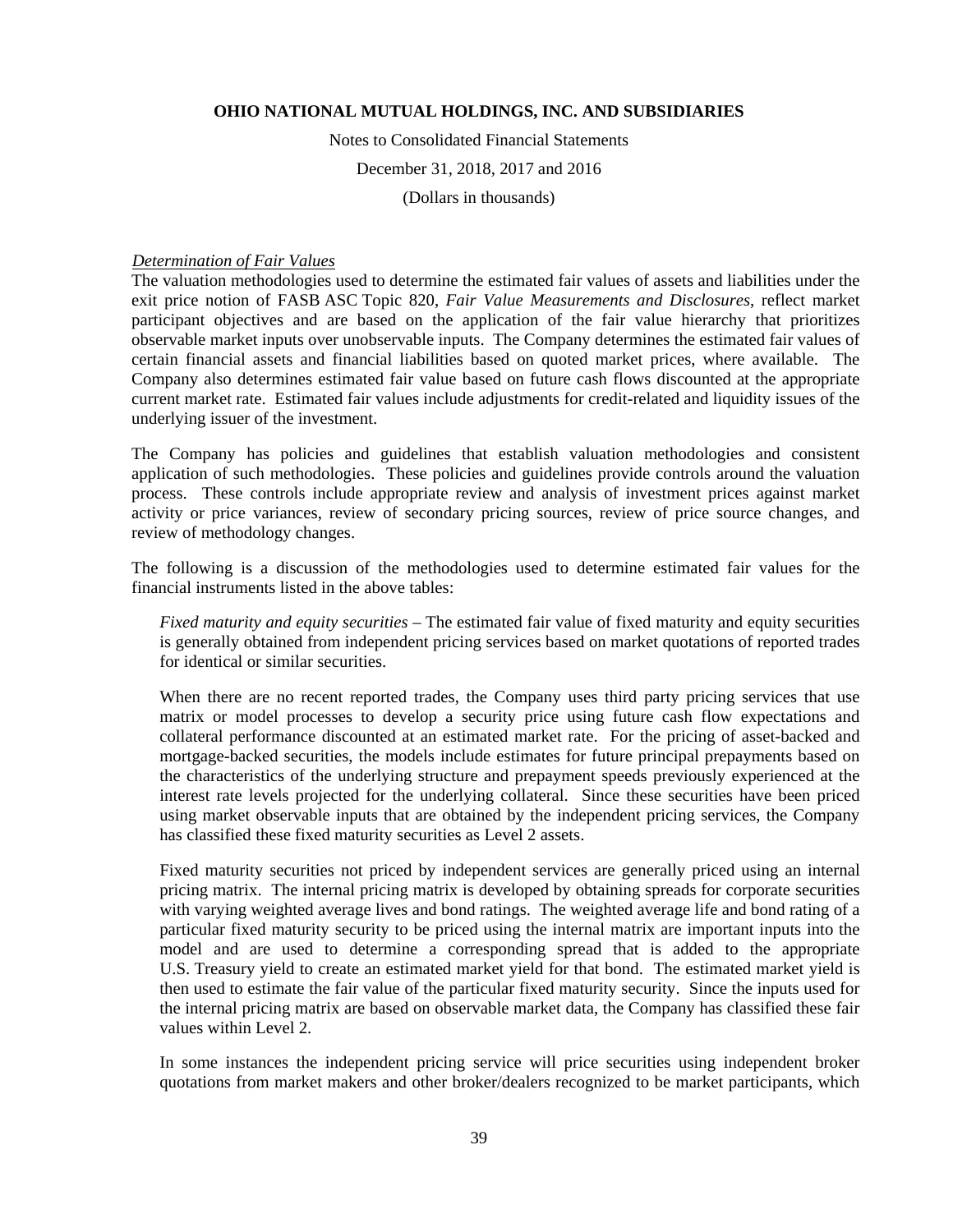Notes to Consolidated Financial Statements December 31, 2018, 2017 and 2016 (Dollars in thousands)

utilize inputs that may be difficult to corroborate with observable market data. These fixed maturity

securities are classified as Level 3 assets.

For certain asset-backed and mortgage-backed fixed maturity securities with complex cash flows that are not priced by independent pricing services, management determines the fair value using other modeling techniques, primarily commercial software applications utilized for valuing securitized investments with variable cash flows. These fixed maturity securities are classified as Level 3 assets.

At December 31, 2018, 84.1% of the estimated fair values of fixed maturity securities were obtained from independent pricing services, 15.3% from the Company's internal pricing matrices and 0.6% from other sources. At December 31, 2017, 84.6% of the estimated fair values of fixed maturity securities were obtained from independent pricing services, 14.9% from the Company's internal pricing matrices and 0.5% from other sources.

*Derivative instruments -* The Company enters into derivative transactions comprised of equity index put options, equity futures, currency futures, equity swaps and interest rate swaptions as hedges for certain riders that were sold with variable annuity products. The Company similarly purchases equity index call options as hedges for the fixed indexed annuity and indexed universal life products. The equity and currency futures are exchange traded derivatives and the estimated fair value is based on an active market quotation. The Company has classified the estimated fair values of the exchange traded derivatives as Level 1 assets and liabilities. The equity index put options, equity index call options, equity swaps and interest rate swaptions are valued using pricing models with inputs that are observable in the market or can be derived principally from or corroborated by observable market data. These derivative assets are classified as Level 2 assets.

*Short-term investments -* Short-term investments include fixed maturity securities that mature in less than one year and are valued in the same manner as the fixed maturity securities. A portion of short-term investments are bank deposits that are classified as Level 1 assets since these investments are very liquid and not subject to valuation fluctuations.

*Cash and cash equivalents* - Cash is considered a Level 1 asset as it is the functional currency in the U.S. and is the most liquid form of an asset and not subject to valuation fluctuations. Cash equivalents are comprised of publicly traded money market accounts, commercial paper and reverse repurchase agreements. The publicly traded money market accounts are considered to be Level 1 assets and commercial paper is considered to be a Level 2 asset.

*Reverse repurchase agreements* - The Company has entered into reverse repurchase agreements with a third-party custodian whereby the Company purchases securities or other highly liquid assets and simultaneously agrees to resell the same or substantially the same securities. Because control of the assets is not relinquished, reverse repurchase agreements are accounted for as collateralized borrowings with the cash paid for the securities continued to be recorded in the consolidated financial statements as cash and considered to be Level 2 assets. The underlying securities are not recorded as investments owned by the Company. The difference between the amount paid and the amount at which the securities will be subsequently resold is reported as interest income.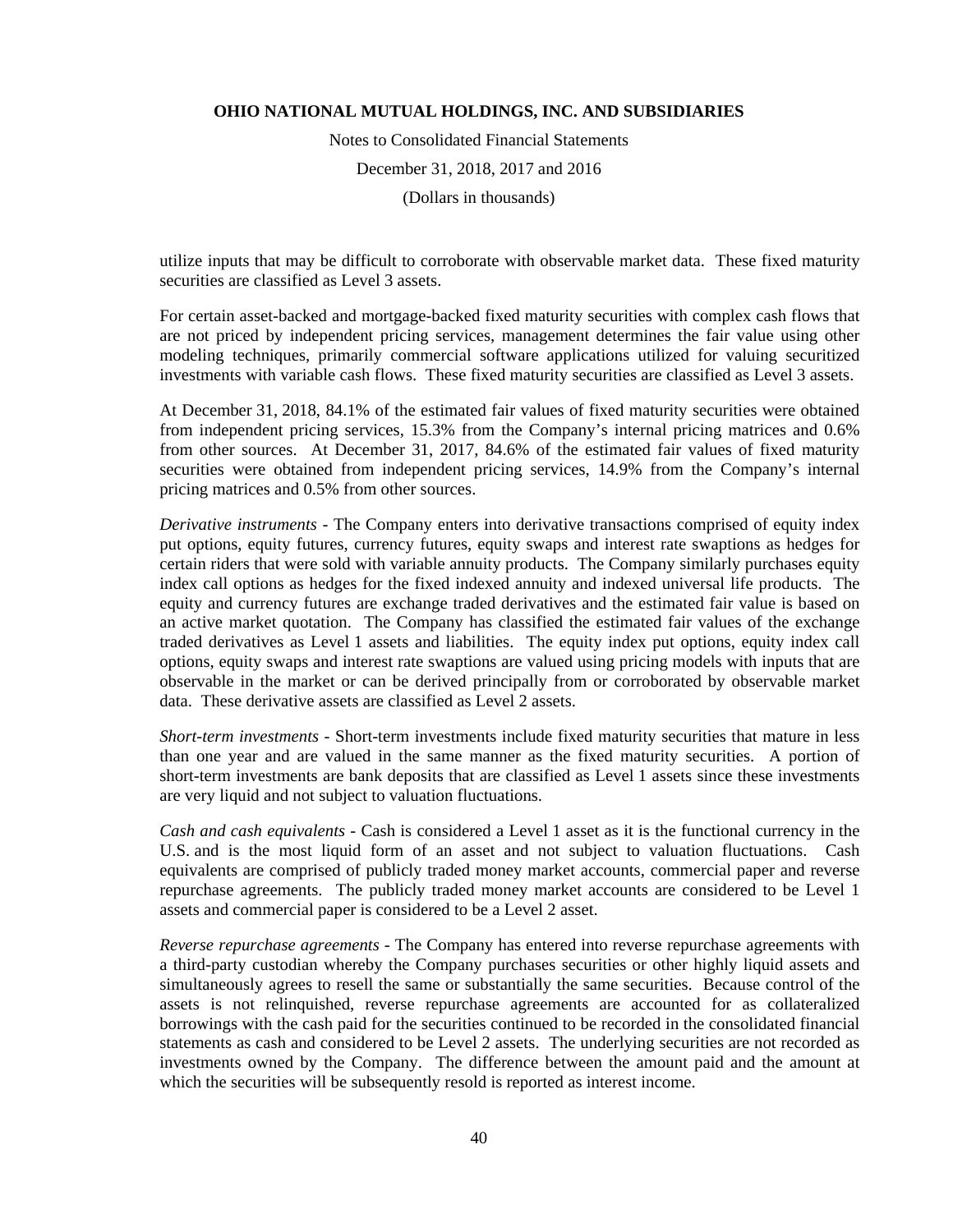Notes to Consolidated Financial Statements

December 31, 2018, 2017 and 2016

(Dollars in thousands)

At purchase, the Company requires collateral in the form of securities having a fair value of a minimum of 102% of the securities' purchase price. If at any time the fair value of the collateral declines to less than 100% of the securities' purchase price, the counterparty is obligated to provide additional collateral to bring the total collateral held by the Company to at least 102% of the securities' purchase price. As of December 31, 2017, the Company had reverse repurchase agreements outstanding with a total carrying value of \$2,000 recorded as cash and cash equivalents on the consolidated balance sheets. The Company classifies the estimated fair values of assets held in reverse repurchase agreements as Level 2 assets. The Company did not have any reverse repurchase agreements as of December 31, 2018.

Non-cash collateral on deposit with the third-party custodian on the Company's behalf was \$0 and \$2,040 at December 31, 2018 and 2017, respectively, which has not been recorded on our consolidated balance sheets.

*Assets held in separate accounts -* Separate account assets are recorded at estimated fair value based primarily on market quotations of the underlying securities and reported as a summarized total on the consolidated balance sheets. The underlying securities are mutual funds that are valued using the reported net asset value which is published daily. The Company has classified the estimated separate account assets as Level 1 assets.

GMIB reinsurance contracts and GMAB/GMWB/GLWB embedded derivatives – Certain of the Company's individual variable annuity contracts that include guaranteed benefit riders accounted for as embedded derivatives are measured at estimated fair value separately from the host variable annuity contract. These guarantees take the form of guaranteed withdrawal and income benefits on variable annuity products.

The fair value of these assets and liabilities is estimated using the present value of future benefits minus the present value of future premiums over the expected lives of the contracts using various capital market and actuarial assumptions. The Company uses a risk neutral valuation methodology in which cash flows are projected under multiple capital market scenarios using observable risk free rates.

As discussed in Notes 10 and 11, the Company cedes certain guaranteed benefits to an affiliate, SYRE. The valuation of the reinsurance contract derivatives includes a credit adjustment for counterparty nonperformance risk and risk margins. Nonperformance risk is based on the counterparty's debt and cash flows obtained from publicly available information. Risk margins capture the non-capital market risk of the instrument which represents the additional risks assumed due to the uncertainties of the actuarial assumptions.

The valuation of the embedded derivatives also includes a credit adjustment using the Company's nonperformance risk to the present value of the future cash flows.

Other significant inputs to the valuation models for the derivatives associated with the guaranteed benefit riders include capital market assumptions, such as interest rate, equity indices, foreign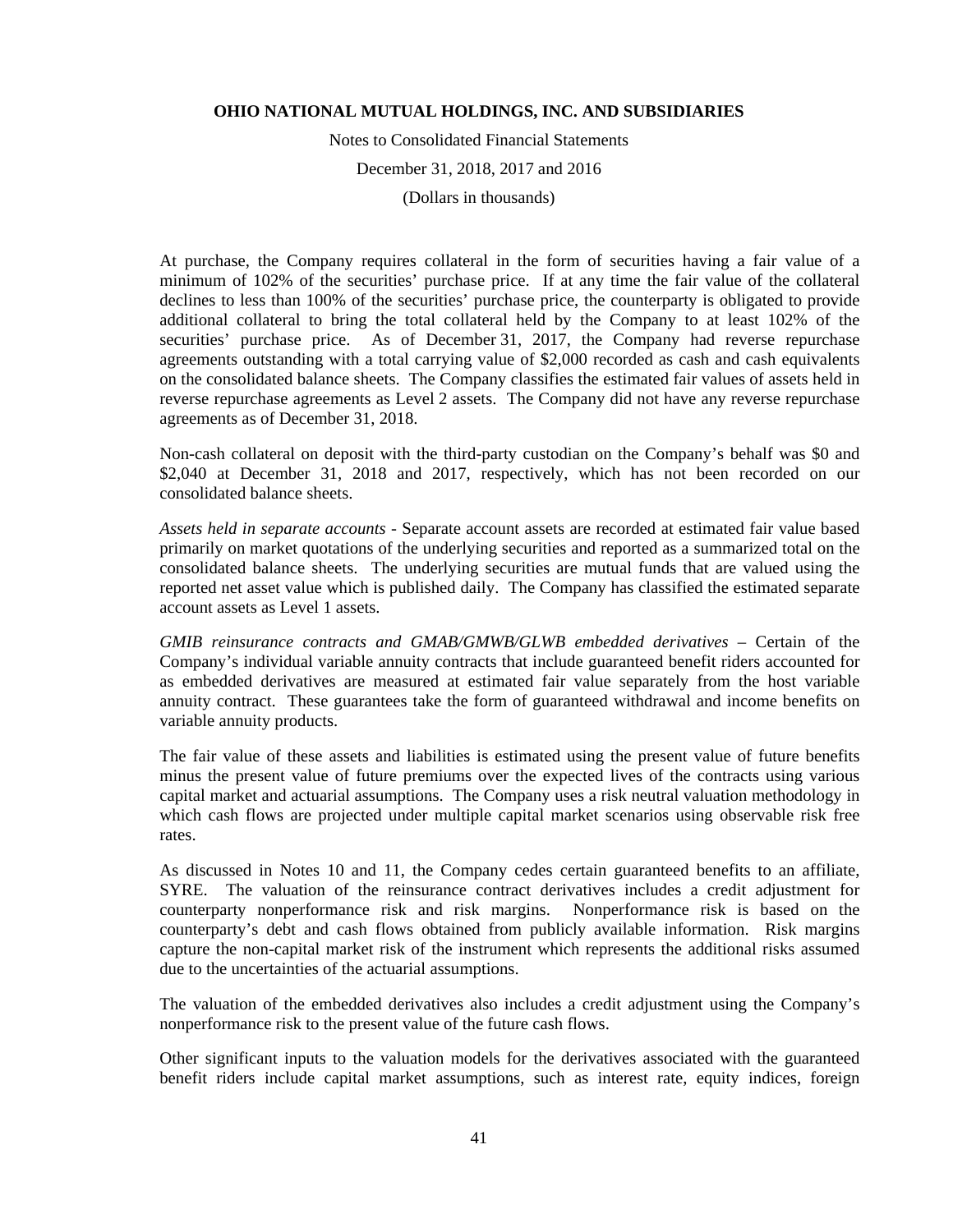Notes to Consolidated Financial Statements December 31, 2018, 2017 and 2016

(Dollars in thousands)

currency rates, counterparty credit, and implied volatility assumptions, as well as various policyholder behavior assumptions that are actuarially determined, including lapse rates, benefit utilization rates, mortality rates, and withdrawal rates.

Since many of the assumptions utilized in the valuation of the reinsurance contracts and embedded derivatives are unobservable and are considered to be significant inputs to the valuations, these are classified as Level 3 assets and liabilities.

*Fixed indexed annuity embedded derivatives* - The Company's fixed indexed annuity contracts include embedded derivatives which are measured at estimated fair value separate from the host fixed indexed annuity contract. These embedded derivatives are estimated using the option budget method. The option budget rate is used as the best estimate of the future values of the index credits. The embedded derivative incorporates the excess cash flows, or those cash flows that represent the value of the indexes in excess of guarantee values. These cash flows are then discounted using the risk free rates plus a nonperformance risk spread, adjusted for margins.

Nonperformance risk is based on the counterparty's debt and cash flows obtained from publicly available information. Risk margins capture the non-capital market risk of the instrument which represents the additional risks assumed due to the uncertainties of the actuarial assumptions.

Other significant inputs to the valuation model for these derivatives include capital market assumptions, such as interest rate, equity indices, and volatility surface values, as well as various policyholder behavior assumptions that are actuarially determined, including lapse rates, benefit utilization rates, mortality rates, and withdrawal rates.

Since many of the assumptions utilized in the valuation of these reserves are unobservable and are considered to be significant inputs to the valuations, these are classified as Level 3 liabilities.

*Assets and Liabilities Measured at Fair Value on a Recurring Basis Using Significant Unobservable Inputs (Level 3)* 

The following tables summarize the reconciliation of the beginning and ending balances and related changes in fair value measurements for which significant unobservable inputs were used in determining the estimated fair value for the years ended December 31: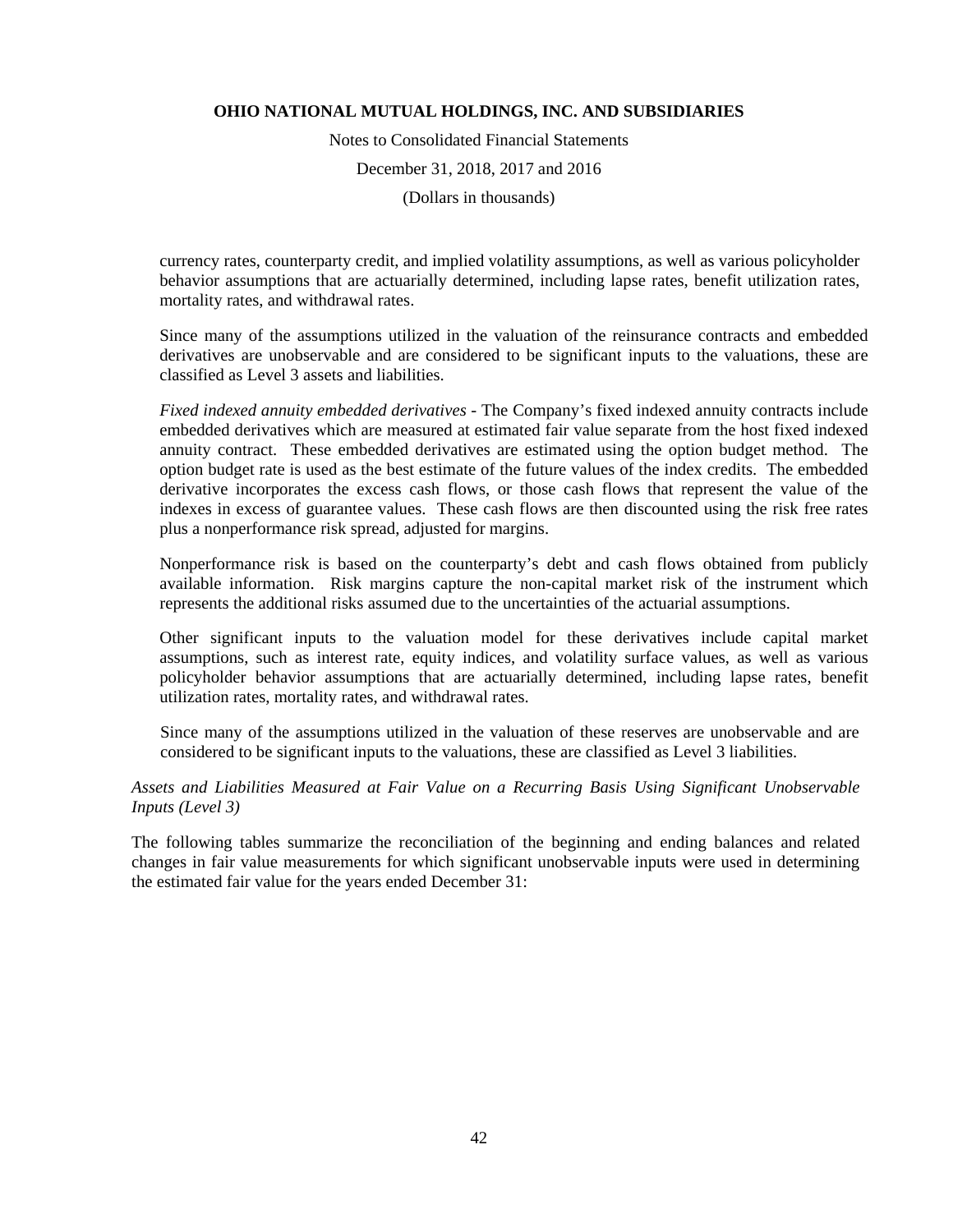Notes to Consolidated Financial Statements

December 31, 2018, 2017 and 2016

(Dollars in thousands)

|                                                                    |           | <b>Investments</b> |                      | Reinsurance<br>recoverable | Other<br>assets<br>GMAB/               |                        |
|--------------------------------------------------------------------|-----------|--------------------|----------------------|----------------------------|----------------------------------------|------------------------|
| <b>Assets</b>                                                      | Corporate | Asset -<br>backed  | Mortgage -<br>backed | <b>GMIB</b><br>reinsurance | <b>GMWB</b><br>embedded<br>derivatives | <b>Total</b><br>assets |
| December 31, 2016<br>\$                                            | 1,974     | 62,049             | 5,776                | 1,309,900                  | 1,367                                  | 1,381,066              |
| Net investment gains (losses):                                     |           |                    |                      |                            |                                        |                        |
| In earnings (realized and unrealized) <sup>1</sup>                 | (8)       | (353)              | (7)                  | (122, 012)                 | 30,360                                 | (92,020)               |
| Unrealized in $OCI2$                                               | 113       | (533)              | 52                   |                            |                                        | (368)                  |
| Purchases                                                          |           |                    | 7,511                |                            |                                        | 7,511                  |
| Settlements                                                        |           | (2,608)            | (24)                 |                            |                                        | (2,632)                |
| Transfers into Level 3                                             | 4,857     | 13,871             |                      |                            |                                        | 18,728                 |
| Transfers out of Level 3                                           | (1, 974)  | (57, 502)          | (5,776)              |                            |                                        | (65, 252)              |
| December 31, 2017                                                  | 4,962     | 14,924             | 7,532                | 1,187,888                  | 31,727                                 | 1,247,033              |
| Net investment gains (losses):                                     |           |                    |                      |                            |                                        |                        |
| In earnings (realized and unrealized) <sup>1</sup>                 | (1,721)   | (255)              | (23)                 | 93,017                     | (31, 124)                              | 59,894                 |
| Unrealized in $OCI2$                                               | (731)     | (279)              | (100)                |                            |                                        | (1,110)                |
| Purchases                                                          | 4,264     | 11,000             | 7,406                |                            |                                        | 22,670                 |
| Settlements                                                        | (524)     | (2,673)            | (1,752)              |                            |                                        | (4,949)                |
| Transfers into Level 3                                             | 15,007    | 41,126             |                      |                            |                                        | 56,133                 |
| Transfers out of Level 3                                           | (4,962)   | (9,209)            |                      |                            |                                        | (14, 171)              |
| December 31, 2018                                                  | 16,295    | 54,634             | 13,063               | 1,280,905                  | 603                                    | 1,365,500              |
| Change in unrealized gains (losses):<br>Still held at December 31: |           |                    |                      |                            |                                        |                        |
| 2017<br>\$                                                         | (8)       | (353)              | (7)                  | (122, 012)                 | 30,360                                 | (92,020)               |
| 2018<br>\$                                                         | 2         | (247)              | (23)                 | 93,017                     | (31, 124)                              | 61,625                 |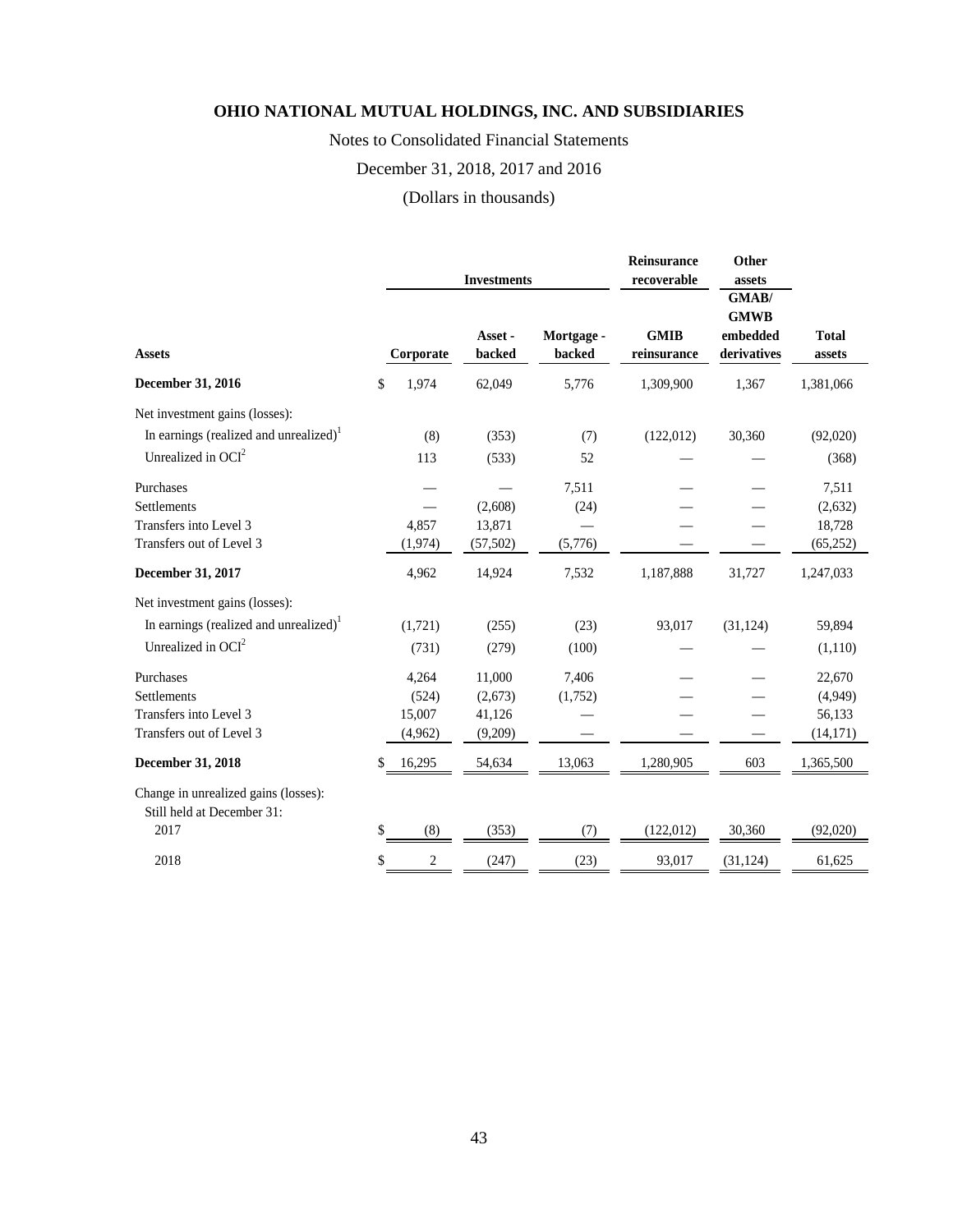Notes to Consolidated Financial Statements

December 31, 2018, 2017 and 2016

(Dollars in thousands)

|                                                                    |                                      | <b>Future policy</b>    |                                 |                             |
|--------------------------------------------------------------------|--------------------------------------|-------------------------|---------------------------------|-----------------------------|
|                                                                    |                                      | benefits and claims     |                                 |                             |
|                                                                    | GMAB/<br><b>GMWB</b>                 | <b>GLWB</b>             | <b>Fixed indexed</b><br>annuity |                             |
| <b>Liabilities</b>                                                 | embedded<br>derivatives <sup>3</sup> | embedded<br>derivatives | embedded<br>derivatives         | <b>Total</b><br>liabilities |
| <b>December 31, 2016</b>                                           | \$<br>(5,831)                        | (19, 129)               |                                 | (24,960)                    |
| Net investment gains/(losses):                                     |                                      |                         |                                 |                             |
| In earnings (realized and unrealized) <sup>1</sup>                 | 5,831                                | 2,579                   |                                 | 8,410                       |
| December 31, 2017                                                  |                                      | (16, 550)               |                                 | (16, 550)                   |
| Net investment gains/(losses):                                     |                                      |                         |                                 |                             |
| In earnings (realized and unrealized) <sup>1</sup>                 | (2,566)                              | (3,482)                 | (124, 953)                      | (131,001)                   |
| <b>December 31, 2018</b>                                           | \$<br>(2, 566)                       | (20,032)                | (124, 953)                      | (147, 551)                  |
| Change in unrealized gains/(losses):<br>Still held at December 31: |                                      |                         |                                 |                             |
| 2017                                                               | \$<br>5,831                          | 2,579                   |                                 | 8,410                       |
| 2018                                                               | \$<br>(2, 566)                       | (3,482)                 | (124, 953)                      | (131,001)                   |

<sup>1</sup> Net realized investment gains and losses included in earnings reflect gains/(losses) on sales of financial instruments, changes in fair value of other assets and liabilities, other-than-temporary impairments, amortization and accretion of premiums or discounts and derivative

settlements activity. 2 Unrealized investment gains and losses recorded in other comprehensive (loss) income include changes in market value of certain instruments.

<sup>3</sup> The GMAB "W" reserve balance was negative and reclassified as an asset.

The following tables present certain quantitative information about the significant unobservable inputs used in the fair value measurement for asset and liability classes measured at fair value on a recurring basis using significant unobservable inputs (Level 3) as of December 31. Certain securities classified as Level 3 excluded from the table below are obtained from non-binding broker quotes where observable inputs are not reasonably obtainable by the Company.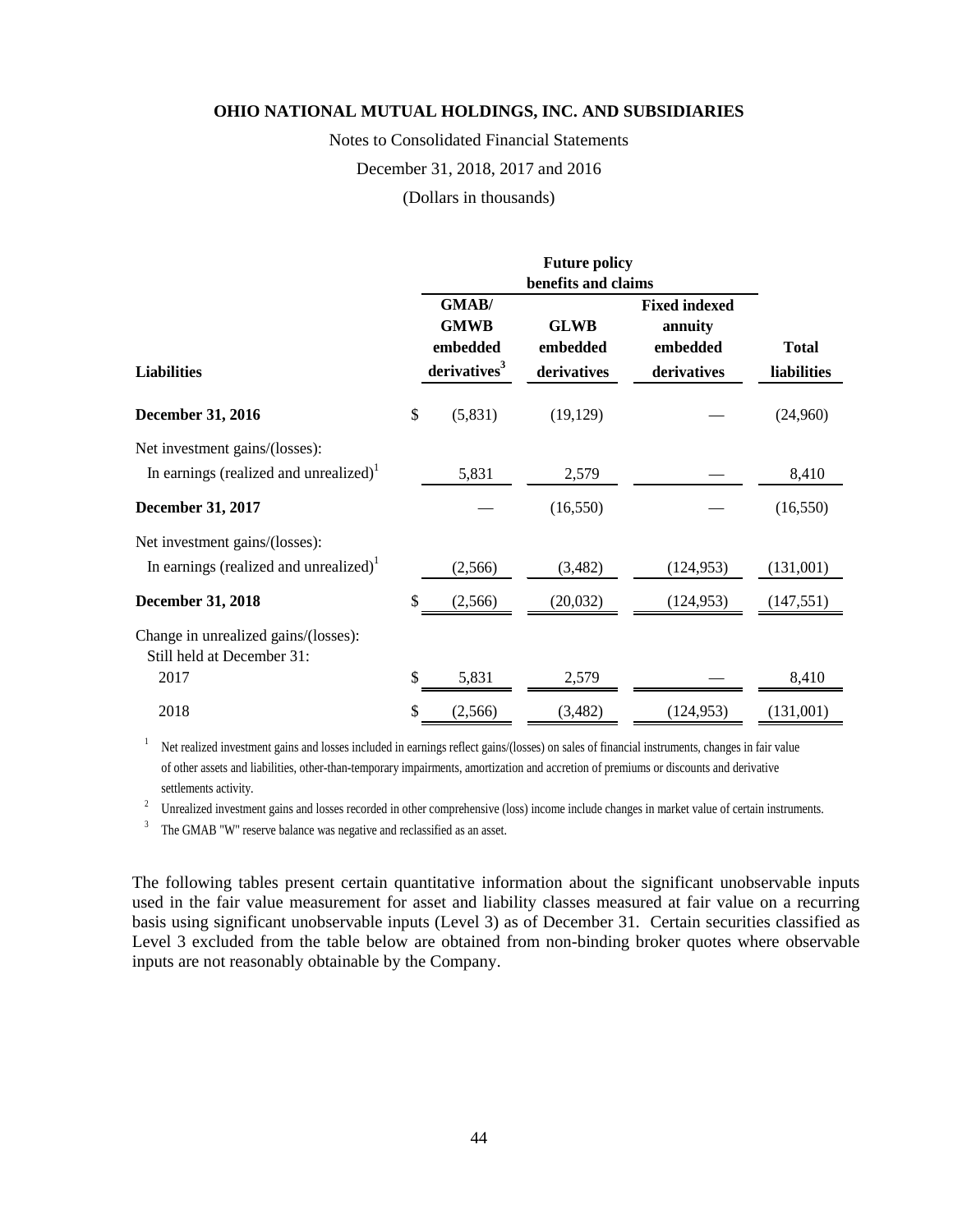# Notes to Consolidated Financial Statements

# December 31, 2018, 2017 and 2016

(Dollars in thousands)

|                                                                                 | Assets/<br>liabilities<br>measured at<br>fair value | Valuation<br>technique(s)     | Unobservable<br>input description <sup>2</sup>       | Input/range of<br>inputs | Weighted<br>average | Impact of<br>increase in<br>input on<br>fair value |
|---------------------------------------------------------------------------------|-----------------------------------------------------|-------------------------------|------------------------------------------------------|--------------------------|---------------------|----------------------------------------------------|
| 2018<br>Assets:<br>Securities available-for-sale:<br>Fixed maturity securities: |                                                     |                               |                                                      |                          |                     |                                                    |
| Corporate                                                                       | \$<br>6,290                                         | Market pricing                | Market prices                                        | $6 - 79%$                | 74                  | Increase                                           |
| Reinsurance recoverable:<br>GMIB reinsurance contracts                          | 1,280,905                                           | Stochastic actuarial<br>model | Mortality rates<br>ages $0-59$                       | $0 - 0.5%$               | *                   | Decrease                                           |
|                                                                                 |                                                     |                               | ages $60+$<br><b>Base Lapse Rates</b>                | $0.4\% - 100\%$          | *                   | Decrease                                           |
|                                                                                 |                                                     |                               | duration 1-10                                        | $0.3\% - 7.6\%$          | $\ast$              | Decrease                                           |
|                                                                                 |                                                     |                               | duration $11+$                                       | $3.6\% - 6.6\%$          | $\ast$              | Decrease                                           |
|                                                                                 |                                                     |                               | Non-Sys with rates (%AV)                             | $1.0\% - 4.5\%$          | $\ast$              | Increase                                           |
|                                                                                 |                                                     |                               | Sys with rates (%Rollup)                             | 90% - 100%               | *                   | Increase                                           |
|                                                                                 |                                                     |                               | Sys with utilization                                 | $0\% - 16\%$             | $\ast$              | Increase                                           |
|                                                                                 |                                                     |                               | IB utilization<br>Non-performance risk (Credit       | $0.5\% - 75\%$           | *                   | Increase                                           |
|                                                                                 |                                                     |                               | Spread)                                              | $0.67\% - 1.09\%$        | $\ast$              | Decrease                                           |
|                                                                                 |                                                     |                               | Equity market volatility                             | 14.3% - 21.7%            | *                   | Increase                                           |
| GMAB/GMWB embedded derivatives <sup>1</sup>                                     | 603                                                 | Stochastic actuarial          | Mortality rates                                      |                          |                     |                                                    |
|                                                                                 |                                                     | model                         | ages $0-59$                                          | $0 - 0.5%$               | *                   | Decrease                                           |
|                                                                                 |                                                     |                               | ages $60+$                                           | $0.3\% - 100\%$          | $\ast$              | Decrease                                           |
|                                                                                 |                                                     |                               | <b>Base Lapse Rates</b>                              |                          |                     |                                                    |
|                                                                                 |                                                     |                               | dur $1-10$                                           | $0.7\% - 18.6\%$         | $\ast$              | Decrease                                           |
|                                                                                 |                                                     |                               | dur $11+$                                            | $6.2\% - 11.0\%$         | $\ast$              | Decrease                                           |
|                                                                                 |                                                     |                               | Non-Sys with rates (%AV)                             | $1.0\% - 4.5\%$          | $\ast$              | Decrease                                           |
|                                                                                 |                                                     |                               | Sys with rates (%Rollup)                             | N/A                      | *                   | N/A                                                |
|                                                                                 |                                                     |                               | Sys with utilization<br>Non-performance risk (Credit | 0%                       | $\ast$              | Decrease                                           |
|                                                                                 |                                                     |                               | Spread)                                              | $0.68\% - 2.84\%$        | *                   | Decrease                                           |
|                                                                                 |                                                     |                               | Equity market volatility                             | 14.3% - 21.7%            | *                   | Increase                                           |
|                                                                                 |                                                     |                               |                                                      |                          |                     |                                                    |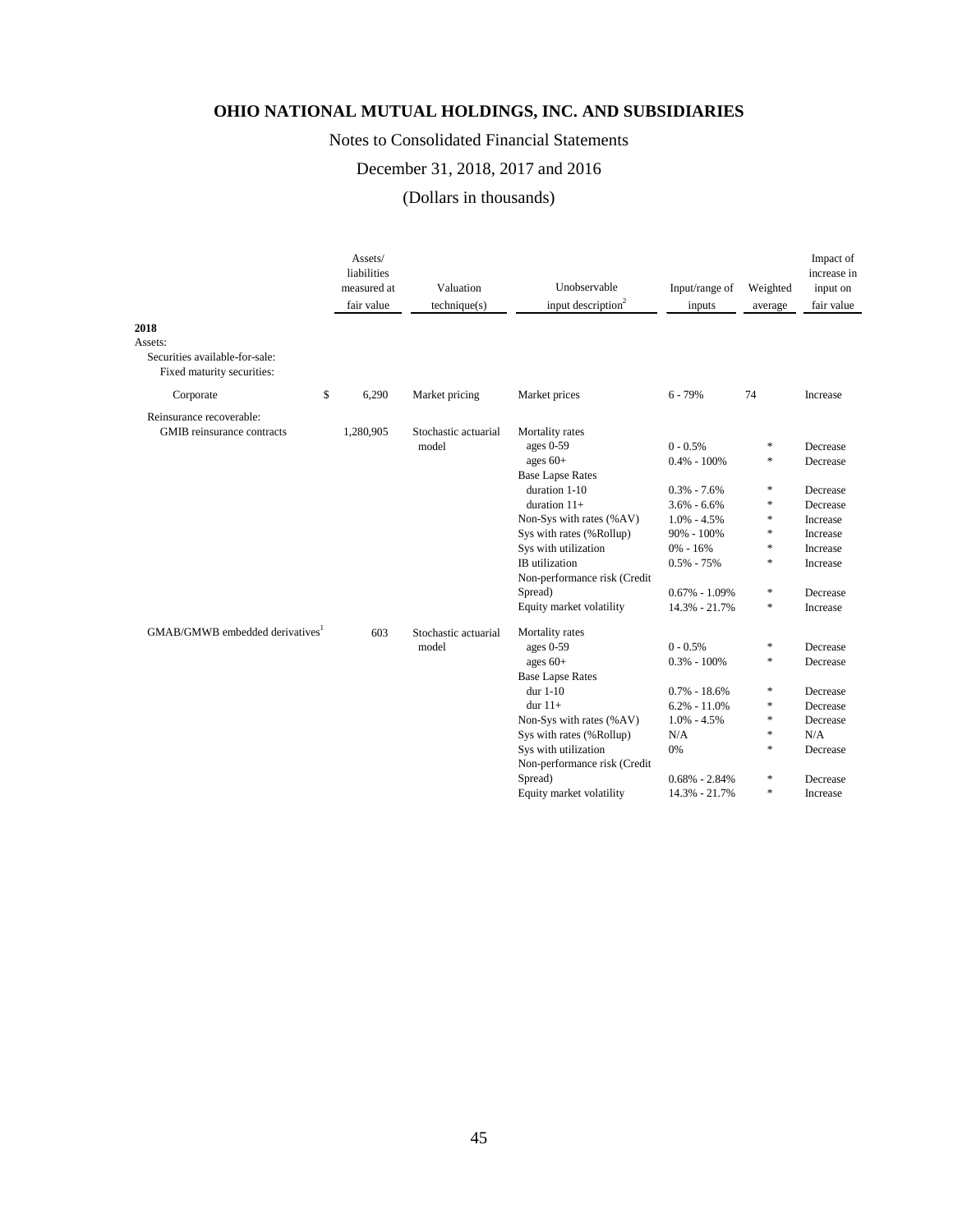# Notes to Consolidated Financial Statements

# December 31, 2018, 2017 and 2016

# (Dollars in thousands)

|                                            | Assets/<br>liabilities<br>measured at<br>fair value | Valuation<br>techniques(s) | Unobservable<br>input description <sup>2</sup> | Input/range of<br>inputs | Weighted<br>average | Impact of<br>increase in<br>input on<br>fair value |
|--------------------------------------------|-----------------------------------------------------|----------------------------|------------------------------------------------|--------------------------|---------------------|----------------------------------------------------|
| 2018                                       |                                                     |                            |                                                |                          |                     |                                                    |
| <b>Liabilities</b>                         |                                                     |                            |                                                |                          |                     |                                                    |
| GMAB/GMWB embedded derivatives             | 2,566                                               | Stochastic actuarial       | Mortality rates                                |                          |                     |                                                    |
|                                            |                                                     | model                      | ages 0-59                                      | $0 - 0.5%$               | $\ast$              | Decrease                                           |
|                                            |                                                     |                            | ages 60+                                       | $0.3\% - 100\%$          | *                   | Decrease                                           |
|                                            |                                                     |                            | <b>Base Lapse Rates</b>                        |                          |                     |                                                    |
|                                            |                                                     |                            | duration 1-10                                  | $0.7\% - 18.6\%$         | $\ast$              | Decrease                                           |
|                                            |                                                     |                            | duration 11+                                   | $6.2\% - 11.0\%$         | $\ast$              | Decrease                                           |
|                                            |                                                     |                            | Non-Sys with rates (%AV)                       | $1.0\% - 4.5\%$          | $\ast$              | Decrease                                           |
|                                            |                                                     |                            | Sys with rates (%Rollup)                       | N/A                      | $\ast$              | N/A                                                |
|                                            |                                                     |                            | Sys with utilization                           | 0%                       | $\ast$              | Decrease                                           |
|                                            |                                                     |                            | Non-performance risk (Credit                   |                          |                     |                                                    |
|                                            |                                                     |                            | Spread)                                        | $0.68\% - 2.84\%$        | *                   | Decrease                                           |
|                                            |                                                     |                            | Equity market volatility                       | 14.3% - 21.7%            | $\ast$              | Increase                                           |
| GLWB embedded derivatives                  | 20,032                                              | Stochastic actuarial       | Mortality rates                                |                          |                     |                                                    |
|                                            |                                                     | model                      | ages 0-59                                      | $0 - 0.5%$               | $\ast$              | Decrease                                           |
|                                            |                                                     |                            | ages 60+                                       | $0.3\% - 100\%$          | $\ast$              | Decrease                                           |
|                                            |                                                     |                            | <b>Base Lapse Rates</b>                        |                          |                     |                                                    |
|                                            |                                                     |                            | duration 1-10                                  | $0.2\% - 16.8\%$         | $\ast$              | Decrease                                           |
|                                            |                                                     |                            | duration $11+$                                 | $7.0\% - 8.6\%$          | $\ast$              | Decrease                                           |
|                                            |                                                     |                            | Non-Sys with rates (%AV)                       | 0%                       | ×                   | Decrease                                           |
|                                            |                                                     |                            | Sys with rates (%MAW)                          | 90% - 100%               | $\ast$              | Increase                                           |
|                                            |                                                     |                            | Sys with utilization                           | 0% - 30%                 | $\ast$              | Increase                                           |
|                                            |                                                     |                            | Non-performance risk (Credit                   |                          |                     |                                                    |
|                                            |                                                     |                            | Spread)                                        | $0.68\% - 2.84\%$        | $\ast$              | Decrease                                           |
|                                            |                                                     |                            | Equity market volatility                       | 14.3% - 21.7%            | $\ast$              | Increase                                           |
|                                            |                                                     |                            |                                                |                          |                     |                                                    |
| Fixed indexed annuity embedded derivatives | 124,953                                             | Option budget              | Mortality rates                                |                          |                     |                                                    |
|                                            |                                                     | method                     | ages 0-59                                      | $0 - 0.5%$               | $\ast$              | Decrease                                           |
|                                            |                                                     |                            | ages $60+$                                     | $0.3\% - 100\%$          | $\ast$              | Decrease                                           |
|                                            |                                                     |                            | <b>Base Lapse Rates</b>                        |                          |                     |                                                    |
|                                            |                                                     |                            | duration 1-10                                  | $0.5\% - 12.0\%$         | *                   | Decrease                                           |
|                                            |                                                     |                            | duration $11+$                                 | 4.0% - 12.0%             | $\ast$              | Decrease                                           |
|                                            |                                                     |                            | Non-Sys with rates (%AV)                       | 0%                       | $\ast$              | Decrease                                           |
|                                            |                                                     |                            | Sys with rates (%MAW)                          | 90%                      | $\ast$              | N/A                                                |
|                                            |                                                     |                            | Sys with utilization                           | $0\% - 30\%$             | $\ast$              | Decrease                                           |
|                                            |                                                     |                            | Non-performance risk (Credit                   |                          |                     |                                                    |
|                                            |                                                     |                            | Spread)                                        | $0.86\% - 2.60\%$        | $\ast$              | Decrease                                           |
|                                            |                                                     |                            | Equity market volatility                       |                          |                     |                                                    |
|                                            |                                                     |                            | surface rates                                  | $5.0\% - 20.2\%$         | $\ast$              | <b>Increase</b>                                    |

<sup>1</sup> All GMAB "W" riders. The reserve balance for these GMAB riders was negative and thus reclassified as an asset.

<sup>2</sup> Sys = Systematic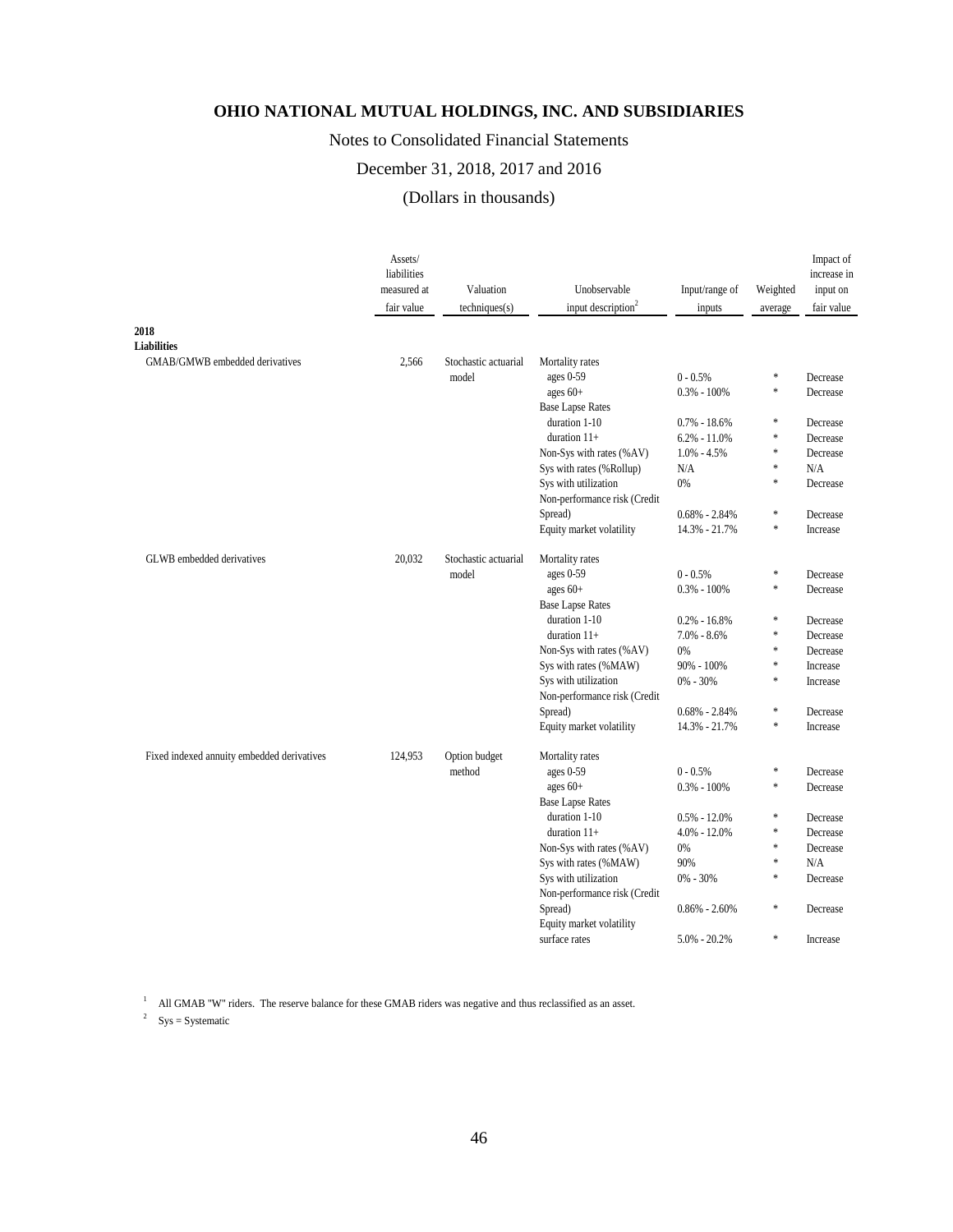# Notes to Consolidated Financial Statements

# December 31, 2018, 2017 and 2016

# (Dollars in thousands)

|                                             | Assets/<br>liabilities<br>measured at<br>fair value | Valuation<br>technique(s)     | Unobservable<br>input description <sup>2</sup>       | Input/range of<br>inputs | Weighted<br>average | Impact of<br>increase in<br>input on<br>fair value |
|---------------------------------------------|-----------------------------------------------------|-------------------------------|------------------------------------------------------|--------------------------|---------------------|----------------------------------------------------|
| 2017                                        |                                                     |                               |                                                      |                          |                     |                                                    |
| Assets:                                     |                                                     |                               |                                                      |                          |                     |                                                    |
| Reinsurance recoverable:                    |                                                     |                               |                                                      |                          |                     |                                                    |
| GMIB reinsurance contracts                  | 1,187,888                                           | Stochastic actuarial          | Mortality rates                                      |                          |                     |                                                    |
|                                             |                                                     | model                         | ages 0-59                                            | $0 - 0.5%$               | *                   | Decrease                                           |
|                                             |                                                     |                               | ages $60+$                                           | $0.4\% - 100\%$          | $\ast$              | Decrease                                           |
|                                             |                                                     |                               | <b>Base Lapse Rates</b>                              |                          |                     |                                                    |
|                                             |                                                     |                               | duration 1-10                                        | $0.3\% - 7.6\%$          | $\ast$              | Decrease                                           |
|                                             |                                                     |                               | duration $11+$                                       | $3.6\% - 6.6\%$          | *                   | Decrease                                           |
|                                             |                                                     |                               | Non-Sys with rates (%AV)                             | $1.0\% - 4.5\%$          | $\ast$              | Increase                                           |
|                                             |                                                     |                               | Sys with rates (%Rollup)                             | $90\% - 100\%$           | $\ast$              | Increase                                           |
|                                             |                                                     |                               | Sys with utilization                                 | $0\% - 16\%$             | $\ast$              | Increase                                           |
|                                             |                                                     |                               | IB utilization                                       | $0.5\% - 75\%$           | $\ast$              | Increase                                           |
|                                             |                                                     |                               | Non-performance risk (Credit                         |                          |                     |                                                    |
|                                             |                                                     |                               | Spread)                                              | $0.13\% - 0.30\%$        | $\ast$              | Decrease                                           |
|                                             |                                                     |                               | Equity market volatility                             | 13.6% - 20.8%            | $\ast$              | Increase                                           |
| GMAB/GMWB embedded derivatives <sup>1</sup> | 31,727                                              | Stochastic actuarial          | Mortality rates                                      |                          |                     |                                                    |
|                                             |                                                     | model                         | ages $0-59$                                          | $0 - 0.5%$               | $\ast$              | Decrease                                           |
|                                             |                                                     |                               | ages $60+$                                           | $0.3\% - 100\%$          | $\ast$              | Decrease                                           |
|                                             |                                                     |                               | <b>Base Lapse Rates</b>                              |                          |                     |                                                    |
|                                             |                                                     |                               | dur $1-10$                                           | $0.7\% - 18.6\%$         | *                   | Decrease                                           |
|                                             |                                                     |                               | dur $11+$                                            | $6.2\% - 11.0\%$         | *                   | Decrease                                           |
|                                             |                                                     |                               | Non-Sys with rates (%AV)                             | $1.0\% - 4.5\%$          | $\ast$              | Decrease                                           |
|                                             |                                                     |                               | Sys with rates (%Rollup)                             | N/A                      | $\ast$              | N/A                                                |
|                                             |                                                     |                               | Sys with utilization                                 | 0%                       | $\ast$              | Decrease                                           |
|                                             |                                                     |                               | Non-performance risk (Credit                         |                          |                     |                                                    |
|                                             |                                                     |                               | Spread)                                              | $0.86\% - 1.27\%$        | $\ast$              | Decrease                                           |
|                                             |                                                     |                               | Equity market volatility                             | 13.6% - 20.8%            | $\ast$              | Increase                                           |
| Liabilities:<br>GLWB embedded derivatives   | 16,550                                              | Stochastic actuarial<br>model | Mortality rates<br>ages $0-59$                       | $0 - 0.5%$               | $\ast$              | Decrease                                           |
|                                             |                                                     |                               | ages $60+$                                           | $0.3\% - 100\%$          | $\ast$              | Decrease                                           |
|                                             |                                                     |                               | <b>Base Lapse Rates</b>                              |                          |                     |                                                    |
|                                             |                                                     |                               | duration 1-10                                        | $0.2\% - 16.8\%$         | $\ast$              | Decrease                                           |
|                                             |                                                     |                               | duration $11+$                                       | $7.0\% - 8.6\%$          | ×                   | Decrease                                           |
|                                             |                                                     |                               | Non-Sys with rates (%AV)                             | 0%                       | $\ast$              | Decrease                                           |
|                                             |                                                     |                               | Sys with rates (%MAW)                                | $90\% - 100\%$           | $\ast$              | Increase                                           |
|                                             |                                                     |                               | Sys with utilization<br>Non-performance risk (Credit | $0\% - 30\%$             | $\ast$              | Increase                                           |
|                                             |                                                     |                               | Spread)                                              | $0.86\% - 1.27\%$        | *                   | Decrease                                           |
|                                             |                                                     |                               | Equity market volatility                             | 13.6% - 20.8%            | $\ast$              | Increase                                           |

<sup>1</sup> All GMAB riders. The reserve balance for these GMAB riders was negative and thus reclassified as an asset.

<sup>2</sup> Sys = Systematic

\* The stochastic actuarial models are generated using one thousand scenarios. Weighted average values are not meaningful for these valuations.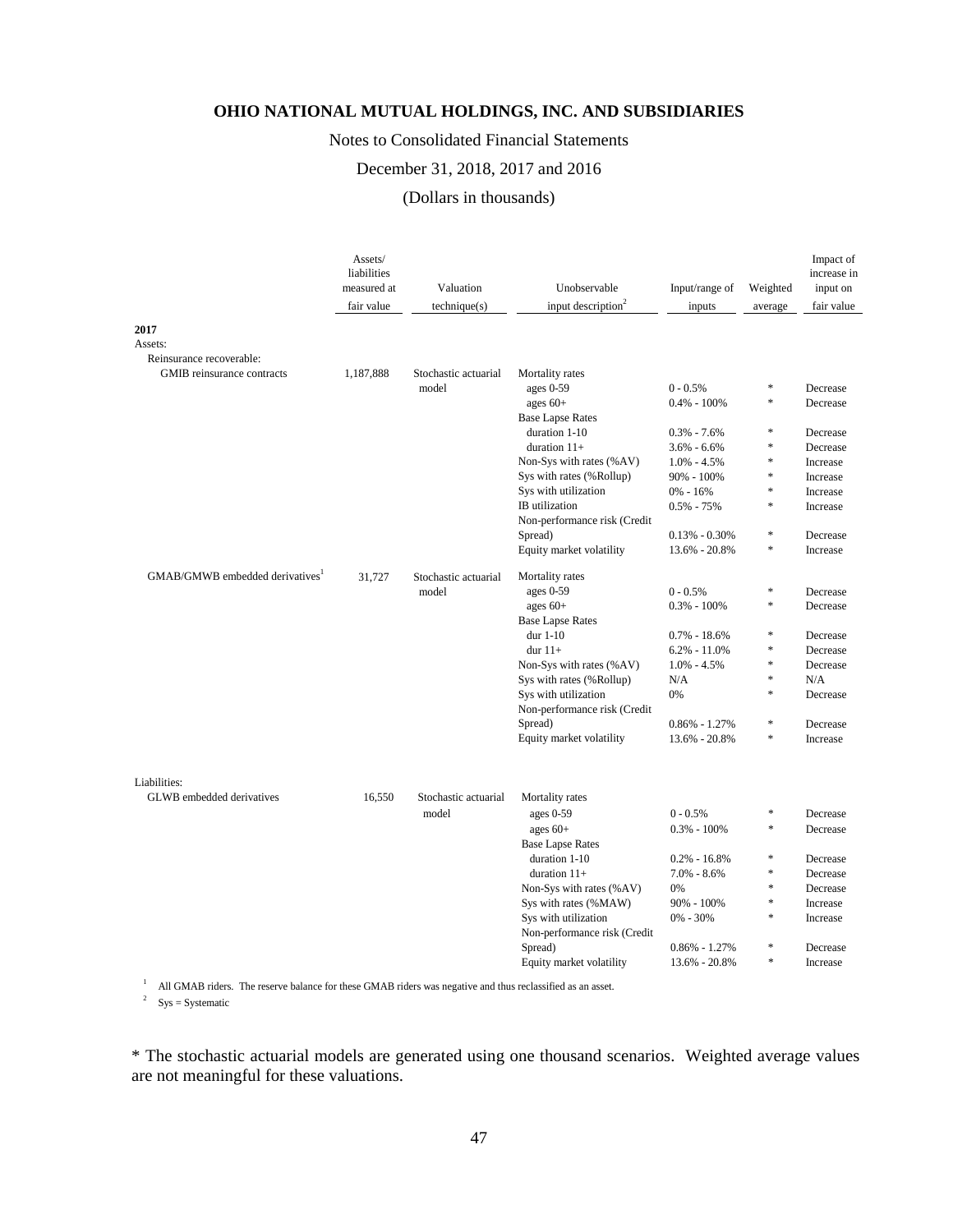Notes to Consolidated Financial Statements

December 31, 2018, 2017 and 2016

(Dollars in thousands)

#### *Asset Transfers Between Levels*

The Company reviews its fair value hierarchy classifications annually. Transfers into or out of Level 3 are primarily due to the availability of quoted market prices or changes in the Company's conclusion that pricing information received from a third party pricing service is not reflective of market activity.

|                                | <b>Transfers out</b> | <b>Transfers out</b> |
|--------------------------------|----------------------|----------------------|
|                                | of Level 2 into      | of Level 3 into      |
|                                | Level 3              | <b>Level 2</b>       |
| 2018                           |                      |                      |
| Assets:                        |                      |                      |
| Securities available-for-sale: |                      |                      |
| Fixed maturity securities:     |                      |                      |
| Corporate                      | \$<br>15,007         | 4,962                |
| Asset-backed                   | 41,126               | 9,209                |
| 2017                           |                      |                      |
| Assets:                        |                      |                      |
| Securities available-for-sale: |                      |                      |
| Fixed maturity securities:     |                      |                      |
| Corporate                      | \$<br>4,857          | 1,974                |
| Asset-backed                   | 13,871               | 57,502               |
| Mortgage-backed                |                      | 5,776                |

During the years ended December 31, 2018 and 2017, the Company transferred investments totaling \$56,133 and \$18,728, respectively, into Level 3 from Level 2 as a result of lack of visibility to observe significant inputs to price. During the years ended December 31, 2018 and 2017, the Company transferred investments totaling \$14,171 and \$65,252, respectively, out of Level 3 into Level 2 as a result of the availability of observable pricing inputs for these securities. There were no transfers from Level 2 or Level 3 into Level 1 in 2018 or 2017.

During 2018, the Company had \$36,029 of transfers into level 3 from level 2 due to lack of observable inputs. The valuation of these securities was based on unobservable inputs using management's best estimate about the assumptions market participants would use to price these assets.

#### *Fair Value Measurement on a Nonrecurring Basis*

In 2018 and 2017, the Company impaired zero and three fixed maturity held-to-maturity securities, respectively, resulting in a nonrecurring fair value measurement of those securities. The Company uses the same valuation methodologies for its fair value measurements on a nonrecurring basis. The valuation techniques involved significant unobservable market inputs such as non-binding broker quotes, internal liquidation analysis and the use of models. For mortgage loans, the valuation techniques were primarily based on the estimated fair value of the underlying collateral. These values were determined using thirdparty appraisals.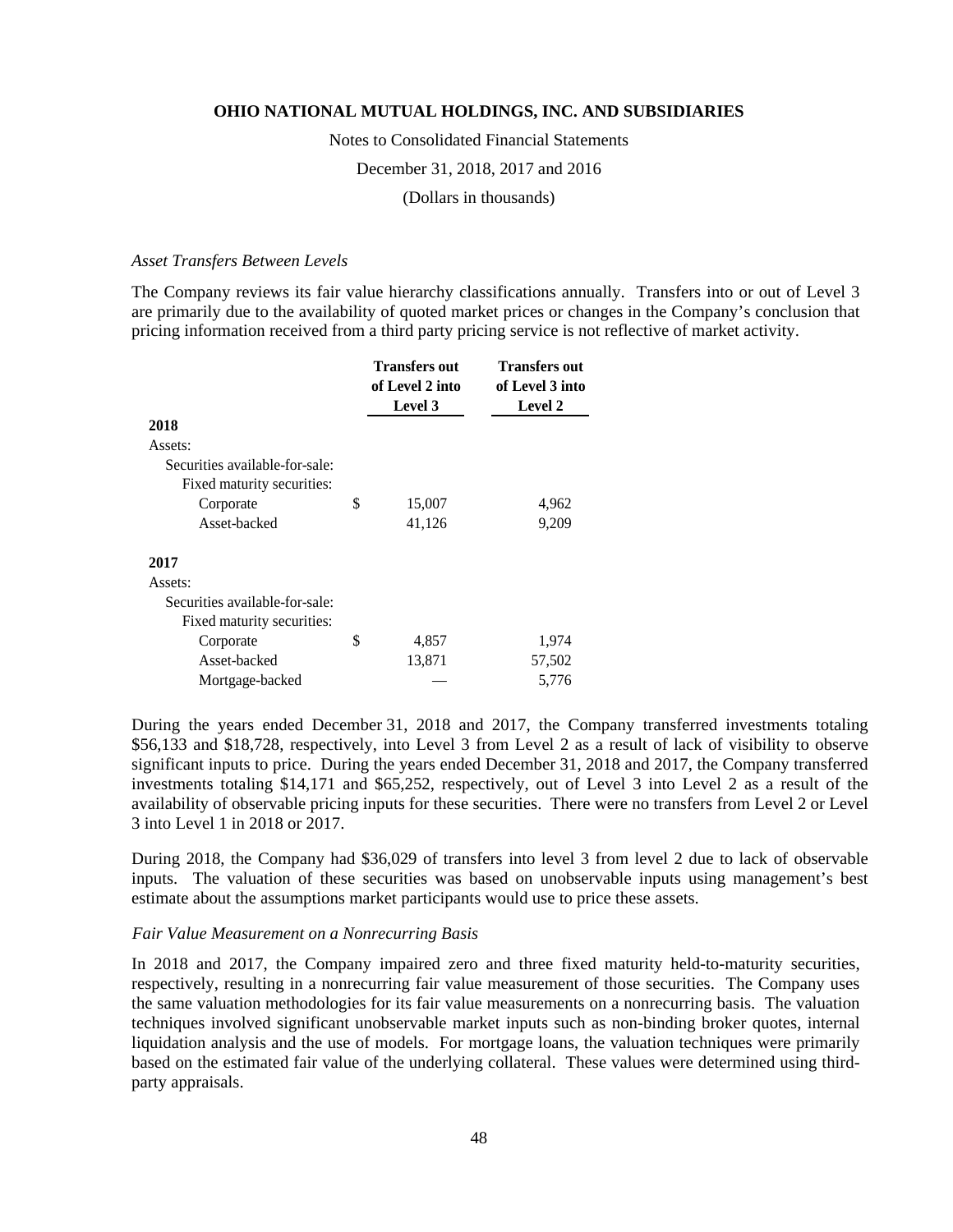Notes to Consolidated Financial Statements

December 31, 2018, 2017 and 2016

(Dollars in thousands)

The following tables present the Company's hierarchy for its assets measured at fair value on a nonrecurring basis for the year ended December 31, 2017. There were no assets measured at fair value on a nonrecurring basis for the year ended December 31, 2018.

|                                 | <b>Level 1</b> | Level 2 | Level 3 | <b>Total</b> | <b>Total</b><br>realized<br>losses |
|---------------------------------|----------------|---------|---------|--------------|------------------------------------|
| 2017                            |                |         |         |              |                                    |
| Assets:                         |                |         |         |              |                                    |
| Investments:                    |                |         |         |              |                                    |
| Fixed maturity held-to-maturity |                |         |         |              |                                    |
| securities, at amortized cost   | \$             |         | 750     | 750          | 13,050                             |
| Total assets                    | \$             |         | 750     | 750          | 13,050                             |
|                                 |                |         |         |              |                                    |

*Financial Instruments Not Carried at Fair Value* 

FASB ASC Topic 825, *Financial Instruments,* requires additional disclosure of the fair value information about existing on and off balance sheet financial instruments. ASC Topic 825 excludes certain assets and liabilities, including insurance contracts, other than policies such as annuities that are classified as investment contracts, from its disclosure requirements. The Company's assets and liabilities subject to ASC Topic 825 disclosure that have not been presented at fair value in the ASC Topic 820 tables above are presented in the table below: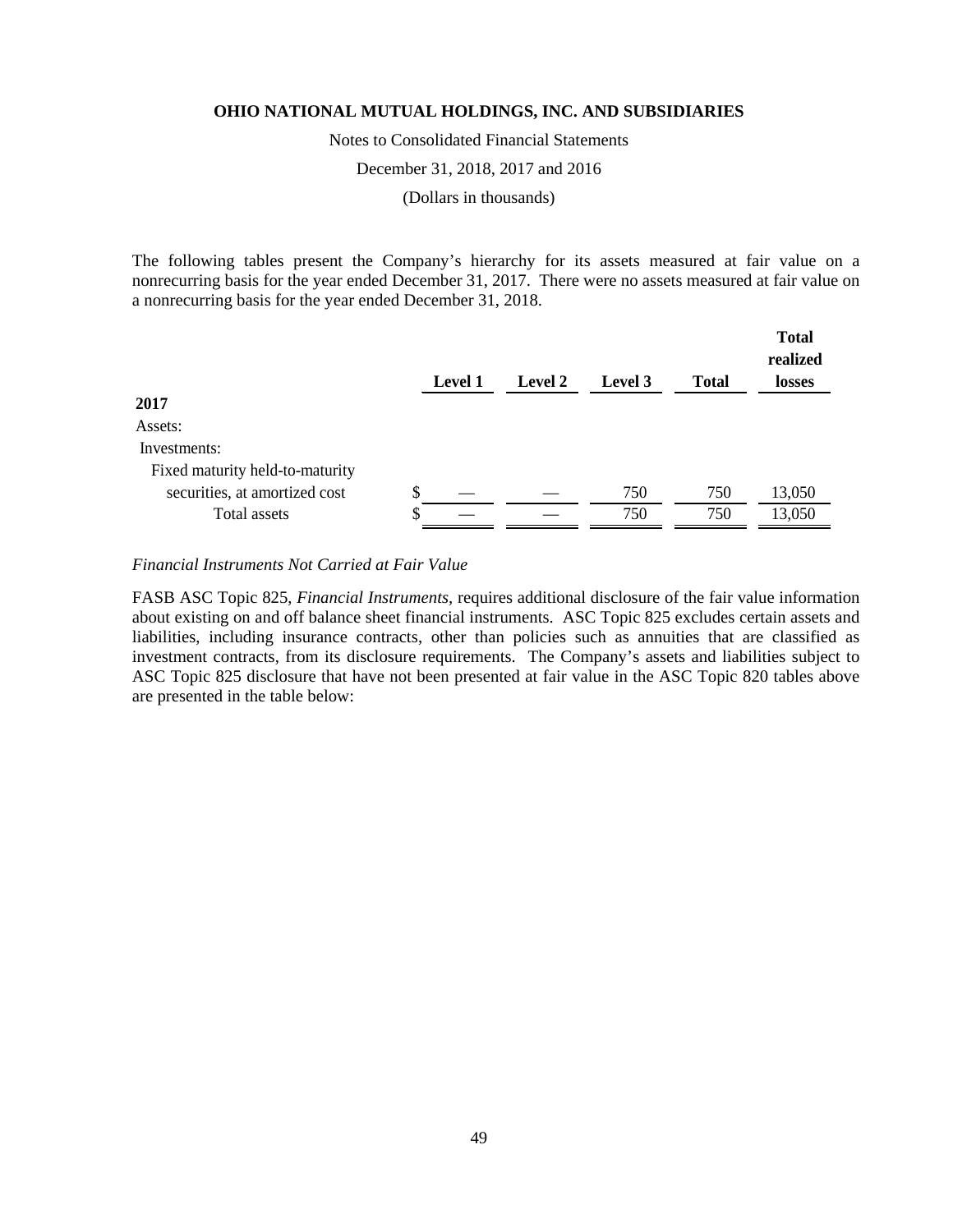Notes to Consolidated Financial Statements

December 31, 2018, 2017 and 2016

(Dollars in thousands)

|                                 |     | <b>Carrying</b> | <b>Estimated</b> | Fair value hierarchy |           |           |  |
|---------------------------------|-----|-----------------|------------------|----------------------|-----------|-----------|--|
|                                 |     | value           | fair value       | Level 1              | Level 2   | Level 3   |  |
| 2018                            |     |                 |                  |                      |           |           |  |
| Assets:                         |     |                 |                  |                      |           |           |  |
| Mortgage loans on real estate   | \$. | 1,335,742       | 1,332,540        |                      | 101,953   | 1,230,587 |  |
| Policy loans                    |     | 766,701         | 827,495          |                      |           | 827,495   |  |
| Liabilities:                    |     |                 |                  |                      |           |           |  |
| Investment contracts            |     | 4,138,046       | 4,415,553        |                      | 4,415,553 |           |  |
| Policyholders' dividend         |     |                 |                  |                      |           |           |  |
| accumulations and other         |     |                 |                  |                      |           |           |  |
| policyholder funds              |     | 198,413         | 198,413          | 198,413              |           |           |  |
| Short-term borrowings           |     | 91,586          | 91,586           |                      | 91,586    |           |  |
| Notes payable                   |     | 853,504         | 990,510          |                      | 990,510   |           |  |
| 2017                            |     |                 |                  |                      |           |           |  |
| Assets:                         |     |                 |                  |                      |           |           |  |
| Fixed maturity held-to-maturity |     |                 |                  |                      |           |           |  |
| securities                      | \$  | 1,332,309       | 1,373,746        |                      | 1,364,133 | 9,613     |  |
| Mortgage loans on real estate   |     | 1,274,965       | 1,278,502        |                      | 81,068    | 1,197,434 |  |
| Policy loans                    |     | 664,548         | 727,638          |                      |           | 727,638   |  |
| Liabilities:                    |     |                 |                  |                      |           |           |  |
| Investment contracts            |     | 4,129,831       | 4,489,406        |                      | 4,489,406 |           |  |
| Policyholders' dividend         |     |                 |                  |                      |           |           |  |
| accumulations and other         |     |                 |                  |                      |           |           |  |
| policyholder funds              |     | 168,638         | 168,638          | 168,638              |           |           |  |
| Notes payable                   |     | 852,626         | 1,036,250        |                      | 1,036,250 |           |  |

In estimating the fair value of financial instruments, the Company used the following methods and assumptions:

*Fixed maturity held-to-maturity securities* – The fair value of fixed maturity held-to-maturity securities, primarily private placements, is generally estimated from an internal pricing matrix using credit spreads over Treasury yields. The Company classifies these estimated fair values as Level 2 assets and Level 3 assets using the same valuation methodologies for fixed maturity securities that are recorded at estimated fair value on a recurring basis.

*Mortgage loans on real estate* – The fair value of mortgage loans on real estate is estimated using discounted cash flow analyses, using interest rates currently being offered for similar loans to borrowers with similar credit ratings. Loans with similar characteristics are aggregated for purposes of the calculations. The Company has mortgage loans that are valued based on market observable quotes and are classified as Level 2. The Company has mortgage loans that are valued using internally obtained credit ratings and are classified as Level 3.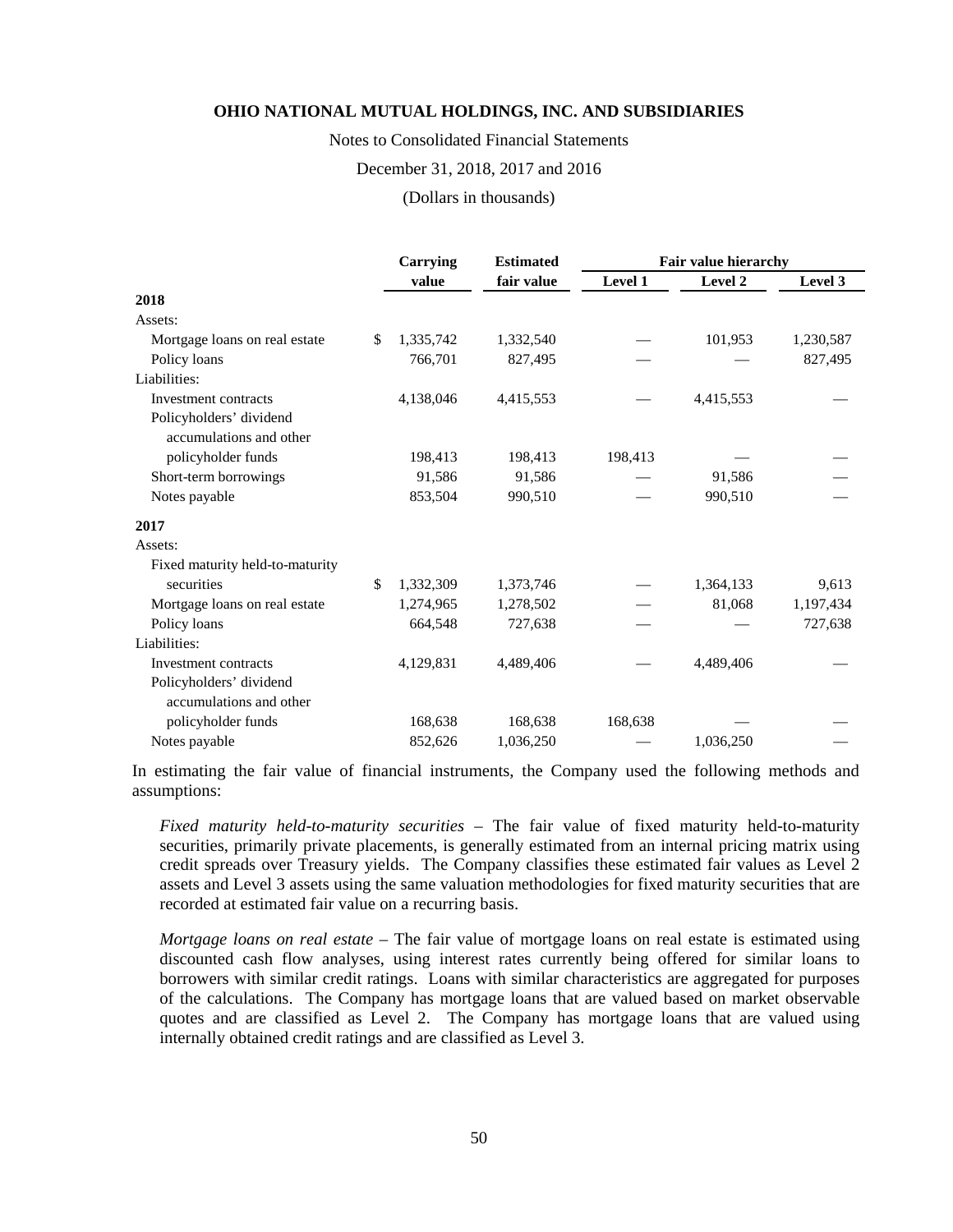Notes to Consolidated Financial Statements

December 31, 2018, 2017 and 2016

(Dollars in thousands)

*Policy loans* – The fair value of policy loans is estimated using discounted cash flow calculations. The expected life of the loan is based on internal assumptions; therefore, the Company classifies these as Level 3 assets.

*Investment contracts* – The fair value of the Company's liabilities under investment contracts is estimated using one of two methods. For investment contracts without defined maturities, fair value is the estimated amount payable on demand, net of certain surrender charges. For investment contracts with known or determined maturities, fair value is estimated using discounted cash flow analyses. Cash flows are discounted at a rate that reflects the nonperformance risk of the Company. The amounts shown in the above table are net of reinsurance. The inputs are market observable; therefore, the Company classifies these as Level 2 liabilities.

*Policyholders' dividend accumulations and other policyholder funds* – The carrying amount reported in the consolidated balance sheets for these instruments approximates their estimated fair value. The amounts can be converted to cash by the policyholder; therefore, the Company classifies these amounts as Level 1.

*Short-term borrowings* – The carrying amount of short-term borrowings related to revolving credit facilities is a reasonable estimate of its fair value because the interest rates are variable based on current market rates.

*Notes payable –* The fair value of notes payable is estimated by discounting the scheduled cash flows of the notes using a market rate applicable to the yield, credit quality and maturity of similar debt instruments. The valuation inputs are based on market observable information; therefore, the Company classifies these as Level 2 liabilities.

## **(7) Investments**

### *Investment Risks and Uncertainties*

Investments are exposed to various risks and uncertainties that affect the determination of estimated fair values, the ability to sell certain investments during strained market conditions, the recognition of impairments, and the recognition of income on certain investments. These risks and uncertainties include:

- the risk that the Company's assessment of an issuer's ability to meet all of its contractual obligations will change based on changes in the credit characteristics of that issuer;
- the risk that the economic outlook will be worse than expected or have more of an impact on the issuer than anticipated;
- the risk that foreign currency exchange rates could negatively impact the valuation of certain investments that are not denominated in U.S. dollars;
- the risk that the Company obtains inaccurate information for the determination of the estimated fair value estimates and other than temporary impairments; and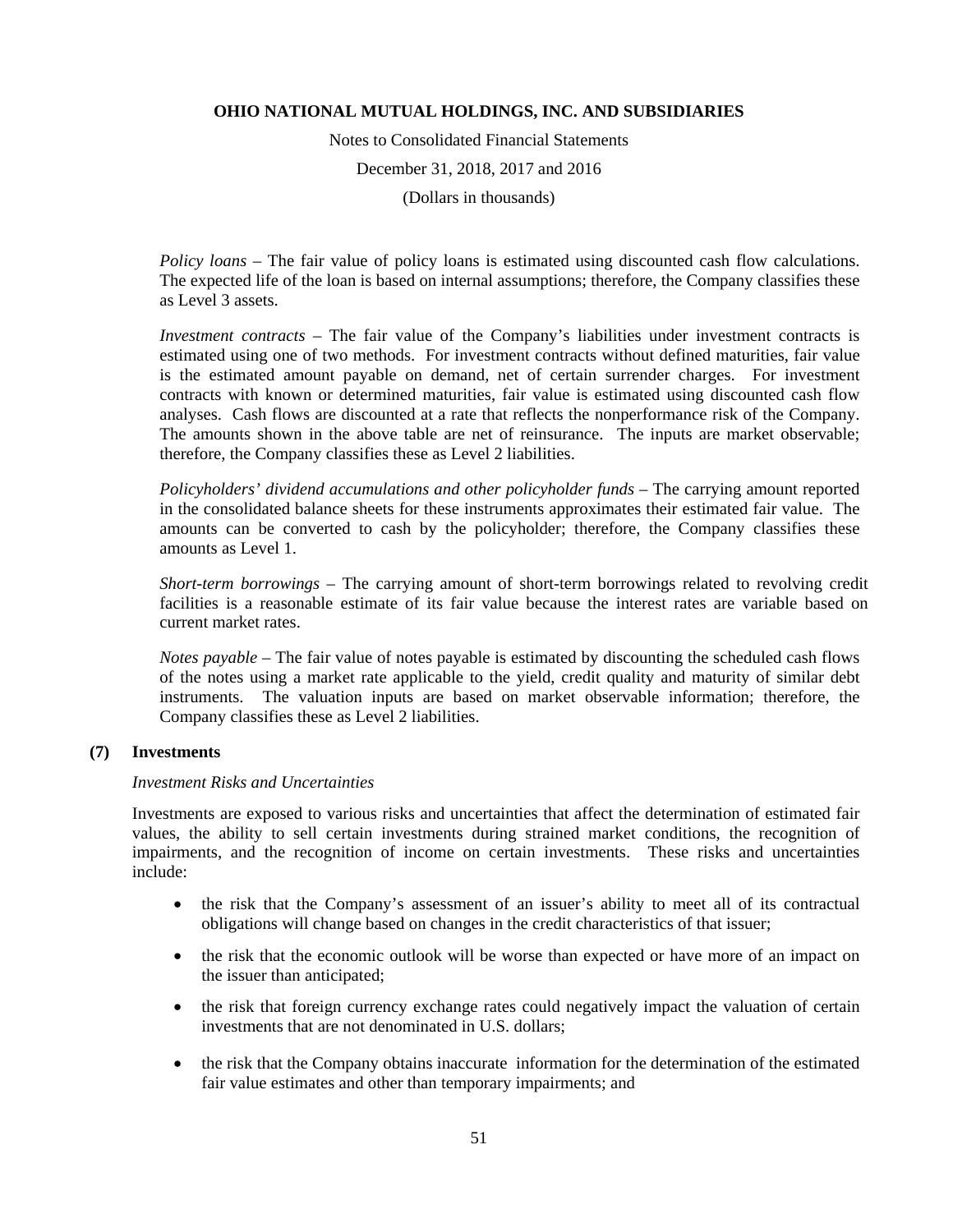Notes to Consolidated Financial Statements

December 31, 2018, 2017 and 2016

(Dollars in thousands)

 the risk that new information or changes in other facts and circumstances lead the Company to change its intent to hold the security to maturity or until it recovers in value.

Any of these situations are reasonably possible and could result in a charge to income in a future period.

The determination of impairments is highly subjective and is based upon periodic evaluations and assessments of known and inherent risks associated with each asset class. Such evaluations and assessments are revised as conditions change and new information becomes available.

The recognition of income on certain investments, including asset-backed and mortgage-backed securities, is dependent upon certain factors such as prepayments and defaults, and changes in factors could result in changes in amounts to be earned.

#### *Fixed Maturity and Equity Securities*

# *Fixed Maturity and Equity Securities by Sector*

The amortized cost and estimated fair value of available-for-sale, trading, and held-to-maturity securities for both fixed maturity and equity securities (for 2017 only, per ASU 2016-01) by sector as of December 31 is as follows:

|                                |              |                  |                            | 2018                       |                  |                |
|--------------------------------|--------------|------------------|----------------------------|----------------------------|------------------|----------------|
|                                |              | <b>Amortized</b> | <b>Gross</b><br>unrealized | <b>Gross</b><br>unrealized | <b>Estimated</b> | Non-<br>credit |
|                                |              | cost             | gains                      | losses                     | fair value       | <b>OTTI</b>    |
| Securities available-for-sale: |              |                  |                            |                            |                  |                |
| Fixed maturity securities:     |              |                  |                            |                            |                  |                |
| U.S. Treasury securities and   |              |                  |                            |                            |                  |                |
| obligations of                 |              |                  |                            |                            |                  |                |
| U.S. government                | $\mathbb{S}$ | 107,340          | 4,567                      | (663)                      | 111,244          |                |
| Obligations of states and      |              |                  |                            |                            |                  |                |
| political subdivisions         |              | 1,067,998        | 28,262                     | (7,931)                    | 1,088,329        |                |
| Debt securities issued by      |              |                  |                            |                            |                  |                |
| foreign governments            |              | 34,772           | 18                         | (1,596)                    | 33,194           |                |
| Corporate                      |              | 7,671,938        | 267,650                    | (168,083)                  | 7,771,505        |                |
| Asset-backed                   |              | 1,608,408        | 25,732                     | (10,588)                   | 1,623,552        | (2,828)        |
| Mortgage-backed                |              | 1,287,060        | 16,381                     | (21, 499)                  | 1,281,942        | (21, 542)      |
| Total fixed maturity           |              |                  |                            |                            |                  |                |
| securities                     | S.           | 11,777,516       | 342,610                    | (210, 360)                 | 11,909,766       | (24,370)       |
| Trading securities:            |              |                  |                            |                            |                  |                |
| Fixed maturity securities:     |              |                  |                            |                            |                  |                |
| Corporate                      | \$           | 798              | 10                         |                            | 808              |                |
| Asset-backed                   |              | 42               |                            |                            | 42               |                |
| Total fixed maturity           |              |                  |                            |                            |                  |                |
| securities                     | \$           | 840              | 10                         |                            | 850              |                |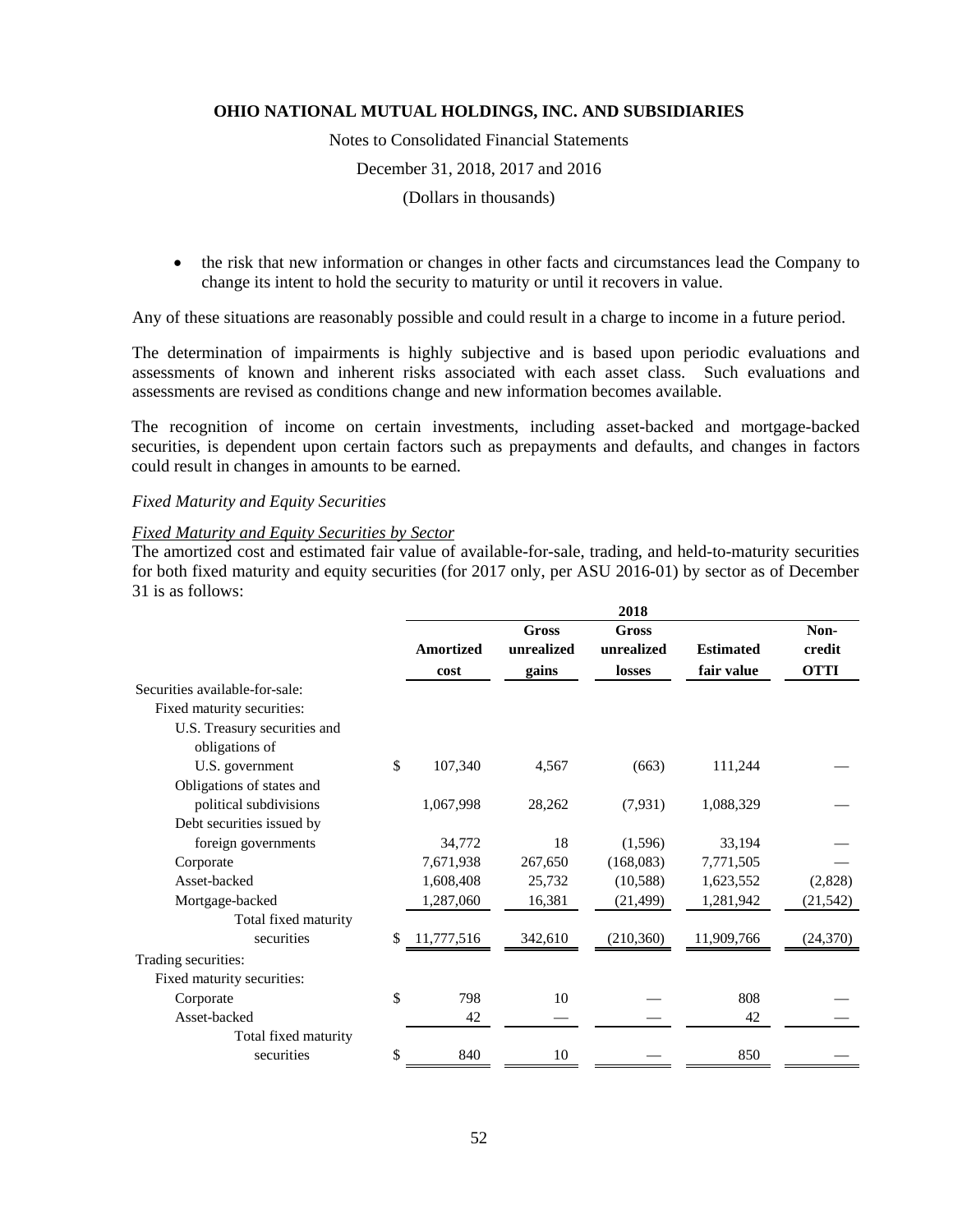# Notes to Consolidated Financial Statements

#### December 31, 2018, 2017 and 2016

(Dollars in thousands)

|                                    |                  |                            | 2017                       |                  |                |
|------------------------------------|------------------|----------------------------|----------------------------|------------------|----------------|
|                                    | <b>Amortized</b> | <b>Gross</b><br>unrealized | <b>Gross</b><br>unrealized | <b>Estimated</b> | Non-<br>credit |
|                                    | cost             | gains                      | losses                     | fair value       | <b>OTTI</b>    |
| Securities available-for-sale:     |                  |                            |                            |                  |                |
| Fixed maturity securities:         |                  |                            |                            |                  |                |
| U.S. Treasury securities and       |                  |                            |                            |                  |                |
| obligations of                     |                  |                            |                            |                  |                |
| U.S. government                    | \$<br>75,597     | 6,161                      | (92)                       | 81,666           |                |
| Obligations of states and          |                  |                            |                            |                  |                |
| political subdivisions             | 992,877          | 42,661                     | (3,271)                    | 1,032,267        |                |
| Debt securities issued by          |                  |                            |                            |                  |                |
| foreign governments                | 17,838           | 126                        | (94)                       | 17,870           |                |
| Corporate                          | 5,684,452        | 391,958                    | (19,986)                   | 6,056,424        |                |
| Asset-backed                       | 1,305,911        | 21,992                     | (5,579)                    | 1,322,324        | (4,968)        |
| Mortgage-backed                    | 1,155,835        | 26,418                     | (11,059)                   | 1,171,194        | (24, 880)      |
| Total fixed maturity<br>securities | \$               |                            |                            |                  |                |
|                                    | 9,232,510        | 489,316                    | (40,081)                   | 9,681,745        | (29, 848)      |
| Equity securities                  | \$<br>44,641     | 5,193                      | (645)                      | 49,189           |                |
| Trading securities:                |                  |                            |                            |                  |                |
| Fixed maturity securities:         |                  |                            |                            |                  |                |
| Corporate                          | \$<br>1.149      | 52                         |                            | 1,201            |                |
| Asset-backed                       | 79               | $\overline{c}$             |                            | 81               |                |
| Mortgage-backed                    | 3                |                            |                            | 3                |                |
| Total fixed maturity<br>securities | \$               |                            |                            |                  |                |
|                                    | 1,231            | 54                         |                            | 1,285            |                |
| Equity securities                  | 31,507           |                            |                            | 31,507           |                |
| Fixed maturity held-to-maturity    |                  |                            |                            |                  |                |
| securities:                        |                  |                            |                            |                  |                |
| U.S. Treasury securities and       |                  |                            |                            |                  |                |
| obligations of                     |                  |                            |                            |                  |                |
| U.S. government                    | \$<br>6,778      | 597                        |                            | 7,375            |                |
| Obligations of states and          |                  |                            |                            |                  |                |
| political subdivisions             | 1,395            | 270                        |                            | 1,665            |                |
| Debt securities issued by          |                  |                            |                            |                  |                |
| foreign governments                | 1,000            | 45                         |                            | 1,045            |                |
| Corporate                          | 1,308,214        | 47,346                     | (7,684)                    | 1,347,876        |                |
| Asset-backed                       | 14,922           | 863                        |                            | 15,785           |                |
| Total held-to-maturity             | \$<br>1,332,309  | 49,121                     | (7,684)                    | 1,373,746        |                |

As reflected in the tables above, during the third quarter of 2018, the Company changed the classification of its entire portfolio of held-to-maturity securities to available-for-sale. The Company's intent previously was to hold these securities to maturity; however, upcoming changes to the impairment accounting treatment for held-to-maturity securities has caused the Company to re-evaluate its intent, which necessitated the reclassification. During 2018, securities with an amortized cost of \$1,500,440 and a fair value of \$1,498,212 were reclassified to available-for-sale. This resulted in an unrealized loss of \$2,228 being recognized in other comprehensive income during the year.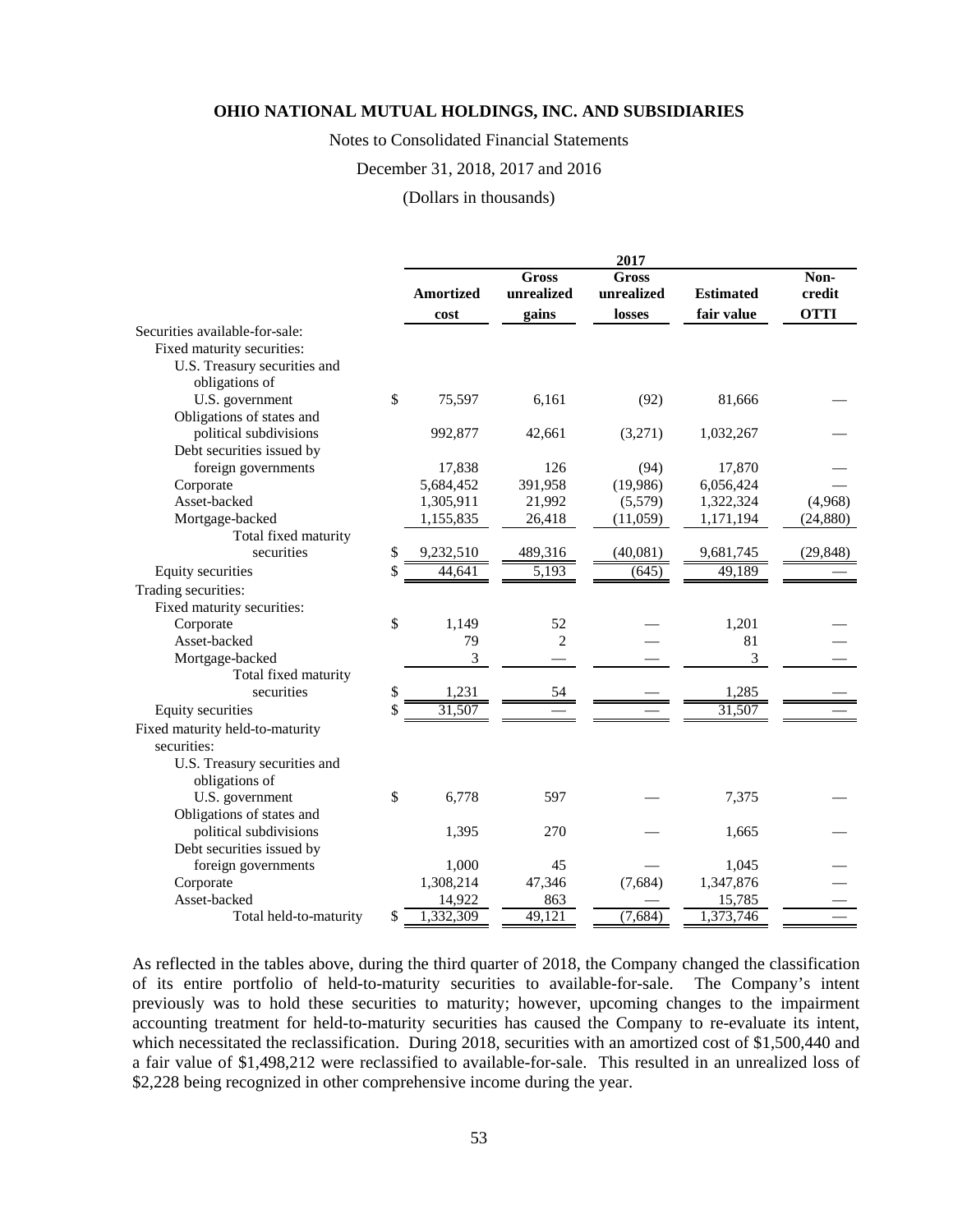Notes to Consolidated Financial Statements

December 31, 2018, 2017 and 2016

(Dollars in thousands)

Non-credit other than temporary impairment ("OTTI") represents the amount of cumulative non-credit OTTI losses recognized in other comprehensive income on securities as of the date of OTTI that also had credit impairments.

The Company's fixed maturities portfolio is comprised primarily of investment grade securities. Based upon designations by the NAIC, investment grade securities comprised 97.7% and 96.4% of the Company's total available-for-sale, trading, and held-to-maturity fixed maturity securities portfolio as of December 31, 2018 and 2017, respectively.

Investments with a fair value of \$14,518 and \$15,592 as of December 31, 2018 and 2017, respectively, were on deposit with various regulatory agencies as required by law and are included in securities available-for-sale.

# *Maturities of Fixed Maturity Securities*

The amortized cost and estimated fair value of fixed maturity securities available-for-sale, trading and held-to-maturity as of December 31, 2018, by contractual maturity, are shown below. Expected maturities may differ from contractual maturities because borrowers may have the right to call or prepay obligations with or without call or prepayment penalties. Mortgage-backed securities are classified based on the last payment date of the underlying mortgage loans with the longest contractual duration as of December 31, 2018.

|                                                       | <b>Fixed maturity securities</b> |                                |                          |                                |  |
|-------------------------------------------------------|----------------------------------|--------------------------------|--------------------------|--------------------------------|--|
|                                                       | <b>Available-for-sale</b>        |                                | <b>Trading</b>           |                                |  |
|                                                       | <b>Amortized</b><br>cost         | <b>Estimated</b><br>fair value | <b>Amortized</b><br>cost | <b>Estimated</b><br>fair value |  |
| Due in one year or less<br>Due after one year through | \$<br>228,745                    | 230,669                        | 649                      | 656                            |  |
| five years<br>Due after five years through            | 2,232,696                        | 2,260,927                      | 149                      | 152                            |  |
| ten years                                             | 4,218,535                        | 4,169,044                      |                          |                                |  |
| Due after ten years                                   | 5,097,540                        | 5,249,126                      | 42                       | 42                             |  |
| Total                                                 | 11,777,516                       | 11,909,766                     | 840                      | 850                            |  |

# *Continuous Gross Unrealized Losses for Fixed Maturity and Equity Securities*

The following tables present the estimated fair value and gross unrealized losses of the Company's fixed maturity (aggregated by sector) and equity securities (for 2017 only, per ASU 2016-01) in an unrealized loss position, aggregated by length of time the securities have been in a continuous unrealized loss position at December 31: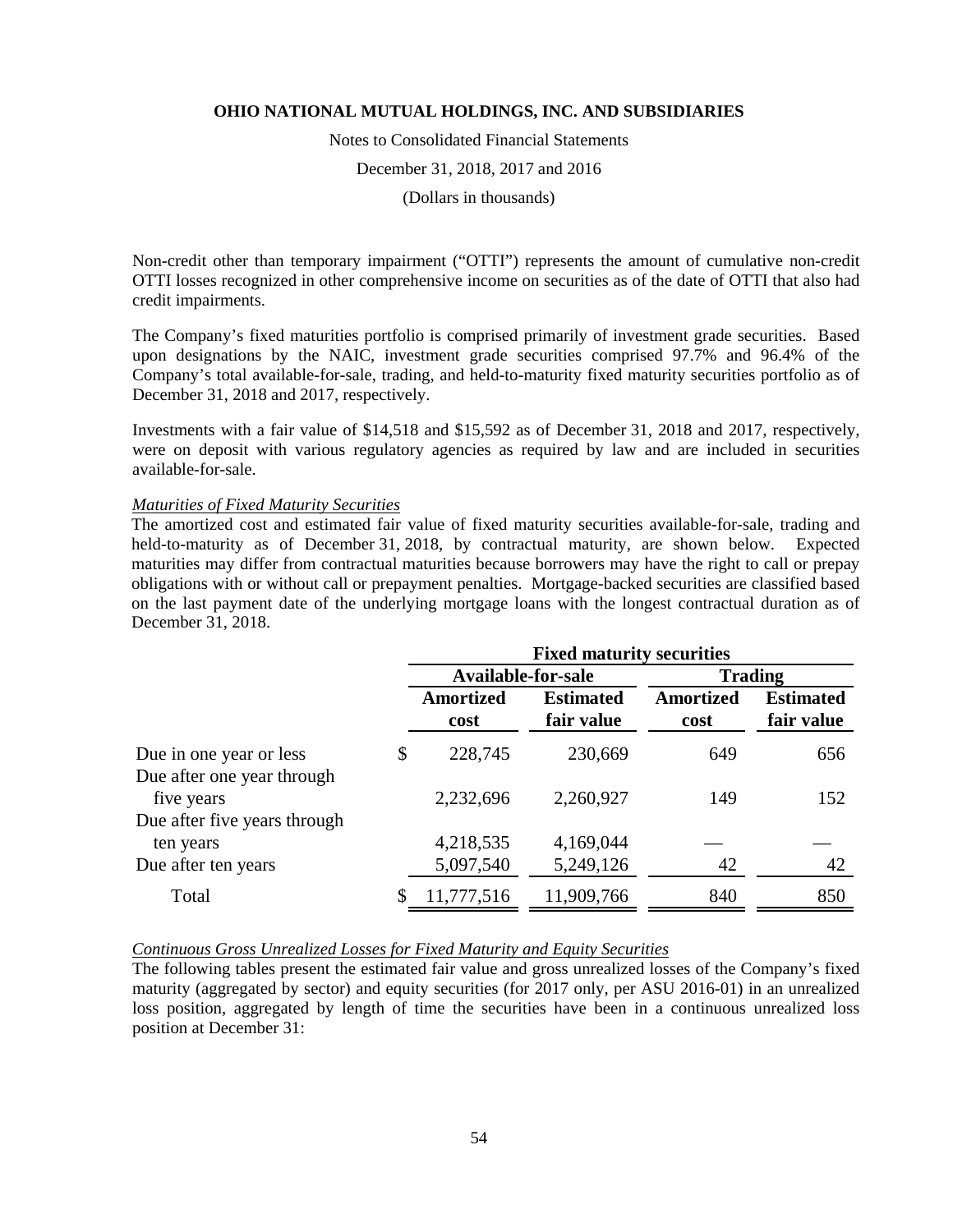### Notes to Consolidated Financial Statements

# December 31, 2018, 2017 and 2016

# (Dollars in thousands)

|                                                  |     | Less than 12 months            |                             |                                | 12 months or longer         | <b>Total</b>                   |                             |
|--------------------------------------------------|-----|--------------------------------|-----------------------------|--------------------------------|-----------------------------|--------------------------------|-----------------------------|
|                                                  |     | <b>Estimated</b><br>fair value | <b>Unrealized</b><br>losses | <b>Estimated</b><br>fair value | <b>Unrealized</b><br>losses | <b>Estimated</b><br>fair value | <b>Unrealized</b><br>losses |
| 2018                                             |     |                                |                             |                                |                             |                                |                             |
| U.S. Treasury securities<br>and obligations of   |     |                                |                             |                                |                             |                                |                             |
| U.S. government<br>Obligations of states and     | \$  | 32,688                         | (335)                       | 18,514                         | (328)                       | 51,202                         | (663)                       |
| political subdivisions                           |     | 150,014                        | (2,436)                     | 165,376                        | (5, 495)                    | 315,390                        | (7, 931)                    |
| Debt securities issued by<br>foreign governments |     | 18,098                         | (812)                       | 14,078                         | (784)                       | 32,176                         | (1,596)                     |
| Corporate                                        |     | 2,766,901                      | (98, 818)                   | 982,708                        | (69,265)                    | 3,749,609                      | (168, 083)                  |
| Asset-backed                                     |     | 362,053                        | (2,978)                     | 302,948                        | (7,610)                     | 665,001                        | (10,588)                    |
| Mortgage-backed                                  |     | 273,491                        | (3,503)                     | 459,336                        | (17,996)                    | 732,827                        | (21, 499)                   |
| Total fixed maturity securities                  | -SS | 3,603,245                      | (108, 882)                  | 1,942,960                      | (101, 478)                  | 5,546,205                      | (210, 360)                  |
| 2017                                             |     |                                |                             |                                |                             |                                |                             |
| U.S. Treasury securities<br>and obligations of   |     |                                |                             |                                |                             |                                |                             |
| U.S. government                                  | \$  | 20,848                         | (92)                        |                                |                             | 20,848                         | (92)                        |
| Obligations of states and                        |     |                                |                             |                                |                             |                                |                             |
| political subdivisions                           |     | 104,823                        | (1,218)                     | 86,586                         | (2,053)                     | 191,409                        | (3,271)                     |
| Debt securities issued by                        |     | 12,282                         | (94)                        |                                |                             | 12,282                         | (94)                        |
| foreign governments<br>Corporate                 |     | 771,313                        | (8, 870)                    | 424,225                        | (18, 800)                   | 1,195,538                      | (27,670)                    |
| Asset-backed                                     |     | 354,674                        | (2,753)                     | 98,600                         | (2,826)                     | 453,274                        | (5,579)                     |
| Mortgage-backed                                  |     | 231,644                        | (1, 725)                    | 277,866                        | (9, 334)                    | 509,510                        | (11,059)                    |
| Total fixed maturity securities                  |     | 1,495,584                      | (14, 752)                   | 887,277                        | (33,013)                    | 2,382,861                      | (47,765)                    |
| Equity securities                                |     | 5,863                          | (149)                       | 438                            | (496)                       | 6,301                          | (645)                       |
| Total                                            | \$  | 1,501,447                      | (14,901)                    | 887,715                        | (33,509)                    | 2,389,162                      | (48, 410)                   |

Concentrations related to fixed maturity securities in an unrealized loss position are included in the tables below. The tables summarize the fixed maturity securities by sector in an unrealized loss position for less than and greater than twelve months as of December 31: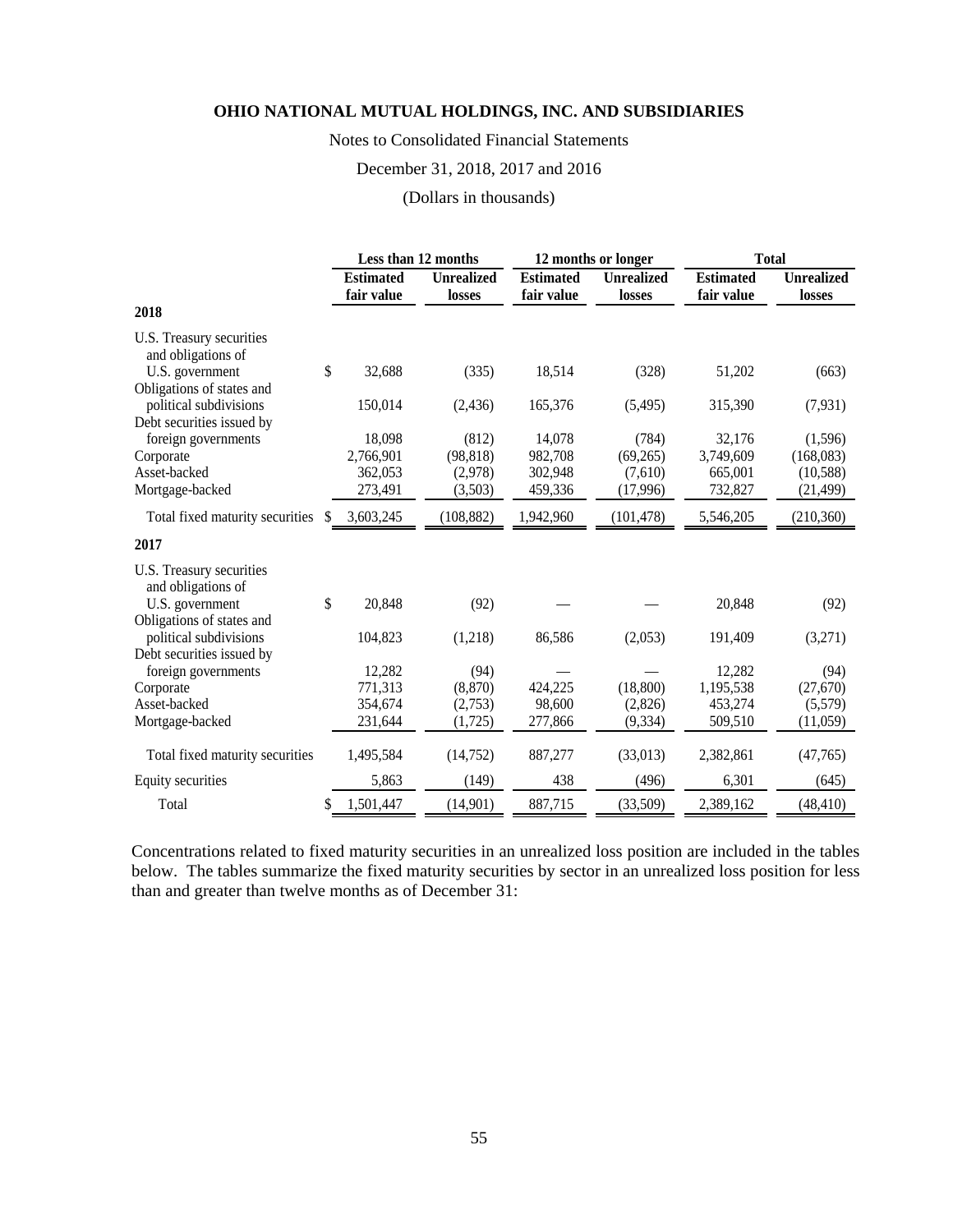Notes to Consolidated Financial Statements

December 31, 2018, 2017 and 2016

(Dollars in thousands)

| <b>Unrealized losses</b>            |               | <b>Less than</b><br>12 months | 12 months<br>or longer | <b>Total</b> | <b>Number of</b><br>securities |
|-------------------------------------|---------------|-------------------------------|------------------------|--------------|--------------------------------|
| 2018                                |               |                               |                        |              |                                |
| 99.9%-80%                           |               |                               |                        |              |                                |
| U.S. Treasury securities and        |               |                               |                        |              |                                |
| obligations of U.S. government      | \$            | (177)                         | (328)                  | (505)        | 17                             |
| Obligations of states and political |               |                               |                        |              |                                |
| subdivisions                        |               | (2, 436)                      | (5,495)                | (7,931)      | 140                            |
| Debt securities issued by           |               |                               |                        |              |                                |
| foreign governments                 |               | (812)                         | (784)                  | (1,596)      | 7                              |
| Corporate                           |               | (95, 971)                     | (63, 877)              | (159, 848)   | 1,916                          |
| Asset-backed                        |               | (2,978)                       | (7,610)                | (10,588)     | 296                            |
| Mortgage-backed                     |               | (3,503)                       | (17,996)               | (21, 499)    | 262                            |
| Below 80%                           |               |                               |                        |              |                                |
| U.S. Treasury securities and        |               |                               |                        |              |                                |
| obligations of U.S. government      |               | (158)                         |                        | (158)        | 11                             |
| Corporate                           |               | (2, 847)                      | (5,388)                | (8,235)      | 79                             |
| Total                               | \$            | (108, 882)                    | (101, 478)             | (210, 360)   | 2,728                          |
| 2017                                |               |                               |                        |              |                                |
| 99.9%-80%                           |               |                               |                        |              |                                |
| U.S. Treasury securities and        |               |                               |                        |              |                                |
| obligations of U.S. government      | $\mathcal{S}$ | (90)                          |                        | (90)         | 7                              |
| Obligations of states and political |               |                               |                        |              |                                |
| subdivisions                        |               | (1,218)                       | (2,053)                | (3,271)      | 88                             |
| Debt securities issued by           |               |                               |                        |              |                                |
| foreign governments                 |               | (94)                          |                        | (94)         | $\overline{c}$                 |
| Corporate                           |               | (8, 870)                      | (18,690)               | (27, 560)    | 595                            |
| Asset-backed                        |               | (2,753)                       | (2,826)                | (5,579)      | 197                            |
| Mortgage-backed                     |               | (1,725)                       | (9, 334)               | (11,059)     | 145                            |
| Below 80%                           |               |                               |                        |              |                                |
| U.S. Treasury securities and        |               |                               |                        |              |                                |
| obligations of U.S. government      |               | (2)                           |                        | (2)          | 11                             |
| Corporate                           |               |                               | (110)                  | (110)        | 2                              |
| Total                               | \$            | (14, 752)                     | (33, 013)              | (47, 765)    | 1,047                          |

# *Evaluation of Other Than Temporarily Impaired Investments*

Management regularly reviews its fixed maturity and equity securities portfolios to evaluate the necessity of recording impairment losses for other than temporary declines in fair value of investments.

An analysis is prepared which focuses on the issuer's ability to service its debts and the extent and length of time the security has been valued below cost. This review process includes an assessment of the credit quality and an assessment of the present value of future cash flows of the identified investment in the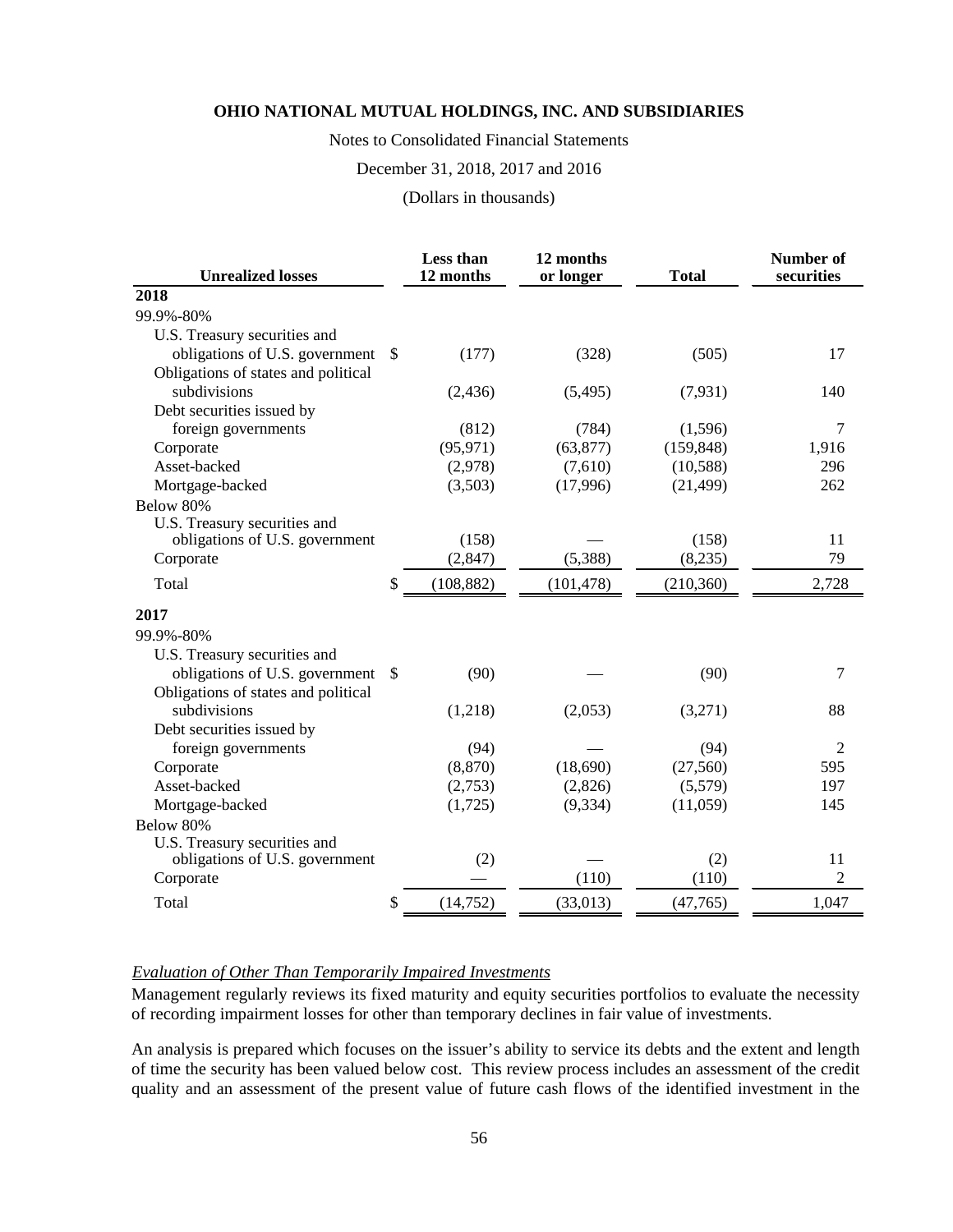Notes to Consolidated Financial Statements

December 31, 2018, 2017 and 2016

(Dollars in thousands)

securities portfolio and for equity securities, an assessment of near-term recovery and whether the security will recover its amortized cost basis in a reasonable period of time.

For corporate securities, the Company evaluates the present value of cash flows using the financial performance of the issuer based upon credit performance and investment ratings. Residential mortgagebacked securities and asset-backed securities are assessed for impairment using default estimates based on the underlying collateral performance including default rates, recovery rates and prepayment speeds. Cash flows generated by the collateral are then utilized, along with consideration for the issue's position in the overall structure, to determine cash flows associated with the security.

For any securities identified in the review of the portfolio, the Company considers additional relevant facts and circumstances in evaluating whether the security is other than temporarily impaired. Relevant facts and circumstances that may be considered include:

- comparison of current estimated fair value of the security as compared to cost;
- length of time the estimated fair value has been below cost;
- financial position of the issuer, including the current and future impact of any specific events, including changes in management;
- analysis of issuer's key financial ratios based upon the issuer's financial statements;
- any items specifically pledged to support the credit along with any other security interests or collateral;
- the Company's intent to sell the security or if it is more likely than not that it will be required to sell the security before it can recover the amortized cost or, for equity securities, the forecasted recovery of estimated fair value in a reasonable period of time;
- overall business climate including litigation and government actions;
- rating agency downgrades;
- analysis of late payments, revenue forecasts and cash flow projections for use as indicators of credit issues; and
- other circumstances particular to an individual security.

For each security deemed by management that meets the criteria for additional analysis, the Company prepares an analysis of the present value of the expected cash flows, using the interest rate implicit in the investment at the date of acquisition. To the extent that the present value of cash flows generated by a debt security is less than the amortized cost, an OTTI is recognized in the consolidated statements of income.

For those debt securities for which the Company has the intent to sell the security, or if it is more likely than not that it will be required to sell the security before recovery of the amortized cost, the entire unrealized loss (the amount that the amortized cost basis exceeds the estimated fair value) is recognized in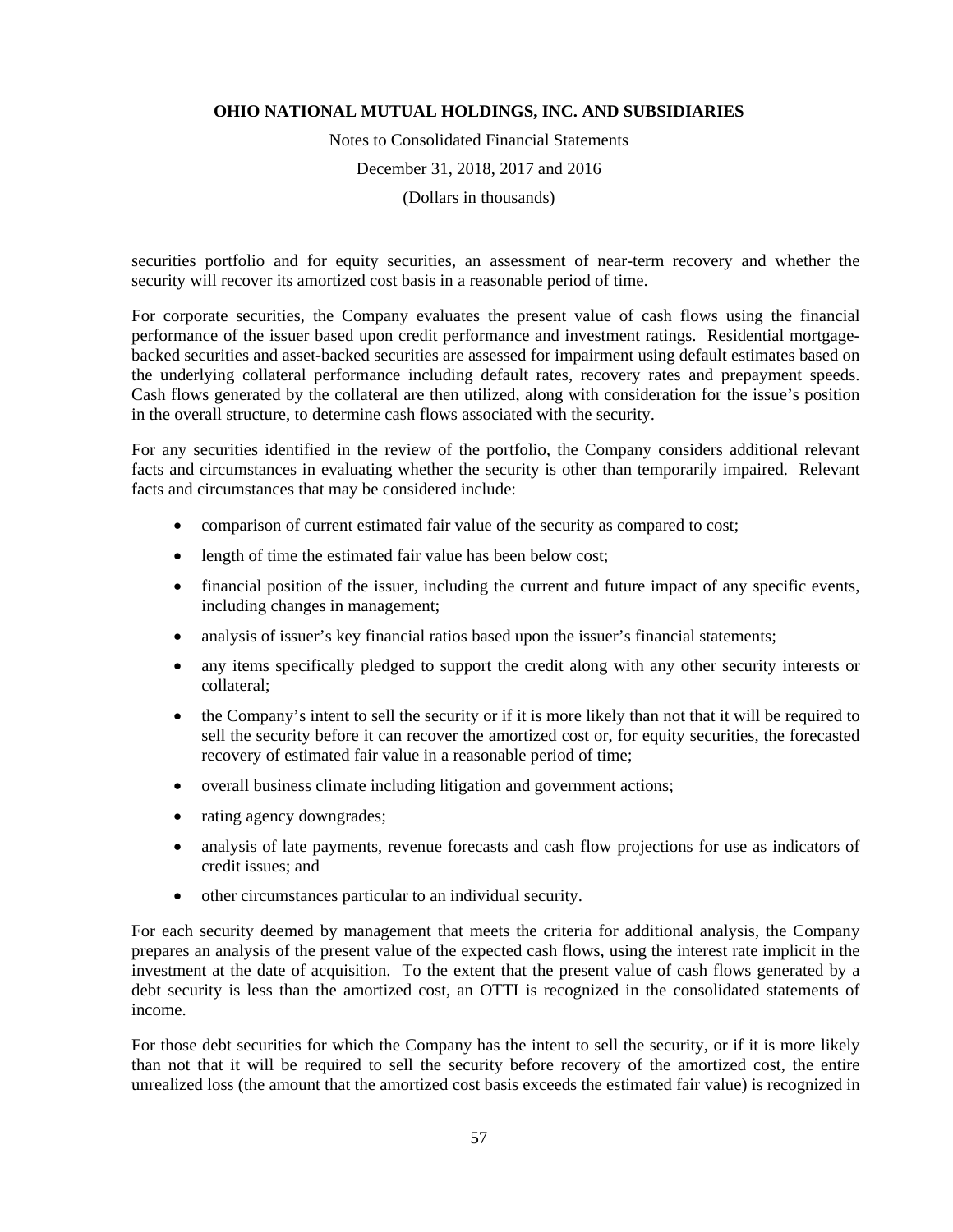Notes to Consolidated Financial Statements

December 31, 2018, 2017 and 2016

(Dollars in thousands)

the consolidated statements of income. For those debt securities for which the Company does not intend to sell the security and it is not more likely than not that the Company will be required to sell the security, but the security has suffered a credit loss (the amortized cost basis exceeds the present value of the expected cash flows), the impairment charge (excess of amortized cost over estimated fair value) is bifurcated with the credit loss portion recorded in the consolidated statements of income, and the remainder, or non-credit loss portion, is recorded in other comprehensive income (loss). The Company prospectively accretes the value of the investment through interest income to the extent the future cash flows of the security are expected to be in excess of the new cost basis.

The Company discloses as part of the separate component of AOCI the non-credit portion of any OTTI. Subsequent changes in estimated fair value that are not considered OTTI are not included in the separate component of AOCI.

#### *Current Year Evaluation*

The Company has concluded securities in an unrealized loss position as of December 31, 2018 and 2017 reflect temporary fluctuations in economic factors that are not indicative of OTTI due to the Company's ability and intent to hold the fixed maturity security investments until recovery of estimated fair value or amortized cost and for equity securities, anticipate a forecasted recovery in a reasonable period of time.

Total unrealized losses increased from December 31, 2017 to December 31, 2018 due to wider credit spreads and higher U.S. Treasury yields. Additionally, unrealized losses increased in certain industry sectors (i.e. energy, oil) due to overall sector declines in value and not issuer-specific credit deterioration. Accordingly no write-downs were deemed necessary for the securities reflected in the tables above.

# *Mortgage Loans*

#### *Mortgage Loans by Portfolio Segment*

Mortgage loans consist of both commercial mortgage loans originated in the United States and residential mortgage loans originated in Chile. Mortgage loans are collateralized by the underlying properties. Collateral on mortgage loans must meet or exceed 125% of the loan at the time the loan is made. The carrying amounts of our mortgage loan portfolio as of December 31 were as follows:

|                            |    | 2018      | 2017      |
|----------------------------|----|-----------|-----------|
| Mortgage loans             |    |           |           |
| Commercial mortgage loans  | \$ | 1,240,492 | 1,191,687 |
| Residential mortgage loans |    | 99,255    | 87,296    |
| Total amortized cost       |    | 1,339,747 | 1,278,983 |
| Valuation allowance        |    | 4,005     | 4,018     |
| Net carrying value         | S  | 1,335,742 | 1,274,965 |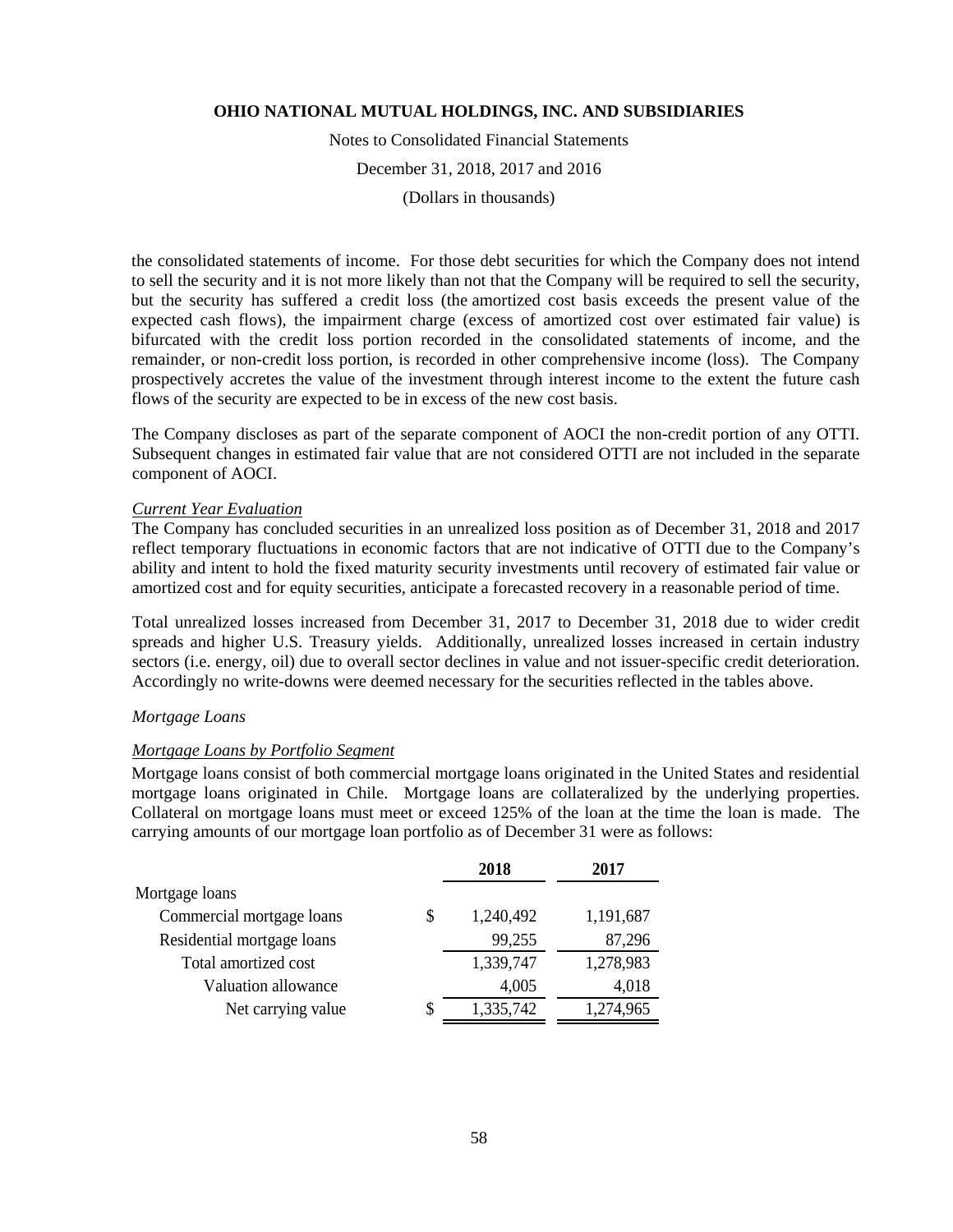#### Notes to Consolidated Financial Statements

#### December 31, 2018, 2017 and 2016

(Dollars in thousands)

#### *Concentration of Credit Risk*

The Company diversifies its mortgage loan portfolio by both geographic region and property type to reduce concentration risk. 92.6% of the Company's portfolio is collateralized by properties located in the United States, with the remaining 7.4% located in Chile. Total loans in any state did not exceed 16.6% as of December 31, 2018 and 2017.

As of December 31, 2018, loans in the states of Texas and Ohio exceeded 10.0% of the total loan portfolio and had carrying values of \$157,754 and \$152,103, respectively. As of December 31, 2017, loans in the states of California and Texas exceeded 10.0% of the total loan portfolio and had carrying values of \$197,480 and \$159,940, respectively.

Furthermore, the Company manages risk by underwriting relatively nominal individual commercial loans. The average loan, at origination, was approximately \$2,529 and \$2,462 in 2018 and 2017, respectively.

# *Commercial Mortgage Loans*

The Company performs an annual performance review of the commercial mortgage loan portfolio and assigns a rating based on the property's loan to value ("LTV"), age, mortgage debt service coverage ("DSC") and occupancy. This analysis helps identify loans that may experience difficulty. If a loan is not paying in accordance with contractual terms, it is placed on a watch list and monitored through inspections and contact with the property's local representative. In addition, as part of portfolio monitoring, the Company physically inspected nearly 100% of the properties in the portfolio. The LTV and DSC ratios are applied consistently across the entire commercial mortgage loan portfolio.

The following table summarizes our commercial mortgage loan portfolio, net of allowance, LTV ratios and DSC ratios using available data as of December 31. The ratios are updated as information becomes available.

|                 |                     |           |           | <b>DSC</b> |           |           |              |
|-----------------|---------------------|-----------|-----------|------------|-----------|-----------|--------------|
|                 | <b>Greater than</b> | $1.8x$ to | $1.5x$ to | $1.2x$ to  | $1.0x$ to | Less than |              |
| <b>LTV</b>      | 2.0x                | 2.0x      | 1.8x      | 1.5x       | 1.2x      | 1.0x      | <b>Total</b> |
| 2018            |                     |           |           |            |           |           |              |
| $0\% - 50\%$    | \$<br>252,291       | 84,480    | 148,965   | 140,564    | 39,084    | 10,882    | 676,266      |
| $50\% - 60\%$   | 11,851              | 27,190    | 71.427    | 91,783     | 51,540    | 6.463     | 260,254      |
| $60\% - 70\%$   |                     | 23,587    | 46,620    | 63,310     | 45,474    | 10,660    | 189,651      |
| 70% - 80%       |                     |           | 978       | 33,244     | 24,159    | 19,241    | 77,622       |
| 80% and greater |                     |           | 2,043     | 7,801      | 11,714    | 11,661    | 33,219       |
| Total           | \$<br>264,142       | 135,257   | 270.033   | 336,702    | 171,971   | 58,907    | 1,237,012    |
| 2017            |                     |           |           |            |           |           |              |
| $0\% - 50\%$    | \$<br>256,254       | 95,425    | 182.904   | 128,190    | 43,759    | 5,012     | 711,544      |
| $50\% - 60\%$   | 4,671               | 34,001    | 67,548    | 69,723     | 32,013    | 1,884     | 209,840      |
| $60\% - 70\%$   | 274                 | 4,390     | 67,681    | 64,441     | 45,053    | 1,815     | 183,654      |
| 70% - 80%       |                     |           |           | 25,209     | 27,134    | 7,609     | 59,952       |
| 80% and greater |                     |           |           | 3,394      | 7,953     | 11,937    | 23,284       |
| Total           | \$<br>261,199       | 133,816   | 318,133   | 290,957    | 155,912   | 28,257    | 1,188,274    |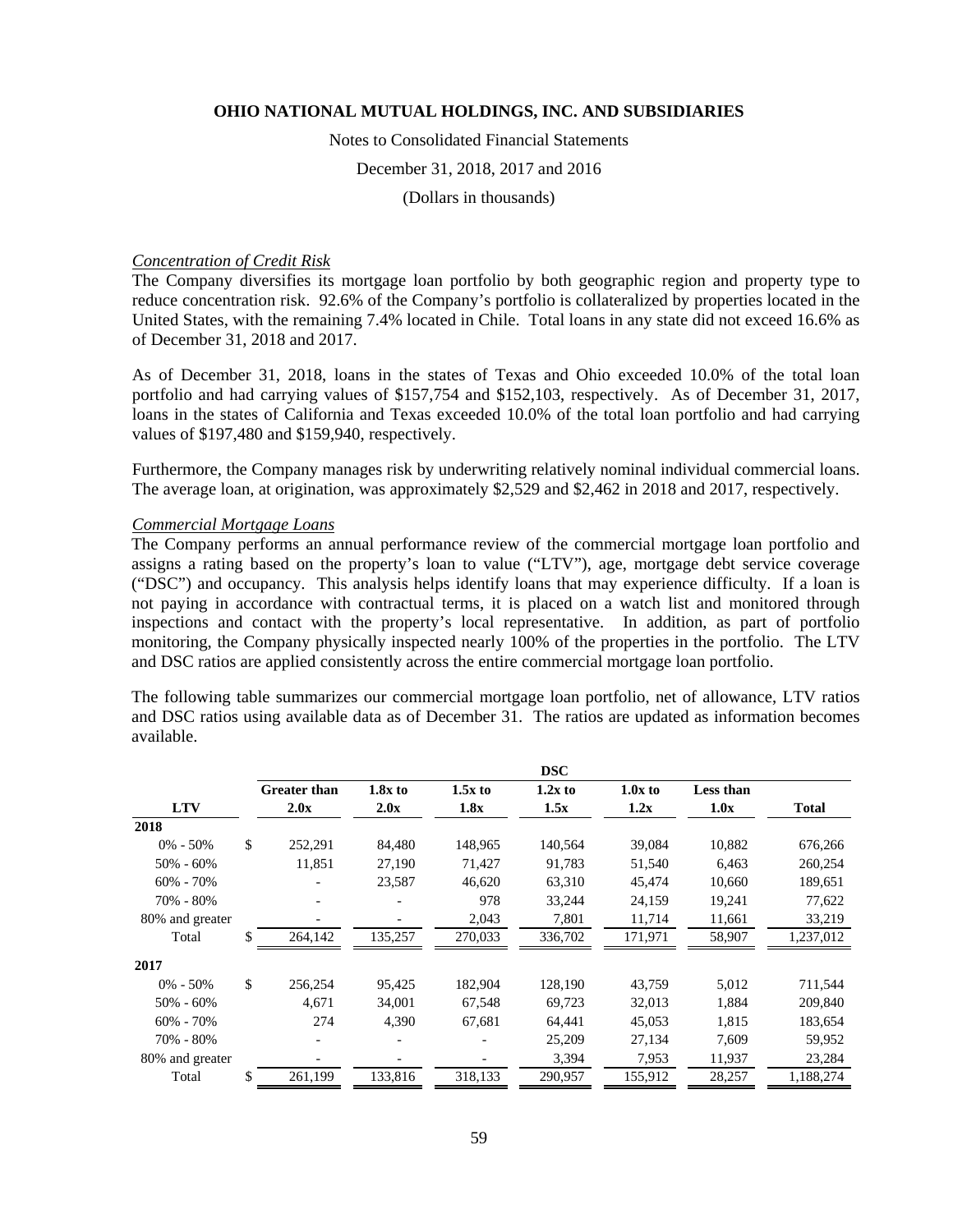Notes to Consolidated Financial Statements

December 31, 2018, 2017 and 2016

(Dollars in thousands)

LTV and DSC ratios are measures frequently used in commercial real estate to determine the quality of a mortgage loan. The LTV ratio is a comparison between the current loan balance and the value assigned to the property and is expressed as a percentage. If the LTV is greater than 100%, this would indicate that the loan amount exceeds the value of the property. It is preferred that the LTV be less than 100%. Our corporate policy directs that our LTV on new mortgages not exceed 75% for standard mortgages.

The DSC ratio compares the property's net operating income to its mortgage debt service payments. If the debt service coverage ratio is less than 1.0x, this would indicate that the property is not generating enough income after expenses to cover the mortgage payment. Therefore, a higher debt service coverage ratio could indicate a better quality loan.

#### *Residential Mortgage Loans*

The Company considers performing mortgages to be those loans that are either current on payments or delinquent by four payments or less. Upon missing the fifth payment, the Company considers these loans nonperforming. In accordance with the mortgage agreement, performing mortgages continue to record principal, interest and monetary correction. Monetary correction is defined as an economic adjustment to functional currency amounts arising from changes in inflation. The principal, interest and monetary correction values of those missed payments are 100% provisioned for. All loans classified as nonperforming are considered to be impaired.

Management continually monitors residential mortgages to determine their status. Residential mortgages that are nonperforming are required to have an appraisal every two years. Based on the appraised value, management determines if an adjustment to the carrying value is necessary. All loans classified as nonperforming have been placed on nonaccrual status.

The following table summarizes our residential mortgage loan portfolio, net of allowance, performing and nonperforming positions which was last updated as of December 31:

|                            |   | 2018   | 2017   |
|----------------------------|---|--------|--------|
| Residential mortgage loans |   |        |        |
| Performing                 | S | 96.420 | 83,474 |
| Nonperforming              |   | 2,310  | 3,217  |
| Total                      |   | 98,730 | 86,691 |

### *Allowance for Loan Losses*

The allowance for loan losses is comprised of two components, specific and general, based on amounts collectively and individually evaluated for impairment. The Company's commercial mortgage loan portfolio has experienced minimal historical losses throughout the years, including the last three years. The residential mortgage loans are individually evaluated for impairment once a residential mortgage goes past due. The Company has not had any TDRs in 2018 or 2017.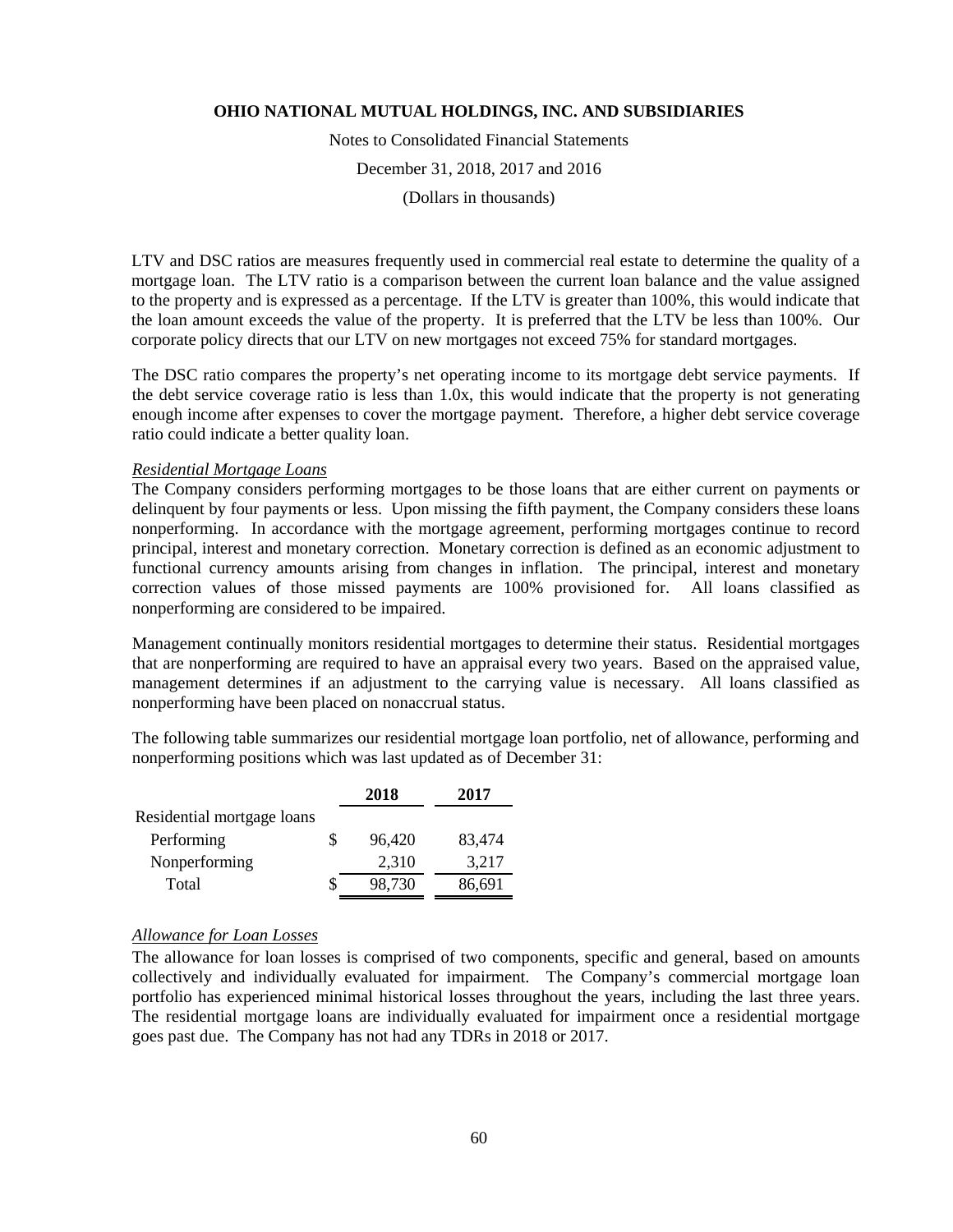Notes to Consolidated Financial Statements

December 31, 2018, 2017 and 2016

(Dollars in thousands)

The general component of the allowance for loan losses is maintained at a level believed adequate by management and reflects management's best estimate of probable credit losses, including losses incurred at the balance sheet date but not yet identified by specific loan.

A rollforward of the allowance for loan losses is as follows:

| Commercial | <b>Residential</b> | <b>Total</b> |
|------------|--------------------|--------------|
| 6,891      | 559                | 7,450        |
| 104        | (41)               | 63           |
| (3,531)    | 100                | (3,431)      |
| (51)       | (70)               | (121)        |
|            | 57                 | 57           |
| 3,413      | 605                | 4,018        |
| 120        | 18                 | 138          |
|            | (73)               | (73)         |
| (53)       | (86)               | (139)        |
|            | 61                 | 61           |
| 3,480      | 525                | 4,005        |
|            | \$                 |              |

The Company has other financing receivables with contractual maturities of one year or less such as reinsurance recoverables and premiums receivables. The Company does not record an allowance for these items since the Company has not had any significant collection issues related to these types of receivables. The Company writes off the receivable if it is deemed to be uncollectible.

#### *Mortgage Loan Aging*

The table below depicts the loan portfolio exposure, net of allowance, of the remaining principal balances (which equal the Company's recorded investment), by type, as of December 31:

|                            |   | 30-59 days<br>past due | 60-89 days<br>past due | 90 days<br>or more<br>past due | <b>Total</b><br>past due | <b>Current</b> | <b>Total</b> | <b>Recorded</b><br>$inves$ tment $>$<br>90 days and<br>accruing |
|----------------------------|---|------------------------|------------------------|--------------------------------|--------------------------|----------------|--------------|-----------------------------------------------------------------|
| 2018                       |   |                        |                        |                                |                          |                |              |                                                                 |
| Commercial mortgage loans  | S | 2,138                  |                        |                                | 2,138                    | 1.234.874      | 1,237,012    |                                                                 |
| Residential mortgage loans |   | 5,460                  | 3.704                  | 2,496                          | 11,660                   | 87,070         | 98,730       | 69                                                              |
| Total                      |   | 7,598                  | 3.704                  | 2.496                          | 13.798                   | 1,321,944      | 1.335.742    | 69                                                              |
| 2017                       |   |                        |                        |                                |                          |                |              |                                                                 |
| Commercial mortgage loans  | S | 2,413                  |                        |                                | 2,413                    | 1.185.861      | 1,188,274    |                                                                 |
| Residential mortgage loans |   | 6,456                  | 1,069                  | 2,758                          | 10,283                   | 76,408         | 86.691       | 35                                                              |
| Total                      |   | 8,869                  | 1,069                  | 2,758                          | 12,696                   | 1,262,269      | 1,274,965    | 35                                                              |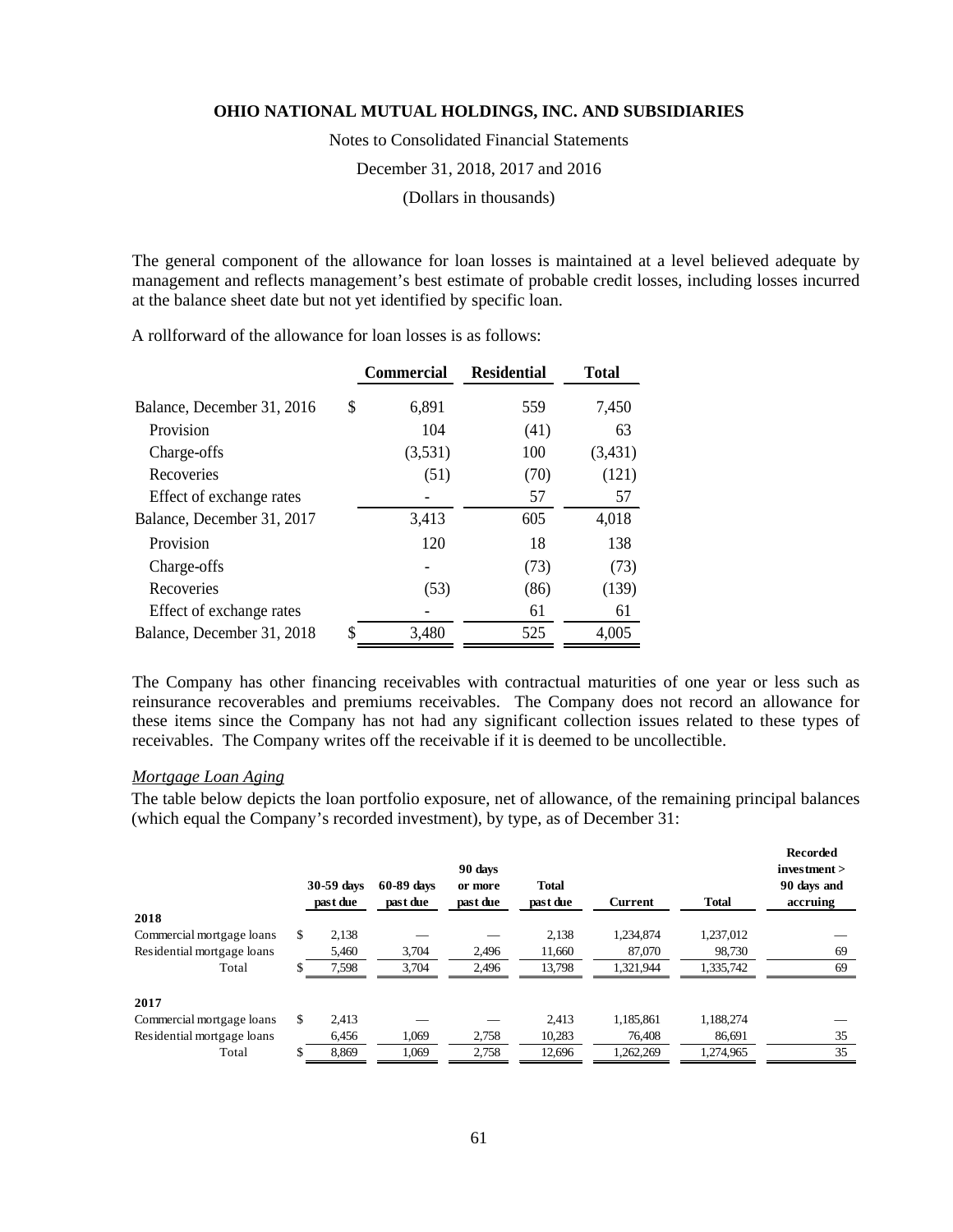#### Notes to Consolidated Financial Statements

#### December 31, 2018, 2017 and 2016

(Dollars in thousands)

# *Performance, Impairment and Foreclosures*

At December 31, 2018 and 2017, the Company had no mortgage loans in the process of foreclosure. Mortgage loan write-downs were \$0, \$0 and \$775 in 2018, 2017 and 2016, respectively. There were eight foreclosures of residential mortgage loans during 2018.

Commercial mortgage loans in foreclosure and mortgage loans considered to be impaired as of the balance sheet date are placed on a nonaccrual status if the payments are not current. Interest received on nonaccrual status mortgage loans is included in net investment income in the period received.

Residential mortgages are placed on nonaccrual status once management believes the collection of accrued interest is doubtful. Once residential mortgages are classified as nonaccrual loans, interest income is recognized under the cash basis.

The carrying value of mortgage loans on nonaccrual status as of December 31:

|                            |   | 2018  | 2017  |
|----------------------------|---|-------|-------|
| Mortgage loans             |   |       |       |
| Residential mortgage loans | S | 2,310 | 3,217 |
| Total                      |   | 2,310 |       |

The recorded investment in and unpaid principal balance of impaired loans along with the related specific allowance for loan losses, if any, and the average recorded investment and interest income recognized during the time the loans were impaired as of December 31 were as follows:

|                             | <b>Recorded</b><br>investment | <b>Unpaid</b><br>principal<br><b>balance</b> | <b>Related</b><br>allowance | Average<br>recorded<br>investment | <b>Interest</b><br>income<br>recognized |
|-----------------------------|-------------------------------|----------------------------------------------|-----------------------------|-----------------------------------|-----------------------------------------|
| 2018                        |                               |                                              |                             |                                   |                                         |
| With an allowance recorded: |                               |                                              |                             |                                   |                                         |
| Commercial mortgages        | \$<br>1,666                   | 2,060                                        | (394)                       | 1,721                             | 143                                     |
| Residential mortgages       | 2,310                         | 2,890                                        | (580)                       | 2,763                             |                                         |
| Total                       | \$<br>3,976                   | 4,950                                        | (974)                       | 4,484                             | 143                                     |
| 2017                        |                               |                                              |                             |                                   |                                         |
| With an allowance recorded: |                               |                                              |                             |                                   |                                         |
| Commercial mortgages        | \$<br>1,775                   | 2,222                                        | (447)                       | 4,505                             | 332                                     |
| Residential mortgages       | 2,913                         | 3,509                                        | (596)                       | 3,070                             |                                         |
| Total                       | \$<br>4,688                   | 5,731                                        | (1,043)                     | 7,575                             | 332                                     |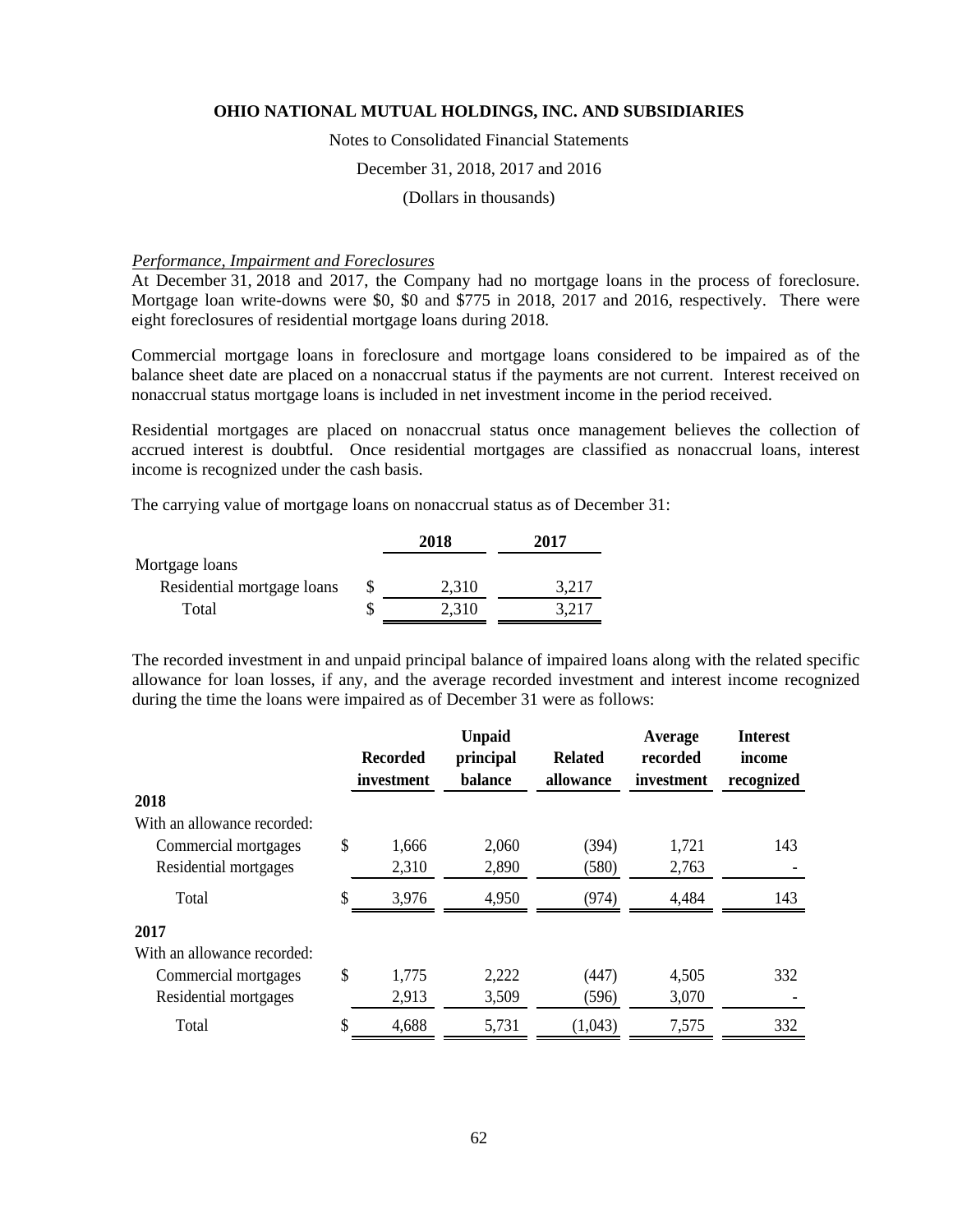Notes to Consolidated Financial Statements

December 31, 2018, 2017 and 2016

(Dollars in thousands)

### *Other Long Term Investments*

The components of other long-term investments were as follows as of December 31:

|                           |    | 2018    | 2017    |
|---------------------------|----|---------|---------|
| Direct financing leases   | \$ | 88,419  | 96,376  |
| FHLB common stock         |    | 43,326  | 43,301  |
| Derivative instruments    |    | 106,904 | 63,847  |
| Receivable for securities |    | 1,939   | 16,831  |
| Joint venture             |    | 22,103  | 22,640  |
| Other invested assets     |    | 1,570   |         |
| Total                     | S  | 264,261 | 242.995 |

In 2017, the Company sold 2017-2018 New Market Tax Credits associated with venture capital partnerships for proceeds of \$2,367. There was a net loss realized on the sale of \$723.

The Company is a member of the Federal Home Loan Bank ("FHLB") of Cincinnati. Through its membership, and by purchasing FHLB stock, the Company can enter into deposit contracts.

The following table lists the components of the net investment in direct financing leases as of December 31:

|                                             | 2018     | 2017     |
|---------------------------------------------|----------|----------|
| Total minimum lease payments to be received | 132.990  | 147.146  |
| Less unearned income                        | (44.571) | (50,770) |
| Net investment in direct financing leases   | 88.419   | 96.376   |

The minimum lease payments did not include executory costs, allowance for uncollectibles, or unguaranteed residual values of leased property for 2018 and 2017. Past favorable payment experience, a minimum required LTV ratio of 75% - 80% at lease inception as well as the Company's right to repossess the property after two missed payments have resulted in not holding an allowance for uncollectibles by the Company and no leases are on nonaccrual status. Credit quality is monitored based on past payment history.

The table below depicts the direct financing leasing exposure of remaining principal balances (which equal the Company's recorded investment) by type as of December 31: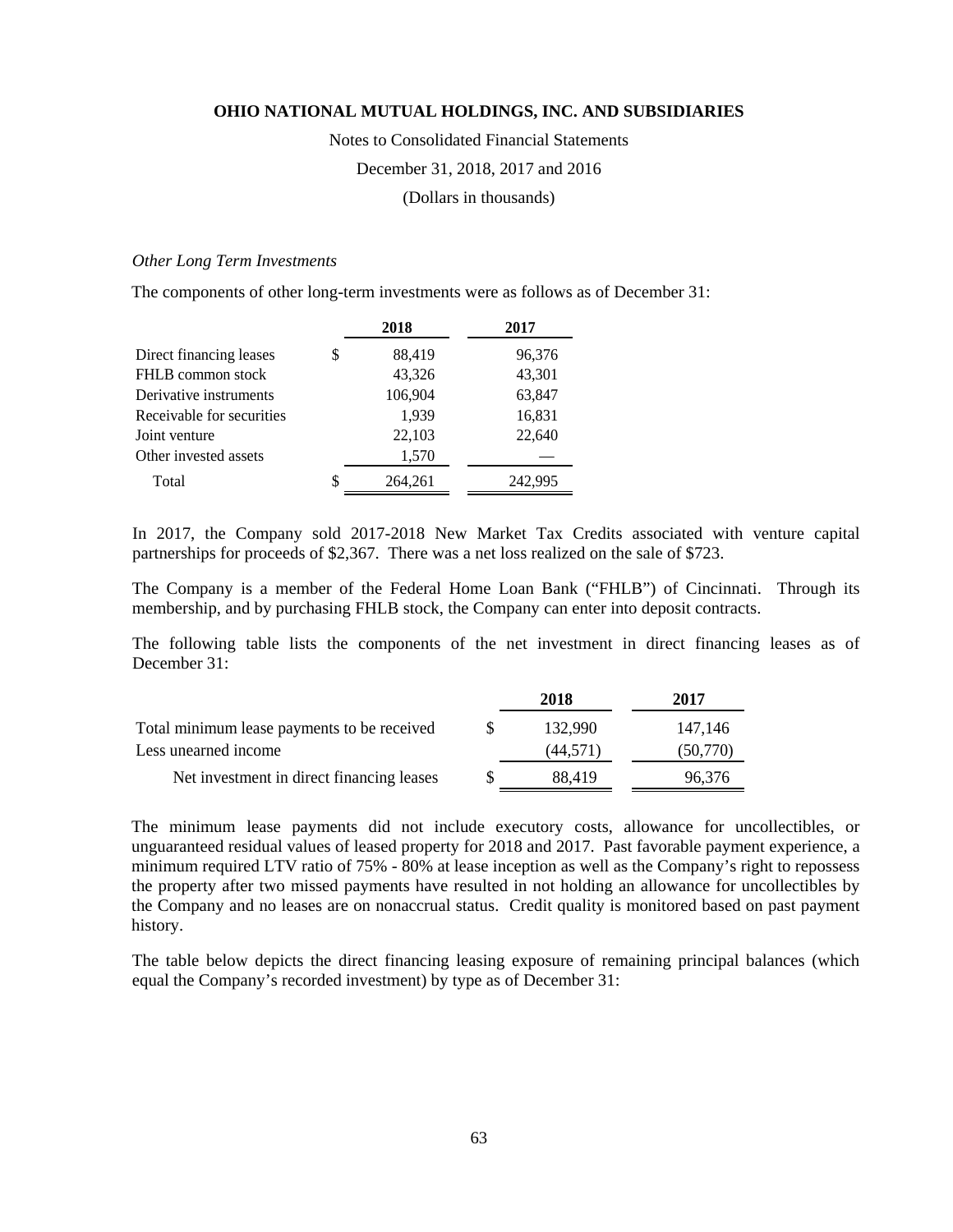Notes to Consolidated Financial Statements

December 31, 2018, 2017 and 2016

(Dollars in thousands)

|      |               | 30-59 days<br>past due | 60-89 days<br>past due | 90 days<br>or more<br>past due | <b>Total</b><br>past due | <b>Current</b> | <b>Total</b> | Recorded<br>investment<br>90 days and<br>accruing |
|------|---------------|------------------------|------------------------|--------------------------------|--------------------------|----------------|--------------|---------------------------------------------------|
| 2018 | <sup>\$</sup> | 1.845                  |                        |                                | 1.845                    | 86.574         | 88.419       |                                                   |
| 2017 |               | 244                    |                        |                                | 244                      | 96,132         | 96,376       |                                                   |

#### *Securities Lending*

As of December 31, 2018 and 2017, the Company received \$313,492 and \$9,681, respectively, of cash collateral on securities lending. The cash collateral is invested in short-term investments, which are recorded in the consolidated balance sheets in short-term investments securities lending collateral with a corresponding liability recorded in payables for securities lending collateral to account for the Company's obligation to return the collateral. The Company had not received any non-cash collateral on securities lending as of December 31, 2018 and 2017. As of December 31, 2018 and 2017, the Company had loaned securities with a fair value of \$304,031 and \$9,419, respectively, which are recognized in the consolidated balance sheets in securities available-for-sale and equity securities.

#### *Variable Interest Entities*

In the normal course of business, the Company invests in fixed maturity securities structured through trusts, joint ventures, limited partnerships, or limited liability companies that could qualify as VIE. A VIE is a legal entity that lacks sufficient equity to finance their activities, or the equity investors of the entities as a group lack any of the characteristics of a controlling interest. The primary beneficiary of a VIE is generally the enterprise that has both the power to direct the activities most significant to the VIE, and is the enterprise that will absorb a majority of the fund's expected losses or receive a majority of the fund's expected residual returns. The Company evaluates its interest in certain fixed maturity securities, joint ventures, limited partnerships, and limited liability companies to determine if the entities meet the definition of a VIE and whether the Company is the primary beneficiary and should consolidate the entity based upon the variable interests it held both at inception and where there is a change in circumstances that requires a reconsideration.

The Company has determined that it is not the primary beneficiary of these investments as the Company does not have the power to direct the activities that most significantly impact the entities' performance. The Company's maximum exposure to loss is limited to the carrying values of these securities. There are no liquidity arrangements, guarantees or other commitments by third parties that affect the fair value of the Company's interest in these assets.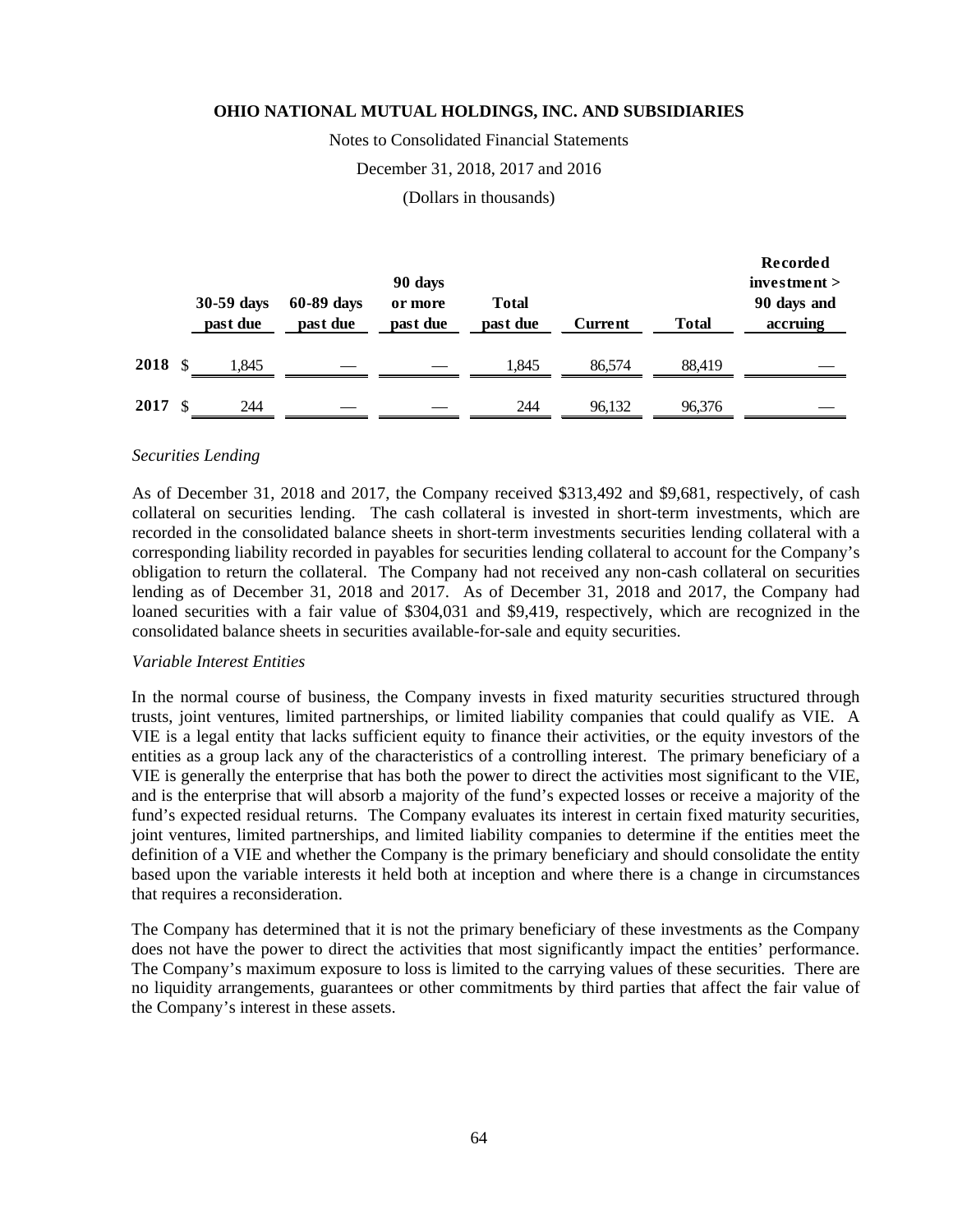Notes to Consolidated Financial Statements

December 31, 2018, 2017 and 2016

(Dollars in thousands)

# *Net Investment Income*

Analysis of investment income by investment type follows for the years ended December 31:

|                                            | <b>Investment income</b> |           |           |  |
|--------------------------------------------|--------------------------|-----------|-----------|--|
|                                            | 2018                     | 2017      | 2016      |  |
| Gross investment income:                   |                          |           |           |  |
| Securities available-for-sale:             |                          |           |           |  |
| Fixed maturity securities                  | \$<br>507,723            | 408,653   | 394,807   |  |
| Equity securities                          |                          | 2,557     | 4,338     |  |
| Fixed maturity trading securities          | 68                       | 88        | 105       |  |
| Fixed maturity held-to-maturity securities | 3,080                    | 60,581    | 64,169    |  |
| Equity securities                          | 4,173                    |           |           |  |
| Mortgage loans on real estate              | 67,643                   | 67,682    | 70,979    |  |
| Real estate                                | 5,865                    | 6,558     | 7,741     |  |
| Policy loans                               | 35,166                   | 28,913    | 26,106    |  |
| Short-term investments                     | 11,304                   | 6,663     | 2,551     |  |
| Other long-term investments                | 7,941                    | 7,506     | 7,726     |  |
| Total gross investment income              | 642,963                  | 589,201   | 578,522   |  |
| Interest expense                           | (63,196)                 | (58, 533) | (58, 493) |  |
| Other investment expenses                  | (26, 489)                | (23, 724) | (26,901)  |  |
| Net investment income                      | \$<br>553,278            | 506,944   | 493,128   |  |

# *Net Realized Gains (Losses)*

Analysis of net realized gains (losses) by investment type follows for the years ended December 31: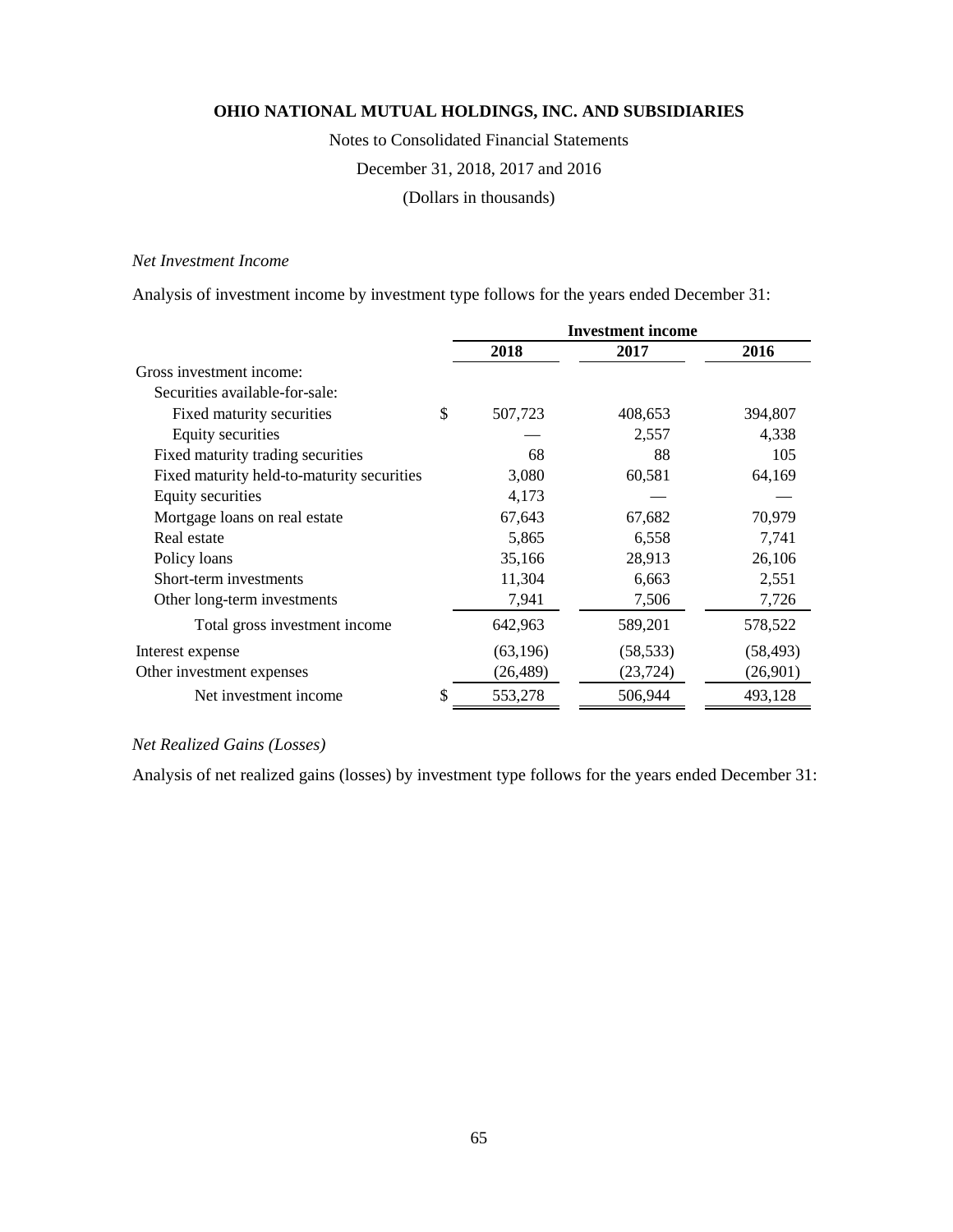Notes to Consolidated Financial Statements

December 31, 2018, 2017 and 2016

(Dollars in thousands)

|                                            | <b>Realized (losses) gains on investments</b> |            |            |  |  |
|--------------------------------------------|-----------------------------------------------|------------|------------|--|--|
|                                            | 2018                                          | 2017       | 2016       |  |  |
| Securities available-for-sale:             |                                               |            |            |  |  |
| Fixed maturity securities                  | \$<br>2,356                                   | 3,493      | 4,703      |  |  |
| Equity securities                          |                                               | 1,566      | 391        |  |  |
| Trading securities:                        |                                               |            |            |  |  |
| Fixed maturity securities                  | 1                                             | 5          | 16         |  |  |
| <b>Equity securities</b>                   |                                               | 755        | 96         |  |  |
| Fixed maturity held-to-maturity securities |                                               | (12,190)   | (6,525)    |  |  |
| Equity securities, at fair value           | 783                                           |            |            |  |  |
| Mortgage loans on real estate**            | (92)                                          | (3,906)    | (210)      |  |  |
| Derivative instruments                     | (6,000)                                       | (291, 294) | (229, 016) |  |  |
| Real estate                                | (72)                                          | (493)      | (65)       |  |  |
| Loss on sale of affiliate                  |                                               |            | (1,275)    |  |  |
| Other long-term investments                | 157                                           | 4,089      | 102        |  |  |
| Total realized losses on investments       | (2,867)                                       | (297, 975) | (231, 783) |  |  |
| Change in allowances for mortgage loans    |                                               |            |            |  |  |
| on real estate*                            | (67)                                          | 3,478      | (253)      |  |  |
| Net realized losses on investments***      | \$<br>(2,934)                                 | (294, 497) | (232,036)  |  |  |

\* Commercial mortgage loans

\*\* Includes the changes in the allowance for residential mortgages

\*\*\* Includes realized losses on derivatives which are presented separately on the statements of income

Realized gains (losses) on investments, as shown in the table above, include write-downs for OTTI of \$2,227, \$16,127 and \$8,493 for the years ended December 31, 2018, 2017 and 2016, respectively. As of December 31, 2018, fixed maturity securities with a carrying value of \$84,582, which had a cumulative write-down of \$22,288 due to OTTI, remained in the Company's investment portfolio.

The following tables summarize total OTTI losses on securities by asset type for the years ended December 31: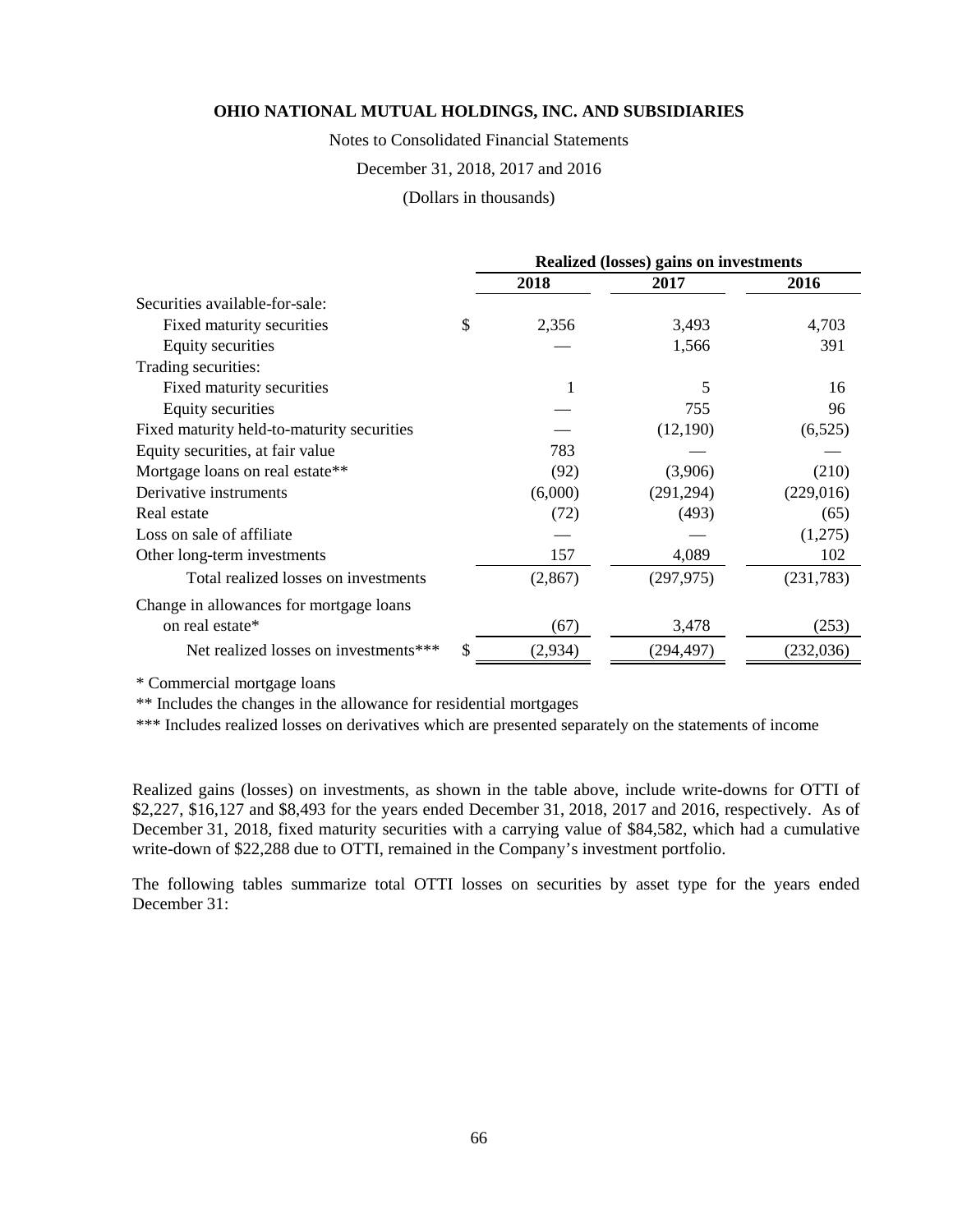Notes to Consolidated Financial Statements

#### December 31, 2018, 2017 and 2016

(Dollars in thousands)

|                                     | <b>Total</b><br><b>OTTI</b> | <b>Recognized in</b><br><b>OCI</b> | <b>Recognized in</b><br>earnings |
|-------------------------------------|-----------------------------|------------------------------------|----------------------------------|
| 2018                                |                             |                                    |                                  |
| Fixed maturity securities:          |                             |                                    |                                  |
| Obligations of states and political |                             |                                    |                                  |
| subdivisions                        | \$<br>878                   | 878                                |                                  |
| Corporate                           | 1,722                       |                                    | 1,722                            |
| Asset-backed                        | (1,703)                     | (1, 835)                           | 132                              |
| Mortgage-backed                     | (3,209)                     | (3,582)                            | 373                              |
| Total other-than-temporary          |                             |                                    |                                  |
| impairment losses                   | \$<br>(2,312)               | (4,539)                            | 2,227                            |
| 2017                                |                             |                                    |                                  |
| Fixed maturity securities:          |                             |                                    |                                  |
| Obligations of states and political |                             |                                    |                                  |
| subdivisions                        | \$<br>1,272                 | 443                                | 829                              |
| Corporate                           | 15,298                      |                                    | 15,298                           |
| Asset-backed                        | (11, 126)                   | (11, 126)                          |                                  |
| Mortgage-backed                     | (666)                       | (666)                              |                                  |
| Total other-than-temporary          |                             |                                    |                                  |
| impairment losses                   | \$<br>4,778                 | (11, 349)                          | 16,127                           |
| 2016                                |                             |                                    |                                  |
| Corporate                           | \$<br>7,060                 |                                    | 7,060                            |
| Asset-backed                        | (4, 867)                    | (4, 917)                           | 50                               |
| Mortgage-backed                     | (867)                       | (2,250)                            | 1,383                            |
| Total other-than-temporary          | \$                          |                                    |                                  |
| impairment losses                   | 1,326                       | (7,167)                            | 8,493                            |

### *Credit Loss Rollforward*

The following table summarizes the cumulative amounts related to the Company's credit loss portion of the OTTI losses on fixed maturity securities held as of December 31, that the Company does not intend to sell and it is not more likely than not that the Company will be required to sell the security prior to recovery of the amortized cost basis and for which the non-credit portion of the loss is included in other comprehensive income: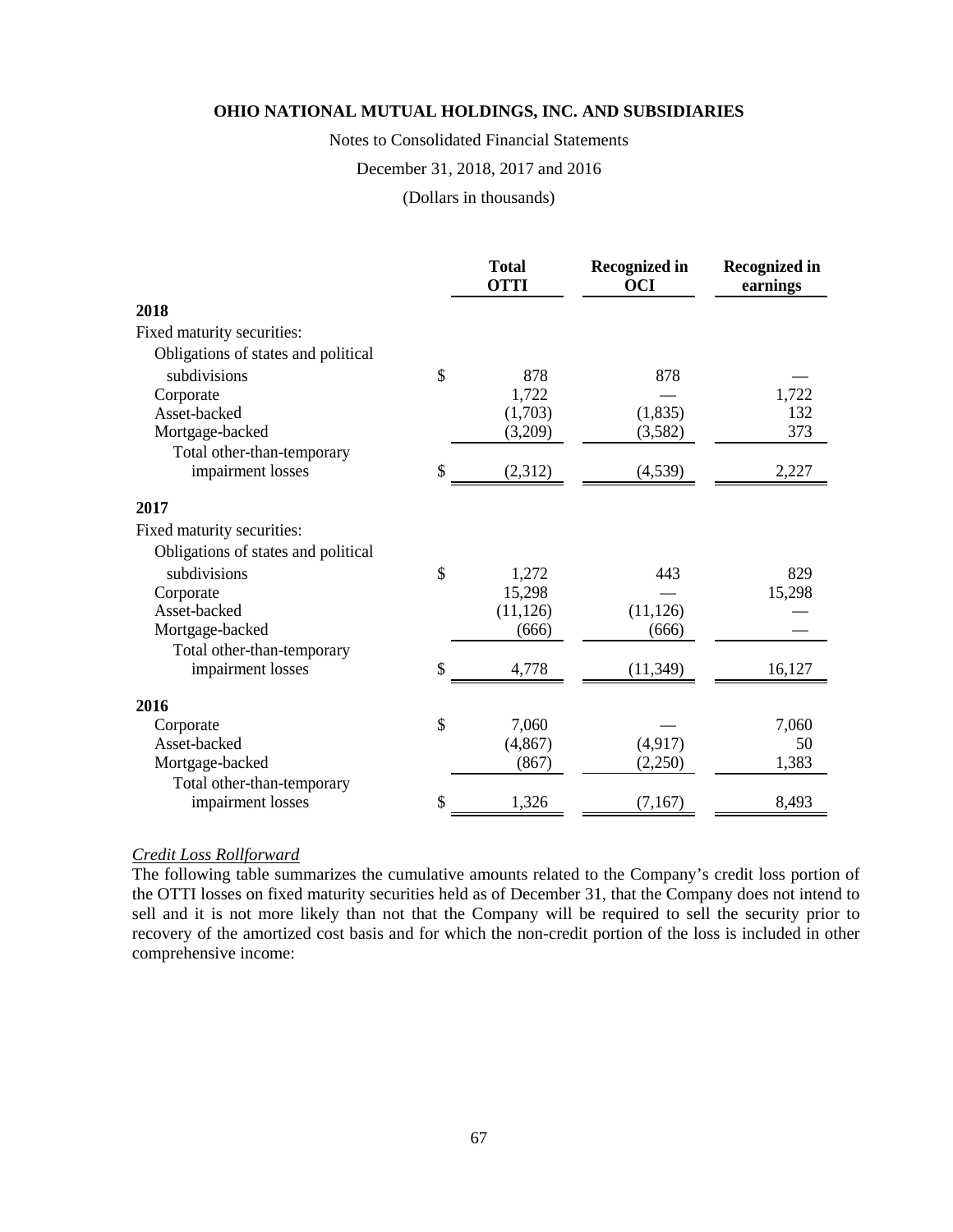#### Notes to Consolidated Financial Statements

#### December 31, 2018, 2017 and 2016

#### (Dollars in thousands)

|                                              | 2018         | 2017   | 2016   |
|----------------------------------------------|--------------|--------|--------|
| Cumulative credit loss, beginning of year    | \$<br>32,069 | 63,083 | 59,207 |
| New credit losses                            | 1,172        | 12,248 | 7,303  |
| Change in credit losses on securities        |              |        |        |
| included in the beginning balance            | 1,055        | 3,879  | 1,190  |
| Subtotal                                     | 34,296       | 79,210 | 67,700 |
| Less:                                        |              |        |        |
| Losses related to securities included in the |              |        |        |
| current year beginning balance               |              |        |        |
| sold or paid down during the period          | 12,008       | 47,141 | 4,617  |
| Cumulative credit loss, end of year          | \$<br>22.288 | 32,069 | 63,083 |

### *Sales of Fixed Maturity Securities, Available-for-Sale*

The following table summarizes fixed maturity securities available-for-sale activity:

|                       | 2018      | 2017    | 2016    |
|-----------------------|-----------|---------|---------|
| Proceeds              | 1,013,556 | 804.473 | 633,031 |
| Gross realized gains  | 7.657     | 13.420  | 7,253   |
| Gross realized losses | (4.640)   | 10,247, | (2,234) |

Prior to the reclassification of all fixed maturity held-to-maturity securities during 2018, the Company could sell securities classified as held-to-maturity if the Company became aware of evidence of significant deterioration in an issuer's creditworthiness and/or a significant increase in the risk weights of debt securities for regulatory RBC purposes. The Company sold zero, one and one held-to-maturity securities in 2018, 2017 and 2016, respectively. Proceeds from the sale of those securities were \$0, \$6,000 and \$4,150 in 2018, 2017 and 2016, respectively. There were net losses realized on the sale of those securities of \$0, \$0 and \$850 in 2018, 2017 and 2016, respectively.

#### *Net Unrealized Gains (Losses) on Available-for-Sale Securities*

An analysis by investment type of the change in unrealized gains (losses), before taxes, on securities available-for-sale is as follows for the years ended December 31:

|                                                                                  | 2018      | 2017          | 2016            |
|----------------------------------------------------------------------------------|-----------|---------------|-----------------|
| Securities available-for-sale:<br>Fixed maturity securities<br>Equity securities | (316,985) | 71.448<br>400 | 93,382<br>(802) |
| Change in net unrealized gains                                                   | (316,985) | 71.848        | 92,580          |

The following table summarizes the unrealized gains and losses recognized during the year ended December 31, 2018 on equity securities still held at December 31, 2018: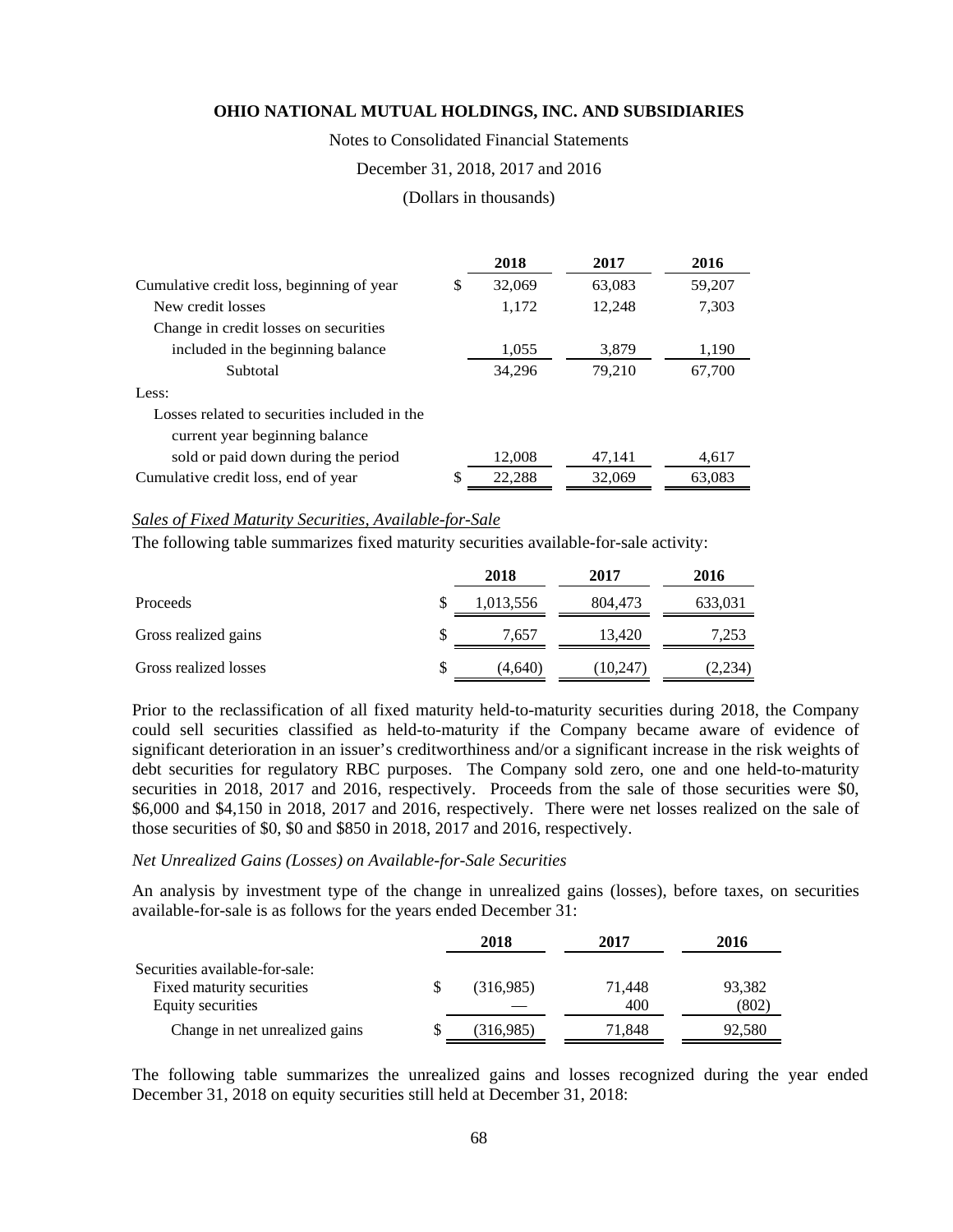Notes to Consolidated Financial Statements

# December 31, 2018, 2017 and 2016

(Dollars in thousands)

|                                                                        |    | 2018    |
|------------------------------------------------------------------------|----|---------|
| Net gains and losses recognized during the period on equity securities | -S | (3,828) |
| Less: Net gains and losses recognized during the period on equity      |    |         |
| securities sold during the period                                      |    | (3,380) |
| Unrealized gains and losses recognized during the reporting            |    |         |
| period on equity securities still held at the reporting date           | S  | .7,208  |

The components of net unrealized gains (losses) on securities available-for-sale in AOCI arising during the period were as follows as of December 31:

|                                                    | 2018          | 2017      | <b>Change</b> |
|----------------------------------------------------|---------------|-----------|---------------|
| Securities available-for-sale                      | \$<br>132,250 | 449,235   | (316,985)     |
| Impact of adoption of ASU 2016-01                  |               | 4,548     | (4,548)       |
| Unrealized losses related to closed block          | (8, 124)      | (26,086)  | 17,962        |
| Unrealized (losses)/gains on derivatives           | (373)         | (295)     | (78)          |
| Unrealized (losses)/gains on other invested assets |               | 2,236     | (2,236)       |
| Future policy benefits and claims                  | (8, 194)      | (46, 728) | 38,534        |
| Deferred policy acquisition costs                  | (9,572)       | (90, 841) | 81,269        |
| Other policyholder funds                           | (242)         | 17,748    | (17,990)      |
| Deferred federal income tax provision              | (29, 803)     | (68,760)  | 38,957        |
| Net unrealized gains                               | \$<br>75,942  | 241,057   | (165, 115)    |
|                                                    | 2017          | 2016      | <b>Change</b> |
| Securities available-for-sale                      | \$<br>453,783 | 381,935   | 71,848        |
| Unrealized losses related to closed block          | (26,086)      | (20,995)  | (5,091)       |
| Unrealized (losses)/gains on derivatives           | (295)         | (335)     | 40            |
| Unrealized (losses)/gains on other invested assets | 2,236         |           | 2,236         |
| Future policy benefits and claims                  | (46, 728)     | (33,220)  | (13,508)      |
| Deferred policy acquisition costs                  | (90, 841)     | (64, 022) | (26, 819)     |
| Other policyholder funds                           | 17,748        | 8,885     | 8,863         |
| Prior year AOCI adjustment                         |               | 3,635     | (3,635)       |
| Deferred federal income tax provision              | (68,760)      | (91, 278) | 22,518        |
| Net unrealized gains                               | \$<br>241,057 | 184,605   | 56,452        |
|                                                    | 2016          | 2015      | <b>Change</b> |
| Securities available-for-sale                      | \$<br>381,935 | 289,355   | 92,580        |
| Unrealized losses related to closed block          | (20,995)      | (19,611)  | (1, 384)      |
| Unrealized (losses)/gains on derivatives           | (335)         | 84        | (419)         |
| Future policy benefits and claims                  | (33,220)      | (26, 275) | (6,945)       |
| Deferred policy acquisition costs                  | (64, 022)     | (58,984)  | (5,038)       |
| Other policyholder funds                           | 8,885         |           | 8,885         |
| Prior year AOCI adjustment                         | 3,635         |           | 3,635         |
| Deferred federal income tax provision              | (91, 278)     | (62,966)  | (28, 312)     |
| Net unrealized gains                               | \$<br>184,605 | 121,603   | 63,002        |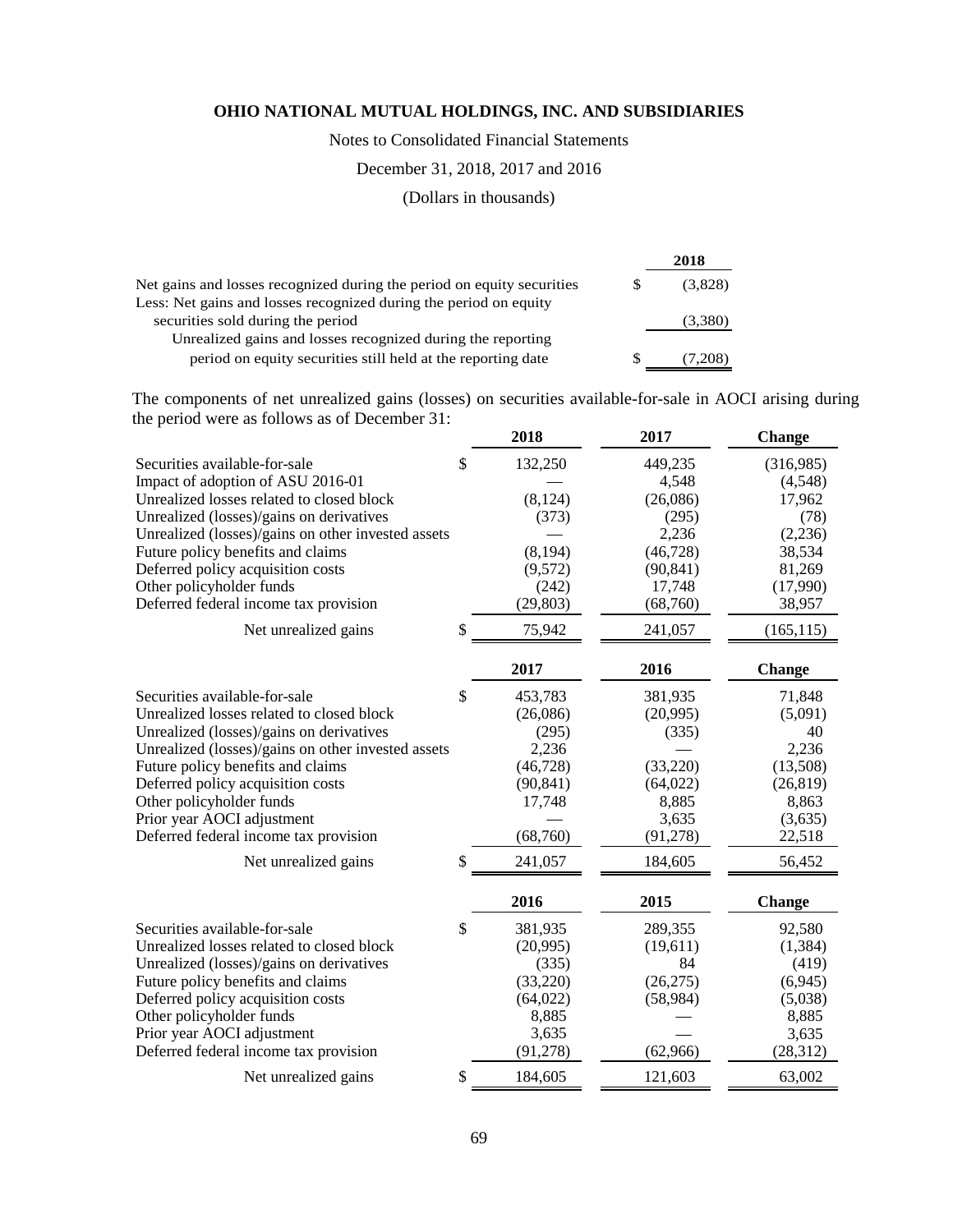Notes to Consolidated Financial Statements

December 31, 2018, 2017 and 2016

(Dollars in thousands)

#### **(8) Derivative Financial Instruments**

The Company enters into derivative contracts to economically hedge guarantees on riders for certain insurance contracts. Although these contracts do not qualify for hedge accounting or have not been designated in hedging relationships by the Company pursuant to ASC Topic 815, *Derivatives and Hedging*, they provide the Company with an economic hedge, which is used as part of its overall risk management strategy. The Company enters into equity futures, currency futures, equity index put options, equity index call options, interest rate swaptions and equity swaps to economically hedge liabilities embedded in certain variable annuity products such as the GMAB, GMWB, GMIB and GLWB and in fixed indexed annuity and indexed universal life products.

In December 2018, the Company replaced the interest rate swaptions used in its interest rate hedging program. Each swaption consists of a 5 year option to enter into an interest rate swap on the 10 year swap rate. Since this does not meet the definition of a hedge, it is treated as a derivative with no hedging designation under ASC 815, with the gain or loss on the derivative instrument recognized in earnings.

In October 2018, the Company purchased equity index put options to replace existing futures used to hedge the equity risk embedded in the variable annuity guarantees. One year S&P 500, Russell 2000, and NASDAQ 100 options were purchased. The Company continues to hold futures to hedge the foreign indices and currency exposure in the variable annuity guarantees. Since this does not meet the definition of a hedge, it is treated as a derivative with no hedging designation under ASC 815, with the gain or loss on the derivative instrument recognized in earnings.

In April 2018, the Company entered into S&P 500, Russell 2000, and Nasdaq 100 total return swap agreements. The swap was terminated in July 2018 and resulted in a loss of \$32,000. In July of 2018, the company entered into S&P 500, Russell 2000, and Nasdaq 100 total return swap agreements that were terminated in October 2018 and resulted in a gain of \$19,600. Since the transactions above do not meet the definition of a hedge, it is treated as a derivative with no hedging designation under ASC 815, with the gain or loss on the derivative instrument recognized in earnings.

In October 2016, the Company entered into an equity index call option agreement. Under this agreement, three equity index call options will be purchased monthly. The S&P 500 and Russell 2000 options are one year call spread options. The custom Barclays instrument is a three year call. Starting in May 2018, the Company began purchasing one year calls for the custom Barclay instrument as well. Since this does not meet the definition of a hedge, it is treated as a derivative with no hedging designation under ASC 815, with the gain or loss on the derivative instrument recognized in earnings.

In November 2014, the Company entered into a cross currency swap agreement which qualified for hedge accounting as a cash flow hedge. The Company purchased a 10 year bond in the amount of  $\epsilon$  million with an annual foreign currency coupon of 1.93%. The Company concurrently entered into a matching cross currency swap effectively converting the cash flows of the Euro denominated bond into a U.S. denominated cash flows. The investment receives a fixed rate of 3.78% on the converted U.S. investment of \$9,038. Interest on the bond is paid annually.

The Company has entered into a reinsurance arrangement with a nonaffiliated reinsurer to offset a portion of its risk exposure to the GMIB rider in certain variable annuity contracts. This reinsurance contract is accounted for as a freestanding derivative.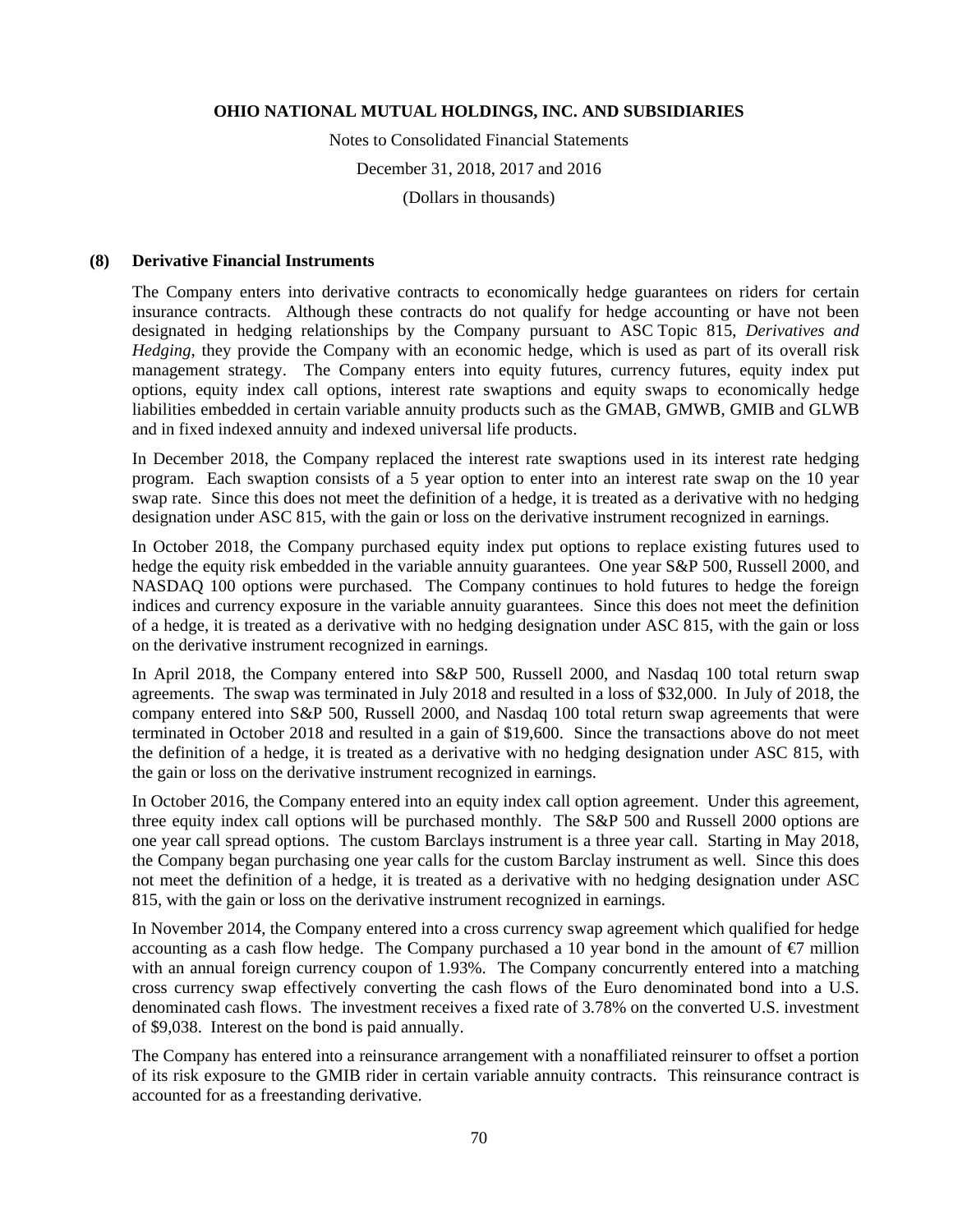Notes to Consolidated Financial Statements

December 31, 2018, 2017 and 2016

(Dollars in thousands)

#### *Embedded Derivatives*

The Company has certain embedded derivatives that are required to be separated from their host contracts and accounted for as derivatives. These host contracts include variable annuities with GMAB, GMWB and GLWB riders, and fixed indexed annuities which include index features in excess of their guaranteed minimum values.

The following tables present a summary of the estimated fair value of derivatives held by the Company along with the amounts recognized in the consolidated balance sheets:

|                                                                    |                               |    | December 31               |                                   |                           |                                   |  |  |  |
|--------------------------------------------------------------------|-------------------------------|----|---------------------------|-----------------------------------|---------------------------|-----------------------------------|--|--|--|
| Derivatives not designated as<br>hedging instruments under ASC 815 | <b>Balance sheet location</b> |    | 2018<br><b>Fair value</b> | 2018<br><b>Notional</b><br>Amount | 2017<br><b>Fair value</b> | 2017<br><b>Notional</b><br>Amount |  |  |  |
| <b>Asset derivatives:</b>                                          |                               |    |                           |                                   |                           |                                   |  |  |  |
|                                                                    | Other long-term               |    |                           |                                   |                           |                                   |  |  |  |
| <b>Equity futures</b>                                              | investments                   | \$ | 5.679                     | 244,536                           | 2,632                     | 110,563                           |  |  |  |
|                                                                    | Other long-term               |    |                           |                                   |                           |                                   |  |  |  |
| Currency futures                                                   | investments                   |    | 1,227                     | 30,689                            |                           |                                   |  |  |  |
|                                                                    | Other long-term               |    |                           |                                   |                           |                                   |  |  |  |
| Equity put options                                                 | investments                   |    | 57,604                    | 870,360                           | 770                       | 90,949                            |  |  |  |
|                                                                    | Other long-term               |    |                           |                                   |                           |                                   |  |  |  |
| Equity index call options                                          | investments                   |    | 9,221                     | 1,841,661                         | 12,911                    | 550,919                           |  |  |  |
|                                                                    | Other long-term               |    |                           |                                   |                           |                                   |  |  |  |
| Cross currency swaps                                               | investments                   |    | 736                       | 9,038                             | 435                       | 9,038                             |  |  |  |
|                                                                    | Other long-term               |    |                           |                                   |                           |                                   |  |  |  |
| Swaptions                                                          | investments                   |    | 32,437                    | 2,600,000                         | 47,099                    | 4,870,000                         |  |  |  |
| <b>GMIB</b> reinsurance contracts                                  | Reinsurance                   |    | 1,280,905                 | n/a                               | 1,187,888                 | n/a                               |  |  |  |
| GMAB/GMWB embedded derivatives                                     | Other assets                  |    | 603                       | n/a                               | 31,727                    | n/a                               |  |  |  |
| Total                                                              |                               | \$ | 1,388,412                 | 5,596,284                         | 1,283,462                 | 5,631,469                         |  |  |  |
| <b>Liability derivatives:</b>                                      |                               |    |                           |                                   |                           |                                   |  |  |  |
|                                                                    | Future policy benefits        |    |                           |                                   |                           |                                   |  |  |  |
| GLWB embedded derivatives (variable annuity)                       | and claims                    | \$ | 20,032                    | n/a                               | 16,550                    | n/a                               |  |  |  |
|                                                                    | Future policy benefits        |    |                           |                                   |                           |                                   |  |  |  |
| GMAB/GMWB embedded derivatives                                     | and claims                    |    | 2,566                     | n/a                               |                           | n/a                               |  |  |  |
|                                                                    | Future policy benefits        |    |                           |                                   |                           |                                   |  |  |  |
| Fixed indexed annuity embedded derivatives <sup>2</sup>            | and claims                    |    | 124,953                   | n/a                               |                           | n/a                               |  |  |  |
| <b>Equity futures</b>                                              | Other liabilities             |    |                           |                                   | 8,798                     | 691,976                           |  |  |  |
| Currency futures                                                   | Other liabilities             |    | 2,866                     | 265,613                           | 3,914                     | 328,277                           |  |  |  |
| Equity put options                                                 | Other liabilities             |    |                           |                                   | 1,614                     | 1,326,558                         |  |  |  |
| Equity swaps                                                       | Other liabilities             |    |                           |                                   | 21,490                    | 509,883                           |  |  |  |
| Total                                                              |                               | \$ | 150,417                   | 265,613                           | 52,366                    | 2,856,694                         |  |  |  |

<sup>1</sup> GMAB "W" riders. The reserve balance for these GMAB riders was negative and thus reclassified as an asset.

<sup>2</sup> Represents embedded derivative portion of the fixed indexed annuity base contracts only. There are no embedded derivatives in fixed indexed GLWB riders.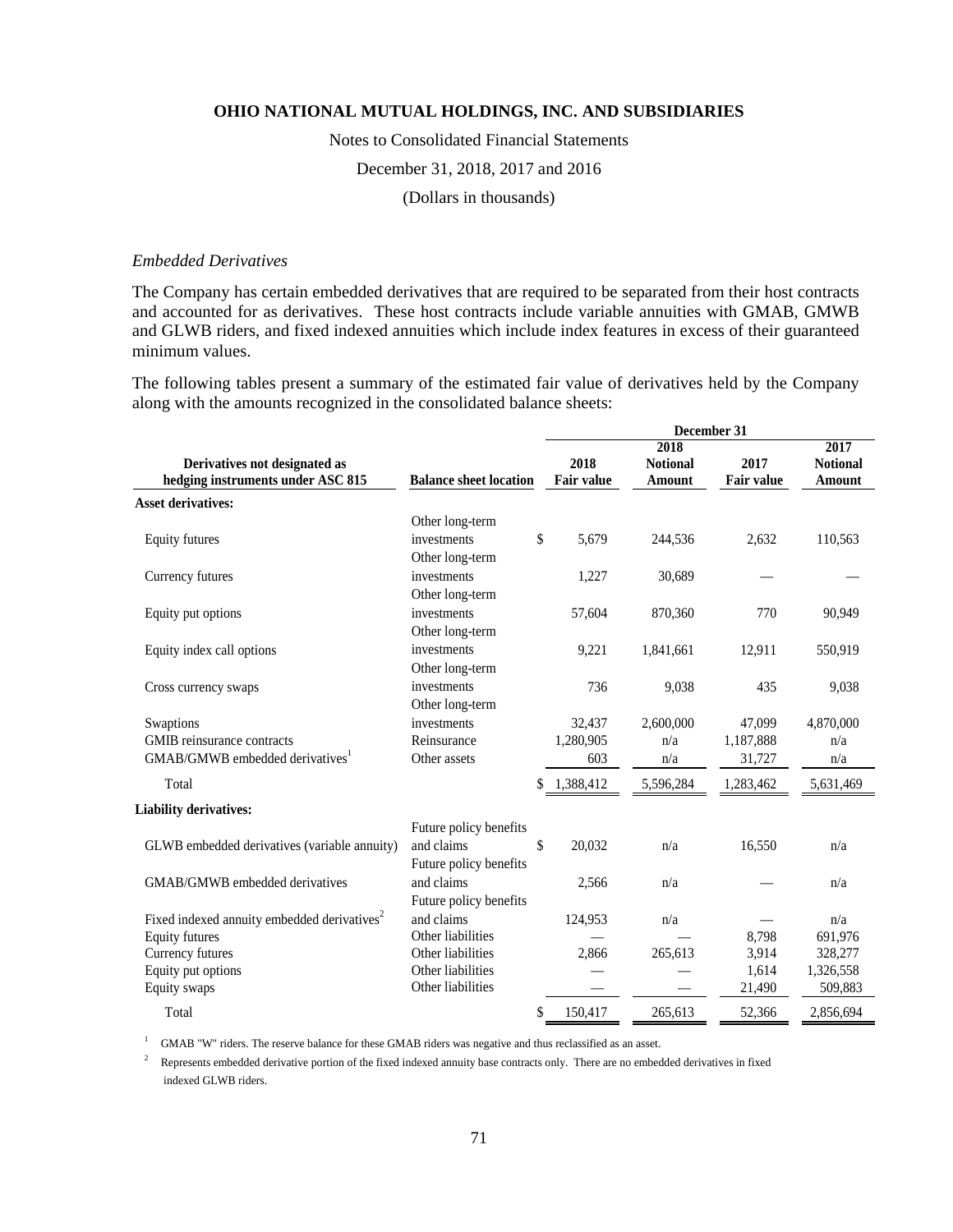Notes to Consolidated Financial Statements

December 31, 2018, 2017 and 2016

(Dollars in thousands)

The following table presents the effect of derivative instruments on the consolidated statements of income for the years ended December 31:

| Derivatives not designated as<br>Location of gain (loss) |                                                     |    | Amount of<br>(loss) gain recognized<br>in income on derivatives |            |           |
|----------------------------------------------------------|-----------------------------------------------------|----|-----------------------------------------------------------------|------------|-----------|
| hedging instruments under ASC 815                        | recognized in income on derivatives                 |    | 2018                                                            | 2017       | 2016      |
| Equity futures                                           | Net realized gains (losses): derivative instruments | S. | (24, 244)                                                       | (224, 527) | (230,299) |
| Currency futures                                         | Net realized gains (losses): derivative instruments |    | 16,163                                                          | (29,713)   | 35,964    |
| Equity put options                                       | Net realized gains (losses): derivative instruments |    | 55,955                                                          | (17, 133)  | (27, 487) |
| Equity index call options                                | Net realized gains (losses): derivative instruments |    | (20,742)                                                        | 4.764      | 21        |
| Equity swaps                                             | Net realized gains (losses): derivative instruments |    | (18, 452)                                                       | (19,315)   | 233       |
| Swaptions                                                | Net realized gains (losses): derivative instruments |    | (14,661)                                                        | (5,370)    | (7, 448)  |
| External reinsurance embedded derivative                 | Net realized gains (losses): derivative instruments |    | (19)                                                            |            |           |
| GMIB reinsurance contracts                               | Benefits and claims                                 |    | 93,017                                                          | (122,012)  | 625,953   |
| GMAB/GMWB embedded derivatives                           | Benefits and claims                                 |    | (33,690)                                                        | 36.191     | 8,336     |
| GLWB embedded derivatives                                | Benefits and claims                                 |    | (3,482)                                                         | 2,579      | 55,243    |
| Fixed indexed annuity embedded derivatives <sup>1</sup>  | Benefits and claims                                 |    | (124.953)                                                       |            |           |
| Total                                                    |                                                     |    | (75, 108)                                                       | (374, 536) | 460,516   |

<sup>1</sup> The amounts recorded in benefits and claims reflect the change in the excess of fair value over account value. The reserve held as of December 31, 2017 was account value and therefore there was no income impact.

#### *Credit Risk*

The Company may be exposed to credit-related losses in the event of nonperformance by counterparties to derivative financial instruments.

Because exchange traded futures are affected through regulated exchanges and positions are marked to market on a daily basis, the Company has minimal exposure to credit-related losses in the event of nonperformance by counterparties to such derivative instruments. The Company manages its credit risk related to over-the-counter derivatives by only entering into transactions with creditworthy counterparties with long-standing performance records and requiring collateral for all derivatives in accordance with the International Swaps and Derivatives Association and Credit Support Annex ("ISDA"/"CSA") agreements in place with all of our counterparties. The Company manages its credit risk related to the freestanding reinsurance derivative by monitoring the credit ratings of the reinsurer and requiring either a certain level of assets to be held in a trust for the benefit of the Company or a letter of credit to be held by the reinsurer and assigned to the Company. As of December 31, 2018 and 2017, a non-affiliated reinsurer held assets in trust with an estimated fair value of \$891,834 and \$838,861, respectively, and a letter of credit of \$299,602 and \$169,757, respectively.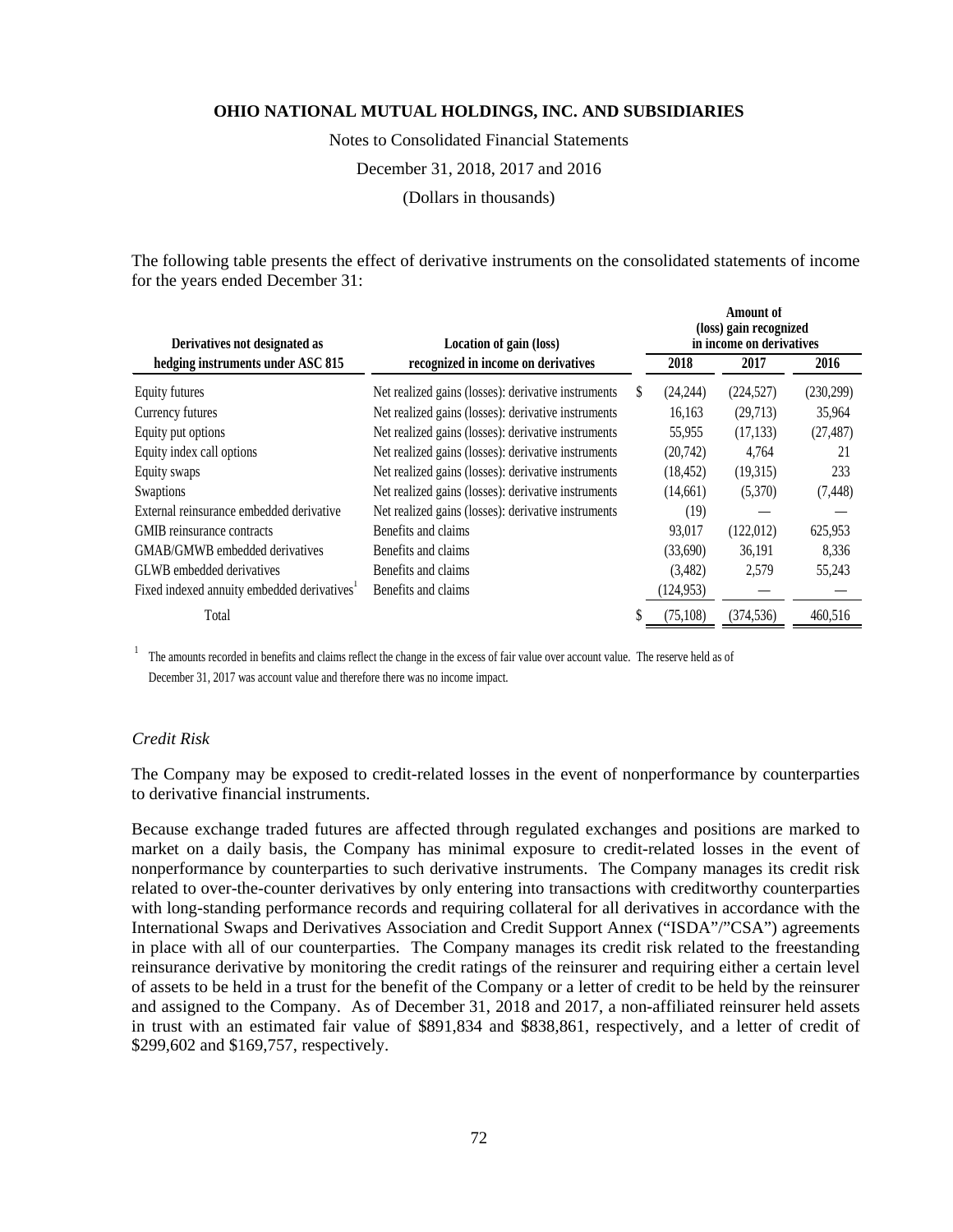Notes to Consolidated Financial Statements

December 31, 2018, 2017 and 2016

(Dollars in thousands)

### **(9) Deferred Policy Acquisition Costs**

The deferred policy acquisition costs and changes thereto for the years ended December 31, 2018 and 2017 were as follows:

|                                                  | 2018      | 2017      |
|--------------------------------------------------|-----------|-----------|
| Balance - beginning of year                      | 1,807,505 | 1,714,438 |
| Acquisition costs deferred                       | 231,828   | 235,076   |
| Amortization                                     | (154,006) | (115,637) |
| Unrealized investment (losses) gains             | 81,269    | (26,819)  |
| Effect of foreign currency translation and other | (574)     | 447       |
| Balance - end of year                            | 1.966.022 | 1,807,505 |

## **(10) Future Policy Benefits and Claims**

The liability for future policy benefits and claims is comprised of basic and benefit reserves for traditional life products, group life and health policies, universal life policies, and investment contracts, including riders.

The liability for future policy benefits for traditional life products has been established based upon the net level premium method using interest rates varying from 2.0% to 6.0%.

The liability for future policy benefits and claims for ONSP's group life and health insurance policies is comprised of claims and expense reserves and incurred but not reported ("IBNR"). The claims and expense reserves have been calculated using the present values of expected future cash flows of known claims using discount rates that vary by currency ranging from 2.7% to 5.6%. IBNR reserves have been estimated using historical claim reporting information.

The liability for future policy benefits for universal life policies and investment contracts represents approximately 66.3% and 66.9% of the total liability for future policy benefits as of December 31, 2018 and 2017, respectively. The liability has been established based on accumulated contract values without reduction for surrender penalty provisions. The average interest rate credited on investment product policies was 3.3%, 3.3% and 3.4% for the years ended December 31, 2018, 2017 and 2016, respectively. Approximately 33.7% and 39.0%, as of December 31, 2018 and 2017, respectively, of the universal life policies and investment contracts were at their guaranteed minimum interest rate.

The Company has established a reserve for three universal life plans with lifetime secondary guarantees, which the Company discontinued. At December 31, 2018 and 2017, this reserve balance was \$50,590 and \$35,694, respectively.

The liability for future policy benefits for ONSV's universal life policies has been established based on accumulated account values without reduction for surrender penalty provisions. The average interest rate on these policies was 4.6% and 4.4% for the years ended December 31, 2018 and 2017, respectively.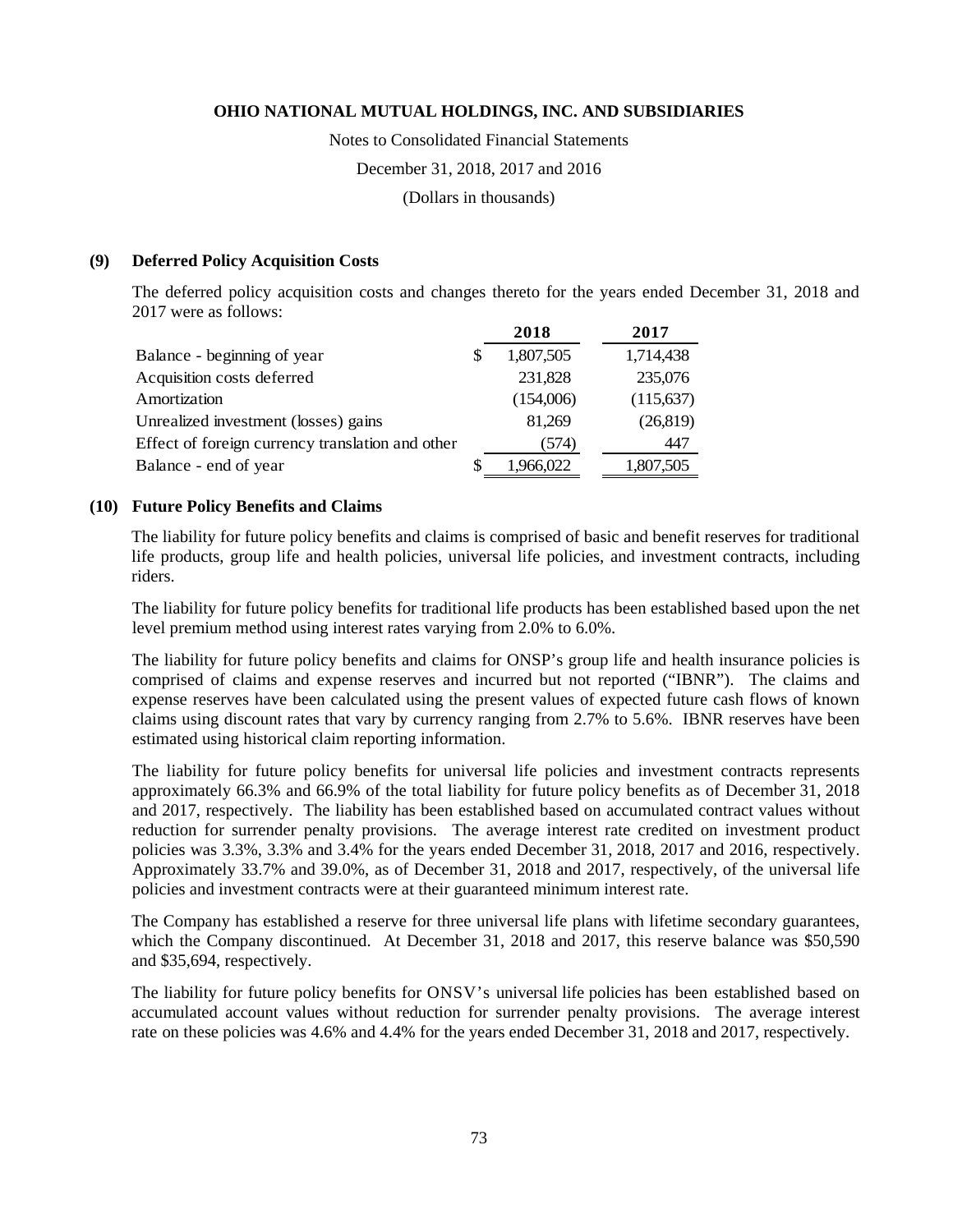Notes to Consolidated Financial Statements

December 31, 2018, 2017 and 2016

(Dollars in thousands)

The liability for future policy benefits for ONSP's universal life policies has been established based on accumulated account values without reduction for surrender penalty provisions. The average interest rate on these policies was 3.5% and 4.4% for the years ended December 31, 2018 and 2017, respectively.

Reserves are calculated using withdrawal, mortality, and morbidity rates. Withdrawal rates vary by issue age, type of coverage and policy duration and are based on Company experience. Mortality and morbidity rates which are guaranteed within insurance contracts are based on published tables and Company experience.

As discussed in Note 3, the Company has five main types of rider benefits offered with individual variable annuity contracts: GMDBs, GMIBs, GLWBs, GMABs, and GMWBs.The Company also issued fixed indexed annuity contracts with an enhanced GLWB rider.

### *Variable Annuity Riders*

### *GMDB Riders*

Certain variable annuity contracts include GMDB riders with the base contract and offer additional death and income benefits through riders that can be added to the base contract. These GMDB riders typically provide that upon the death of the annuitant, the beneficiaries could receive an amount in excess of the contract value. The GMDB rider benefit could be equal to the premiums paid into the contract, the highest contract value as of a particular time, e.g., every contract anniversary, or the premiums paid into the contract times an annual interest factor. The Company assesses a charge for the GMDB riders and prices the base contracts to allow the Company to recover a charge for any built-in death benefits.

The Company's GMDB claim reserves are determined by estimating the expected value of death benefits and recognizing the excess ratably over the accumulation period based on total expected assessments. The Company regularly evaluates estimates used and adjusts the additional liability balance as appropriate, with a related charge or credit to benefits and claims in the period of evaluation if actual experience or other evidence suggests that earlier assumptions should be revised. Additionally, a decline in the stock market, causing the contract value to fall below the amount defined in each contract, could result in additional claims.

### *GMIB Riders*

Certain variable annuity contracts include GMIB riders with the base contract. These riders allow the policyholder to annuitize the contract after ten years and to receive a guaranteed minimum monthly income for life. The amount of the payout is based upon a guaranteed income base that is typically equal to the greater of the premiums paid increased by 5% annually (6% for riders sold before May 2009) or the highest contract value on any contract anniversary. In some instances, based upon the age of the annuitant, the terms of this rider may be less favorable for the contract purchaser. The amount of the monthly income is tied to annuitization tables that are built into the GMIB rider. In the event that the policyholder could receive a higher monthly income by annuitization based upon the Company's current annuitization rates, the annuitant will automatically receive the higher monthly income. The Company discontinued offering the GMIB rider in virtually all states in May 2010. NSLAC continued to sell the GMIB rider in the state of New York until August 2012.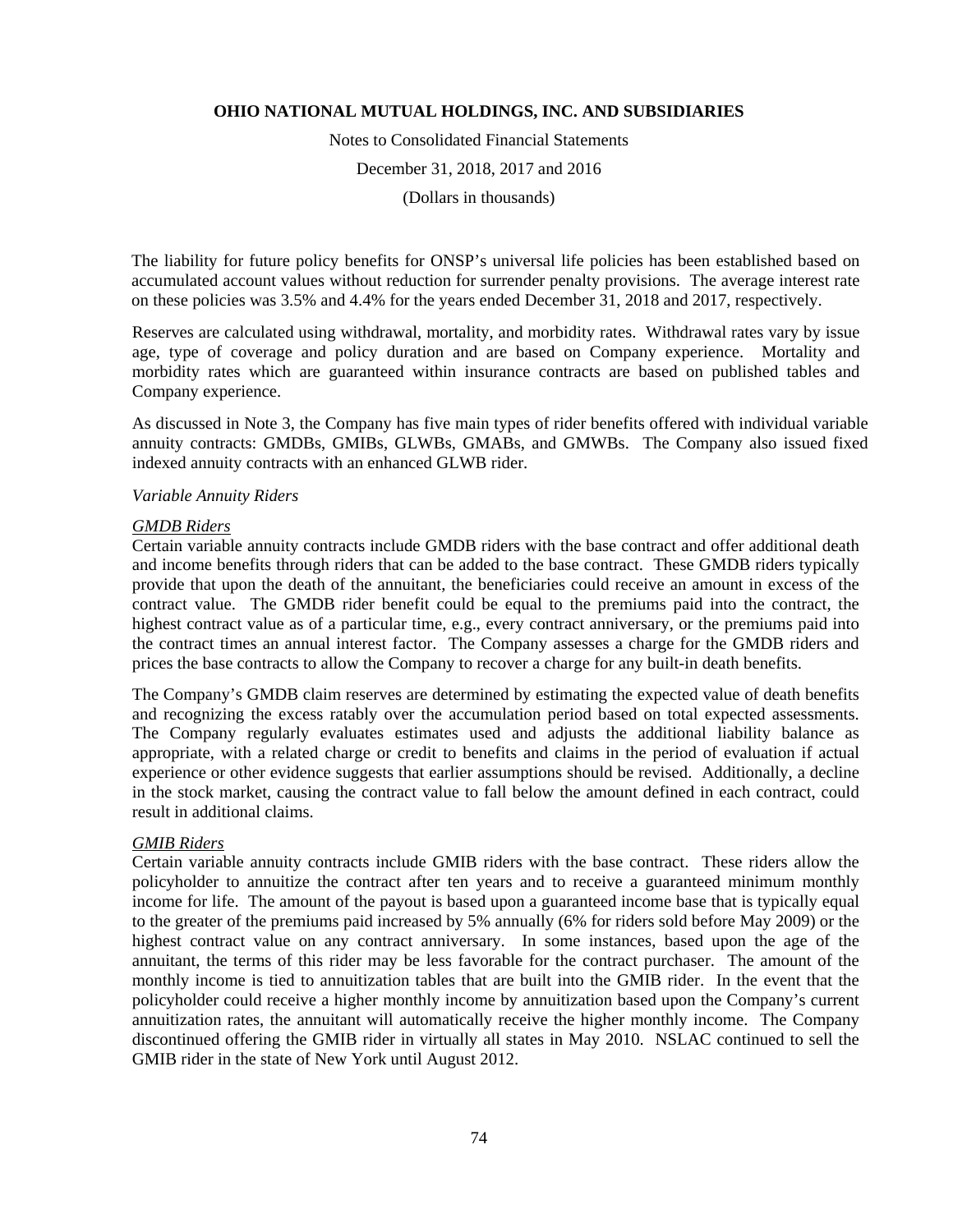Notes to Consolidated Financial Statements

December 31, 2018, 2017 and 2016

(Dollars in thousands)

GMIB claim reserves are determined each period by estimating the expected value of annuitization benefits in excess of the projected account balance at the date of annuitization and recognizing the excess ratably over the accumulation period based on total assessments. The Company regularly evaluates estimates used and adjusts the additional liability balance as appropriate, with a related charge or credit to benefits and claims in the period of evaluation, if actual experience or other evidence suggests that earlier assumptions should be revised.

## *GLWB Riders*

The GLWB rider allows the owner to take withdrawals from the contract at a guaranteed percentage of the GLWB base every year even if the contract value goes to zero. Such guaranteed withdrawals may start any time after the annuitant reaches age 59 1⁄2. The percentage withdrawal amount guaranteed increases if the annuitant attains a higher age band before the owner starts taking withdrawals. In some versions of GLWB riders sold in 2013 and later, there is a guaranteed minimum percentage withdrawal amount for the first 15 years of the contract; if the policyholder's account value goes to zero subsequent to the 15 year guarantee period, the percentage withdrawal amount is then calculated per a specified formula based on the 10 year treasury rate from the preceding 90 calendar days, with the calculated treasury linked rate subject to a specified cap and floor.

At policy inception, the GLWB base is set at the amount of the purchase payments and it is increased by the amount of future purchase payments. It increases (roll-up) by up to eight percent simple interest every year for the first ten years, as long as no withdrawal is made. If a withdrawal is made in any year during the first ten years, there is no roll-up at all for that year. If the contract value exceeds the GLWB base on any contract anniversary prior to the first contract anniversary after the annuitant reaches age 95, the GLWB base resets to the contract value and a new ten-year roll-up period begins.

In addition to the roll-up feature, some versions of the GLWB rider also provide for a top-off of the GLWB base at the end of the tenth contract year subject to attained age restrictions where applicable if the owner has not made any withdrawals in the first ten years. The top-off is equal to two hundred percent of the first-year purchase payments. Policyholders are eligible for only one top-off during the contractual term. A reset to the contract value does not start a new top-off period. A top-off will typically not occur if there is any reset in the first ten years.

The GLWB may also contain a step-up feature which preserves potential market gain by ratcheting up to the contract value, if higher, on each anniversary. If the contract has both a roll-up and step-up feature, the GLWB base will be the greater of: 1) the GLWB base on the previous anniversary plus any additional purchase payments; 2) the step-up base; or 3) the roll-up base.

The initial GLWB riders (issued May 1, 2010 through December 31, 2010) had a built-in death benefit. This death benefit is reduced dollar for dollar for withdrawals. It differs from most of the other death benefits that decline pro rata for withdrawals. Thus, when the contract value is less than the death benefit, withdrawals will reduce the death benefit under the GLWB rider by a smaller amount than the reduction for other death benefits.

The Company also offers single life and joint life versions of the GLWB rider. Under the joint life version, if the annuitant dies after the owner has started taking withdrawals the surviving spouse may elect a spousal continuation under the rider and continue to receive the same payment. Under the single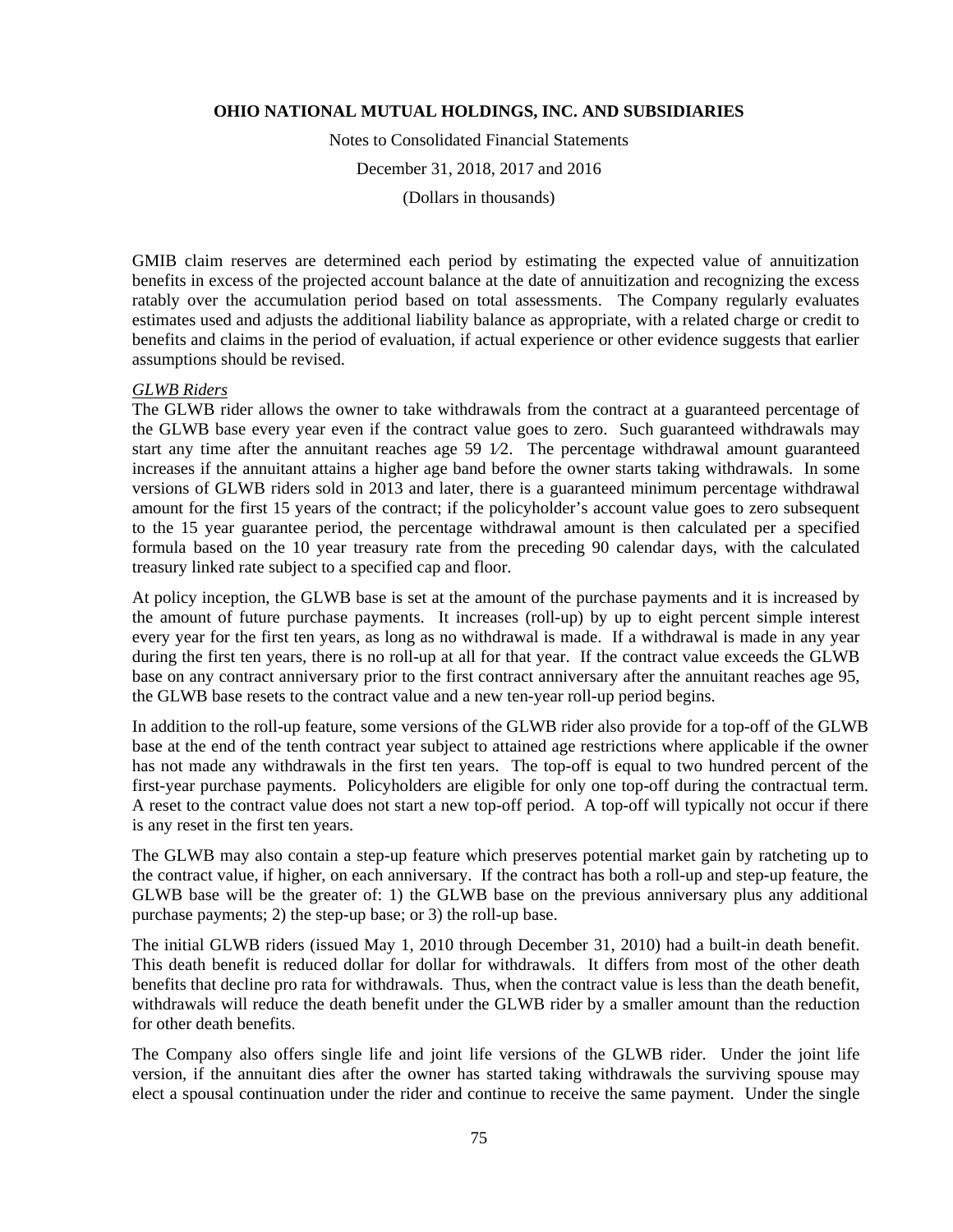Notes to Consolidated Financial Statements

December 31, 2018, 2017 and 2016

(Dollars in thousands)

life version, the guaranteed amount that may be withdrawn could decline either because 1) the contract value is less than the GLWB base and under the single life GLWB rider the contract value then becomes the new GLWB base and/or 2) the surviving spouse is in a different age band.

The initial GLWB riders, which are a closed block, represent an embedded derivative in the variable annuity contract that is required to be separated from, and valued apart from, the host variable annuity contract. The embedded derivative is carried at estimated fair value and reported in future policy benefits and claims. The estimated fair value of the GLWB embedded derivative was calculated based on actuarial assumptions related to the projected benefit cash flows, incorporating numerous assumptions, including but not limited to, expectations of contract holder persistency, market returns, correlations of market returns and market return volatility.

For GLWB riders issued beginning January 1, 2011, claim reserves are determined each period by estimating the expected value of withdrawal benefits in excess of the projected account balance at the date of the rider entering the lifetime annuity period and recognizing the excess ratably over the accumulation period based on total assessments as the later generation riders do not meet the definition of a derivative. The Company regularly evaluates estimates used and adjusts the additional liability balance as appropriate, with a related charge or credit to benefits and claims in the period of evaluation, if actual experience or other evidence suggests that earlier assumptions should be revised.

#### *GMAB Riders*

Certain variable annuity contracts include a GMAB rider. On the eighth or tenth anniversary, depending on the version of the rider, the policyholder's account value will increase to the amount of the initial deposit if the account value at that anniversary is less than the initial deposit. A GMAB rider represents an embedded derivative in the variable annuity contract that is required to be separated from, and valued apart from, the host variable annuity contract. The embedded derivative is carried at estimated fair value and reported in future policy benefits and claims.

The estimated fair value of the GMAB embedded derivative is calculated based on actuarial assumptions related to the projected benefit cash flows, incorporating numerous assumptions, including but not limited to, expectations of contract holder persistency, market returns, correlations of market returns and market return volatility.

#### *GMWB Riders*

Certain variable annuity contracts include a GMWB rider, which is similar to the GMAB rider noted above except the policyholder is allowed to make periodic withdrawals instead of waiting for the benefit in a lump sum at the end of the tenth year. A GMWB rider represents an embedded derivative in the variable annuity contract that is required to be separated from, and valued apart from, the host variable annuity contract. The embedded derivative is carried at estimated fair value and reported in future policy benefits and claims.

The estimated fair value of a GMWB embedded derivative is calculated based on actuarial assumptions related to projected benefit cash flows, incorporating numerous assumptions including, but not limited to, expectations of contract holder persistency, market returns, correlations of market returns and market return volatility. The Company discontinued the sale of its GMWB rider in 2009. The activity associated with GMWB riders is included with GMAB riders and labeled "GMAB."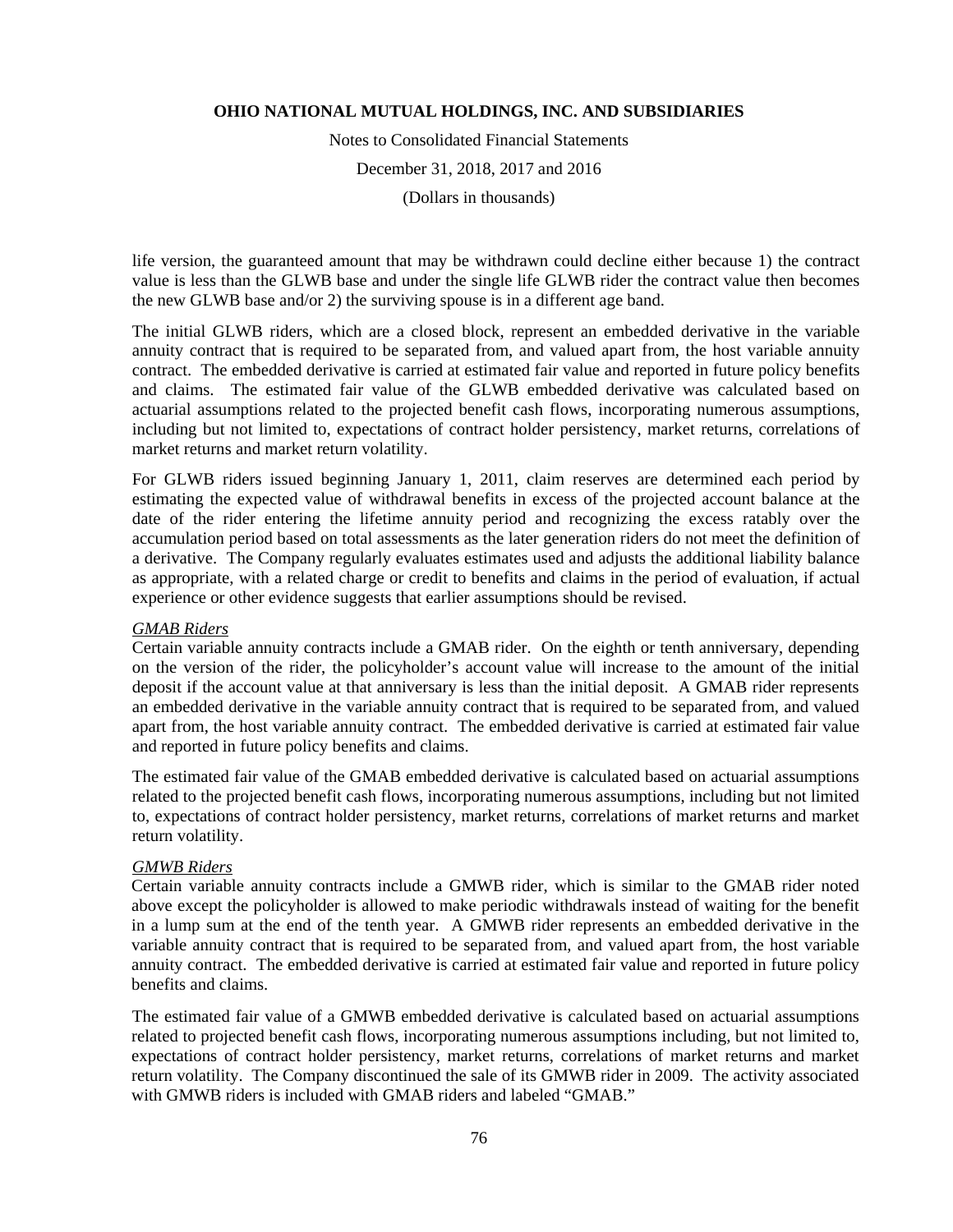Notes to Consolidated Financial Statements

December 31, 2018, 2017 and 2016

(Dollars in thousands)

The following tables summarize the account values and net amount at risk, net of reinsurance, for variable annuity contracts with guarantees invested in both general and separate accounts as of December 31 (note that most contracts contain multiple guarantees):

|                                                                                                          |                  | 2018                   |             |             |
|----------------------------------------------------------------------------------------------------------|------------------|------------------------|-------------|-------------|
|                                                                                                          | <b>Death</b>     |                        |             |             |
|                                                                                                          | benefits         | <b>Living benefits</b> |             |             |
|                                                                                                          | <b>GMDB</b>      | <b>GMIB</b>            | <b>GLWB</b> | <b>GMAB</b> |
| Return of net deposit                                                                                    |                  |                        |             |             |
| Total account value                                                                                      | \$<br>6,304,533  |                        |             | 3,189,635   |
| Separate account value                                                                                   | \$<br>5,948,929  |                        |             | 3,186,119   |
| Net amount at risk $1$                                                                                   | \$<br>124,807    |                        |             | 8,758       |
| Weighted average attained age of contract holders                                                        | 68               |                        |             | 66          |
| Return of net deposits accrued at a stated rate                                                          |                  |                        |             |             |
| Total account value                                                                                      | \$<br>845,451    |                        |             | 8,489       |
| Separate account value                                                                                   | \$<br>832,660    |                        |             | 6,819       |
| Net amount at risk $1$                                                                                   | \$<br>229,320    |                        |             | 149         |
| Weighted average attained age of contract holders                                                        | 73               |                        |             | 73          |
| Highest of return of net deposits accrued at a<br>stated rate and return of highest anniversary<br>value |                  |                        |             |             |
| Total account value                                                                                      | \$<br>2,549,366  | 6,891,179              | 8,452,408   |             |
| Separate account value                                                                                   | \$<br>2,535,941  | 6,782,520              | 8,443,673   |             |
| Net amount at risk $1$                                                                                   | \$<br>828,741    | 448,715                | 92,534      |             |
| Weighted average attained age of contract holders                                                        | 69               | 68                     | 67          |             |
| Return of highest anniversary value                                                                      |                  |                        |             |             |
| Total account value                                                                                      | \$<br>9,192,906  |                        |             |             |
| Separate account value                                                                                   | \$<br>8,972,703  |                        |             |             |
| Net amount at risk $1$                                                                                   | \$<br>462,894    |                        |             |             |
| Weighted average attained age of contract holders                                                        | 67               |                        |             |             |
| <b>Total</b>                                                                                             |                  |                        |             |             |
| Total account value                                                                                      | \$<br>18,892,256 | 6,891,179              | 8,452,408   | 3,198,124   |
| Separate account value                                                                                   | \$<br>18,290,233 | 6,782,520              | 8,443,673   | 3,192,938   |
| Net amount at risk $1$                                                                                   | \$<br>1,645,762  | 448,715                | 92,534      | 8,907       |
| Weighted average attained age of contract holders                                                        | 68               | 68                     | 67          | 66          |

<sup>1</sup> Death benefit net amount at risk and living benefit net amount at risk are not additive at the contract level.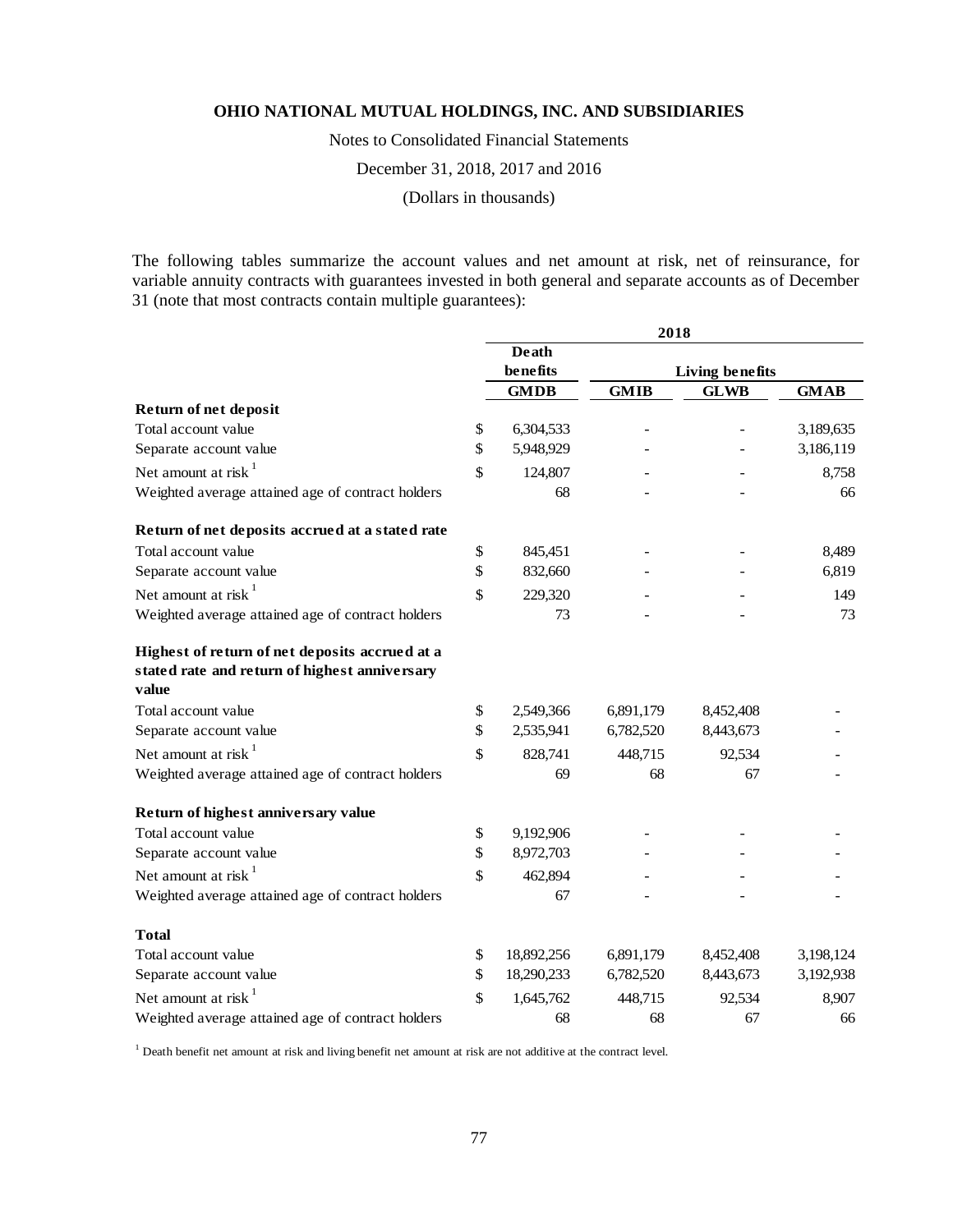Notes to Consolidated Financial Statements

December 31, 2018, 2017 and 2016

(Dollars in thousands)

|                                                                                                 | 2017               |             |                        |             |  |
|-------------------------------------------------------------------------------------------------|--------------------|-------------|------------------------|-------------|--|
|                                                                                                 | <b>Death</b>       |             |                        |             |  |
|                                                                                                 | benefits           |             | <b>Living benefits</b> |             |  |
|                                                                                                 | <b>GMDB</b>        | <b>GMIB</b> | <b>GLWB</b>            | <b>GMAB</b> |  |
| Return of net deposit                                                                           |                    |             |                        |             |  |
| Total account value                                                                             | \$<br>7,643,732    |             |                        | 3,815,603   |  |
| Separate account value                                                                          | \$<br>7,243,415    |             |                        | 3,810,456   |  |
| Net amount at risk $1$                                                                          | \$<br>20,712       |             |                        | 36          |  |
| Weighted average attained age of contract holders                                               | 67                 |             |                        | 65          |  |
| Return of net deposits accrued at a stated rate                                                 |                    |             |                        |             |  |
| Total account value                                                                             | \$<br>1,057,359    |             |                        | 11,670      |  |
| Separate account value                                                                          | \$<br>1,042,084    |             |                        | 10,658      |  |
| Net amount at risk                                                                              | \$<br>161,863      |             |                        | 22          |  |
| Weighted average attained age of contract holders                                               | 72                 |             |                        | 73          |  |
| Highest of return of net deposits accrued at a<br>stated rate and return of highest anniversary |                    |             |                        |             |  |
| value                                                                                           |                    |             |                        |             |  |
| Total account value                                                                             | \$<br>3,292,975    | 9,235,705   | 9,676,154              |             |  |
| Separate account value                                                                          | \$<br>3,278,408    | 9,118,959   | 9,650,000              |             |  |
| Net amount at risk $1$                                                                          | \$<br>492,638      | 157,768     | 11,825                 |             |  |
| Weighted average attained age of contract holders                                               | 69                 | 67          | 66                     |             |  |
| Return of highest anniversary value                                                             |                    |             |                        |             |  |
| Total account value                                                                             | \$<br>10,933,569   |             |                        |             |  |
| Separate account value                                                                          | \$<br>10,679,974   |             |                        |             |  |
| Net amount at risk $1$                                                                          | \$<br>10,639       |             |                        |             |  |
| Weighted average attained age of contract holders                                               | 67                 |             |                        |             |  |
| <b>Total</b>                                                                                    |                    |             |                        |             |  |
| Total account value                                                                             | \$<br>22,927,635   | 9,235,705   | 9,676,154              | 3,827,273   |  |
| Separate account value                                                                          | \$<br>22, 243, 881 | 9,118,959   | 9,650,000              | 3,821,114   |  |
| Net amount at risk $1$                                                                          | \$<br>685,852      | 157,768     | 11,825                 | 58          |  |
| Weighted average attained age of contract holders                                               | 67                 | 67          | 66                     | 65          |  |

 $<sup>1</sup>$  Death benefit net amount at risk and living benefit net amount at risk are not additive at the contract level.</sup>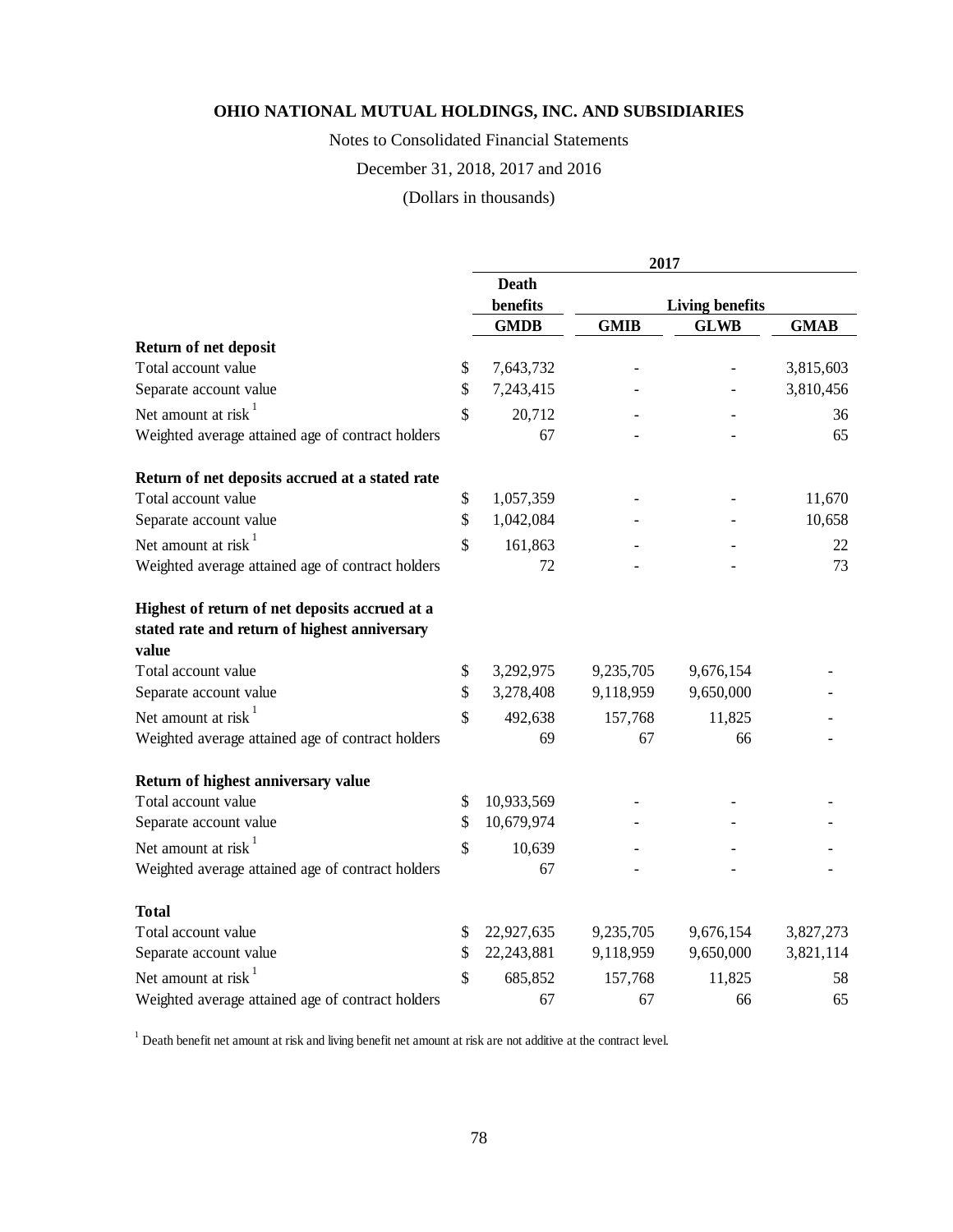Notes to Consolidated Financial Statements

December 31, 2018, 2017 and 2016

(Dollars in thousands)

For guarantees of benefits that are payable in the event of death (GMDB), the net amount at risk is generally defined as the current guaranteed minimum death benefit in excess of the account balance as of the balance sheet date.

For benefit guarantees that are payable at annuitization (GMIB), the net amount at risk is generally defined as the present value of the minimum guaranteed annuity payments available to the contract holder, determined in accordance with the terms of the contract and best estimate assumptions, where applicable, in excess of the account balance as of the balance sheet date.

For benefit guarantees that are payable upon withdrawal (GLWB), the net amount at risk is generally defined as the present value of the current maximum guaranteed withdrawal available to or taken by the contract holder, determined in accordance with the terms of the contract and best estimate assumptions, where applicable, in excess of the account balance as of the balance sheet date.

For accumulation guarantees (GMAB), the net amount at risk is generally defined as the guaranteed minimum accumulation balance in excess of the account balance as of the balance sheet date.

The assets supporting the variable portion of all variable annuities are carried at fair value and reported as assets held in separate accounts, with an equivalent amount reported as liabilities related to separate accounts. All separate account assets associated with these contracts are invested in shares of various mutual funds offered by the Company and its sub advisors. Some riders require that separate account funds be invested in asset allocation models, managed volatility models and/or have other investment restrictions. The Company did not transfer assets from the general account to the separate account for any of its variable annuity contracts during 2018 and 2017.

The following table summarizes account balances of variable annuity contracts with guarantees that were invested in separate accounts as of December 31:

|               |    | 2018       | 2017       |
|---------------|----|------------|------------|
| Mutual funds: |    |            |            |
| <b>B</b> ond  | \$ | 5,164,084  | 6,166,729  |
| Equity        |    | 12,308,626 | 15,140,251 |
| Money market  |    | 817,523    | 936,901    |
| Total         | S  | 18,290,233 | 22,243,881 |

The following table summarizes the reserve balances, net of reinsurance, for variable annuity contracts with guarantees as of December 31: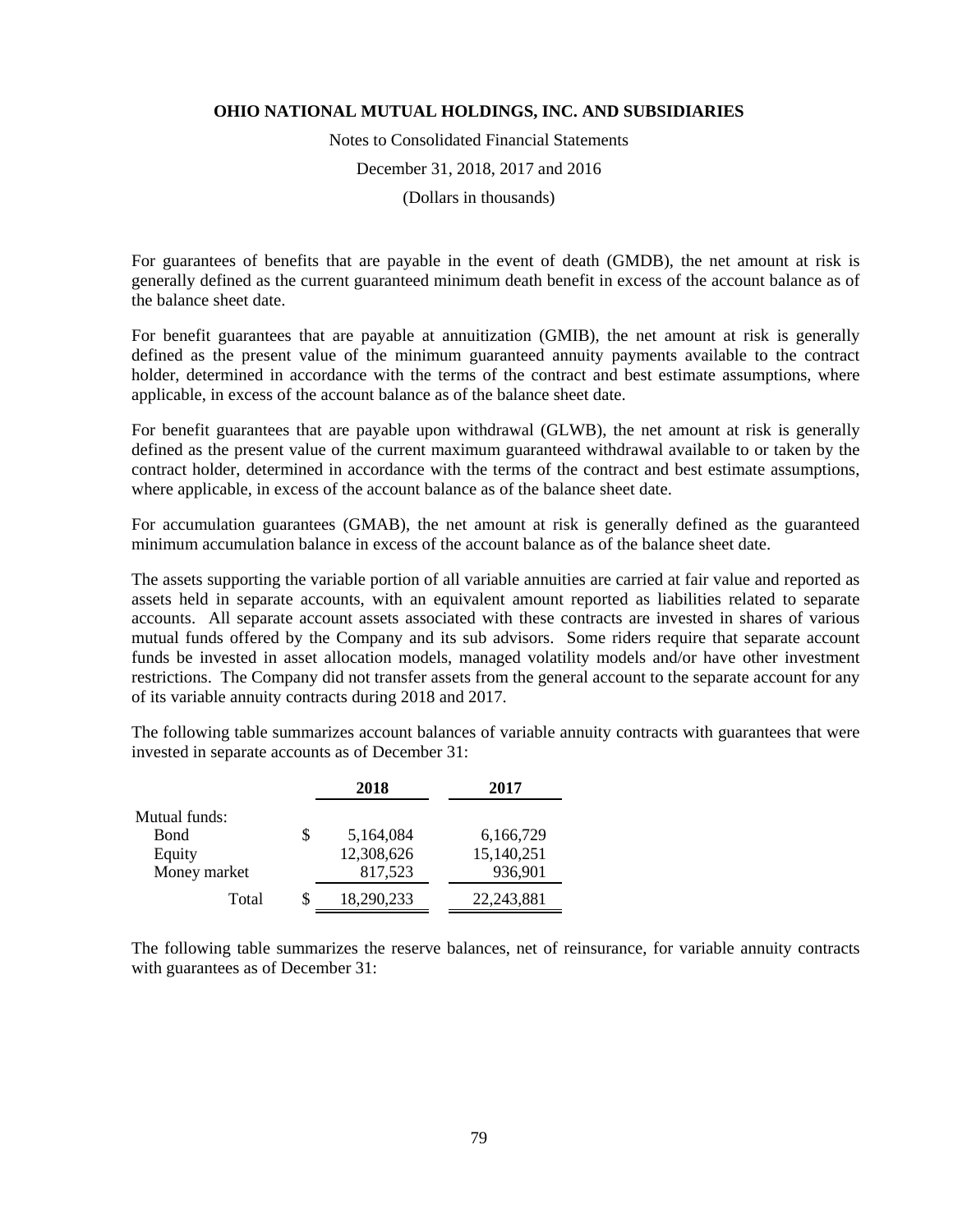Notes to Consolidated Financial Statements

December 31, 2018, 2017 and 2016

(Dollars in thousands)

|                                 | <b>GMDB</b> | <b>GMIB</b> | <b>GLWB</b> | <b>GMAB</b> |
|---------------------------------|-------------|-------------|-------------|-------------|
| Balance at December 31, 2016 \$ | 98,585      | (669, 653)  | 56,284      | 4,464       |
| Incurred claims                 | 14,713      | 5,091       |             | 137         |
| Paid claims                     | (14,713)    | (5,091)     |             | (137)       |
| Other $1$                       | 18,856      | 154,526     | 4,083       | (36,191)    |
| Balance at December 31, 2017 \$ | 117,441     | (515, 127)  | 60,367      | (31, 727)   |
| Incurred claims                 | 16,506      | 6,237       | 25          | 42          |
| Paid claims                     | (16,506)    | (6,237)     | (25)        | (42)        |
| Other $\frac{1}{1}$             | 16,267      | 47,025      | 20,262      | 33,689      |
| Balance at December 31, 2018 \$ | 133,708     | (468, 102)  | 80,629      | 1,962       |

<sup>1</sup> The components that make up the Other line item above include items affecting reserve balances outside of paid and incurred claims. This includes, but is not limited to, interest, accrual, true-up, unlockings and market factors.

The reserve balances in the above table include reserves for both direct and reinsurance ceded balances. As of December 31, 2018, direct G reserves were \$1,075,689, ceded G reserves were \$1,327,492 and net G reserves were \$(251,803). The reserve balances in the above table include reserves for both direct and reinsurance ceded balances. As of December 31, 2017, direct G reserves were \$862,581, ceded G reserves were \$1,231,627 and net G reserves were \$(369,046). The direct reserves were calculated in accordance with FASB ASC Topic 944, *Financial Services* and the reinsurance ceded reserves were calculated in accordance with FASB ASC Topic 815, *Derivatives*. See Note 6 for a reconciliation of the change in the reinsurance ceded reserve.

#### *Fixed Indexed Annuity Riders*

#### *GLWB Riders*

Certain fixed indexed annuity contracts include a GLWB rider. The GLWB rider allows the owner to take withdrawals from the contract at a guaranteed percentage of the GLWB base every year even if the contract value goes to zero. There are two versions of GLWB rider offered: a single life GLWB with the annuitant as the covered person, and a joint life GLWB with the annuitant and the annuitant's spouse as the covered persons.

The rider provides for a guaranteed payment of the maximum allowable withdrawal ("MAW") each index year during the lifetime withdrawal period. Such guaranteed withdrawals may start any time after the annuitant/youngest covered spouse reaches age 59 1⁄2. The percentage withdrawal amount guaranteed increases if the annuitant/youngest covered spouse attains a higher age band before the guarantee is elected.

At the policy's initial sweep date, the GLWB base is set at the amount of the purchase payments. After the initial sweep date, the GLWB base will be the greatest of the step-up GLWB base and the annual credit GLWB base. On each anniversary of the initial sweep date, except under excess withdrawal, the step-up GLWB base is equal to the greater of the GLWB base on the prior day, and the then current contract value, after deducting any applicable charges for the contract and credited interest. The annual credit base is the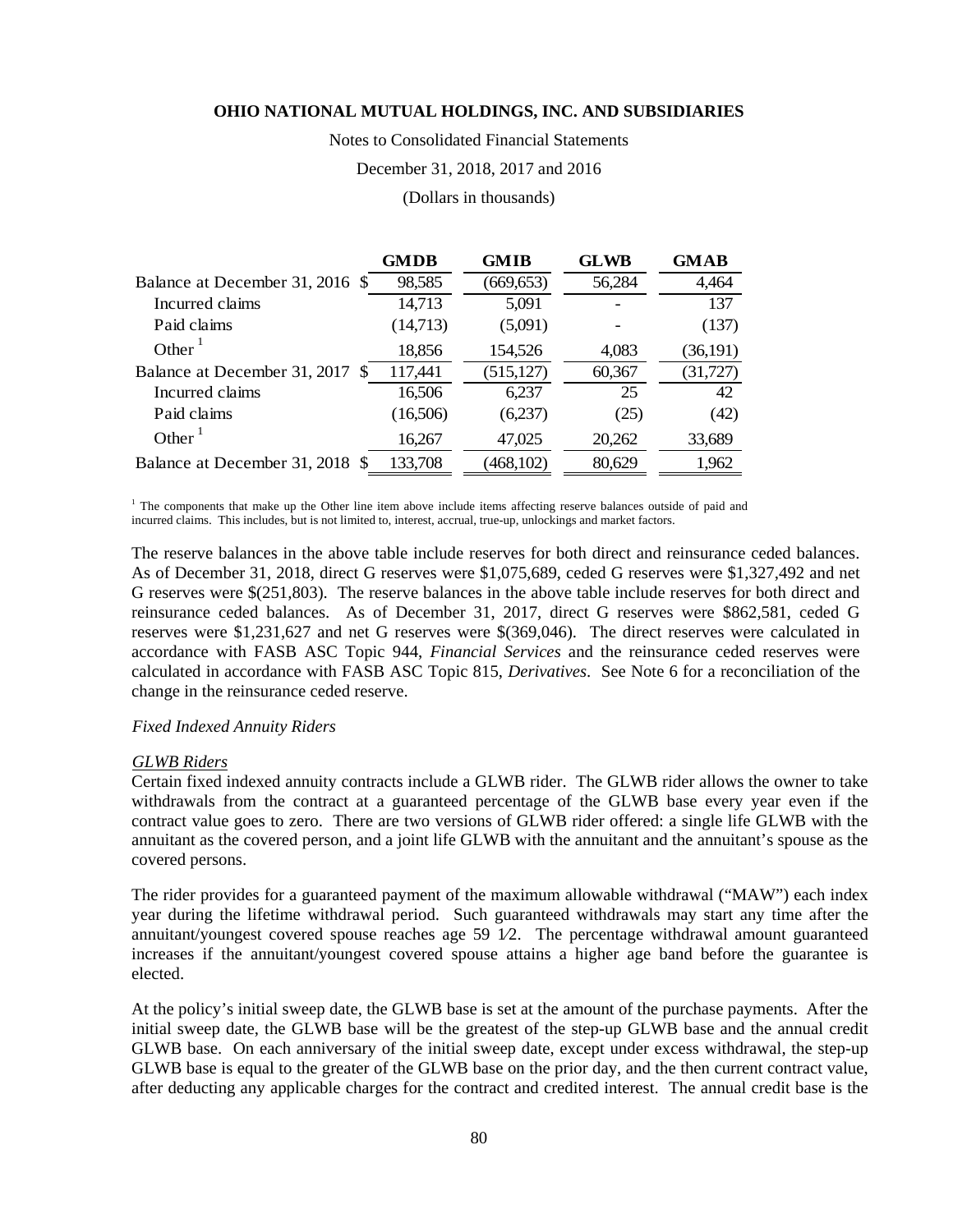Notes to Consolidated Financial Statements

December 31, 2018, 2017 and 2016

(Dollars in thousands)

GLWB base just prior to the index year processing, plus the annual credit calculation base just prior to index processing, multiplied by an index or bonus credit rate. Upon a step-up, the annual credit calculation base will reset to the contract value at the time of step-up.

For the period from January 2, 2018 through April 6, 2018, and for the period from June 4, 2018 through September 7, 2018 in the state of California, the Company offered an exchange program, which provided certain variable annuity policyholders with a GMIB rider the opportunity to exchange the policy and associated rider for a fixed indexed annuity policy with an enhanced GLWB rider. The notable difference of the enhanced GLWB rider is the calculation of the initial GLWB benefit base. At the policy's initial sweep date, the GLWB base is set to equal the contract value on the sweep date multiplied by the GLWB enhancement percentage, which is set based on the ratio of GMIB benefit base to AV at the time of exchange. After the initial sweep date, the GLWB base will be the greatest of the step-up GLWB base and the annual credit GLWB base.

For these GLWB riders, claim reserves are determined each period by estimating the expected value of withdrawal benefits in excess of the projected account balance at the date of the rider entering the lifetime annuity period, and comparing this to the expected value of assessments for the contract, where assessments are contract fees and interest margins. Liabilities are accrued as a proportion to the accumulated assessments. The Company regularly evaluates estimates used and adjusts the additional liability balance as appropriate.

The reserve balances, net of reinsurance, for fixed indexed annuity contracts with guarantees were \$6,360 and \$0 as of December 31, 2018 and 2017, respectively. The components that make up the reserve include items affecting reserve balances outside of paid and incurred claims. This includes, but is not limited to, interest, accrual, true-up, unlockings, and market factors.

The total account value of the fixed indexed annuities was over \$1,000,000. The account value specific to the GLWB riders was over \$500,000 as of December 31, 2018.

As of December 31, 2018, direct G reserves were \$6,360, ceded G reserves were \$0 and net G reserves were \$6,360.

## **(11) Reinsurance**

The Company participates in reinsurance activities in order to limit losses, minimize exposure to significant risks and provide additional capacity for future growth. The Company routinely enters into reinsurance transactions with other insurance companies, third parties and subsidiaries. This reinsurance involves either ceding certain risks to or assuming risks from other insurance companies. The Company's consolidated financial statements reflect the effects of assumed and ceded reinsurance transactions.

### *External Reinsurance*

For the Company's life insurance products, the Company reinsures a percentage of the mortality or morbidity risk on a quota share basis or on an excess of retention basis. The Company also reinsures risk associated with their disability and health insurance policies. Ceded premiums approximated 16%, 17%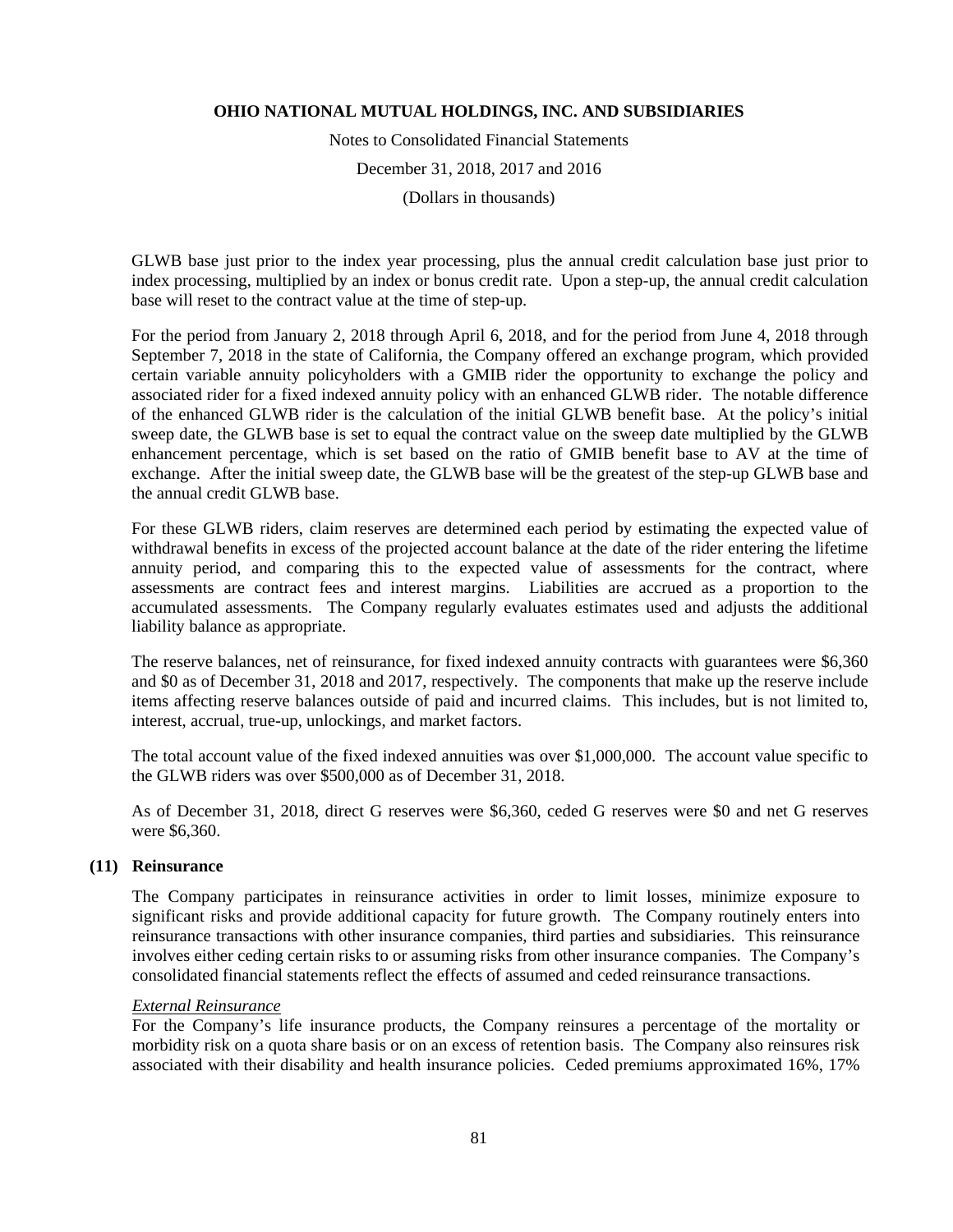Notes to Consolidated Financial Statements December 31, 2018, 2017 and 2016 (Dollars in thousands)

and 19% of gross earned life and accident and health premiums during 2018, 2017 and 2016, respectively.

For the Company's individual variable annuity products, the Company reinsures the various living and death benefit riders, including GMDB, GMIB and GLWB.

For the Company's fixed annuity products, the Company has coinsurance agreements in place to reinsure fixed annuity products sold between 2001 and 2006. Ceded amounts under these coinsurance agreements range from one-third to two-thirds of the business produced. The ceded reserves attributable to fixed annuity coinsurance agreements were \$276,138 and \$311,234 as of December 31, 2018 and 2017, respectively.

Reinsurance agreements that do not transfer significant insurance risk are recorded using deposit accounting. The Company enters into such agreements with unaffiliated reinsurers. Effective April 1, 2016, the Company entered into an agreement to cede certain whole life blocks of business written between January 1, 2016 and December 31, 2016. Effective January 1, 2017, the Company entered into an additional agreement to cede certain whole life blocks of business written between January 1, 2017 and December 31, 2017. Effective October 1, 2017, these agreements were amended and restated to combine the previous treaties from 2014 through 2016, and add 2017 as well as 2018 prospectively. This combined treaty is accounted for using deposit accounting.

At the inception of each of these deposit accounting agreements, a risk charge liability was recorded in other liabilities on the consolidated balance sheets, with a corresponding risk charge expense recorded in other operating expenses on the consolidated statements of income. The risk charge liabilities and expenses related to these agreements were \$2,022, \$1,405 and \$275 at and as of December 31, 2018, 2017 and 2016, respectively.

Effective December 31, 2018, the Company entered into an agreement to cede its quota share of the net liability on certain term life policies issued between June 4, 2007 through December 31, 2017, and in force as of the effective date. This treaty is accounted for using deposit accounting. The risk charge liabilities and expenses related to this agreement will settle quarterly, beginning March 31, 2019.

### *Affiliate Reinsurance*

As it relates to reinsurance among affiliates, to mitigate the volatility of statutory surplus for ONLIC, ONLIC cedes variable annuity-related risks, living and death benefits to SYRE for the GMIB, GMDB, and GLWB riders. Additionally, to consolidate the management of such living benefit risks, ONLIC assumes GMIB and associated riders issued by NSLAC, which are correspondingly retroceded to SYRE as discussed above. Effective January 2018, ONLIC ceded 100% of the fixed indexed annuities exchange program business and associated GLWB riders to SYRE. ONLIC assumes BOLI policies issued by ONLAC, but ceased reinsuring new policies in October 2016.

ONLAC writes a significant amount of term and universal life insurance that requires statutory reserves in excess of the Company's best estimate economic reserves (i.e. redundant reserves). To efficiently manage the statutory surplus impact to ONLAC and improve capacity to write new business, the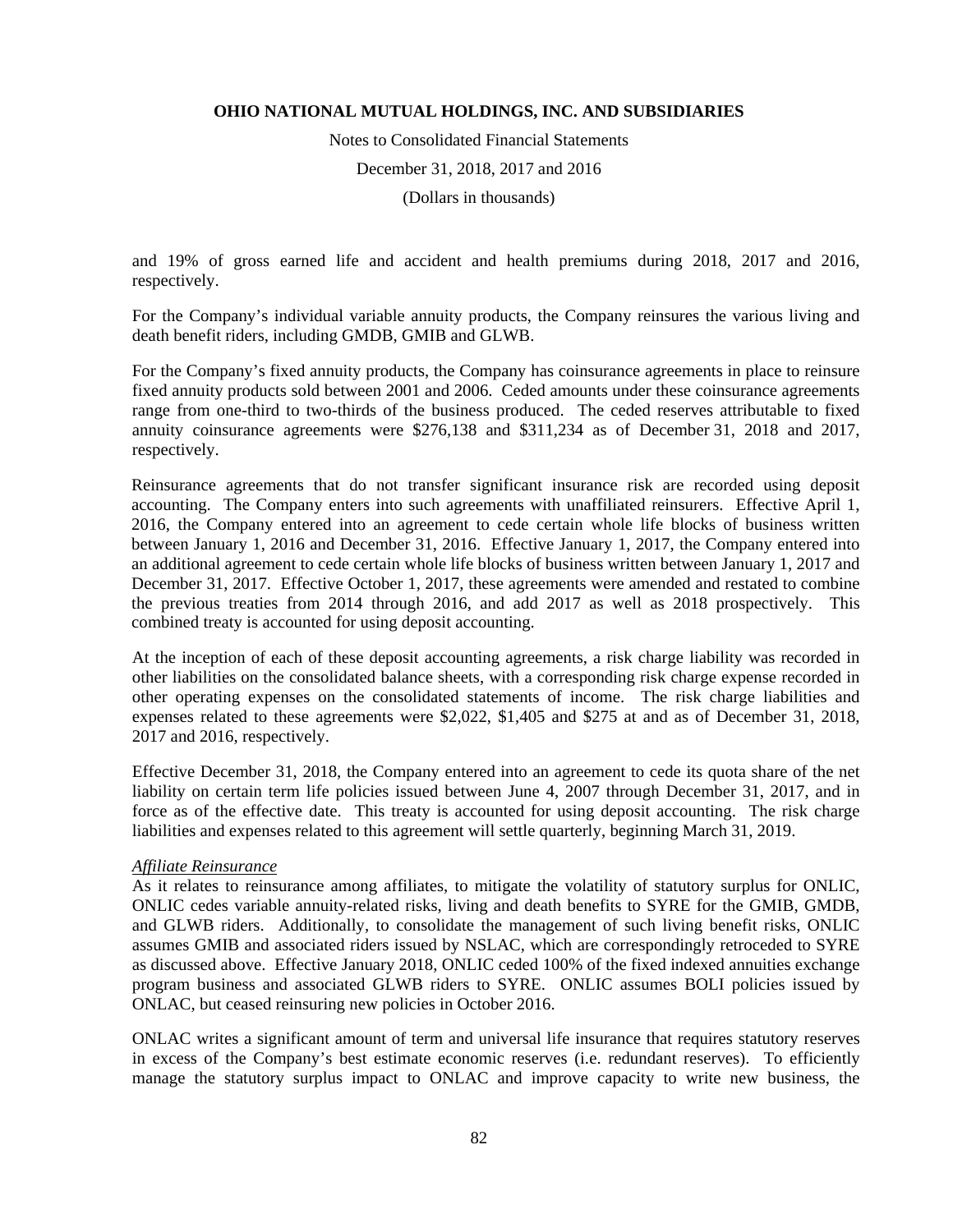Notes to Consolidated Financial Statements

December 31, 2018, 2017 and 2016

(Dollars in thousands)

Company established two affiliated Vermont captive insurers, MONT and KENW, and an Ohio captive, CMGO. ONLAC cedes certain term life policies and certain death benefit guarantee universal life policies to MONT. ONLAC cedes certain term life policies to KENW and CMGO. MONT, KENW and CMGO entered into external reinsurance covering certain of the assumed blocks of business. Additionally, MONT, KENW and CMGO retrocede term life policies on a yearly renewable term basis to ONLIC, which ONLIC cedes to external reinsurers.

ONSV entered into a proportional quota share agreement with ONSP whereby the Company assumes 50% of the premiums and claims related to ONSP's participation in the Peruvian survival, disability and burial group insurance program. This agreement applies to premiums and claims incurred between January 1, 2015 and December 31, 2016.

All of the affiliated reinsurance transactions eliminate in consolidation at the ONFS and ONMH levels.

The reconciliation of traditional life and individual health total premiums to net premiums for the years ended December 31, were as follows:

|                                    | 2018       | 2017       | 2016       |
|------------------------------------|------------|------------|------------|
| Direct premiums                    | 1,050,888  | 977,421    | 854,674    |
| Reinsurance assumed - external     | 1,219      | 1,363      | 1,593      |
| Reinsurance assumed - intercompany | 238,704    | 234,812    | 311,233    |
| Reinsurance ceded - external       | (183, 327) | (188, 256) | (221,544)  |
| Reinsurance ceded - intercompany   | (238,704)  | (234, 812) | (311, 233) |
| Net premiums earned                | 868,780    | 790,528    | 634,723    |

## **(12) Notes Payable**

Notes payable outstanding were as follows as of December 31:

|                               |    | 2018    | 2017    |
|-------------------------------|----|---------|---------|
| Surplus notes                 |    |         |         |
| 6.875% fixed rate due 2042    | \$ | 247,393 | 247,282 |
| 5,000% fixed rate due 2031    |    | 3,979   | 3,939   |
| 5.800\% fixed rate due 2027   |    | 5,883   | 5,869   |
| 8.500\% fixed rate due 2026   |    | 49,767  | 49,735  |
| Senior notes                  |    |         |         |
| $6.625\%$ fixed rate due 2031 |    | 247,264 | 247,126 |
| 6.375% fixed rate due 2020    |    | 299,218 | 298,675 |
| Total notes payable           | S  | 853,504 | 852,626 |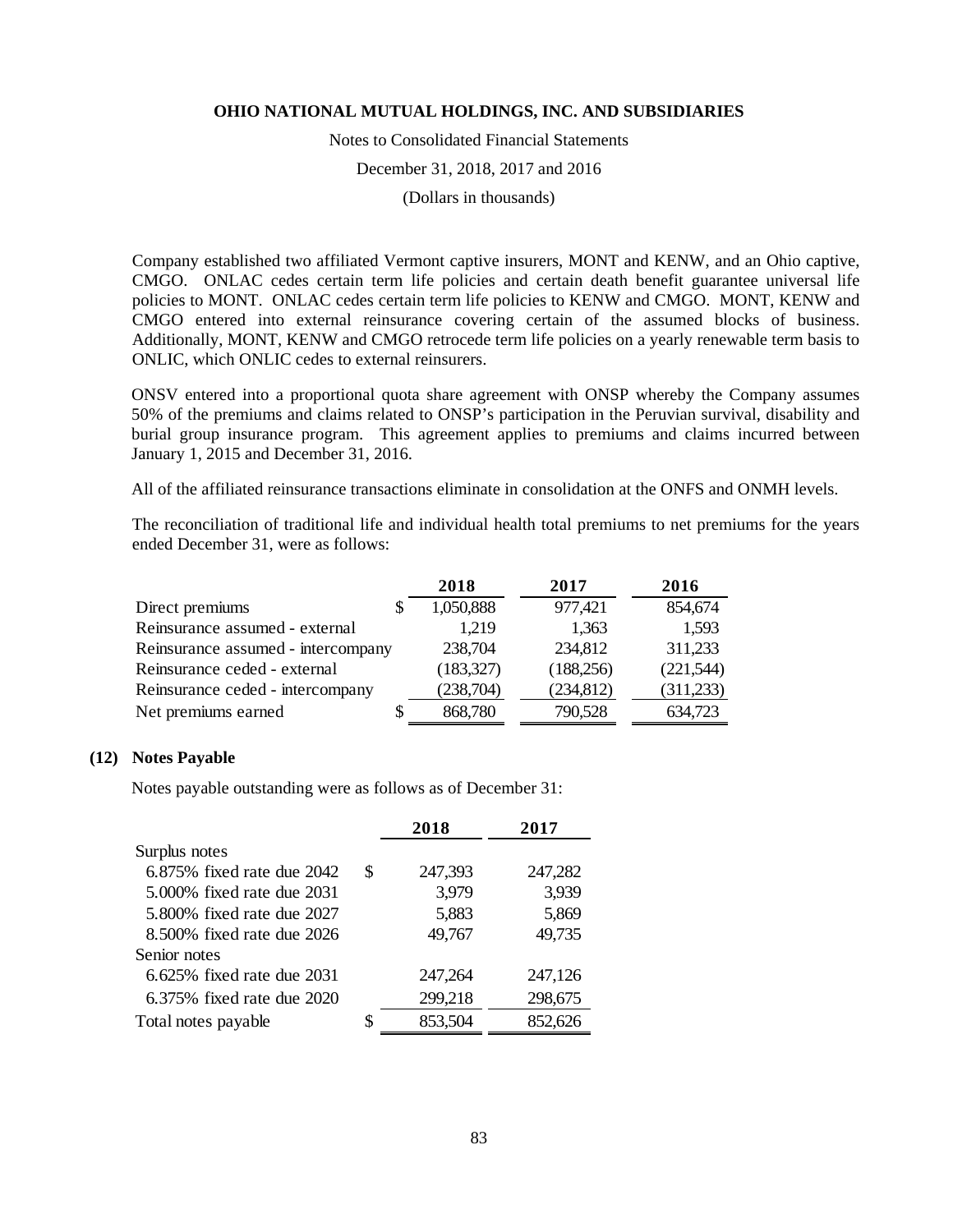Notes to Consolidated Financial Statements

December 31, 2018, 2017 and 2016

(Dollars in thousands)

#### *Surplus Notes*

In June 2012, ONLIC issued a \$250,000, 6.875% fixed rate surplus note due June 15, 2042. Interest on this surplus note is payable semi-annually on June 15 and December 15. ONLIC may redeem this surplus note at its option. This surplus note is unsecured and subordinated to all present and future indebtedness and policy claims of ONLIC.

In December 2011, ONLIC issued a \$4,500, 5.000% fixed rate surplus note to Security Mutual Life Insurance Company of New York ("SML"), as payment for the purchase of additional shares of NSLAC. This note matures on December 15, 2031. Interest on this surplus note is payable semi-annually on December 15 and June 15. ONLIC may redeem this surplus note at its option. This surplus note is unsecured and subordinated to all present and future indebtedness and policy claims of ONLIC.

In April 2007, ONLIC issued a \$6,000, 5.800% fixed rate surplus note to SML, as payment for the purchase of a portion of the shares of NSLAC. This note matures on April 1, 2027. Interest on this surplus note is payable semi-annually on April 1 and October 1. ONLIC may redeem this surplus note at its option. This surplus note is unsecured and subordinated to all present and future indebtedness and policy claims of ONLIC.

In May 1996, ONLIC issued \$50,000, 8.500% fixed rate surplus note, due May 15, 2026. Interest on this surplus note is payable semi-annually on May 15 and November 15. ONLIC may redeem this surplus note at its option. This surplus note is unsecured and subordinated to all present and future indebtedness and policy claims of ONLIC.

The surplus notes have been issued in accordance with Section 3941.13 of the Ohio Revised Code. Interest payments, scheduled semi-annually, must be approved for payment by the Ohio Department of Insurance ("Department"). All issuance costs have been capitalized and are being amortized over the terms of the notes.

#### *Senior Notes*

In April 2011, ONFS issued a \$250,000, 6.625% fixed rate senior note due May 1, 2031. Interest is payable semi-annually on May 1 and November 1. ONFS may redeem this senior note at its option.

In April 2010, ONFS issued a \$300,000, 6.375% fixed rate senior note due April 30, 2020. Interest is payable semi-annually on April 30 and October 30. ONFS may redeem this senior note at its option.

The senior notes are obligations of ONFS and are not subject to Department approval for payments of principal or interest. Claims of the policyholders of ONLIC and ONLAC have priority over these senior notes if either company is unable to pay policyholder claims.

#### *Interest Expense*

Total interest expense, including amortization of debt discounts and issuance costs, on all obligations was \$58,576, \$58,533 and \$58,493 during the years ended December 31, 2018, 2017, and 2016, respectively. Total interest expense is included in investment expenses as a component of net investment income.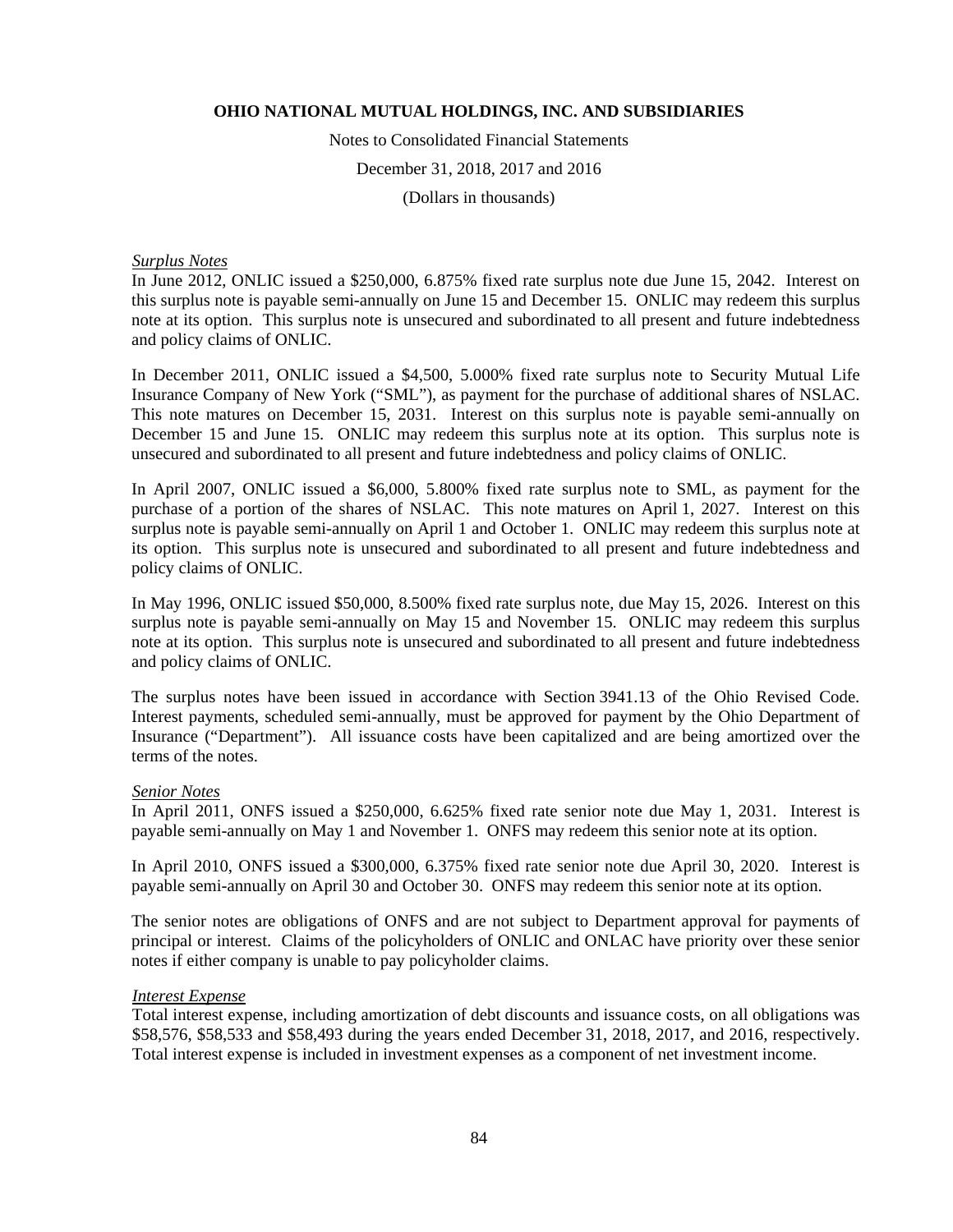Notes to Consolidated Financial Statements

December 31, 2018, 2017 and 2016

(Dollars in thousands)

### **(13) Bank Line of Credit**

In April 2016, ONFS obtained a \$525,000 senior unsecured, syndicated credit facility. The credit facility was established for the purpose of issuing letters of credit and loans for general corporate purposes and matured in April 2021. In March 2017, ONFS increased this credit facility by \$50,000 to \$575,000. In March, 2018, ONFS increased this credit facility by \$325,000 to \$900,000. The credit facility now matures in March 2023.

ONFS utilized \$810,000 and \$400,000 of this facility as of December 31, 2018 and 2017, respectively, to secure a letter of credit for SYRE, with ONLIC as the beneficiary, in order to recognize reserve credit under statutory accounting principles. ONFS borrowed \$75,000 against the facility in December 2017 for the benefit of SYRE, which is recorded in short-term borrowings in the consolidated balance sheets. The \$15,000 ONFS borrowed to fund the 2014 intercompany sale transaction of ONSP to the Dutch holding company from ONSA was transferred to the facility and remains outstanding. This amount is recorded in short-term borrowings in the consolidated balance sheets.

In December 2018, ONFS entered into a \$50,000, 364-Day letter of credit facility with a bank in order to finance and to support the reserve requirements of SYRE. ONLIC is the only beneficiary of the related letters of credit. ONFS utilized \$50,000 of this facility as of December 31, 2018 to secure a letter of credit for SYRE, with ONLIC as the beneficiary, in order to recognize reserve credit under statutory accounting principles.

In December 2018, ONFS entered into a \$150,000, 364-Day letter of credit facility with two banks in order to finance and to support the reserve requirements of SYRE and ONLIC (related to NSLAC). ONLIC and NSLAC are the only beneficiaries of the related letters of credit. ONFS utilized \$75,000 of this facility as of December 31, 2018 to secure a letter of credit for SYRE, with ONLIC as the beneficiary, in order to recognize reserve credit under statutory accounting principles.

Total interest and fees paid on these credit facilities were \$11,565, \$3,978 and \$1,589 in 2018, 2017 and 2016, respectively.

#### **(14) Income Taxes**

The provision for income taxes is as follows:

|                            | 2018    | 2017       | 2016    |
|----------------------------|---------|------------|---------|
| Current (benefit) expense  | (972)   | (15, 119)  | (3,591) |
| Deferred (benefit) expense | (5,056) | (189, 720) | 66,456  |
| Provision for income taxes | (6.028) | (204, 839) | 62,865  |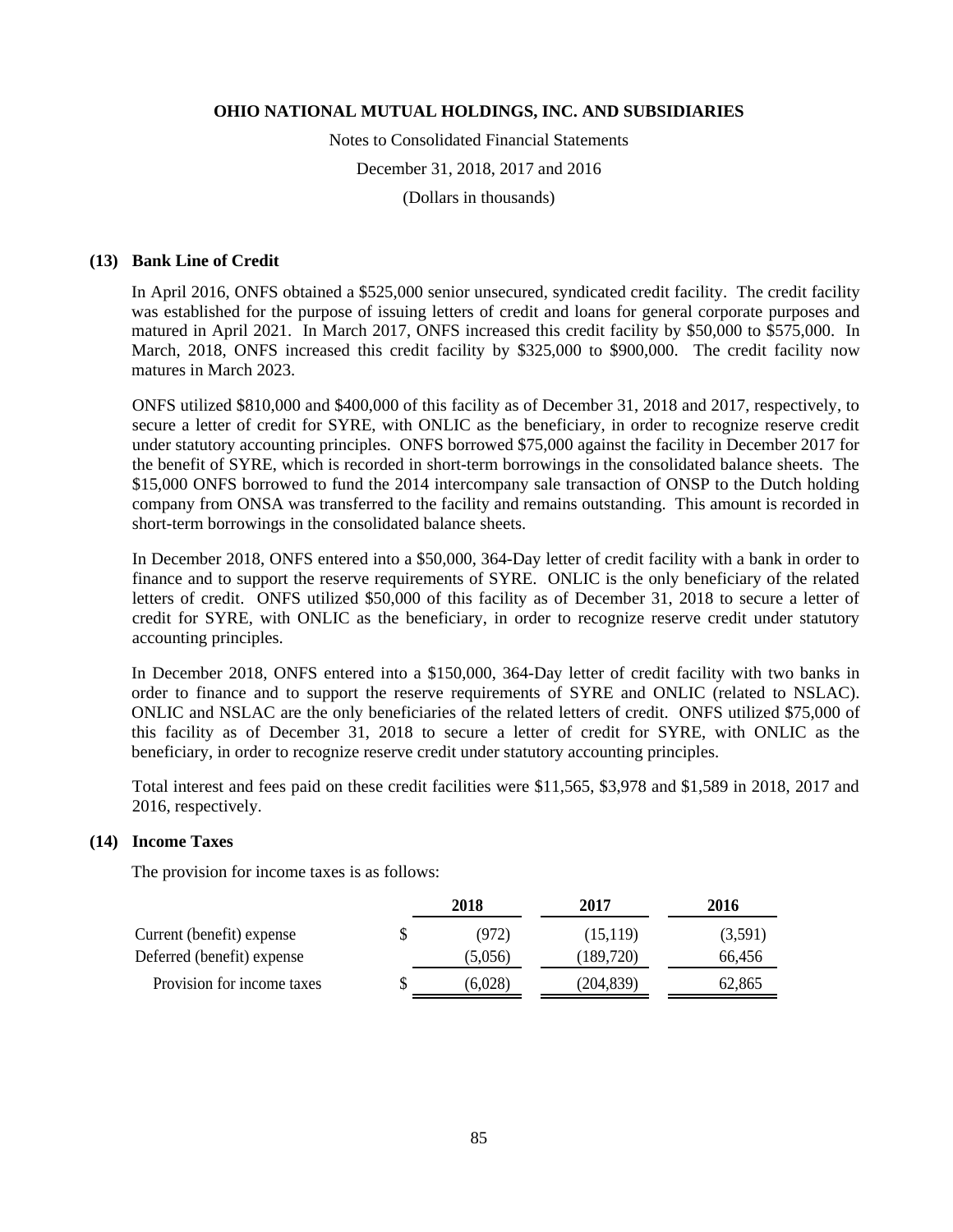Notes to Consolidated Financial Statements

December 31, 2018, 2017 and 2016

(Dollars in thousands)

The following table is the reconciliation of the provision for income taxes based on enacted U.S. federal income tax rates to the provision for income taxes reported in the consolidated financial statements for the years ended December 31:

|                                                 |   | 2018      | 2017       | 2016     |
|-------------------------------------------------|---|-----------|------------|----------|
| Pre-tax income times U.S. enacted tax rate      | S | 13,990    | (62, 613)  | 123,622  |
| Tax-preferred investment income                 |   | (22, 579) | (43,093)   | (62,064) |
| Foreign subsidiaries statutory tax differential |   | (590)     | (2,208)    | (2, 424) |
| Deemed income from foreign operations           |   | (3,314)   | 8,369      |          |
| U.S. Tax reform rate change - Non-equity        |   | 4,137     | (77, 549)  |          |
| U.S. Tax reform rate change - Equity            |   |           | (33,329)   |          |
| Tax contingencies                               |   | 126       | (51)       | 2,298    |
| Other, net                                      |   | 2,202     | 5,635      | 1,433    |
| Provision for income taxes                      |   | (6,028)   | (204, 839) | 62,865   |
| Effective tax rate                              |   | $(9.0)\%$ | 114.5%     | 17.8%    |

The Company files income tax returns in the U.S. federal jurisdiction, foreign countries and various state jurisdictions.

As discussed in Note 4, the United States enacted new tax legislation effective January 1, 2018. The effects of the tax rate change on deferred taxes are reflected in the tax rate reconciliation above. The primary impact on our 2017 financial results was associated with the effect of reducing the U.S. income tax rate from 35% to 21% on our deferred tax balances as of December 31, 2017, and a one-time deemed repatriation tax on certain unremitted earnings of foreign subsidiaries. Other material provisions of the U.S. tax reform impacting the Company and not effective until January 1, 2018 include, but are not limited to provisions: 1) reducing the dividends received deduction; 2) increasing the tax deferred acquisition cost rates (Tax DAC); 3) modifying the tax reserve calculation; and 4) eliminating the corporate alternative minimum tax (AMT).

The largest component of tax-preferred investment income in the rate reconciliation above is the Dividends Received Deduction ("SA DRD") on separate account assets held in connection with variable annuity and life contracts. For 2018, 2017 and 2016 tax returns, the Company recognized an income tax benefit of \$10,169, \$35,950 and \$28,136, respectively.

The Company has made the decision to permanently re-invest the foreign subsidiaries' earnings, thus local foreign country tax rules and tax rates govern the reporting of taxes rather than the U.S. tax rules and tax rate. In 2014, the Chilean government passed legislation increasing the enacted tax rate each year and is currently 27% in 2018 and thereafter. The impact of this legislation is reflected in the above rate reconciliation table.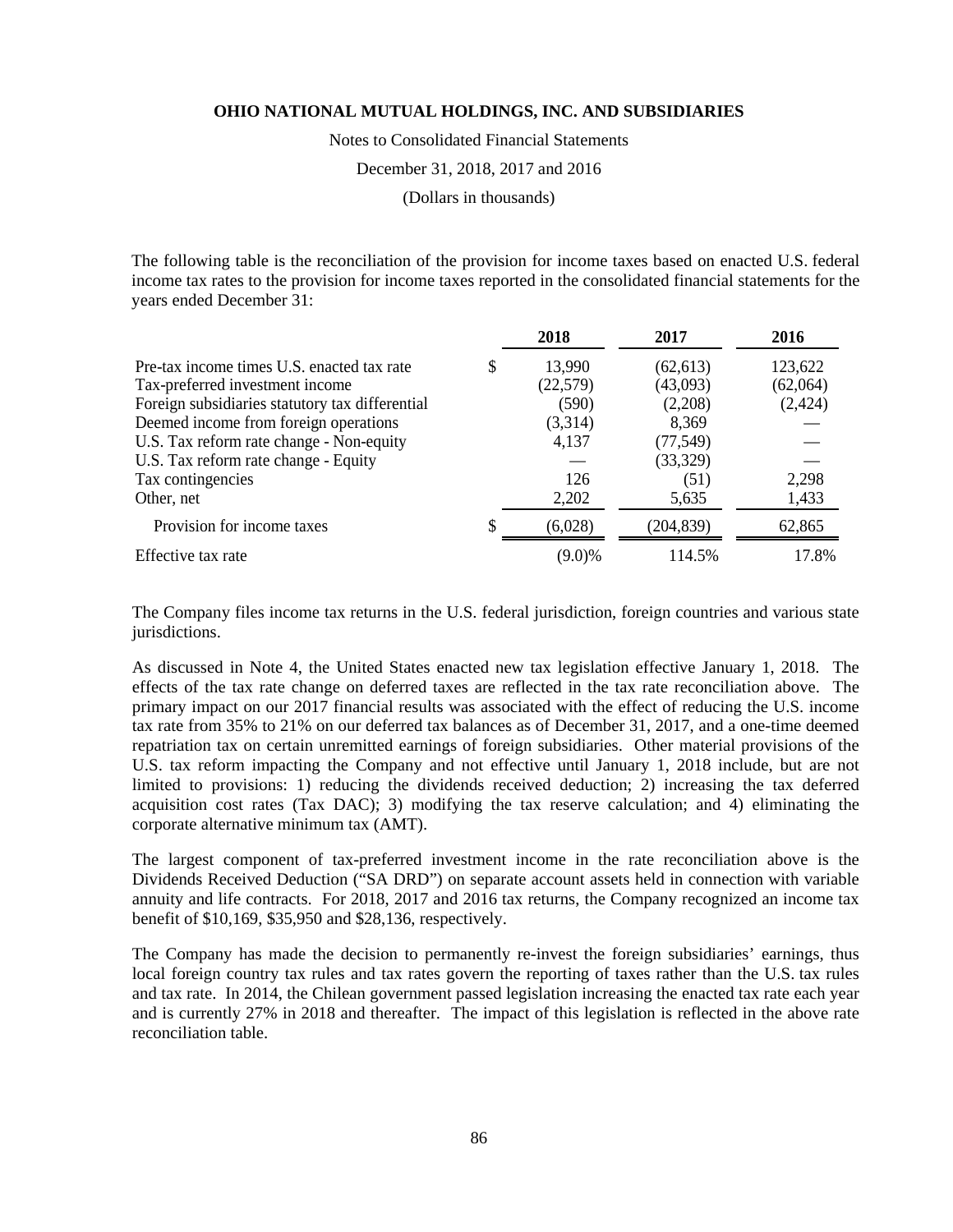Notes to Consolidated Financial Statements

December 31, 2018, 2017 and 2016

(Dollars in thousands)

The tax effects of temporary differences between the financial statement carrying amounts and the tax basis of assets and liabilities that give rise to significant components of the net deferred tax liability relate to the following as of December 31:

|                                             | 2018         | 2017      |
|---------------------------------------------|--------------|-----------|
| Deferred tax assets:                        |              |           |
| Pension and benefit obligations             | \$<br>23,647 | 31,058    |
| Future policy benefits                      | 871,286      | 755,718   |
| Derivatives                                 | 34,590       | 71,511    |
| Net operating loss carryforwards            | 164,989      | 110,435   |
| Tax credits                                 | 40,203       | 38,585    |
| Fixed Asset Capitalization and Depreciation | 21,090       |           |
| Other                                       | 3,590        | 1,489     |
| Total gross deferred tax assets             | 1,159,395    | 1,008,796 |
| Valuation allowance on deferred tax assets  |              |           |
| Net deferred tax assets                     | 1,159,395    | 1,008,796 |
| Deferred tax liabilities:                   |              |           |
| Investments                                 | 19,001       | 90,635    |
| Deferred policy acquisition costs           | 311,272      | 288,835   |
| Section $481(a)$ adjustment                 | 16,673       | 27,792    |
| Reinsurance recoverable                     | 911,781      | 754,808   |
| Other                                       | 6,983        | 90        |
| Total gross deferred tax liabilities        | 1,265,710    | 1,162,160 |
| Net deferred tax liability                  | 106,315<br>S | 153,364   |

In assessing the realizability of deferred tax assets, the Company considers whether it is more likely than not that some portion or all of the deferred tax assets will be realized. The ultimate realization of deferred tax assets is dependent upon the generation of future taxable income during periods in which those temporary differences become deductible. The Company considers the scheduled reversal of deferred tax liabilities, projected future income, and prudent and feasible tax planning strategies in making this assessment. Based upon the level of historical taxable income, projections for future income over the periods in which the deferred tax assets are deductible and available tax planning strategies, the Company believes it is more likely than not that it will realize the benefits of these deductible differences.

As of December 31, 2018, the Company has non-life net operating loss carryforwards of \$486,170 expiring in years 2027 through 2037. As of December 31, 2017, the Company had non-life net operating loss carryforwards of \$530,089 expiring in years 2027 through 2037. As of December 31, 2018, SYRE has a net operating loss of \$202,628 expiring in 2033, to be carried forward and used only to offset future taxable income of SYRE. As of December 31, 2017, SYRE had a net operating loss of \$35,532 expiring in 2031, to be carried forward and used only to offset future taxable income of SYRE. All loss carryforwards are expected to be fully utilized before expiring.

As of December 31, 2018 and 2017, the Company had no valuation allowances recorded. As of December 31, 2018, the Company has no net capital loss carryforwards. As of December 31, 2018, the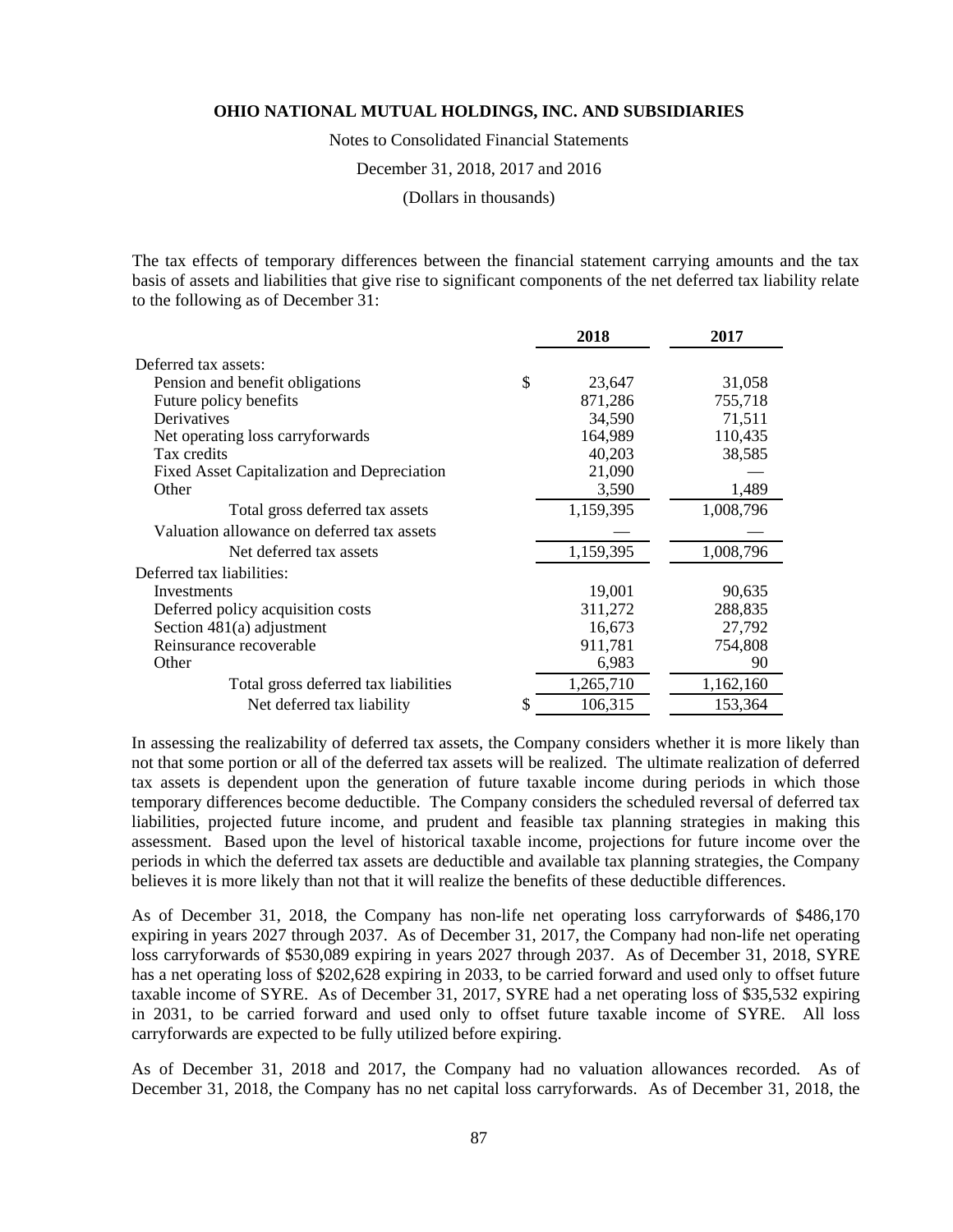Notes to Consolidated Financial Statements

December 31, 2018, 2017 and 2016

(Dollars in thousands)

Company established \$2,344 of uncertain tax positions related to the SA DRD company share percentage(s) for tax return years 2012-2018. As of December 31, 2018, the Company has tax credit carryforwards of \$40,203 expiring in years 2019 through 2038. As of December 31, 2017, the Company had tax credit carryforwards of \$34,174 expiring in years 2019 through 2037. As of December 31, 2018, the Company has alternative minimum tax credits of \$16,098 that now reside in the current tax receivable as a result of tax reform.

The U.S. tax reform imposed a one-time deemed repatriation tax in 2017 on the greater of unremitted earnings and profits from foreign operations of our subsidiaries determined as of November 2, 2017 or December 31, 2017, which amounted to \$5,055. Deferred tax liabilities are recognized for taxes payable on the unremitted earnings from foreign operations of our subsidiaries, except where it is our intention to indefinitely reinvest a portion or all of these undistributed earnings. We currently do not intend to repatriate these unremitted earnings. As of December 31, 2018 and 2017, it was not practicable to determine the amount of the unrecognized deferred tax liability that would arise if foreign earnings were remitted.

## **(15) Pensions and Other Post-Retirement Benefits**

## *a) Home Office Pension Plan*

The Company sponsors a funded qualified pension plan covering all home office employees hired prior to January 1, 1998. This plan includes participants who are employees of the Company and devote substantially all of their time to service for the Company. Retirement benefits are based on years of service and the highest average earnings in five of the last ten years.

The Company also sponsors unfunded pension plans covering certain home office employees where benefits exceed Code 401(a)(17) and Code 415 limits.

The Company also has other deferred compensation and supplementary plans.

The measurement dates were December 31, 2018 and 2017.

## *b) Home Office Post-Retirement Benefit Plans*

The Company currently offers eligible retirees the opportunity to participate in a post-retirement health and group life plan. This plan was amended effective July 1, 2013, to provide participants younger than age 65, a fixed portion of the health insurance contract premium and for participants age 65 and older, a fixed dollar amount which the participant must use to independently purchase their own insurance. Previously, this plan provided all participants a fixed portion of the health insurance contract premium. The portion the Company pays is periodically increased and is a function of participant service. Only home office employees hired prior to January 1, 1998 may become eligible for these benefits provided that the employee meets the retirement age and years of service requirements.

This plan includes participants who are employees of the Company and devote substantially all of their time to service for the Company.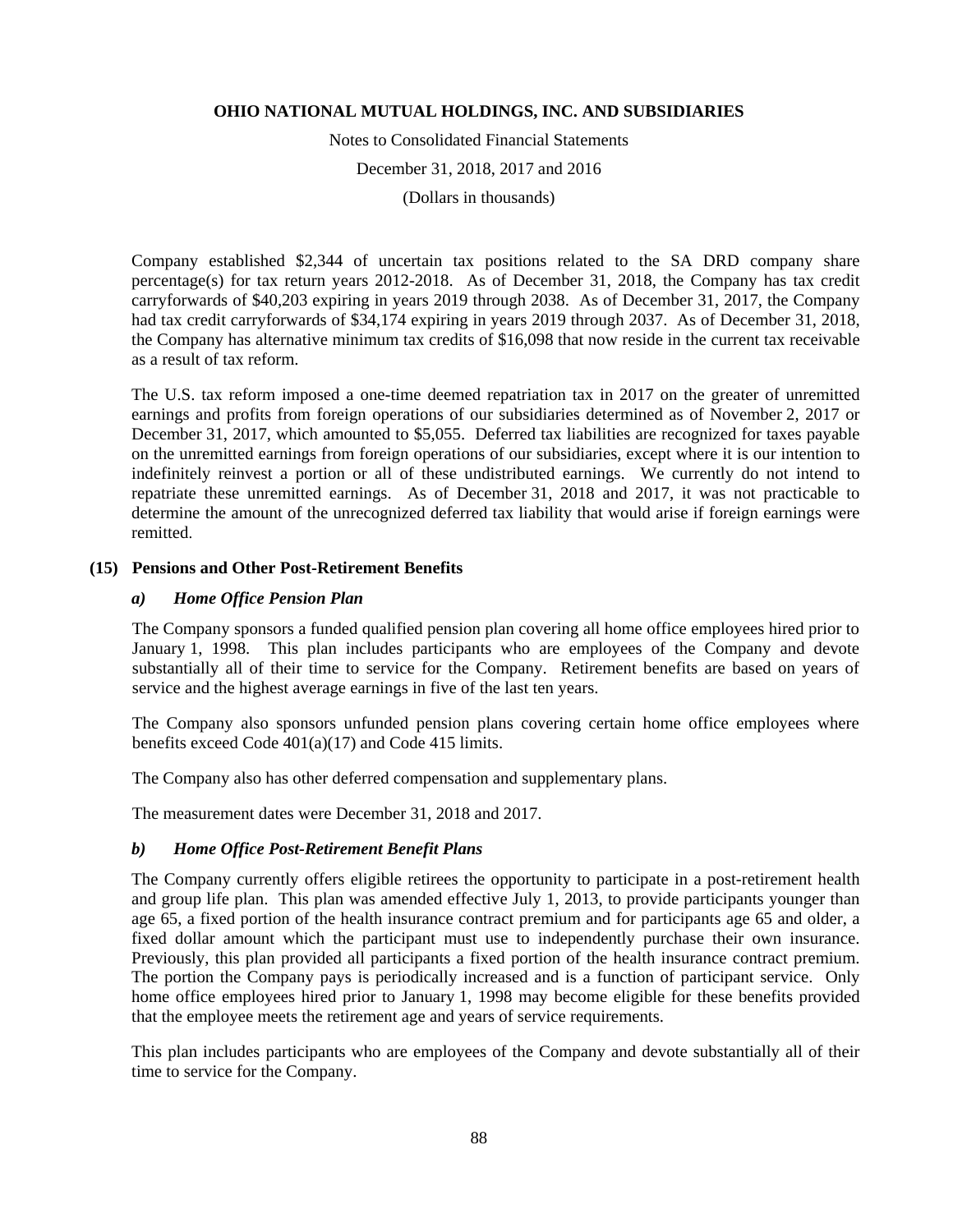Notes to Consolidated Financial Statements

December 31, 2018, 2017 and 2016

(Dollars in thousands)

The post-retirement health plan does not provide benefits which are actuarially equivalent to Medicare Part D benefits. Therefore, the Company does not receive the associated federal Medicare subsidy.

The measurement dates were December 31, 2018 and 2017.

## *c) General Agents' Pension Plan*

The Company sponsors an unfunded, nonqualified defined benefit pension plan covering its general agents hired prior to January 1, 2005. This plan provides benefits based on years of service and average compensation during the final five and ten years of service.

The measurement dates were December 31, 2018 and 2017.

## *d) Agents' Post-Retirement Benefits Plans*

The Company sponsors a post-retirement health and group life plan. Only agents with contracts effective prior to January 1, 1998 who meet the retirement age and service requirements are eligible for these benefits. The health and group life plans are contributory, with retirees contributing approximately 50% of premium for coverage. As with all plan participants, the Company reserves the right to change the retiree premium contribution at renewal.

The post-retirement health plan does not provide benefits which are actuarially equivalent to Medicare Part D benefits. Therefore, the Company does not receive the associated federal Medicare subsidy.

The measurement dates were December 31, 2018 and 2017.

### *e) Obligations and Funded Status*

Information regarding the funded status of the pension plans as a whole and other benefit plans as a whole as of December 31 is as follows: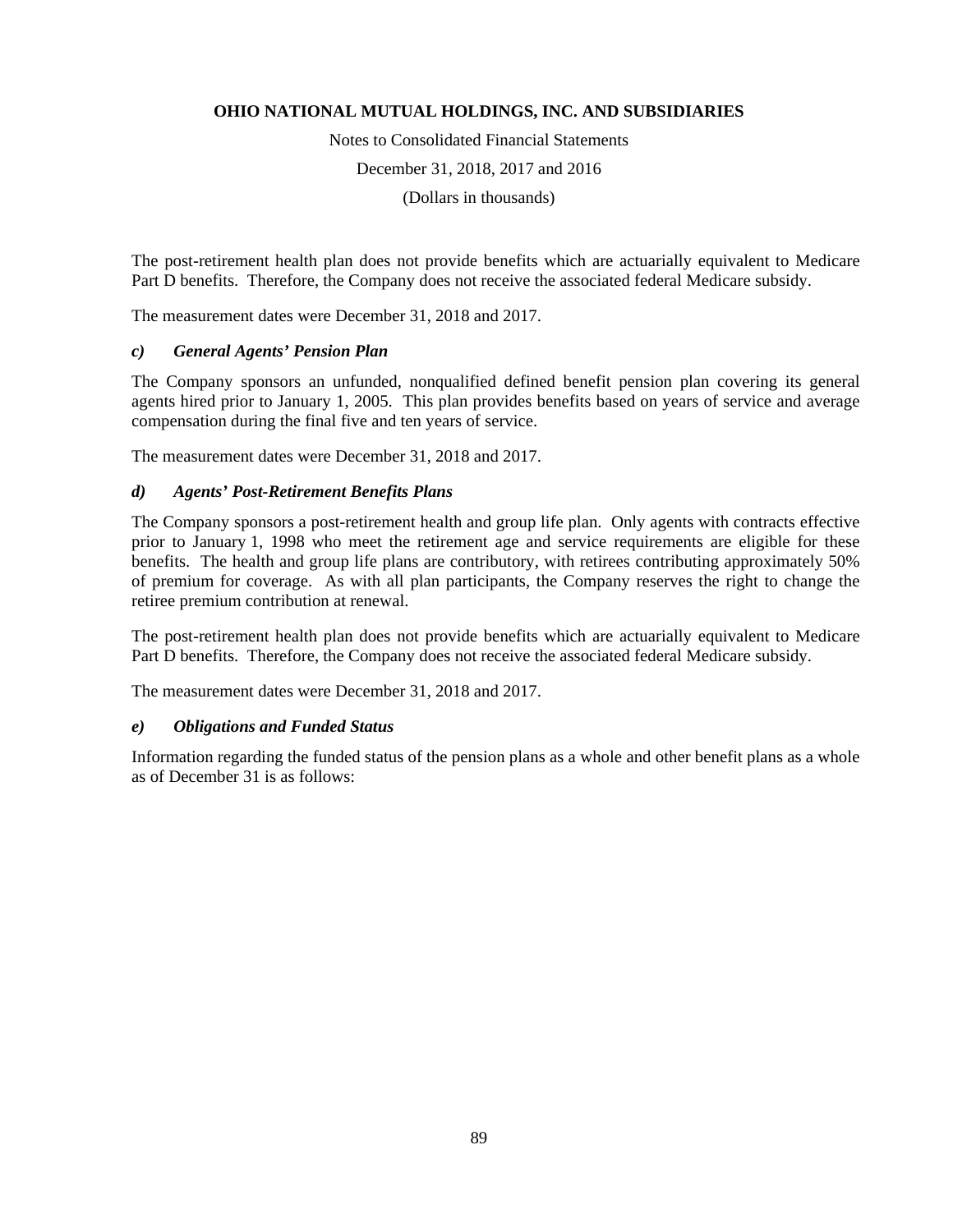Notes to Consolidated Financial Statements

## December 31, 2018, 2017 and 2016

(Dollars in thousands)

|                                         | <b>Pension benefits</b> |           | <b>Other benefits</b> |         |
|-----------------------------------------|-------------------------|-----------|-----------------------|---------|
|                                         | 2018                    | 2017      | 2018                  | 2017    |
| Change in projected benefit obligation: |                         |           |                       |         |
| Projected benefit obligation at         |                         |           |                       |         |
| beginning of year                       | \$<br>127,704           | 133,089   | 6,764                 | 7,918   |
| Service cost                            | 3,107                   | 3,378     | 43                    | 58      |
| Interest cost                           | 4,859                   | 5,163     | 261                   | 299     |
| Actuarial loss (gain)                   | (17,650)                | 11,739    | 565                   | (1,146) |
| Benefits paid*                          | (23, 689)               | (25, 665) | (1,327)               | (365)   |
| Projected benefit obligation at         |                         |           |                       |         |
| end of year                             | \$<br>94,331            | 127,704   | 6,306                 | 6,764   |
| Accumulated benefit obligation          | \$<br>80,143            | 102,701   |                       |         |
| Change in plan assets:                  |                         |           |                       |         |
| Fair value of plan assets at            |                         |           |                       |         |
| beginning of year                       | \$<br>66,945            | 60,476    |                       |         |
| Plan sponsor contribution               |                         | 3,922     |                       |         |
| Actual return on plan assets            | (5,687)                 | 8,823     |                       |         |
| Benefits and expenses paid              | (10, 555)               | (6,276)   |                       |         |
| Fair value of plan assets at            |                         |           |                       |         |
| end of year                             | \$<br>50,703            | 66,945    |                       |         |
| Funded status**                         | \$<br>(43, 628)         | (60, 759) | (6,306)               | (6,764) |

\* Benefits paid include amounts paid from both funded and unfunded benefit plans.

\*\* Funded status is recorded in other liabilities in the consolidated balance sheets.

The following tables show the funded status of the pension plans as of December 31:

|                                                           | <b>Funded</b><br>qualified<br>pension plan | <b>Unfunded</b><br>pension plan | <b>Total</b>     |
|-----------------------------------------------------------|--------------------------------------------|---------------------------------|------------------|
| 2018                                                      |                                            |                                 |                  |
| Projected benefit obligation<br>Fair value of plan assets | \$<br>64,093<br>50,703                     | 30,238                          | 94,331<br>50,703 |
| <b>Funded status</b>                                      | \$<br>(13,390)                             | (30, 238)                       | (43, 628)        |
| 2017                                                      |                                            |                                 |                  |
| Projected benefit obligation                              | \$<br>81,710                               | 45.994                          | 127,704          |
| Fair value of plan assets                                 | 66,945                                     |                                 | 66,945           |
| <b>Funded status</b>                                      | \$<br>(14,765)                             | (45,994)                        | (60, 759)        |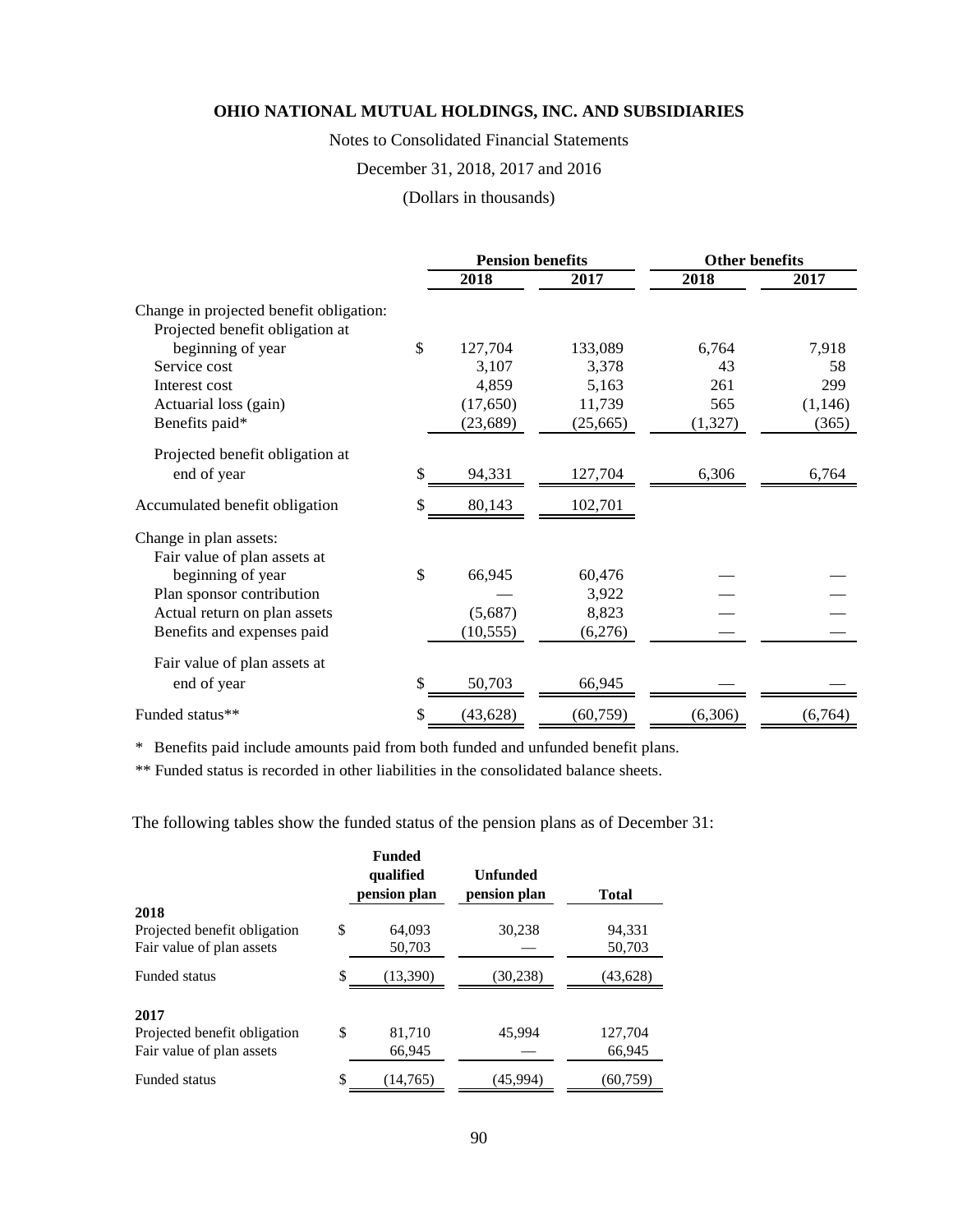Notes to Consolidated Financial Statements

December 31, 2018, 2017 and 2016

(Dollars in thousands)

|                                                        |           | <b>Pension benefits</b> | Other benefits |         |
|--------------------------------------------------------|-----------|-------------------------|----------------|---------|
|                                                        | 2018      | 2017                    | 2018           | 2017    |
| Amounts recognized in the<br>balance sheet consist of: |           |                         |                |         |
| Other liabilities                                      | (43, 628) | (60,759)                | (6,306)        | (6,764) |

Amounts recognized in other comprehensive income (loss) arising during the period consist of the following:

|                                                                  |               | <b>Pension benefits</b> |                         |      | <b>Other benefits</b> |              |
|------------------------------------------------------------------|---------------|-------------------------|-------------------------|------|-----------------------|--------------|
|                                                                  | 2018          | 2017                    | 2016                    | 2018 | 2017                  | 2016         |
| Net actuarial loss (gain)                                        | (7, 237)<br>S | 7,290                   | 11,176                  | 565  | (1,146)               | 1,396        |
|                                                                  |               |                         | <b>Pension benefits</b> |      | <b>Other benefits</b> |              |
|                                                                  |               | 2018                    | 2017                    |      | 2018                  | 2017         |
| Amounts recognized in accumulated<br>other comprehensive income: |               |                         |                         |      |                       |              |
| Net actuarial loss<br>Prior service credit                       |               | \$<br>32,220            | 46,211                  |      | 1,278<br>(127)        | 742<br>(255) |
| Total                                                            |               | \$<br>32,220            | 46,211                  |      | 1,151                 | 487          |

The estimated net loss and prior service cost for the defined benefit pension plans that will be amortized from accumulated other comprehensive income into net periodic benefit cost during 2019 are \$2,722 and \$0, respectively. The estimated net loss and prior service cost for the other post-retirement benefit plans that will be amortized from accumulated other comprehensive income into net periodic benefit cost during 2019 are \$116 and \$(127), respectively. There are no plan assets that are expected to be returned to the Company during the next twelve months.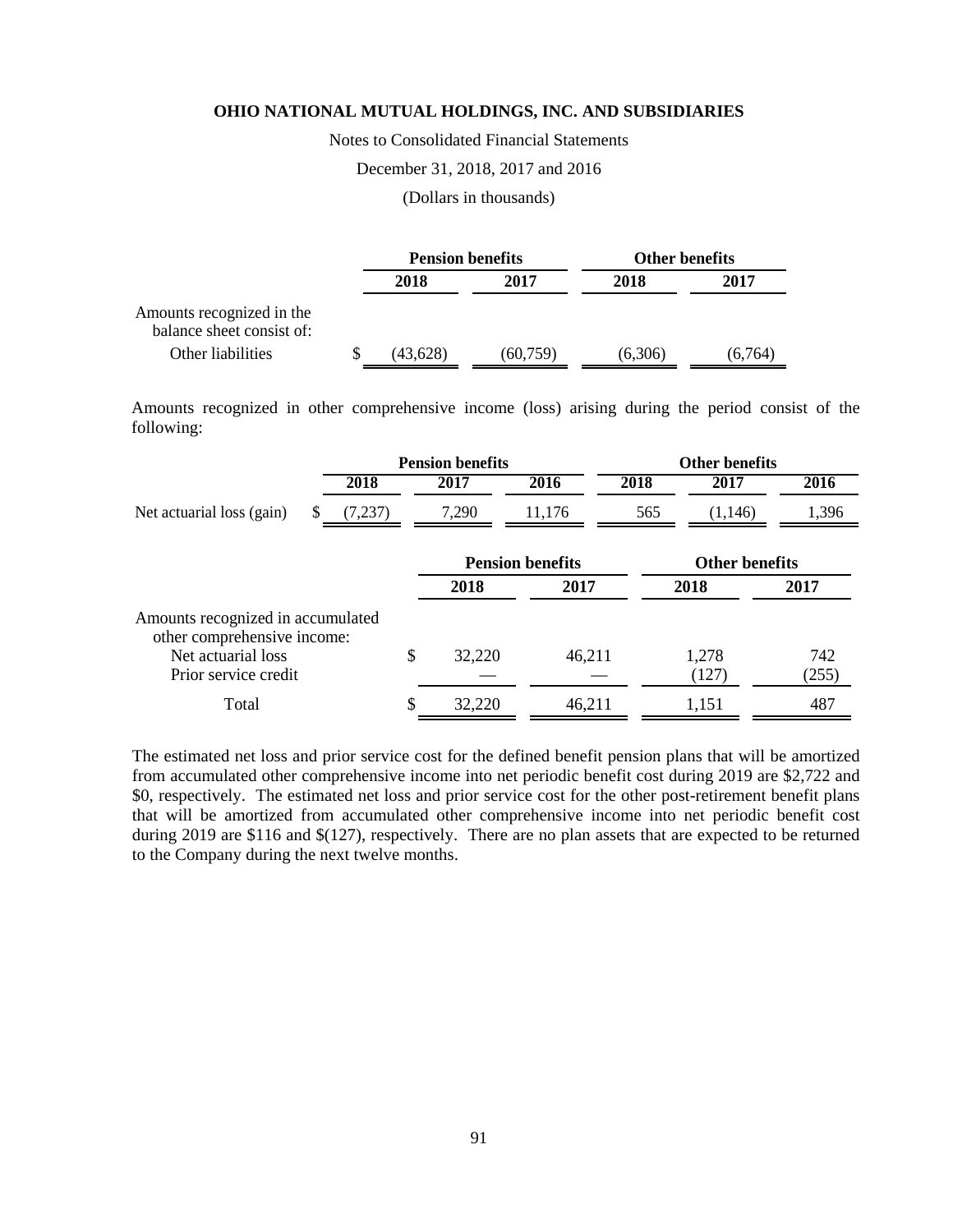Notes to Consolidated Financial Statements

## December 31, 2018, 2017 and 2016

# (Dollars in thousands)

|                                 | <b>Pension benefits</b> |         |         |  |
|---------------------------------|-------------------------|---------|---------|--|
|                                 | 2018                    | 2017    | 2016    |  |
| Components of net periodic      |                         |         |         |  |
| benefit cost:                   |                         |         |         |  |
| Service cost                    | \$<br>3,107             | 3,378   | 3,384   |  |
| Interest cost                   | 4,859                   | 5,163   | 5,607   |  |
| Expected return on plan assets  | (4, 726)                | (4,375) | (3,709) |  |
| Amortization of net loss/(gain) | 4,158                   | 4,097   | 4,124   |  |
| Settlement                      | 2,596                   | 5,710   |         |  |
| Net periodic benefit cost       | \$<br>9.994             | 13,973  | 9,406   |  |
|                                 |                         |         |         |  |

|                                 |               | <b>Other benefits</b> |       |       |  |
|---------------------------------|---------------|-----------------------|-------|-------|--|
|                                 |               | 2018                  | 2017  | 2016  |  |
| Components of net periodic      |               |                       |       |       |  |
| benefit cost:                   |               |                       |       |       |  |
| Service cost                    | \$            | 43                    | 58    | 75    |  |
| Interest cost                   |               | 261                   | 299   | 378   |  |
| Amortization of prior service   |               |                       |       |       |  |
| cost                            |               | (128)                 | (128) | (128) |  |
| Amortization of net loss/(gain) |               | 29                    | 40    | 345   |  |
| Net periodic benefit cost       | <sup>\$</sup> | 205                   | 269   | 670   |  |

Information for defined benefit pension plans with an accumulated benefit obligation in excess of fair value of plan assets as of December 31:

|                                | <b>Pension benefits</b> |        |  |
|--------------------------------|-------------------------|--------|--|
|                                | 2018                    | 2017   |  |
| Projected benefit obligation   | 94.331                  | 45.994 |  |
| Accumulated benefit obligation | 80.143                  | 36,771 |  |
| Fair value of plan assets      | 50,703                  |        |  |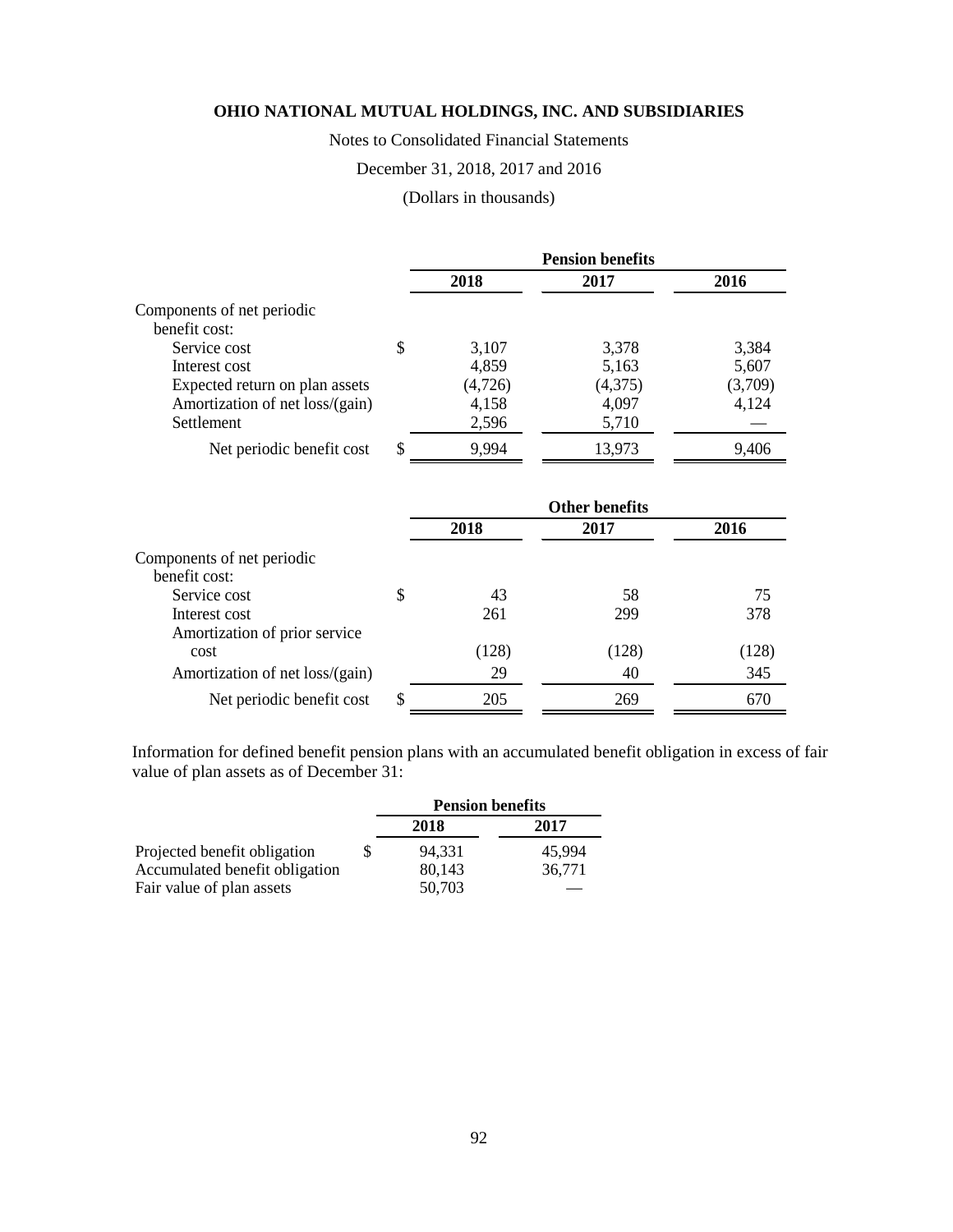Notes to Consolidated Financial Statements

December 31, 2018, 2017 and 2016

(Dollars in thousands)

## *f) Assumptions*

| <b>Pension benefits</b> |       |       |                       |
|-------------------------|-------|-------|-----------------------|
| 2018                    | 2017  | 2018  | 2017                  |
|                         |       |       |                       |
|                         |       |       |                       |
| 4.03%                   | 4.35% | 4.04% | 4.53%                 |
| 7.50%                   | 7.50% |       |                       |
| 4.35%                   | 4.61% | 4.25% | 4.25%                 |
|                         |       |       |                       |
|                         |       |       |                       |
|                         |       | 7.80% | 8.53%                 |
|                         |       | 0.70% | 1.60%                 |
|                         |       |       |                       |
|                         |       |       |                       |
|                         |       |       |                       |
|                         |       | 7.70% | 7.73%                 |
|                         |       | 0.60% | 0.80%                 |
|                         |       |       |                       |
|                         |       | 2023  | 2020                  |
|                         |       |       |                       |
|                         |       |       |                       |
| 4.81%                   | 4.03% | 4.74% | 4.04%                 |
| 3.83%                   | 4.46% | 3.50% | 4.25%                 |
|                         |       |       | <b>Other benefits</b> |

Assumed health care cost trend rates have a significant effect on the amounts reported for the health care plans. A one percentage point change in assumed health care cost trend rates would have the following effects:

|                                                         | 1 Percentage<br>point increase | 1 Percentage<br>point decrease |
|---------------------------------------------------------|--------------------------------|--------------------------------|
| Effect on total of 2018 service cost and interest cost  | 25                             | (21)                           |
| Effect on 2018 other post-retirement benefit obligation | 452                            | (392)                          |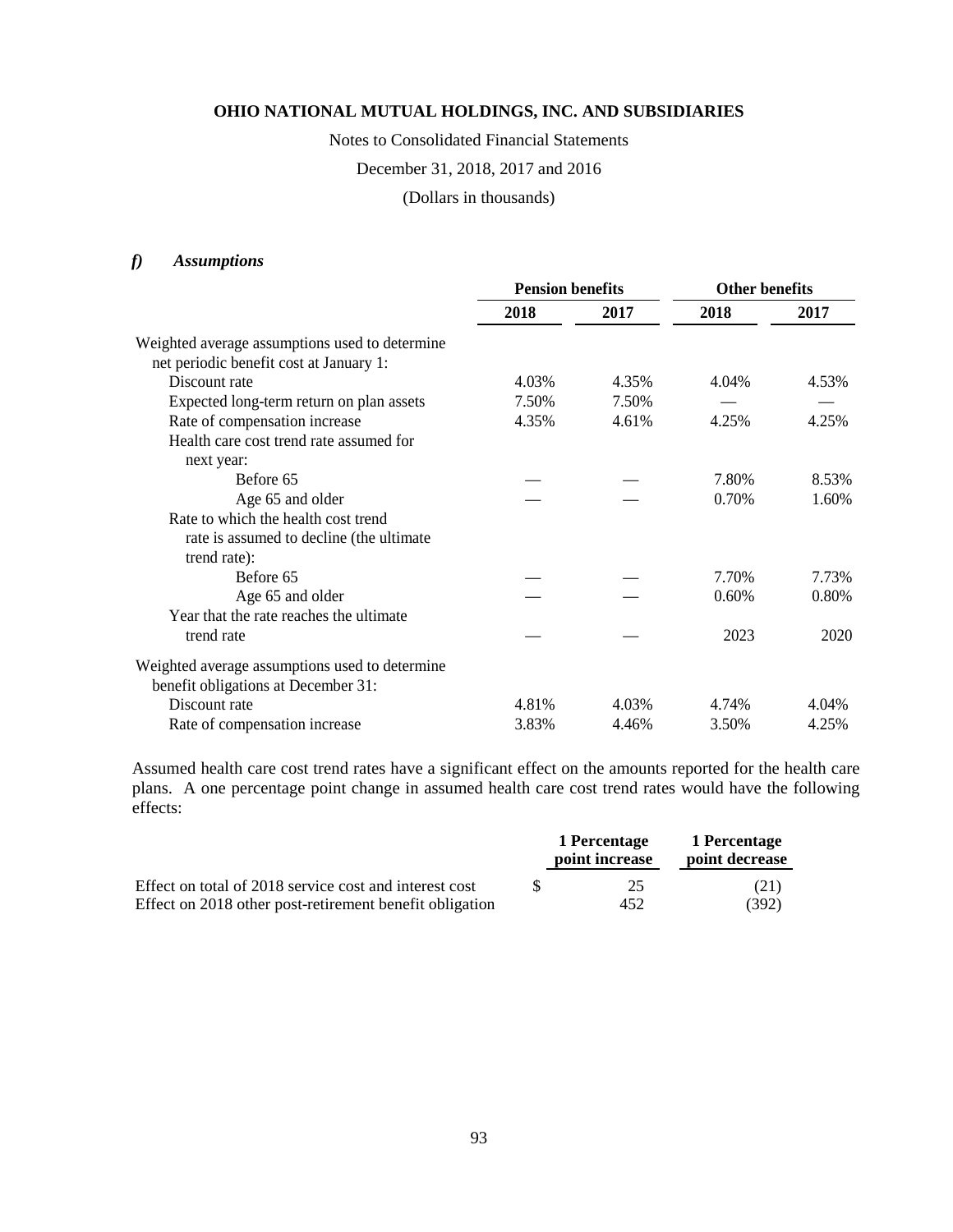Notes to Consolidated Financial Statements

December 31, 2018, 2017 and 2016

(Dollars in thousands)

#### *g) Plan Assets*

The following table presents the hierarchy of the Company's pension plan assets at fair value as of December 31:

|                     | Level 1      | Level 2 | Level 3 | <b>Total</b> |
|---------------------|--------------|---------|---------|--------------|
| 2018                |              |         |         |              |
| <b>Bond funds</b>   | \$<br>17,640 |         |         | 17,640       |
| Equity funds        | 33,063       |         |         | 33,063       |
| <b>Total assets</b> | \$<br>50,703 |         |         | 50,703       |
|                     |              |         |         |              |
| 2017                |              |         |         |              |
| <b>Bond funds</b>   | \$<br>18,496 |         |         | 18,496       |
| Equity funds        | 48,449       |         |         | 48,449       |
| <b>Total assets</b> | \$<br>66,945 |         |         | 66,945       |

The Company categorizes pension benefit plan assets consistent with the Fair Value Hierarchy described in Note 6.

The Company's other post-retirement benefit plans were unfunded at December 31, 2018 and 2017.

The assets of the Company's defined benefit pension plan ("the Plan") are invested in group variable annuity contracts with ONLIC offering specific investment choices from various asset classes providing diverse and professionally managed options. As of December 31, 2018 and 2017, \$29,430 and \$41,198, respectively, of the Plan assets are funds that are affiliated with the Company. The assets are invested in a mix of equity securities, debt securities and real estate securities in allocations as determined from time to time by the Pension Plan Committee. The target allocations are designed to balance the Plan's short-term liquidity needs and its long-term liabilities. The target allocations are currently 65% equity securities and 35% debt securities.

For diversification and risk control purposes, where applicable, each asset class is further divided into sub classes such as large cap, mid cap and small cap and growth, core and value for equity securities and U.S. domestic, global and high yield for debt securities. To the extent possible, each sub asset class utilizes multiple fund choices and no single fund contains more than 25% of Plan assets (exclusive of any short term increases in assets due to any Plan funding). The Plan performance is measured by a weighted benchmark consisting of equity and debt benchmarks in weights determined by the Plan committee.

The overall expected long term rate of return on assets is determined by a weighted average return of fixed income and equity indexes. Fixed income securities (including cash) make up 40% of the weighted average return and equity securities make up 60% of the weighted average return.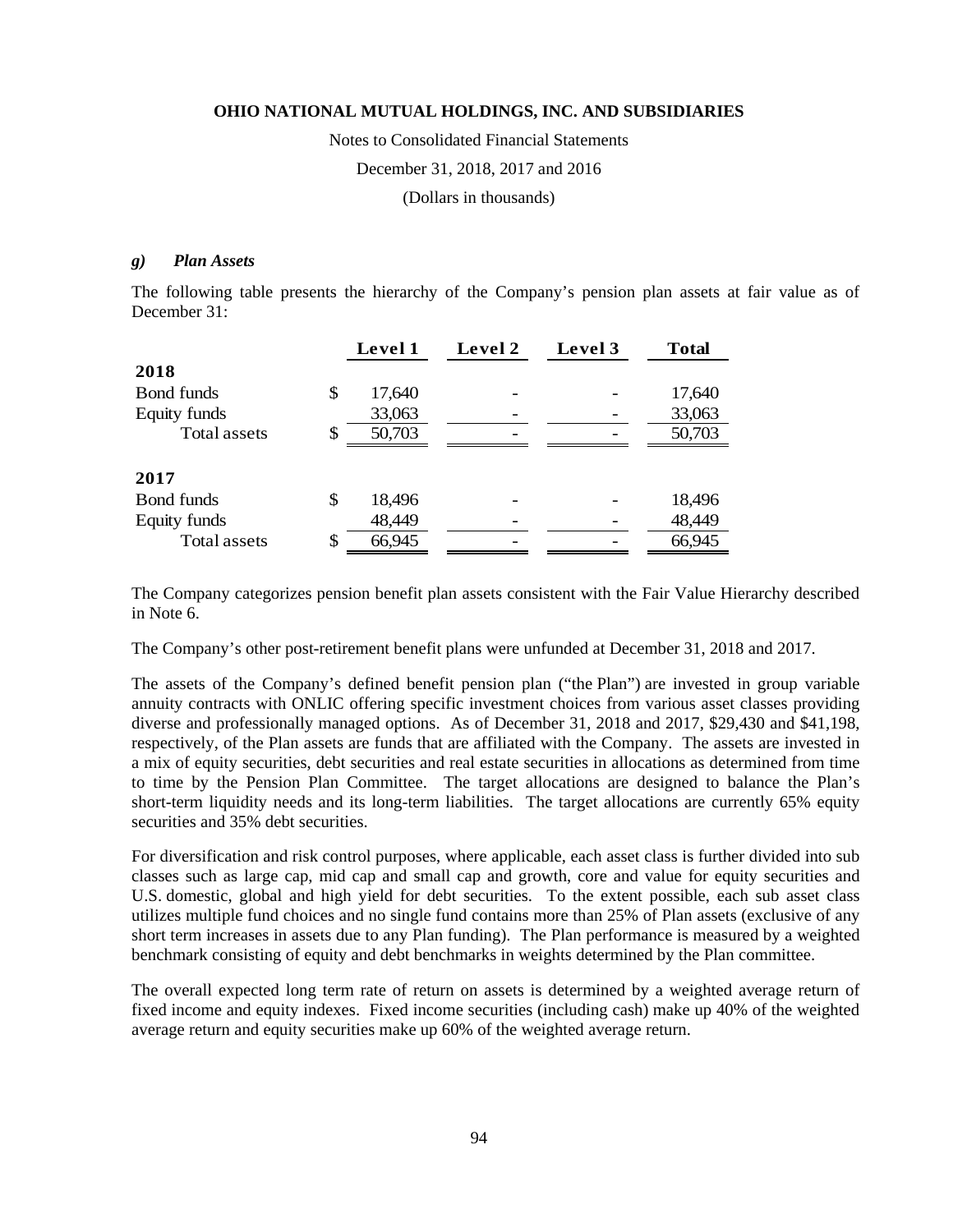Notes to Consolidated Financial Statements

December 31, 2018, 2017 and 2016

(Dollars in thousands)

The following table shows the weighted average asset allocation by class of the Company's qualified pension plan assets as of December 31:

|                                      | 2018      | 2017      |
|--------------------------------------|-----------|-----------|
| Equity securities<br>Debt securities | 65%<br>35 | 72%<br>28 |
| Total                                | 100%      | 100%      |

#### *h) Cash Flows*

#### *(i) Contributions*

The minimum funding requirement under The Employee Retirement Income Security Act of 1974 for 2018 and 2017 was \$0. The Plan Sponsor contributed \$0 and \$3,922 to the qualified pension plan for the years ended December 31, 2018 and 2017, respectively. No contribution to the qualified pension plan is expected for the 2019 plan year.

#### *(ii) Estimated Future Benefit Payments*

The following benefit payments, which reflect expected future service, as appropriate, are expected to be paid:

|             | <b>Pension</b><br>benefits | <b>Other</b><br>benefits |
|-------------|----------------------------|--------------------------|
| 2019        | \$<br>5,778                | 507                      |
| 2020        | 9,920                      | 508                      |
| 2021        | 8,127                      | 515                      |
| 2022        | 10,393                     | 520                      |
| 2023        | 10,244                     | 524                      |
| 2024 – 2028 | 53,011                     | 2,263                    |

#### *i) Other Plan Expenses*

The Company also maintains a qualified contributory defined contribution profit-sharing plan covering substantially all employees. Company contributions to the profit-sharing plan are based on the net earnings of the Company and are payable at the sole discretion of management. The expense for contributions to the profit-sharing plan for 2018, 2017 and 2016 was \$7,281, \$5,925 and \$8,343, respectively.

Employees hired on or after January 1, 1998 are covered by a defined contribution pension plan. The expense reported for this plan was \$2,956, \$2,900 and \$3,282 in 2018, 2017 and 2016, respectively.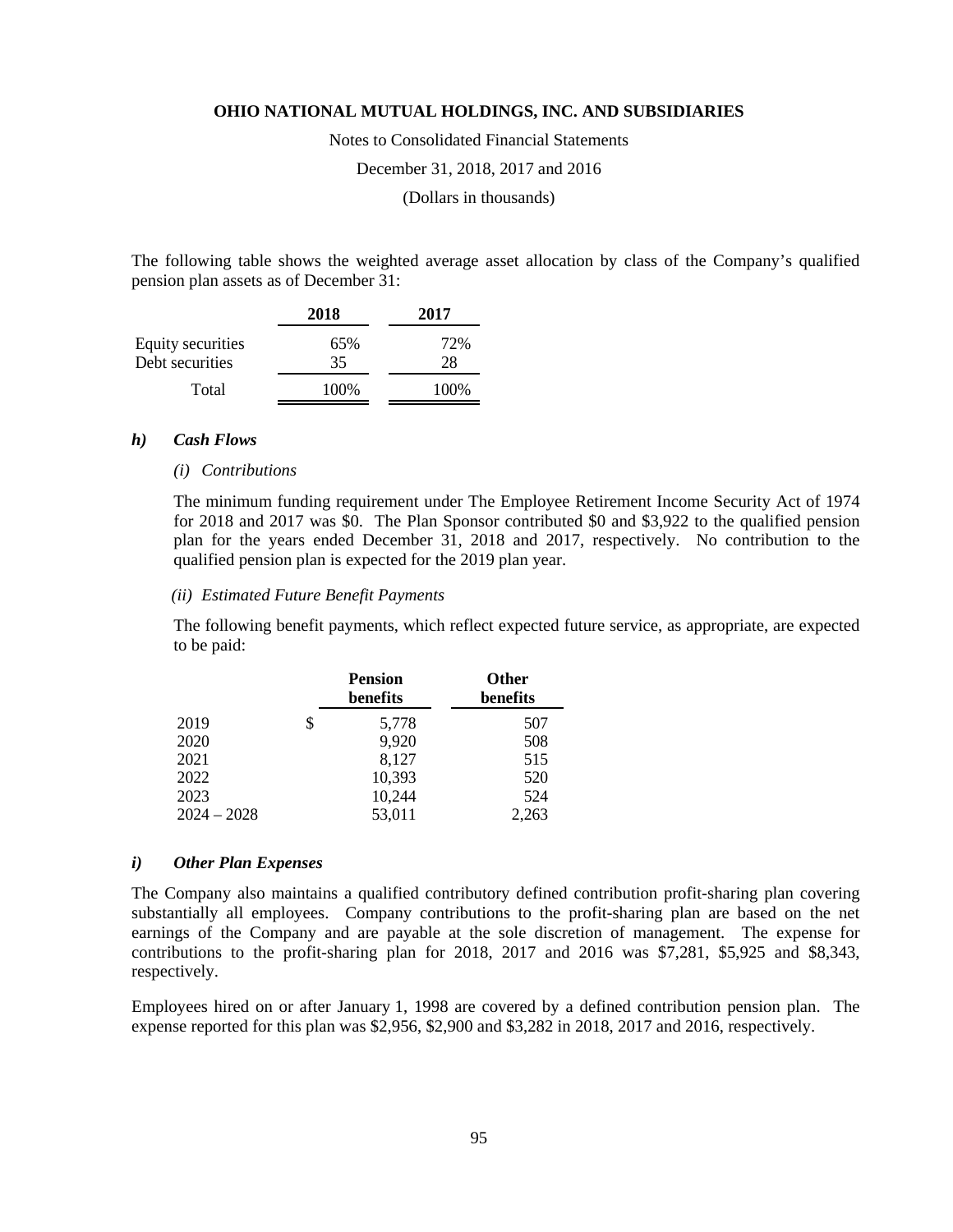Notes to Consolidated Financial Statements

December 31, 2018, 2017 and 2016

(Dollars in thousands)

The Company has other deferred compensation and supplemental pension plans not included in the above tables. In 2018, a portion of the liability was released resulting in negative expense of \$6,268 during the year. The expenses for these plans in 2017 and 2016 were \$18,336 and \$12,992, respectively.

#### **(16) Closed Block**

Effective August 1, 1998, ONLIC was reorganized with approval of the Board of Directors, the Company's policyholders, and the Ohio Department of Insurance under provisions of the Ohio Revised Code to become a stock company 100% owned by ONFS. This reorganization contained an arrangement, known as a closed block (the "Closed Block"), to provide for dividends on policies that were in force on the effective date and were within classes of individual policies for which the Company had a dividend scale in effect at the time of the reorganization. The Closed Block was designed to give reasonable assurance to owners of affected policies that assets will be available to support such policies, including maintaining dividend scales in effect at the time of the reorganization, if the experience underlying such dividend scales continues. The assets, including revenue therefrom, allocated to the Closed Block will accrue solely to the benefit of the owners of policies included in the Closed Block until the Closed Block is no longer in effect. The Company is not required to support the payment of dividends on the Closed Block policies from its general funds.

The financial information of the Closed Block is consolidated with all other operating activities, and is prepared in conformity with FASB ASC 944-805, *Financial Services-Insurance-Business Combinations.* This presentation reflects the contractual provisions and not the actual results of operations and financial position. Many expenses related to the Closed Block operations are charged to operations outside the Closed Block; accordingly, the contribution from the Closed Block does not represent the actual profitability of the Closed Block operations. Operating costs and expenses outside of the Closed Block are, therefore, disproportionate to the business outside of the Closed Block.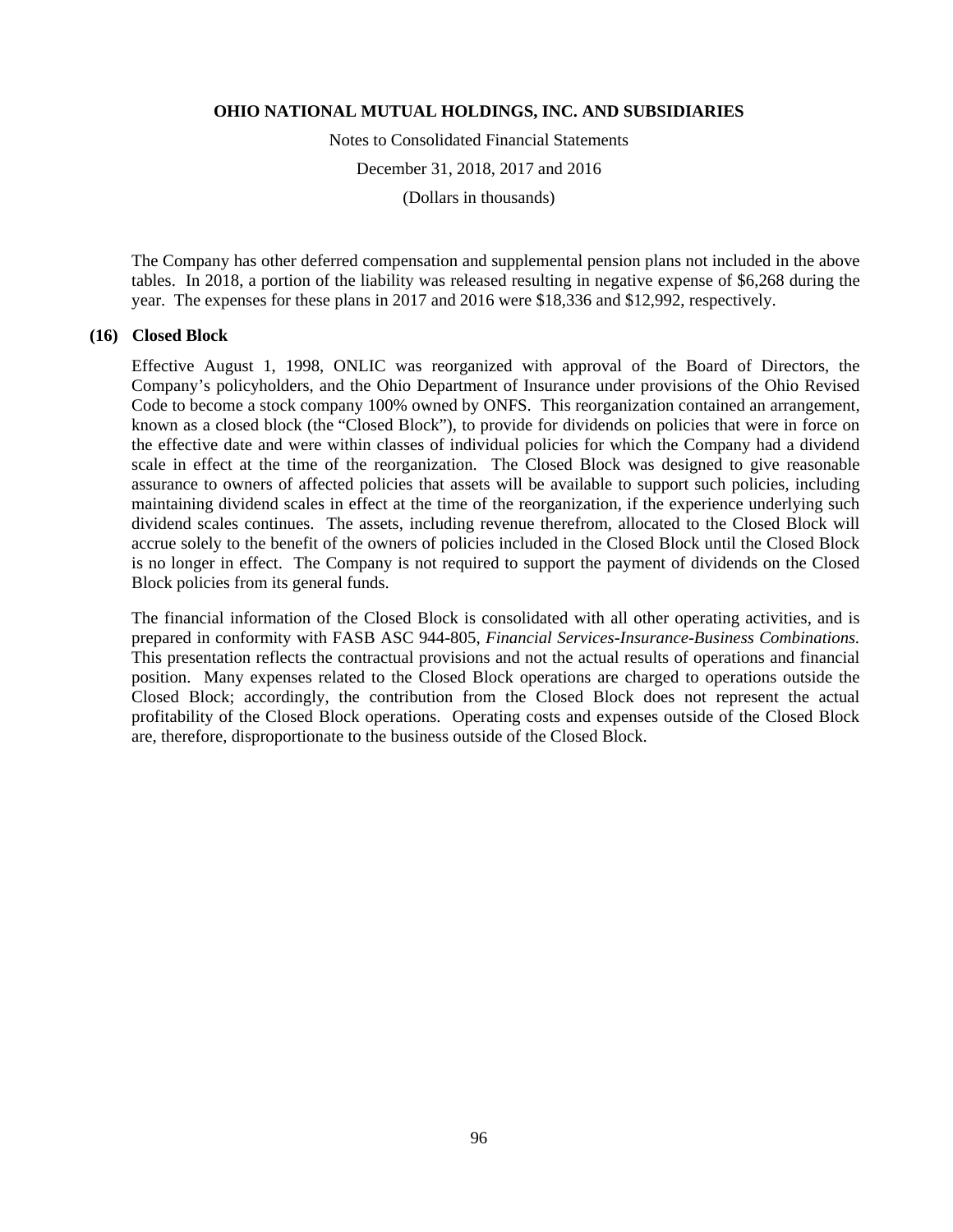Notes to Consolidated Financial Statements

December 31, 2018, 2017 and 2016

(Dollars in thousands)

Summarized financial information of the Closed Block as of December 31, 2018 and 2017, and for each of the years in the three-year period ended December 31, 2018 follows:

|                                                       |                           | 2018    | 2017    |
|-------------------------------------------------------|---------------------------|---------|---------|
| <b>Closed Block liabilities:</b>                      |                           |         |         |
| Future policy benefits and claims                     | \$                        | 581,984 | 599,014 |
| Policyholders' dividend accumulations                 |                           | 33,633  | 35,565  |
| Other policyholder funds                              |                           | 9,946   | 24,391  |
| Deferred federal income taxes                         |                           | 1,706   | 5,478   |
| Other liabilities                                     |                           | 1,329   | 1,485   |
| <b>Total Closed Block liabilities</b>                 | \$                        | 628,598 | 665,933 |
| Closed Block assets:                                  |                           |         |         |
| Fixed maturity securities available-for-sale, at fair |                           |         |         |
| value (amortized cost of \$420,536 and \$378,831      |                           |         |         |
| as of December 31, 2018 and 2017, respectively)       | \$                        | 428,660 | 404,917 |
| Fixed maturity securities held-to-maturity, at        |                           |         |         |
| amortized cost                                        |                           |         | 38,299  |
| Mortgage loans on real estate, net                    |                           | 38,641  | 47,805  |
| Policy loans                                          |                           | 82,788  | 86,076  |
| Cash and short-term investments                       |                           | 6,071   | 12,696  |
| Accrued investment income                             |                           | 4,249   | 4,160   |
| Deferred policy acquisition costs                     |                           | 32,851  | 35,850  |
| Reinsurance recoverable                               |                           | 895     | 1,004   |
| Other assets                                          |                           | 694     | 1,138   |
| <b>Total Closed Block assets</b>                      | \$                        | 594,849 | 631,945 |
| Excess of reported Closed Block liabilities over      |                           |         |         |
| <b>Closed Block assets</b>                            | \$                        | 33,749  | 33,988  |
| Tax reform adjustment                                 |                           |         | 3,652   |
| Amounts included in accumulated other                 |                           |         |         |
| comprehensive income:                                 |                           |         |         |
| Unrealized investment gains, net of tax               |                           | 10,056  | 28,218  |
| Allocated to policyholder dividend obligation,        |                           |         |         |
| net of tax                                            |                           | (1,932) | (2,132) |
| Maximum future earnings to be recognized from         |                           |         |         |
| Closed Block assets and liabilities                   | $\boldsymbol{\mathsf{S}}$ | 41,873  | 63,726  |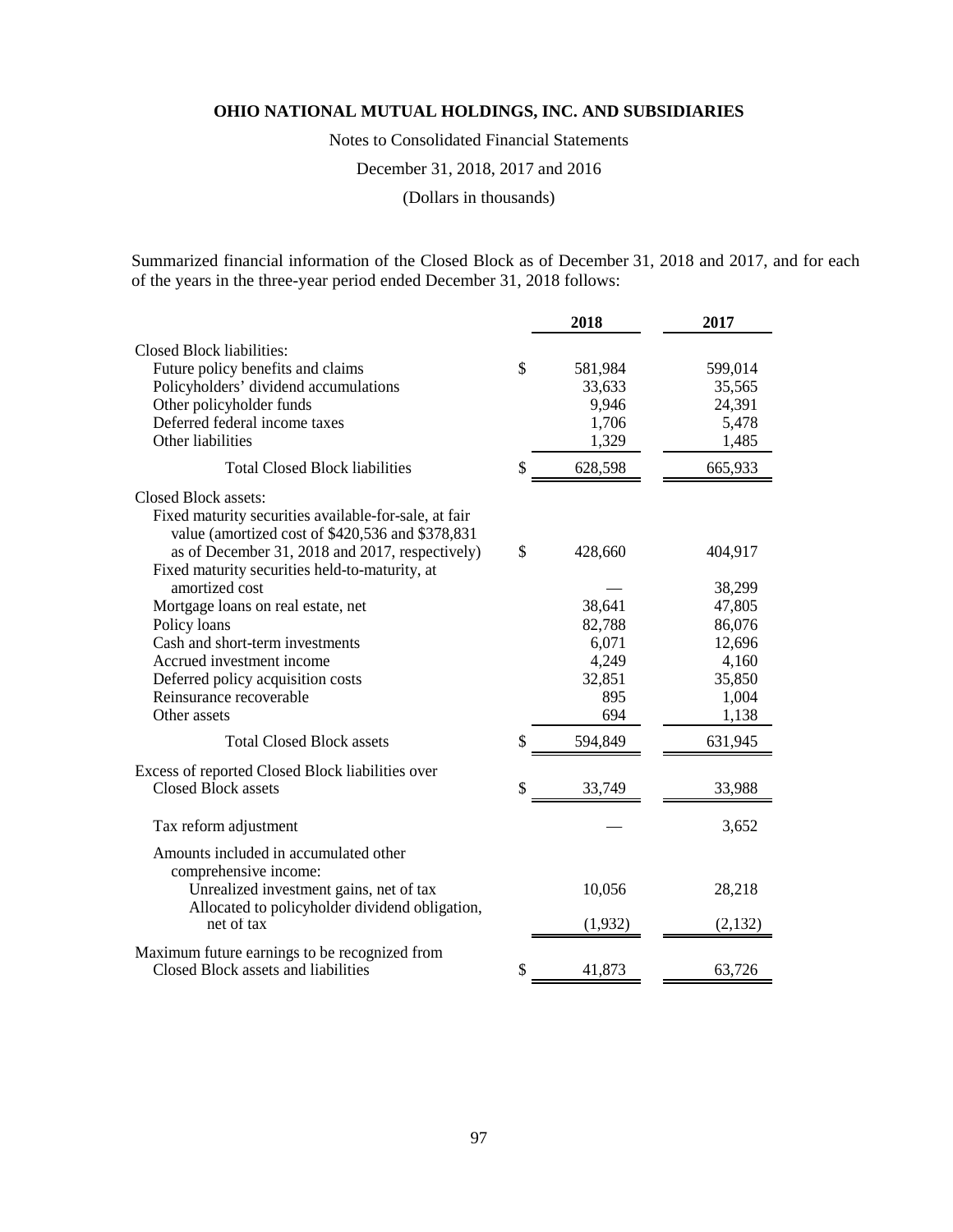Notes to Consolidated Financial Statements

December 31, 2018, 2017 and 2016

(Dollars in thousands)

|                                                            | 2018         | 2017     | 2016     |
|------------------------------------------------------------|--------------|----------|----------|
| Change in policyholder dividend<br>obligation:             |              |          |          |
| Balance at beginning of year                               | \$<br>35,565 | 37,697   | 39,510   |
| Net unrealized investment activity                         | (1,932)      | (2,132)  | (1, 813) |
| Balance at end of year                                     | \$<br>33,633 | 35,565   | 37,697   |
| Closed Block revenues and                                  |              |          |          |
| expenses:                                                  |              |          |          |
| Traditional life insurance                                 |              |          |          |
| premiums                                                   | \$<br>18,284 | 20,101   | 22,530   |
| Net investment income                                      | 28,788       | 30,318   | 32,489   |
| Net realized gains (losses) on                             |              |          |          |
| investments                                                | 463          | (275)    | 125      |
| Benefits and claims                                        | (31, 104)    | (33,082) | (34,262) |
| Provision for policyholders'<br>dividends on participating |              |          |          |
| policies                                                   | (7,201)      | (8,211)  | (9,782)  |
| Amortization of deferred policy                            |              |          |          |
| acquisition costs                                          | (3,015)      | (3,028)  | (3,075)  |
| Other operating costs and                                  |              |          |          |
| expenses                                                   | (1,660)      | (1, 927) | (2,111)  |
| Income before federal                                      |              |          |          |
| income taxes                                               | 4,555        | 3,896    | 5,914    |
| Income tax expense                                         | 1,382        | 506      | 2,308    |
| Closed Block net                                           |              |          |          |
| income                                                     | \$<br>3,173  | 3,390    | 3,606    |
|                                                            |              |          |          |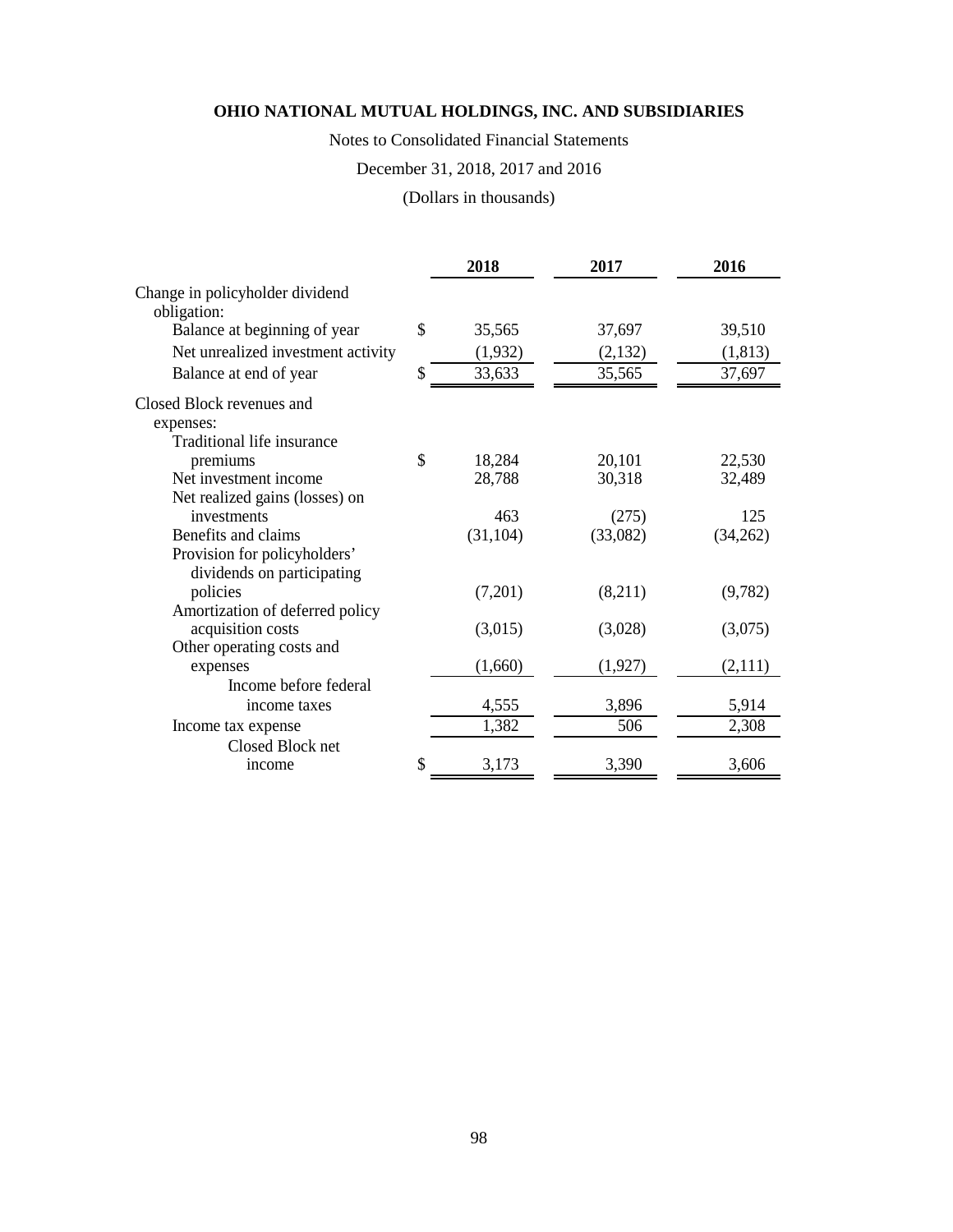Notes to Consolidated Financial Statements

December 31, 2018, 2017 and 2016

(Dollars in thousands)

### **(17) Regulatory RBC and Dividend Restrictions**

The Company is required to comply with statutory accounting practices prescribed or permitted by regulatory authorities. Annual Statements for the Company's domestic insurance subsidiaries ONLIC, ONLAC, NSLAC, MONT, KENW and CMGO, filed with their respective insurance departments, are prepared on a basis of accounting practices prescribed or permitted by such regulatory authority in their respective states of domicile. Prescribed statutory accounting practices include a variety of publications of the National Association of Insurance Commissioners ("NAIC"), as well as state laws, regulations, and general administrative rules. Permitted statutory accounting practices encompass all accounting practices not prescribed.

The Company's Ohio domiciled life insurance subsidiaries, ONLIC, ONLAC, and CMGO, do not have any permitted statutory accounting practices as of December 31, 2018 or 2017. NSLAC, a New York domiciled life insurance company, does not have any permitted statutory accounting practices as of December 31, 2018 or 2017.

The Company's Vermont domiciled life insurance subsidiary, MONT, received approval from the Vermont Insurance Department regarding the use of a permitted practice in the statutory financial statements as of December 31, 2014. The approval continues indefinitely. The Company was given approval by the Vermont Commissioner of Insurance to recognize as an admitted asset the value of a stop loss agreement. This stop loss agreement is from a third party unauthorized reinsurer and is used to fund the reinsurer's obligation to the Company. There is no difference in net loss between NAIC statutory accounting practices and practices permitted by the Vermont Department.

The Company's Vermont domiciled life insurance subsidiary, KENW, received approval from the Vermont Insurance Department regarding the use of a permitted practice in the statutory financial statements as of December 31, 2013. The approval continues indefinitely. The Company was given approval by the Vermont Commissioner of Insurance to recognize as an admitted asset the value of a letter of credit and a stop loss agreement. This stop loss agreement is from a third party unauthorized reinsurer and is used to fund the reinsurer's obligation to the Company. There is no difference in net loss between NAIC statutory accounting practices and practices permitted by the Vermont Department.

In 2015, the Company redomiciled SYRE to the Cayman Islands from the State of Delaware. The Company received approval from the Cayman Islands Monetary Authority ("CIMA") regarding the use of permitted practices to use GAAP as the basis of accounting and to recognize, as an admitted asset, a letter of credit. The approval continues indefinitely.

## *Statutory Surplus and Income*

State insurance regulators and the NAIC have adopted RBC requirements for life insurance companies to evaluate the adequacy of statutory capital and surplus in relation to investment and insurance risks. The requirements provide a means of measuring the minimum amount of statutory surplus appropriate for an insurance company to support its overall business operations based on its size and risk profile. As of December 31, 2018, ONLIC, ONLAC, NSLAC, MONT, KENW and CMGO exceeded the minimum RBC requirements.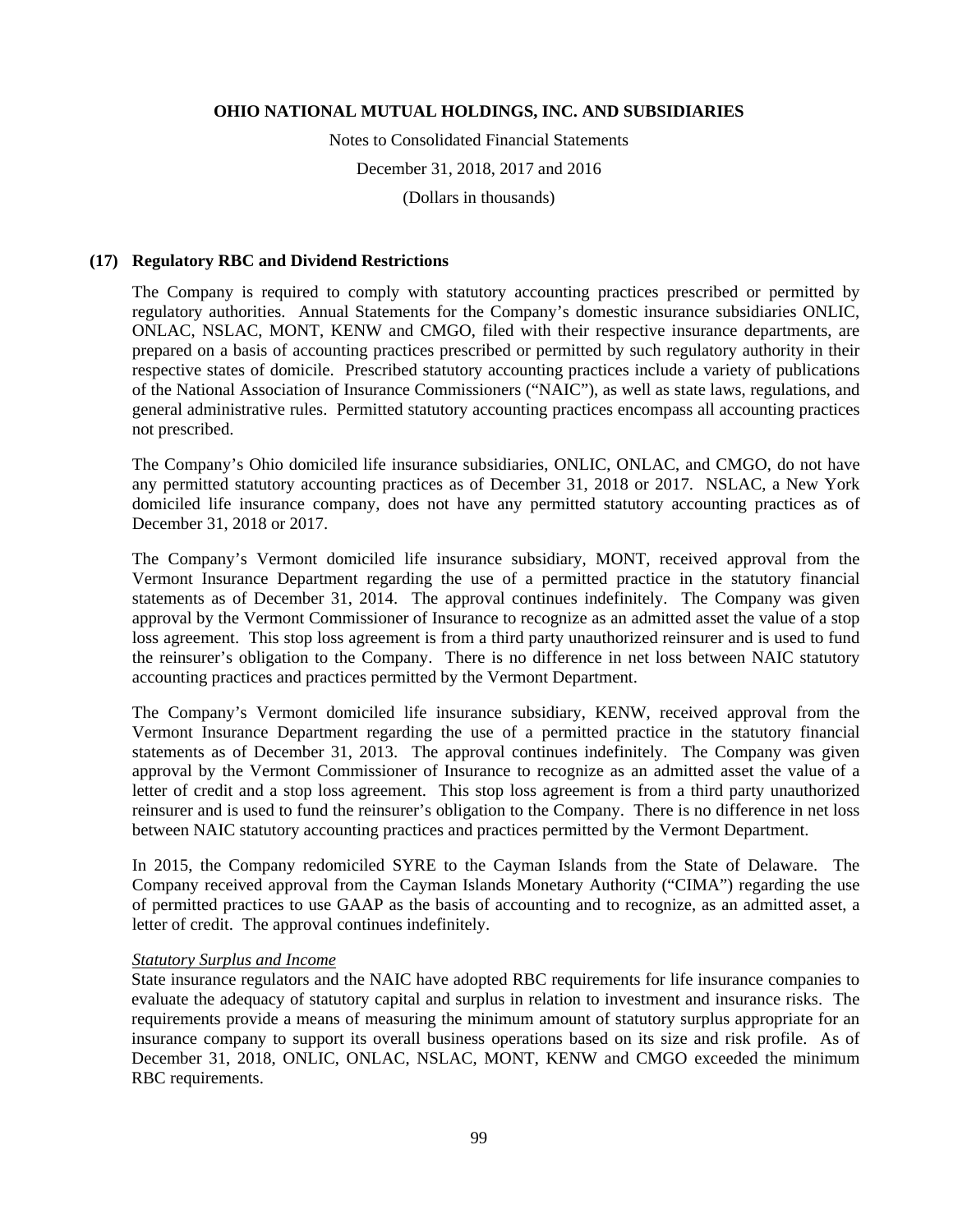Notes to Consolidated Financial Statements

December 31, 2018, 2017 and 2016

(Dollars in thousands)

A company's risk-based statutory surplus is calculated by applying factors and performing calculations relating to various asset, premium, claim, expense and reserve items. Regulators can then measure the adequacy of a company's statutory surplus by comparing it to the RBC. Under specific RBC requirements, regulatory compliance is determined by the ratio of a company's total adjusted capital, as defined by the insurance regulators, to its company action level of RBC (known as the RBC ratio), also as defined by insurance regulators. As of December 31, 2018, the Company's primary life insurance subsidiary ONLIC's total adjusted capital and company action level RBC was \$1,102,124 and \$237,915, respectively, providing an RBC ratio of 463%. Additionally, as of December 31, 2018, ONLIC's authorized control level RBC was \$118,958.

The combined statutory basis net income of ONLIC, ONLAC, NSLAC, MONT, KENW and CMGO, after intercompany eliminations, was \$(91,843), \$48,308 and \$(15,535) for the years ended December 31, 2018, 2017 and 2016, respectively.

The combined statutory basis capital and surplus of ONLIC, ONLAC, NSLAC, MONT, KENW and CMGO, after intercompany eliminations, was \$1,019,073 and \$1,101,550 as of December 31, 2018 and 2017, respectively.

The primary reasons for the difference between statutory and GAAP accounting for reporting purposes include the following provisions for GAAP:

- the costs related to successful efforts to acquire business, principally commissions and certain policy issue expenses, are amortized over the period benefited rather than charged to operations in the year incurred;
- future policy benefit reserves are based on anticipated Company experience for lapses, mortality and investment yield, rather than statutory mortality and interest requirements, without consideration of withdrawals;
- investments in fixed maturity available-for-sale securities are carried at fair value rather than amortized cost;
- certain assets designated as non-admitted under statutory accounting are excluded from the balance sheet; under GAAP, these assets would be included in the consolidated balance sheets, net of any valuation allowance;
- the asset valuation reserve and interest maintenance reserve are not recorded;
- separate account seed money is classified as a trading security recorded at estimated fair value as opposed to a component of separate account assets;
- the fixed maturity securities that are related to NSLAC's funds withheld reinsurance arrangement are classified as trading securities recorded at estimated fair value as opposed to amortized cost;
- changes in deferred taxes are recognized in operations;
- there is a presentation of other comprehensive (loss) income and comprehensive (loss) income;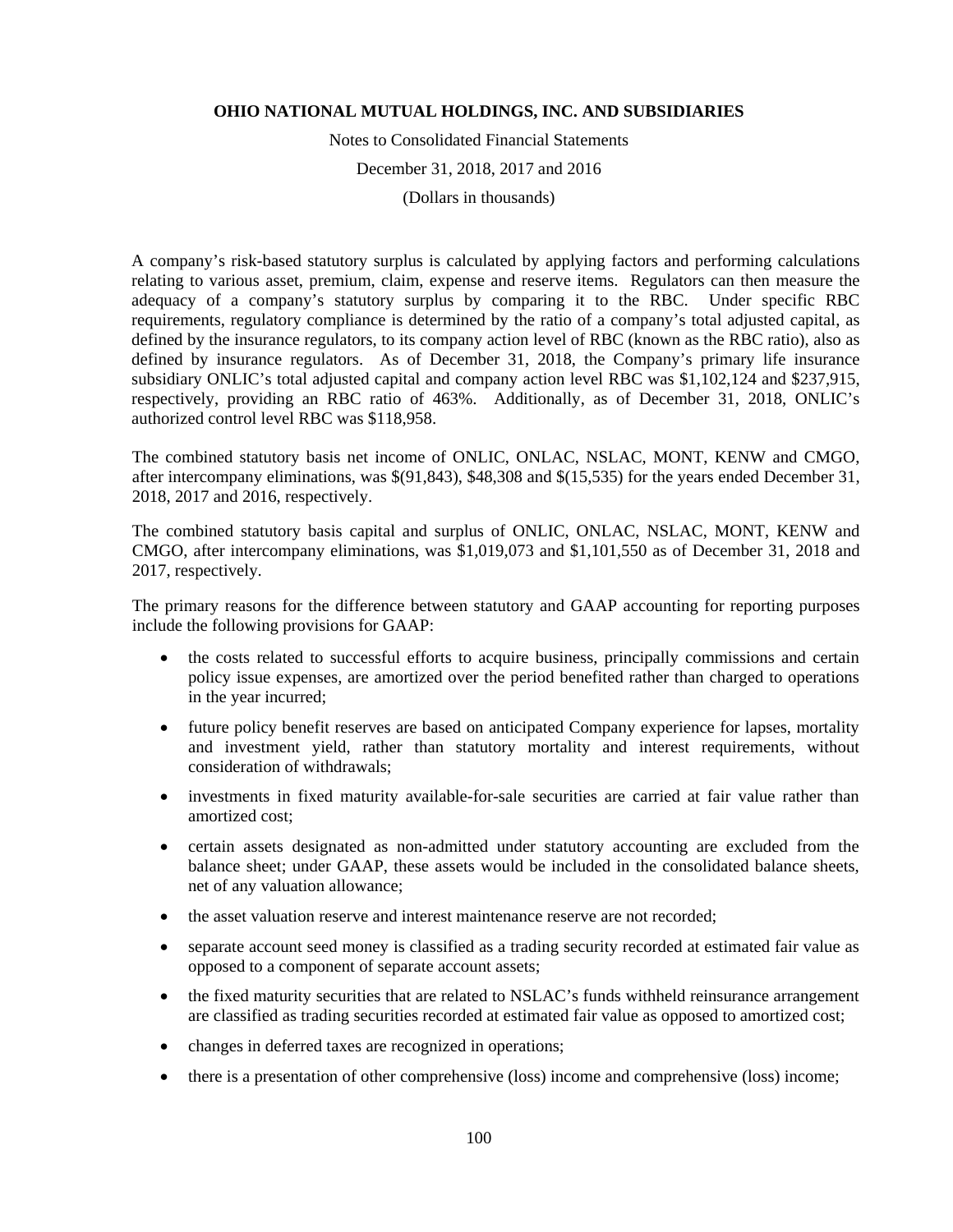Notes to Consolidated Financial Statements

December 31, 2018, 2017 and 2016

(Dollars in thousands)

- consolidation for GAAP is based on whether the Company has voting control, or for certain VIEs, has the power to direct the activities most significant to the VIE while for statutory, consolidation is not applicable; and
- surplus notes are presented as part of notes payable within liabilities and are not presented as a component of capital and surplus.

Additionally, state regulators and rating agencies do not always use the same methodologies for calculating RBC ratios. There is a risk that a rating agency will not give us credit for certain regulatory RBC rules or permitted practices, which could result in a reduced rating even though the Company's RBC ratio and those of our insurance subsidiaries remain high based upon state regulatory rules and practices.

#### *Dividend Restrictions*

The payment of dividends by ONLIC to ONFS is limited by Ohio insurance laws. The maximum dividend that may be paid to ONFS without prior approval of the Director of Insurance is limited to the greater of ONLIC's statutory net income of the preceding calendar year or 10% of statutory surplus as of the preceding December 31. Any dividend that exceeds the earned surplus of ONLIC, even if it is within the above parameters, would be deemed extraordinary under Ohio law. Therefore, dividends of approximately \$102,000 may be paid by ONLIC to ONFS in 2019 without prior approval. Dividends of \$60,000, \$70,000 and \$75,000 were declared and paid by ONLIC to ONFS in 2018, 2017 and 2016, respectively.

The payment of dividends by ONLAC to ONLIC is limited by Ohio insurance laws. The maximum dividend that may be paid without prior approval of the Director of Insurance is limited to the greater of ONLAC's statutory net income of the preceding calendar year or 10% of statutory surplus as of the preceding December 31. Any dividend that exceeds the earned surplus of ONLAC, even if it is within the above parameters, would be deemed extraordinary under Ohio law. Therefore, dividends of approximately \$36,000 may be paid by ONLAC to ONLIC in 2018 without prior approval. ONLAC declared and paid dividends to ONLIC of \$27,000, \$27,000 and \$28,000 in 2018, 2017 and 2016, respectively.

The payment of dividends by CMGO to ONLIC is limited by Ohio insurance laws. CMGO may pay to their stockholder, ONLIC, a dividend from unassigned surplus at the end of any calendar quarter where CMGO's unassigned surplus is equal to the amount required for CMGO to have company action level RBC of 200%, after adjusting its capital level and its RBC level for such dividend. No dividends were declared or paid by CMGO in 2018, 2017 or 2016.

The payment of dividends by NSLAC to ONLIC is limited by New York insurance laws. The maximum ordinary dividend that may be paid without prior approval of the Superintendent of Financial Services is limited to the lesser of 10% of NSLAC's statutory surplus (defined by New York Insurance Law, Section 4207a as page 3, line 37 of the Annual Statement) as of the immediate preceding calendar year or NSLAC's net gain from operations for the immediately preceding calendar year, not including realized capital gains. Therefore, dividends of approximately \$1,940 may be paid by NSLAC to ONLIC in 2019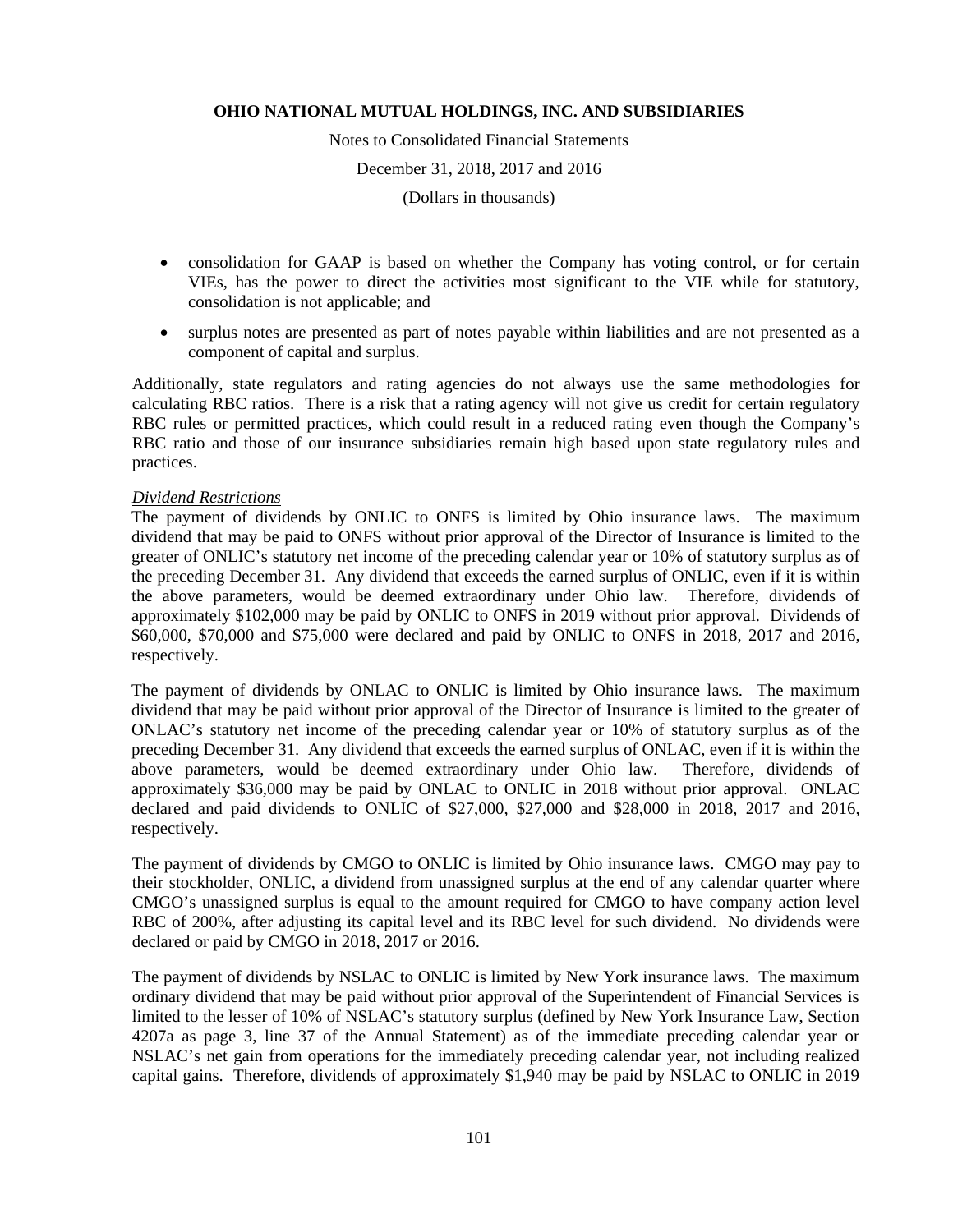Notes to Consolidated Financial Statements

December 31, 2018, 2017 and 2016

(Dollars in thousands)

without prior approval. No dividends were declared or paid by NSLAC in 2018 or 2017. NSLAC declared and paid dividends to ONLIC of \$1,300 in 2016.

MONT and KENW are subject to limitations, imposed by the State of Vermont, on the payment of dividends to their stockholder, ONLIC. Generally, dividends during any year may not be paid, without prior regulatory approval. No dividends were declared or paid by MONT to ONLIC in 2018, 2017 or 2016. No dividends were declared or paid by KENW to ONLIC in 2018, 2017 or 2016.

SYRE is subject to limitations, imposed by CIMA, on the payment of dividends to its stockholder, ONFS. Dividends shall only be paid out of the SYRE's retained earnings and any paid-in capital in excess of par, provided that, after giving effect to each such dividend, the remaining capital is in excess of any capital requirements as prescribed by the CIMA. SYRE cannot pay any dividends without prior approval from CIMA. No dividends were declared or paid by SYRE in 2018, 2017 or 2016.

#### **(18) Additional Financial Instruments Disclosure**

#### *Financial Instruments with Off Balance Sheet Risk*

The Company is a party to financial instruments with off balance sheet risk in the normal course of business through management of its investment portfolio. The Company had outstanding commitments to fund mortgage loans, bonds, common stocks and venture capital partnerships of \$89,518 and \$96,814 as of December 31, 2018 and 2017, respectively. These commitments involve, in varying degrees, elements of credit and market risk in excess of amounts recognized in the consolidated financial statements. The credit risk of all financial instruments, whether on or off balance sheet, is controlled through credit approvals, limits, and monitoring procedures.

### **(19) Commitments and Contingencies**

In 2018, the Company was named in two threatened class action lawsuits pertaining to the strategic announcements in September 2018. At this time, no classes have been certified. The Company plans to defend these allegations vigorously. At this time, a loss is not probable, nor estimable.

In 2013, the Company entered into a joint venture agreement with various individual parties to purchase a 50% equity method investment interest in a closely-held Brazilian life insurance company. Per the terms of the agreement, the Company was potentially liable for future annual payments through 2017 which were dependent upon future annual profitability of the Brazilian life insurance company and based upon the earn out calculation noted in the agreement. The Company released the remaining liability of \$1,007 at December 31, 2016 as the earn out calculation of the final payment in 2017 resulted in no payment due.

### *Operating Leases*

The Company primarily leases hardware, software and transportation equipment. Rent expense on operating leases for the years ended December 31, 2018, 2017 and 2016, was \$5,842, \$5,557 and \$4,940,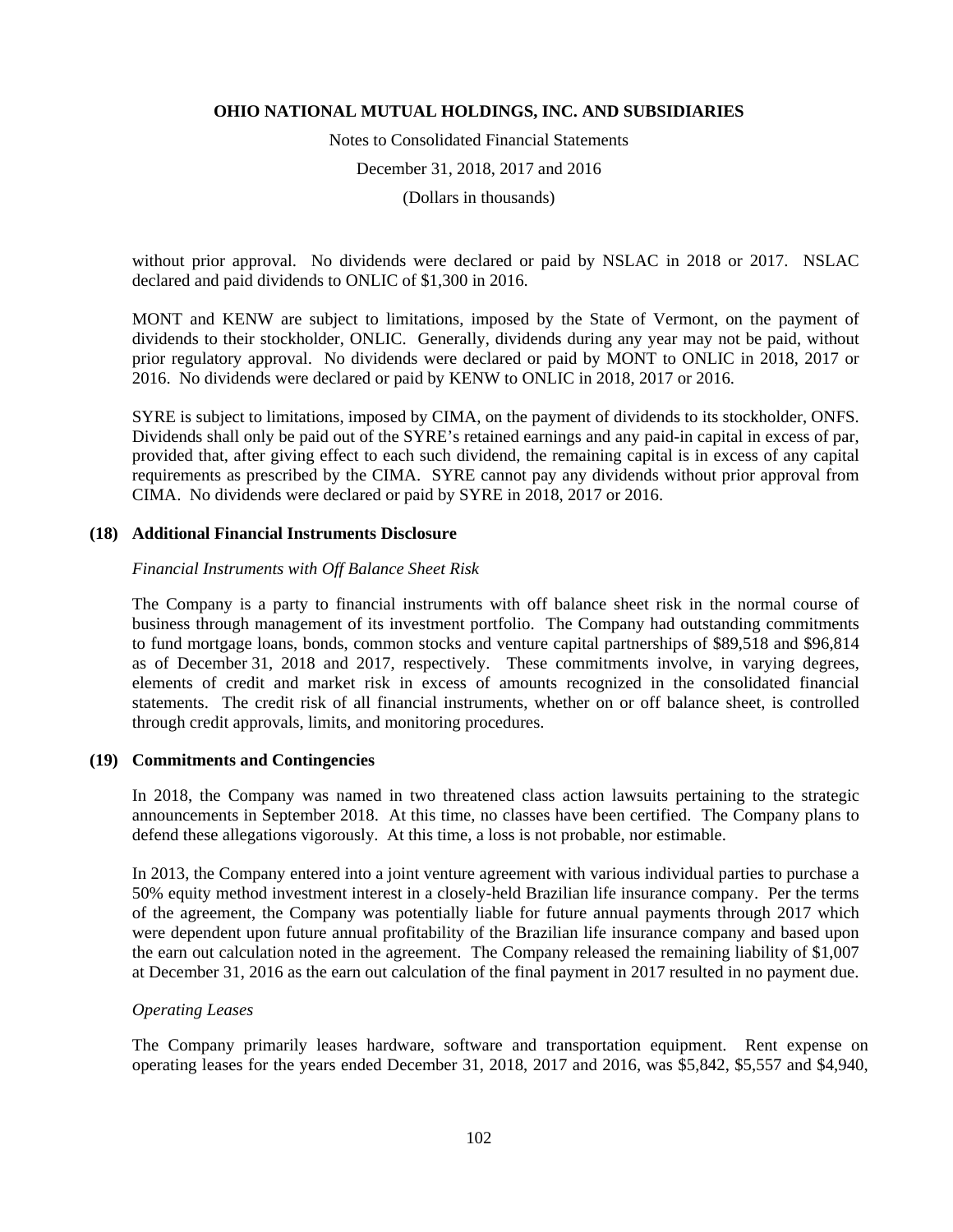Notes to Consolidated Financial Statements

December 31, 2018, 2017 and 2016

(Dollars in thousands)

respectively. The future minimum lease payments under operating leases that have remaining noncancelable lease terms in excess of one year at December 31, 2018, are as follows:

| 2019                         | 4,162  |
|------------------------------|--------|
| 2020                         | 4,007  |
| 2021                         | 3,201  |
| 2022                         | 923    |
| 2023                         | 849    |
| Thereafter                   | 2,477  |
| Total minimum lease payments | 15,619 |

## *Capital Leases*

The Company currently has lease agreements for office equipment that have been classified as capital leases. The assets are being amortized on a straight-line basis over the assets' remaining lives. Total accumulated amortization related to these leased assets as of December 31, 2018 was \$42. The future minimum lease payments under capital leases that have remaining noncancelable lease terms in excess of one year at December 31, 2018, are as follows:

| 2019                                   | 43   |
|----------------------------------------|------|
| 2020                                   | 43   |
| 2021                                   | 43   |
| 2022                                   | 33   |
| 2023                                   |      |
| Thereafter                             |      |
| Total minimum lease payments           | 162  |
| Less interest on capital leases        | (19) |
| \$<br>Liability for capitalized leases | 143  |

The Company was not involved in sale-leaseback transactions during 2018, 2017 or 2016.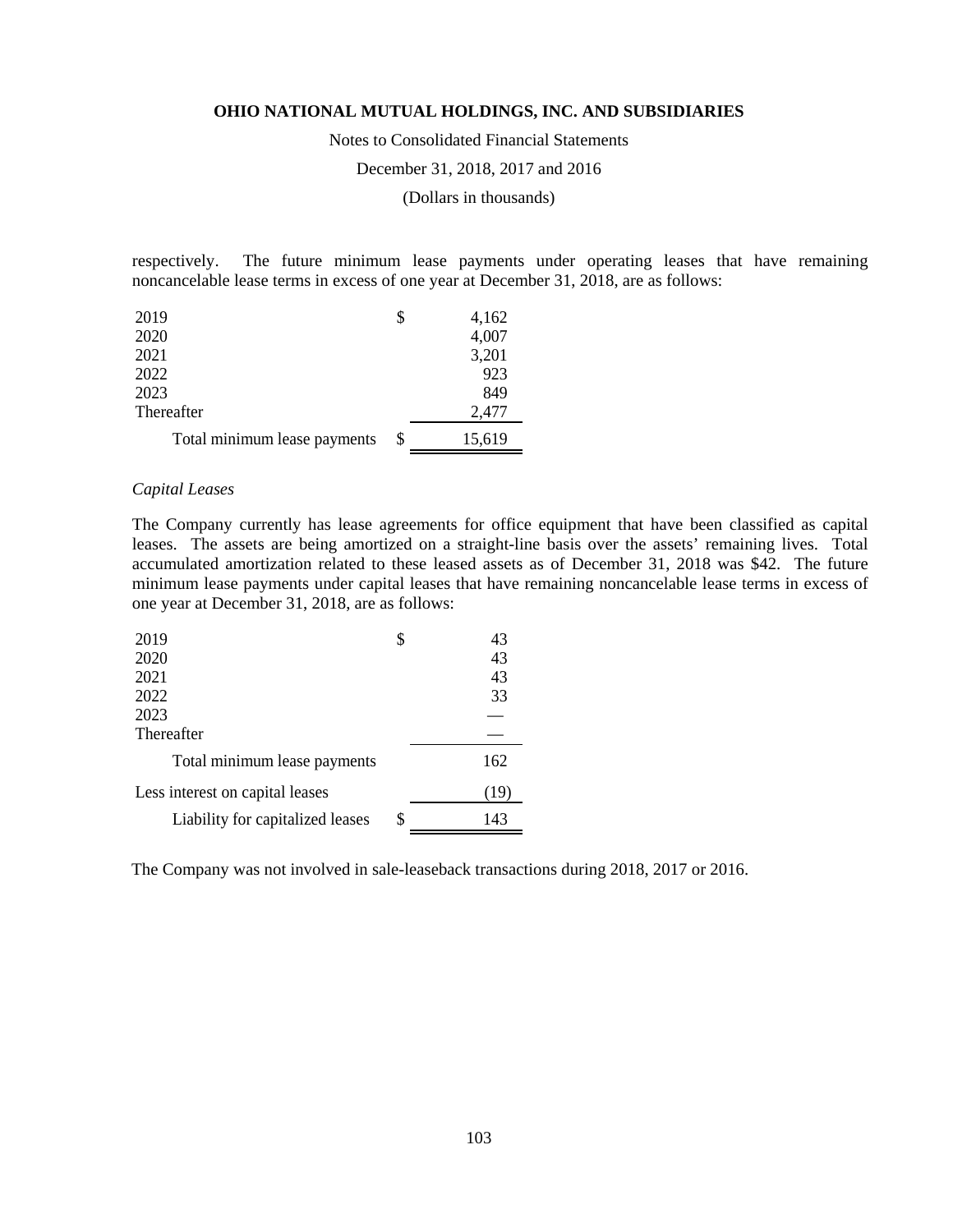#### **Consolidating Information - Balance Sheet**

#### **December 31, 2018**

#### **(Dollars in thousands)**

|                                                              | ONLIC                    |            |                          |                          |                          | National                 | Ohio           | Ohio          |                          |                          |                          |                      |
|--------------------------------------------------------------|--------------------------|------------|--------------------------|--------------------------|--------------------------|--------------------------|----------------|---------------|--------------------------|--------------------------|--------------------------|----------------------|
|                                                              | Non                      |            |                          |                          |                          | Security Life            | National Life  | National Life |                          |                          |                          |                      |
|                                                              | Insurance                | Montgomery | Kenwood                  | Camargo                  | Sunrise                  | and Annuity              | Assurance      | Insurance     | ONLIC                    | ONLIC                    | <b>ONFS</b>              | ONMH                 |
| Assets                                                       | Subsidiaries             | Re, Inc.   | Re, Inc.                 | Re, Inc.                 | Re, Inc.                 | Company                  | Company        | Company       | Eliminations             | Consolidated             | Consolidated             | Consolidated         |
|                                                              |                          |            |                          |                          |                          |                          |                |               |                          |                          |                          |                      |
| Investments:<br>Securities available-for-sale at fair value: |                          |            |                          |                          |                          |                          |                |               |                          |                          |                          |                      |
| <b>Fixed maturities</b>                                      | s                        |            | 290,252                  | 100,904                  |                          |                          | 2,879,003      | 6,822,543     |                          | 10,434,702               | 11,606,009               | 11,606,009           |
| Fixed maturities - on loan                                   |                          | 285,438    |                          |                          |                          | 56,561                   |                |               |                          |                          |                          |                      |
|                                                              |                          |            |                          |                          |                          |                          | 80,602         | 223,155       |                          | 303,757                  | 303,757                  | 303,757              |
| Investment in subs                                           |                          |            |                          |                          |                          |                          |                | 709,407       | (709, 407)               |                          |                          |                      |
| Fixed maturities held-to-maturity, at                        |                          |            |                          |                          |                          |                          |                |               |                          |                          |                          |                      |
| amortized cost                                               |                          |            |                          |                          |                          |                          |                | 75,000        | (75,000)                 |                          |                          |                      |
| Fixed maturities, trading securities                         |                          |            |                          |                          |                          | 850                      |                |               |                          | 850                      | 850                      | 850                  |
| Equity securities, at fair value                             | 62                       |            |                          |                          |                          |                          | 4,035          | 19,540        |                          | 23,637                   | 68,361                   | 68,361               |
| Equity securities - on loan, at fair value                   |                          |            |                          |                          |                          |                          | $\overline{2}$ | 272           |                          | 274                      | 274                      | 274                  |
| Mortgage loans on real estate, net                           |                          |            |                          |                          |                          |                          | 399,571        | 858,214       |                          | 1,257,785                | 1,335,742                | 1,335,742            |
| Real estate, net                                             |                          |            |                          |                          |                          |                          |                | 26,407        |                          | 26,407                   | 48,904                   | 48,904               |
| <b>Policy</b> loans                                          |                          |            |                          |                          |                          |                          | 122,111        | 638,903       |                          | 761,014                  | 766,701                  | 766,701              |
| Other long-term investments                                  |                          | 20         |                          |                          |                          |                          | 8,152          | 144,414       |                          | 152,586                  | 264,261                  | 264,261              |
| Short-term investments securities lending collateral         |                          |            |                          |                          |                          |                          | 83,187         | 230,305       |                          | 313,492                  | 313,492                  | 313,492              |
| Short-term investments                                       |                          | 3,395      | 889                      | 946                      |                          |                          |                | 112,628       |                          | 117,859                  | 170,146                  | 170,146              |
| <b>Total</b> investments                                     | 62                       | 288,853    | 291,141                  | 101,850                  | $\overline{\phantom{a}}$ | 57,411                   | 3,576,663      | 9,860,788     | (784, 407)               | 13,392,363               | 14,878,497               | 14,878,497           |
| Cash                                                         | 18,017                   | 5,675      | 8,109                    | 10,700                   | 250                      | $\overline{\phantom{a}}$ | 22,469         | 83,370        | $\overline{\phantom{0}}$ | 148,589                  | 246,515                  | 247,261              |
| Accrued investment income                                    |                          | 2,834      | 2,507                    | 807                      |                          | 427                      | 29,251         | 64,392        | (229)                    | 99,989                   | 100,630                  | 100,630              |
| Deferred policy acquisition costs                            |                          |            | 16,570                   | 15,644                   |                          | 21,584                   | 372,795        | 1,304,014     | (10,715)                 | 1,719,893                | 1,966,022                | 1,966,022            |
| Reinsurance recoverable                                      |                          | 16,818     | 17,782                   | 11,962                   |                          | 7,184                    | 1,766,491      | 2,758,901     | (1, 448, 003)            | 3,131,135                | 2,111,698                | 2,111,698            |
| Derivative funds withheld due from affiliate                 |                          |            |                          | ÷                        |                          |                          |                | 2,707         | $\overline{\phantom{a}}$ | 2,707                    |                          |                      |
| Reinsurance funds withheld due from affiliate, net           |                          |            |                          |                          |                          |                          |                |               |                          |                          |                          |                      |
| Other assets                                                 | 8,358                    |            | 14                       | 17                       |                          | 2,989                    | 14,286         | 211,381       | (14, 633)                | 222,418                  | 359,138                  | 358,770              |
| Assets held in separate accounts                             |                          |            |                          |                          |                          | 372,245                  | 233,459        | 18,883,485    | $\overline{\phantom{a}}$ | 19,489,189               | 19,489,189               | 19,489,189           |
| Federal income tax recoverable                               |                          |            |                          |                          |                          |                          |                | 34,254        | (3,646)                  | 30,607                   | 26,525                   | 26,600               |
| Deferred federal income taxes                                | 156                      |            |                          |                          |                          |                          | 19,172         |               | (19, 329)                |                          |                          |                      |
|                                                              |                          |            |                          |                          |                          |                          |                |               |                          |                          |                          |                      |
| <b>Total</b> assets                                          | 26,593                   | 314,187    | 336,123                  | 140,980                  | 250                      | 461,840                  | 6,034,586      | 33,203,292    | (2, 280, 962)            | 38,236,890               | 39,178,214               | 39,178,667           |
| Liabilities and Equity                                       |                          |            |                          |                          |                          |                          |                |               |                          |                          |                          |                      |
|                                                              | $\mathbf{\hat{s}}$       |            |                          |                          |                          |                          |                |               |                          |                          |                          |                      |
| Future policy benefits and claims                            |                          | 145,986    | 231,009                  | 105,694                  |                          | 34,199                   | 5,080,978      | 9,921,109     | (1, 456, 725)            | 14,062,251               | 15,140,939               | 15,140,939<br>34,266 |
| Policyholders' dividend accumulations                        |                          |            |                          |                          |                          |                          |                | 34,266        |                          | 34,266                   | 34,266                   |                      |
| Other policyholder funds                                     |                          | 5,701      |                          |                          |                          |                          | 81,549         | 72,549        | $\overline{a}$           | 159,798                  | 164,147                  | 164,147              |
| Short-term borrowings                                        |                          |            |                          |                          |                          |                          |                |               |                          | $\overline{\phantom{a}}$ | 91,586                   | 91,586               |
| Notes payable, net                                           |                          | 75,000     |                          |                          |                          |                          |                | 307,022       | (75,000)                 | 307,022                  | 853,504                  | 853,504              |
| Accrued Federal income taxes:                                |                          |            |                          |                          |                          |                          |                |               |                          |                          |                          |                      |
| Current                                                      | 106                      | 372        | 734                      | 353                      |                          | 167                      | 1,914          |               | (3,646)                  |                          |                          |                      |
| Deferred                                                     |                          | 30,319     | 60,907                   | 7,239                    |                          | 2,438                    |                | 186,219       | (19, 554)                | 267,567                  | 106,315                  | 106,315              |
| Payable to afiiliate for derivative funds withheld program   |                          |            |                          |                          |                          |                          |                | 127,849       | $\overline{\phantom{a}}$ | 127,849                  | $\overline{\phantom{a}}$ |                      |
| Reinsurance funds withheld due to affiliate, net             |                          |            |                          |                          |                          |                          |                | 470,621       |                          | 470,621                  |                          |                      |
| <b>Other liabilities</b>                                     | 13,653                   | 601        | (121)                    | (5, 542)                 | $\mathbf{0}$             | 1,074                    | 41,933         | 359,092       | (14, 862)                | 395,827                  | 519,945                  | 519,942              |
| Payables for securities lending collateral                   |                          |            |                          |                          |                          |                          | 83,187         | 230,305       |                          | 313,492                  | 313,492                  | 313,492              |
| Liabilities related to separate accounts                     |                          |            |                          |                          |                          | 372,245                  | 233,459        | 18,883,485    |                          | 19,489,189               | 19,489,189               | 19,489,189           |
| <b>Total liabilities</b>                                     | 13,759                   | 257,979    | 292,529                  | 107,744                  |                          | 410,123                  | 5,523,020      | 30,592,517    | (1,569,787)              | 35,627,882               | 36,713,383               | 36,713,380           |
| Equity:                                                      |                          |            |                          |                          |                          |                          |                |               |                          |                          |                          |                      |
| Common stock and additional paid-in-capital                  | 10,830                   | 34,250     | 5,000                    | 25,250                   | 250                      | 33,345                   | 97,577         | 298,076       | (206, 501)               | 298,076                  | 9,592                    |                      |
| Accumulated other comprehensive income                       |                          | (1,027)    | (938)                    | (1, 886)                 |                          | (621)                    | 1,992          | (12, 334)     | 805                      | (14,007)                 | 13,380                   | 13,523               |
| <b>Retained earnings</b>                                     | 2,004                    | 22,985     | 39,532                   | 9,872                    |                          | 18,993                   | 411,997        | 2,325,033     | (505, 479)               | 2,324,939                | 2,441,859                | 2,451,764            |
| Total equity excluding non-controlling interest              | 12,834                   | 56,208     | 43,594                   | 33,236                   | 250                      | 51,717                   | 511,566        | 2,610,775     | (711, 175)               | 2,609,008                | 2,464,831                | 2,465,287            |
| Non-controlling interest                                     | $\overline{\phantom{a}}$ |            | $\overline{\phantom{a}}$ | $\overline{\phantom{0}}$ | $\overline{\phantom{a}}$ | $\overline{a}$           |                |               | $\overline{\phantom{a}}$ |                          |                          |                      |
| <b>Total equity</b>                                          | 12,834                   | 56,208     | 43,594                   | 33,236                   | 250                      | 51,717                   | 511,566        | 2,610,775     | (711, 175)               | 2,609,008                | 2,464,831                | 2,465,287            |
|                                                              |                          |            |                          |                          |                          |                          |                |               |                          |                          |                          |                      |
| Total liabilities and equity                                 | 26,593                   | 314,187    | 336,123                  | 140,980                  | 250                      | 461,840                  | 6,034,586      | 33,203,292    | (2, 280, 962)            | 38,236,890               | 39,178,214               | 39,178,667           |

**See accompanying Independent Auditor's Report**